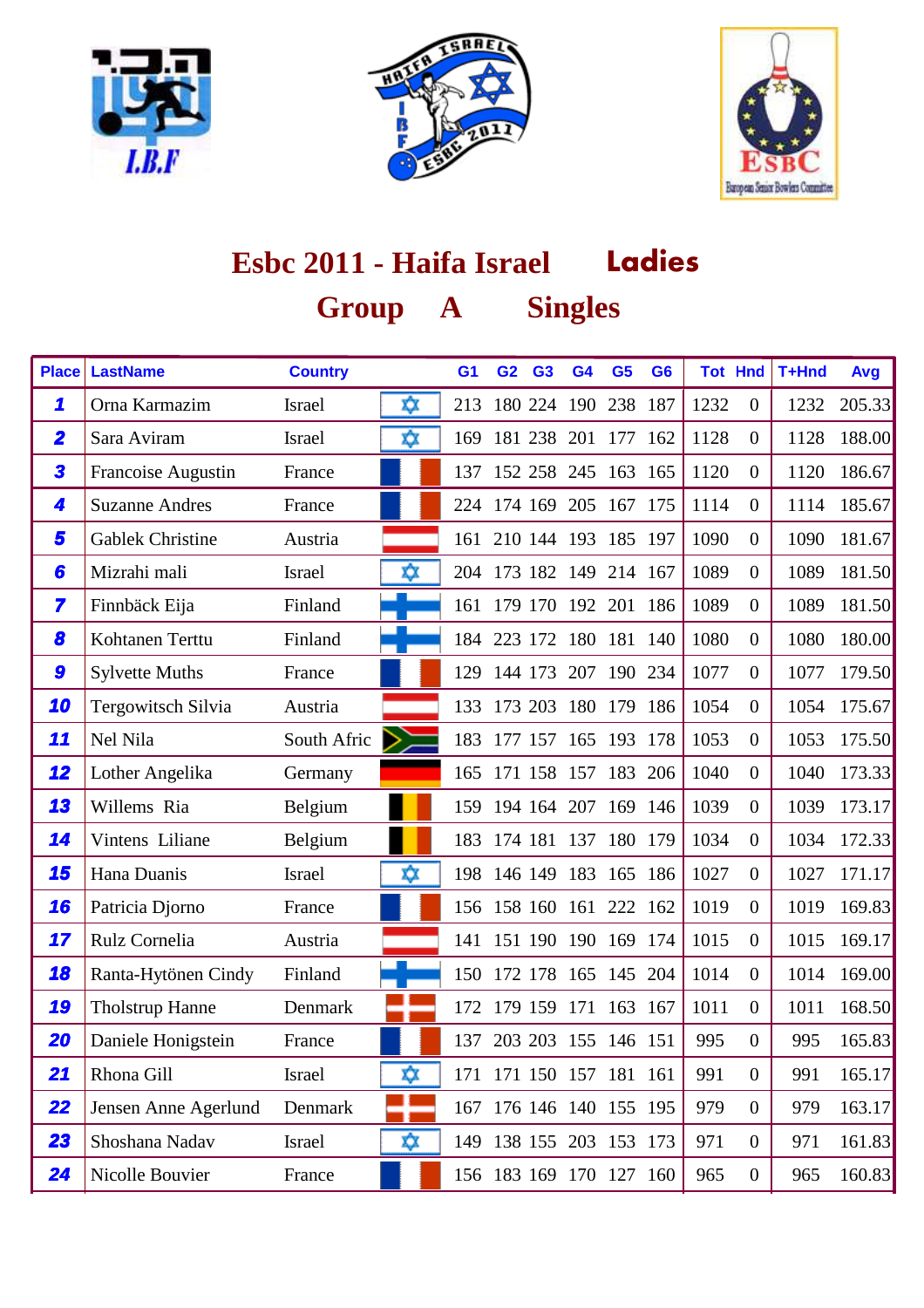





| <b>Place</b> | <b>LastName</b>          | <b>Country</b> | G <sub>1</sub> | G2          | G <sub>3</sub> | G4          | G <sub>5</sub> | G <sub>6</sub> |     | <b>Tot Hnd</b> | T+Hnd | Avg    |
|--------------|--------------------------|----------------|----------------|-------------|----------------|-------------|----------------|----------------|-----|----------------|-------|--------|
| 25           | <b>Blom Petro</b>        | South Afric    | 154            |             | 146 154        | 179         | 157            | 166            | 956 | $\Omega$       | 956   | 159.33 |
| 26           | Pennanen Tarja           | Finland        | 159            |             | 162 155        | 168         | 130 157        |                | 931 | $\Omega$       | 931   | 155.17 |
| 27           | Spiegelhauer Annette     | Denmark        | 148-           |             | 139 159        | 178         |                | 148 153        | 925 | $\overline{0}$ | 925   | 154.17 |
| 28           | <b>Larsen Hanne</b>      | Denmark        |                | 142 169     | 126            | 138         | 184            | -117           | 876 | $\Omega$       | 876   | 146.00 |
| 29           | Nijole Jagnieskiene      | Lithuania      | 132            |             | 163 153        | 108         | 116 185        |                | 857 | $\overline{0}$ | 857   | 142.83 |
| 30           | <b>Parling Liselotte</b> | Denmark        | 126            | 121         | 163            | 136         |                | 136 158        | 840 | $\Omega$       | 840   | 140.00 |
| 31           | <b>Bennett Kiley</b>     | South Afric    | 139            |             |                | 119 156 152 | 127            | - 140          | 833 | $\Omega$       | 833   | 138.83 |
| 32           | Cardinaux Patricia       | Switzerland    |                | 108 149 117 |                | 141         | 156 133        |                | 804 | $\Omega$       | 804   | 134.00 |
| 33           | Hirzberger Iris          | Germany        | 110            | 161         | 136            | 127         | 132            | 127            | 793 | $\Omega$       | 793   | 132.17 |
| 34           | Pailakka Sirkka          | Finland        | 145.           | 128         | 125            | 132         | 97             | 145            | 772 | $\Omega$       | 772   | 128.67 |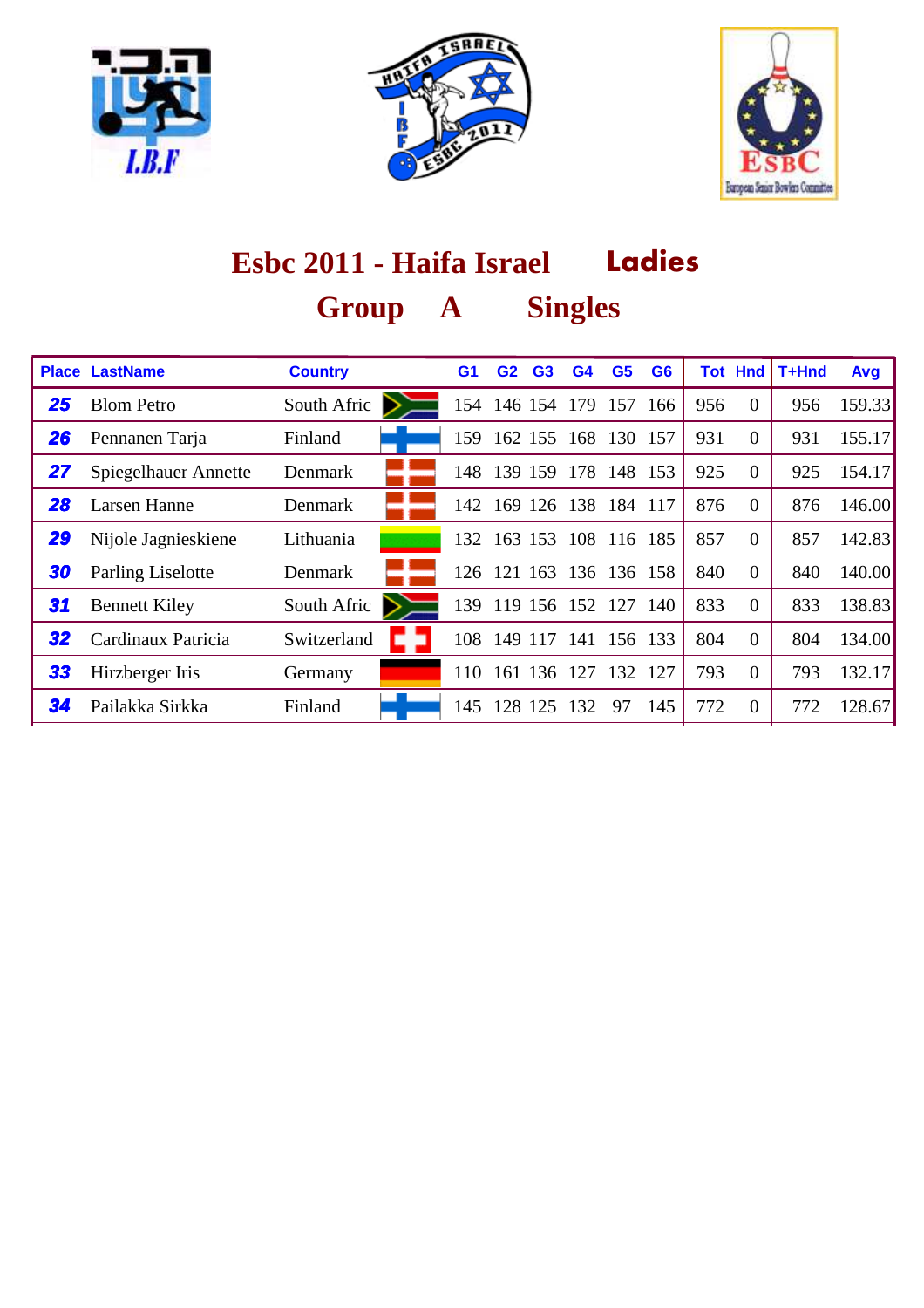





| <b>Place</b>            | <b>LastName</b>                 | <b>Country</b> |    | G <sub>1</sub> | G <sub>2</sub>  | G <sub>3</sub> | G <sub>4</sub>          | G <sub>5</sub> | G <sub>6</sub> |      | <b>Tot Hnd</b>   | T+Hnd | Avg    |
|-------------------------|---------------------------------|----------------|----|----------------|-----------------|----------------|-------------------------|----------------|----------------|------|------------------|-------|--------|
| 1                       | Murrath Yvette                  | Belgium        |    | 200            | 191 201         |                | 202                     | 172 211        |                | 1177 | $\theta$         | 1177  | 196.17 |
| $\overline{\mathbf{2}}$ | Kalliokoski-Viitanen An Finland |                |    | 168            |                 |                | 181 191 194 223         |                | 163            | 1120 | $\overline{0}$   | 1120  | 186.67 |
| 3                       | Cami Zemach                     | <b>Israel</b>  | xχ | 199            |                 |                | 199 192 126             | 214 184        |                | 1114 | $\overline{0}$   | 1114  | 185.67 |
| 4                       | Sala Alba                       | Italy          |    |                | 156 172 178     |                |                         | 225 165        | 201            | 1097 | $\overline{0}$   | 1097  | 182.83 |
| 5                       | Myriam Pajeau                   | France         |    |                |                 |                | 190 234 178 153 182 148 |                |                | 1085 | $\overline{0}$   | 1085  | 180.83 |
| 6                       | Viljava Helena                  | Finland        |    |                |                 |                | 149 229 151 216 159 161 |                |                | 1065 | $\overline{0}$   | 1065  | 177.50 |
| $\overline{\mathbf{z}}$ | Jalagin Eeva                    | Finland        |    | 181            |                 |                | 189 196 158 161 178     |                |                | 1063 | $\overline{0}$   | 1063  | 177.17 |
| 8                       | Styrman Helena                  | Finland        |    | 211            |                 |                | 165 172 211             | 178 125        |                | 1062 | $\overline{0}$   | 1062  | 177.00 |
| 9                       | Ovestad Christina               | Sweden         |    |                | 152 159 178 191 |                |                         | 166 202        |                | 1048 | $\overline{0}$   | 1048  | 174.67 |
| 10                      | Ehmann Gerlinde                 | Germany        |    | 167            |                 |                | 158 155 168 202 195     |                |                | 1045 | $\overline{0}$   | 1045  | 174.17 |
| 11                      | Persson Conni                   | Denmark        |    | 181            |                 |                | 165 190 182 178 145     |                |                | 1041 | $\overline{0}$   | 1041  | 173.50 |
| 12                      | Nadine Robert                   | France         |    | 187            |                 |                | 180 165 191 151 164     |                |                | 1038 | $\overline{0}$   | 1038  | 173.00 |
| 13                      | Wilford Barbara                 | South Afric    |    | 191            |                 |                | 177 144 148 174         |                | 200            | 1034 | $\overline{0}$   | 1034  | 172.33 |
| 14                      | Hein Doris                      | Germany        |    | 159            | 171 191         |                | 135                     | 191            | 170            | 1017 | $\overline{0}$   | 1017  | 169.50 |
| 15                      | <b>Hessellund Gunhild</b>       | Denmark        |    | 147            |                 |                | 188 183 145 180 173     |                |                | 1016 | $\overline{0}$   | 1016  | 169.33 |
| 16                      | Locatelli Grazia                | Italy          |    |                |                 |                | 176 186 180 182 144 143 |                |                | 1011 | $\overline{0}$   | 1011  | 168.50 |
| 17                      | Thijssen, Marlies               | The Netherl    |    |                |                 |                | 118 153 192 216 165 144 |                |                | 988  | $\overline{0}$   | 988   | 164.67 |
| 18                      | Diekhoff Uschi                  | Germany        |    |                | 170 153 171     |                | 171 143                 |                | 167            | 975  | $\overline{0}$   | 975   | 162.50 |
| 19                      | Häyhä Sirkka                    | Finland        |    |                | 164 147 148     |                |                         | 165 177 173    |                | 974  | $\overline{0}$   | 974   | 162.33 |
| 20                      | Larsen Ninna                    | Denmark        |    |                |                 |                | 171 159 136 166 183     |                | 155            | 970  | $\overline{0}$   | 970   | 161.67 |
| 21                      | Dominique Arnault               | France         |    |                |                 |                | 144 157 182 157 180 147 |                |                | 967  | $\overline{0}$   | 967   | 161.17 |
| 22                      | Virtanen Maila                  | Finland        |    |                |                 |                | 160 169 144 151 158 176 |                |                | 958  | $\boldsymbol{0}$ | 958   | 159.67 |
| 23                      | <b>Bittroff Gudrun</b>          | Germany        |    |                |                 |                | 166 147 168 158 149 168 |                |                | 956  | $\boldsymbol{0}$ | 956   | 159.33 |
| 24                      | Leskinen Liisa                  | Finland        |    |                |                 |                | 136 149 139 205 153 160 |                |                | 942  | $\boldsymbol{0}$ | 942   | 157.00 |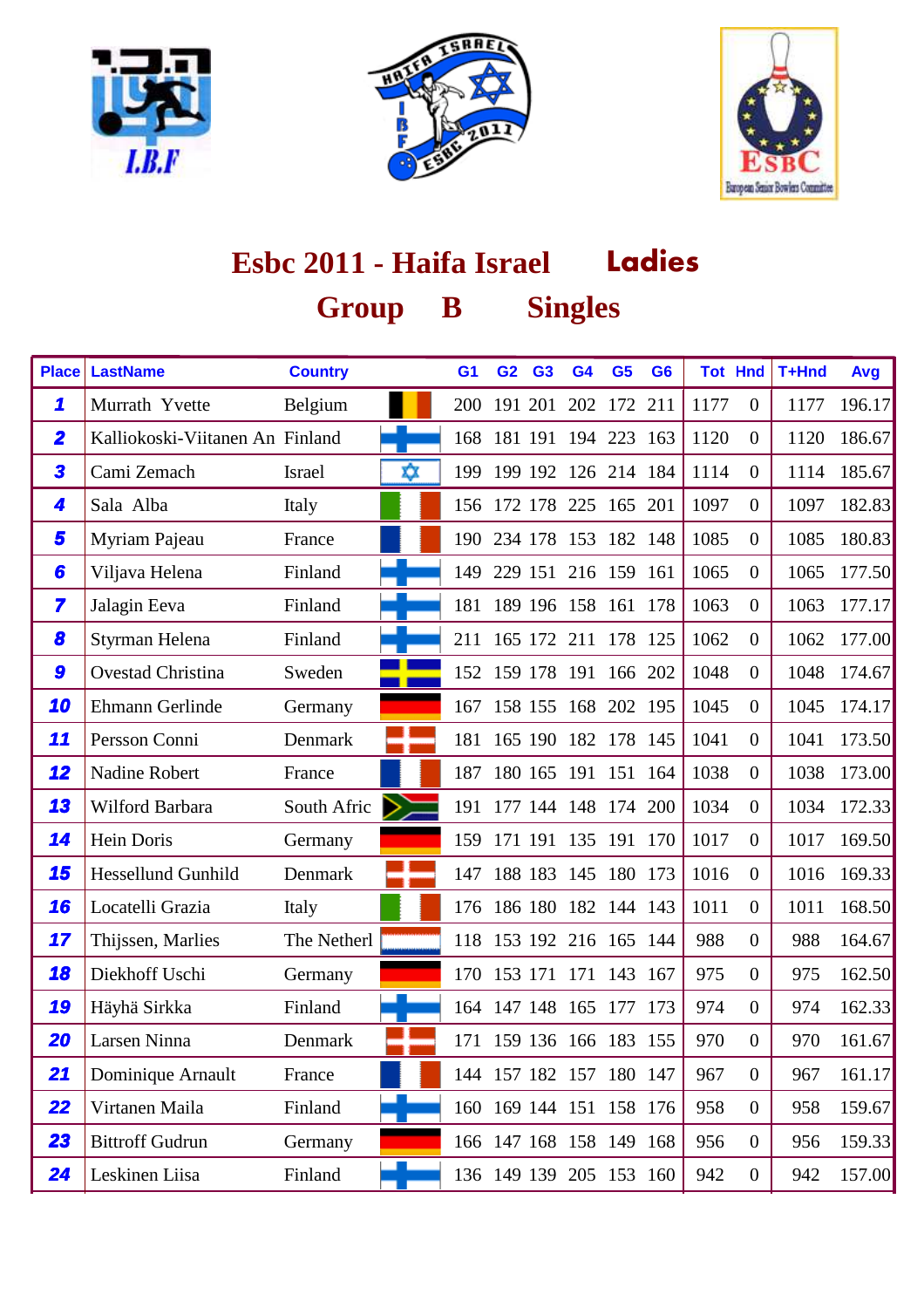





| <b>Place</b> | <b>LastName</b>          | <b>Country</b>     | G1  | G <sub>2</sub>          | G <sub>3</sub> | G <sub>4</sub> | G <sub>5</sub> | G <sub>6</sub> |     | <b>Tot Hnd</b> | T+Hnd | Avg    |
|--------------|--------------------------|--------------------|-----|-------------------------|----------------|----------------|----------------|----------------|-----|----------------|-------|--------|
| 25           | Van Gompel Viviane       | Belgium            | 165 |                         | 178 169        |                | 157 144 128    |                | 941 | $\Omega$       | 941   | 156.83 |
| 26           | <b>Wouters Chris</b>     | Belgium            |     | 151 214 152             |                | 102            | 165 148        |                | 932 | $\theta$       | 932   | 155.33 |
| 27           | Vandenborne Myriam       | Belgium            | 136 | 165 137                 |                |                | 136 163 181    |                | 918 | $\overline{0}$ | 918   | 153.00 |
| 28           | Nicolle Engel            | France             | 163 |                         | 128 135        | 135 192 137    |                |                | 890 | $\theta$       | 890   | 148.33 |
| 29           | <b>Makholm Bente</b>     | Denmark            |     | 137 115 163 156 149 153 |                |                |                |                | 873 | $\overline{0}$ | 873   | 145.50 |
| 30           | Roy, de la Maria         | The Netherl        | 125 |                         | 116 154 170    |                | 170            | 136            | 871 | $\Omega$       | 871   | 145.17 |
| 31           | Mayr Helga               | Austria            |     | 133 155 155 143 139 143 |                |                |                |                | 868 | $\overline{0}$ | 868   | 144.67 |
| 32           | <b>Ecoffey Brigitte</b>  | Switzerland        |     | 137 156 166 120 154 115 |                |                |                |                | 848 | $\overline{0}$ | 848   | 141.33 |
| 33           | Kristensen Inger Marie   | Denmark            | 115 | 144 157                 |                | 125            | 136 167        |                | 844 | $\theta$       | 844   | 140.67 |
| 34           | Danielsen Rita Karin     | Denmark            | 100 |                         | 159 170        | 118 104 170    |                |                | 821 | $\theta$       | 821   | 136.83 |
| 35           | Kvetoslava<br>Castova    | Czech Rep          | 127 |                         | 149 133        | 149            | 107            | 137            | 802 | $\theta$       | 802   | 133.67 |
| 36           | <b>Christensen Lissy</b> | Denmark            | 143 |                         | 121 123        | 135            |                | 134 120        | 776 | $\overline{0}$ | 776   | 129.33 |
| 37           | <b>Michal Rivner</b>     | x<br><b>Israel</b> | 124 | 137                     | 129            | 94             |                | 125 145        | 754 | $\Omega$       | 754   | 125.67 |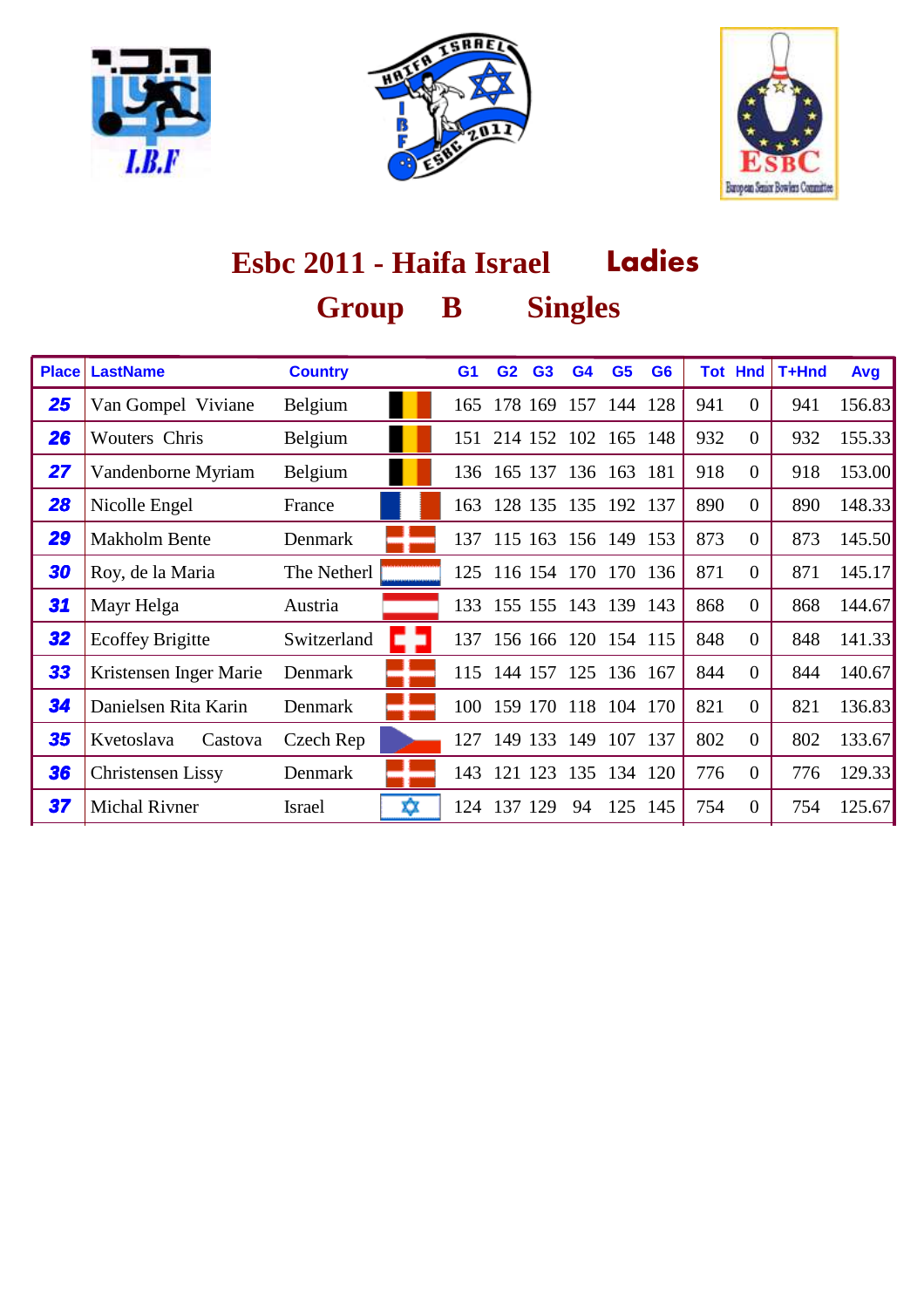





## **Ladies Esbc 2011 - Haifa Israel Group Singles C**

| <b>Place</b>            | <b>LastName</b>        | <b>Country</b> | G <sub>1</sub> | G <sub>2</sub> | G <sub>3</sub> | G <sub>4</sub>          | G <sub>5</sub> | G <sub>6</sub> |      | <b>Tot Hnd</b>   | T+Hnd | Avg    |
|-------------------------|------------------------|----------------|----------------|----------------|----------------|-------------------------|----------------|----------------|------|------------------|-------|--------|
| 1                       | Sørensen Lise Mollerup | Denmark        | 178            |                |                | 213 221 171             | 202 174        |                | 1159 | 6                | 1165  | 194.17 |
| $\overline{\mathbf{2}}$ | Krobath Crista         | Austria        |                |                |                | 144 182 182 178 243 222 |                |                | 1151 | 6                | 1157  | 192.83 |
| 3                       | Lummaa Kaisu-Leena     | Finland        |                | 200 183 161    |                | 136 202 206             |                |                | 1088 | 42               | 1130  | 188.33 |
| 4                       | Nicole Plana           | France         |                |                |                | 181 198 222 181 145 154 |                |                | 1081 | 12               | 1093  | 182.17 |
| 5                       | Nurmi Seija            | Finland        |                |                |                | 158 191 145 159 148 180 |                |                | 981  | 78               | 1059  | 176.50 |
| 6                       | <b>Insinger Gisela</b> | Germany        |                |                |                | 181 192 159 183 158 164 |                |                | 1037 | 18               | 1055  | 175.83 |
| 7                       | Mustonen Liisa         | Finland        | 147            |                |                | 223 162 223 170 117     |                |                | 1042 | 6                | 1048  | 174.67 |
| 8                       | Krejci Wilhelmine      | Austria        |                | 150 163 173    |                | 176                     | 182 163        |                | 1007 | 24               | 1031  | 171.83 |
| 9                       | Eliane Lamy            | France         |                |                |                | 210 166 153 137 170 172 |                |                | 1008 | 18               | 1026  | 171.00 |
| 10                      | Metso Leena            | Finland        |                |                |                | 142 183 181 165 157 169 |                |                | 997  | 24               | 1021  | 170.17 |
| 11                      | <b>Blaase Vera</b>     | Denmark        |                |                |                | 159 157 157 143 158 160 |                |                | 934  | 84               | 1018  | 169.67 |
| 12                      | Kasala Riitta          | Finland        | 140            |                |                | 183 168 189 178 157     |                |                | 1015 | $\overline{0}$   | 1015  | 169.17 |
| 13                      | Tel Nel                | The Netherl    | 173            |                | 159 158        | 169                     | 175 166        |                | 1000 | 12               | 1012  | 168.67 |
| 14                      | Kondrup Laila          | Denmark        |                |                |                | 145 170 158 199         | 167 159        |                | 998  | 12               | 1010  | 168.33 |
| 15                      | Waroquiers Renée       | Belgium        |                |                |                | 147 130 160 158 194 159 |                |                | 948  | 54               | 1002  | 167.00 |
| 16                      | Verschaeren Raymonde   | Belgium        |                |                |                | 175 152 186 180 158 138 |                |                | 989  | 12               | 1001  | 166.83 |
| 17                      | <b>Nelly Delhay</b>    | France         | 185            |                |                | 187 147 140 158 170     |                |                | 987  | 12               | 999   | 166.50 |
| 18                      | <b>Ohlsen Karen</b>    | Denmark        | 157            |                |                | 160 169 166 181 150     |                |                | 983  | 12               | 995   | 165.83 |
| 19                      | Paldanius-Pajunen Elvi | Finland        | 135            |                |                | 205 145 150 138 167     |                |                | 940  | 48               | 988   | 164.67 |
| 20                      | <b>Ahlfors Mai-Lis</b> | Finland        |                |                |                | 168 147 177 179 149 159 |                |                | 979  | 6                | 985   | 164.17 |
| 21                      | Gorzelniak Annemarie   | Germany        |                |                |                | 159 169 155 131 148 154 |                |                | 916  | 66               | 982   | 163.67 |
| 22                      | Thérèse Simon          | France         |                |                |                | 123 170 143 146 159 164 |                |                | 905  | 66               | 971   | 161.83 |
| 23                      | Olesen Jette           | Denmark        |                |                |                | 125 179 130 178 177 161 |                |                | 950  | 18               | 968   | 161.33 |
| 24                      | Kosunen Pirjo          | Finland        |                |                |                | 154 140 157 152 184 163 |                |                | 950  | $\boldsymbol{0}$ | 950   | 158.33 |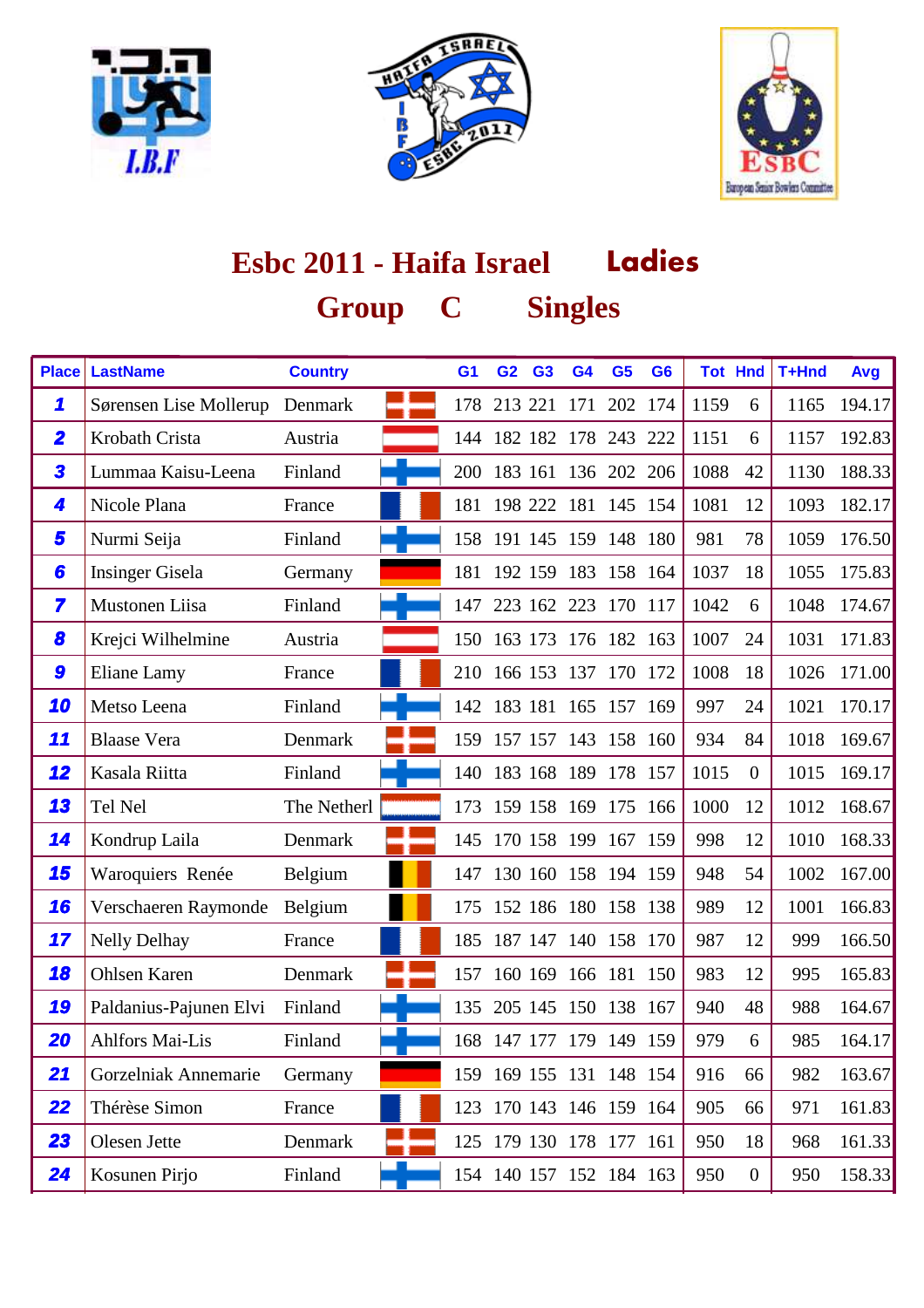





### **Ladies Esbc 2011 - Haifa Israel Group Singles C**

| <b>Place</b> | <b>LastName</b>        | <b>Country</b> | G1  | G2          | G <sub>3</sub> | G <sub>4</sub> | G <sub>5</sub> | G <sub>6</sub> |     | <b>Tot Hnd</b> | T+Hnd | Avg    |
|--------------|------------------------|----------------|-----|-------------|----------------|----------------|----------------|----------------|-----|----------------|-------|--------|
| 25           | Piovano Luisanna       | Italy          | 171 | 178         | 137            | 139            | 149            | 170            | 944 | 6              | 950   | 158.33 |
| 26           | Malmi Pirkko           | Finland        | 171 | 148         | 125            | 147            | 148            | 176            | 915 | 24             | 939   | 156.50 |
| 27           | Rux Igrid              | Germany        | 130 |             | 184 179        | 150            | 113            | 137            | 893 | 36             | 929   | 154.83 |
| 28           | Collettini Giuseppina  | Italy          |     | 136 161 161 |                |                | 150 161 156    |                | 925 | $\Omega$       | 925   | 154.17 |
| 29           | <b>Buyse Ernestine</b> | Belgium        | 151 |             | 138 142        | 158            |                | 133 156        | 878 | 42             | 920   | 153.33 |
| 30           | Ruuskanen Siiri        | Finland        |     | 145 159 126 |                | 108            | 144            | 131            | 813 | 60             | 873   | 145.50 |
| 31           | Møller Minna           | Denmark        | 132 | 145 125     |                | 147            | 117            | 156            | 822 | 36             | 858   | 143.00 |
| 32           | Baldermann Igrid       | Germany        | 125 | 104 144     |                | 125            | 109            | 149            | 756 | 54             | 810   | 135.00 |
| 33           | <b>Eliette Etienne</b> | France         | 115 | 98          | 123            | 105            | 107            | 122            | 670 | 108            | 778   | 129.67 |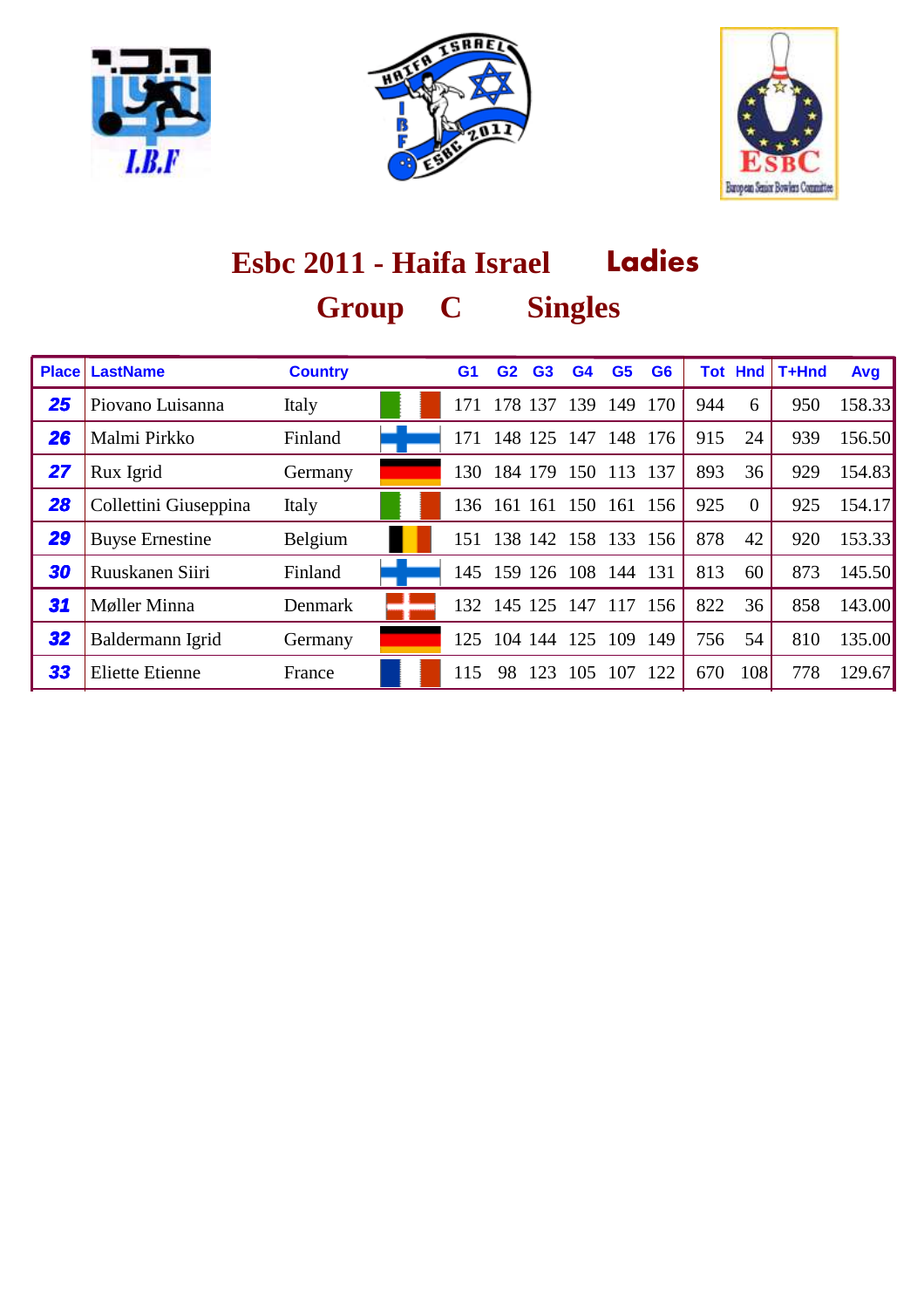





| <b>Place</b>            | <b>LastName</b>                      | <b>Country</b> |    | G <sub>1</sub> | G <sub>2</sub> | G <sub>3</sub> | G <sub>4</sub>          | G <sub>5</sub> | G <sub>6</sub> | <b>Tot Hnd</b> |                  | T+Hnd | Avg    |
|-------------------------|--------------------------------------|----------------|----|----------------|----------------|----------------|-------------------------|----------------|----------------|----------------|------------------|-------|--------|
| 1                       | Aarre John                           | Norway         |    | 278            |                | 244 193        |                         | 246 222 226    |                | 1409           | $\overline{0}$   | 1409  | 234.83 |
| $\overline{\mathbf{2}}$ | Zambon Franco                        | Italy          |    | 166            |                |                | 290 204 235 229 247     |                |                | 1371           | $\overline{0}$   | 1371  | 228.50 |
| 3                       | Galluzzo Giorgio                     | Italy          |    | 223            |                |                | 268 238 191 235 203     |                |                | 1358           | $\boldsymbol{0}$ | 1358  | 226.33 |
| 4                       | Julin Jukka                          | Finland        |    |                | 215 263 187    |                |                         | 216 240 234    |                | 1355           | $\overline{0}$   | 1355  | 225.83 |
| 5                       | Kettunen Jorma                       | Finland        |    | 227            |                |                | 235 241 224 214 199     |                |                | 1340           | $\overline{0}$   | 1340  | 223.33 |
| 6                       | <b>Yvan Augustin</b>                 | France         |    |                |                |                | 236 226 226 181 226 214 |                |                | 1309           | $\overline{0}$   | 1309  | 218.17 |
| 7                       | Mahamid Abed Ellatif                 | <b>Israel</b>  | xχ |                |                |                | 211 212 181 210 257 236 |                |                | 1307           | $\overline{0}$   | 1307  | 217.83 |
| 8                       | Volpert Yosef                        | <b>Israel</b>  | xχ | 194            |                |                | 222 238 226 226 193     |                |                | 1299           | $\overline{0}$   | 1299  | 216.50 |
| 9                       | Koponen Risto                        | Finland        |    | 185            |                |                | 226 300 179             | 217 192        |                | 1299           | $\overline{0}$   | 1299  | 216.50 |
| 10                      | Hesselberg Mayer Fredri Norway       |                |    |                |                |                | 202 190 224 191 255 183 |                |                | 1245           | $\overline{0}$   | 1245  | 207.50 |
| 11                      | Salim Eagal                          | <b>Israel</b>  | xχ |                |                |                | 214 170 214 204 213 223 |                |                | 1238           | $\overline{0}$   | 1238  | 206.33 |
| 12                      | Puurunen Markku                      | Finland        |    | 213            |                |                | 154 224 213 227 206     |                |                | 1237           | $\overline{0}$   | 1237  | 206.17 |
| 13                      | Hoogstraten, van Christi The Netherl |                |    | 231            |                |                | 235 214 197 157 196     |                |                | 1230           | $\overline{0}$   | 1230  | 205.00 |
| 14                      | Querin Giancarlo                     | Italy          |    |                | 204 192 193    |                | 201                     | 191 243        |                | 1224           | $\boldsymbol{0}$ | 1224  | 204.00 |
| 15                      | Franco Ricardo                       | Catalania      |    | 214            |                |                | 200 224 202 200 178     |                |                | 1218           | $\overline{0}$   | 1218  | 203.00 |
| 16                      | <b>Broinger Christian</b>            | Austria        |    |                |                |                | 176 181 193 182 235 242 |                |                | 1209           | $\overline{0}$   | 1209  | 201.50 |
| 17                      | <b>Bjerregaard Henning</b>           | Denmark        |    |                |                |                | 225 174 224 191 210 182 |                |                | 1206           | $\overline{0}$   | 1206  | 201.00 |
| 18                      | Molder Rein                          | Estonia        |    | 198            |                |                | 186 168 268 170 212     |                |                | 1202           | $\overline{0}$   | 1202  | 200.33 |
| 19                      | Mannino Gaetano                      | Italy          |    | 218            |                |                | 179 201 226 192 181     |                |                | 1197           | $\boldsymbol{0}$ | 1197  | 199.50 |
| 20                      | Thomaes Thierry                      | Belgium        |    |                |                |                | 211 234 164 178 215 180 |                |                | 1182           | $\boldsymbol{0}$ | 1182  | 197.00 |
| 21                      | Coppex Regis                         | Switzerland    |    |                |                |                | 172 203 222 192 207 180 |                |                | 1176           | $\boldsymbol{0}$ | 1176  | 196.00 |
| 22                      | Koerber Christian                    | Austria        |    |                |                |                | 127 169 179 258 221 215 |                |                | 1169           | $\boldsymbol{0}$ | 1169  | 194.83 |
| 23                      | <b>Ben Yaakov Bezalel</b>            | Israel         | ΧX |                |                |                | 206 186 200 187 177 212 |                |                | 1168           | $\boldsymbol{0}$ | 1168  | 194.67 |
| 24                      | <b>Badet Philippe</b>                | Belgium        |    |                |                |                | 178 194 190 171 223 211 |                |                | 1167           | $\boldsymbol{0}$ | 1167  | 194.50 |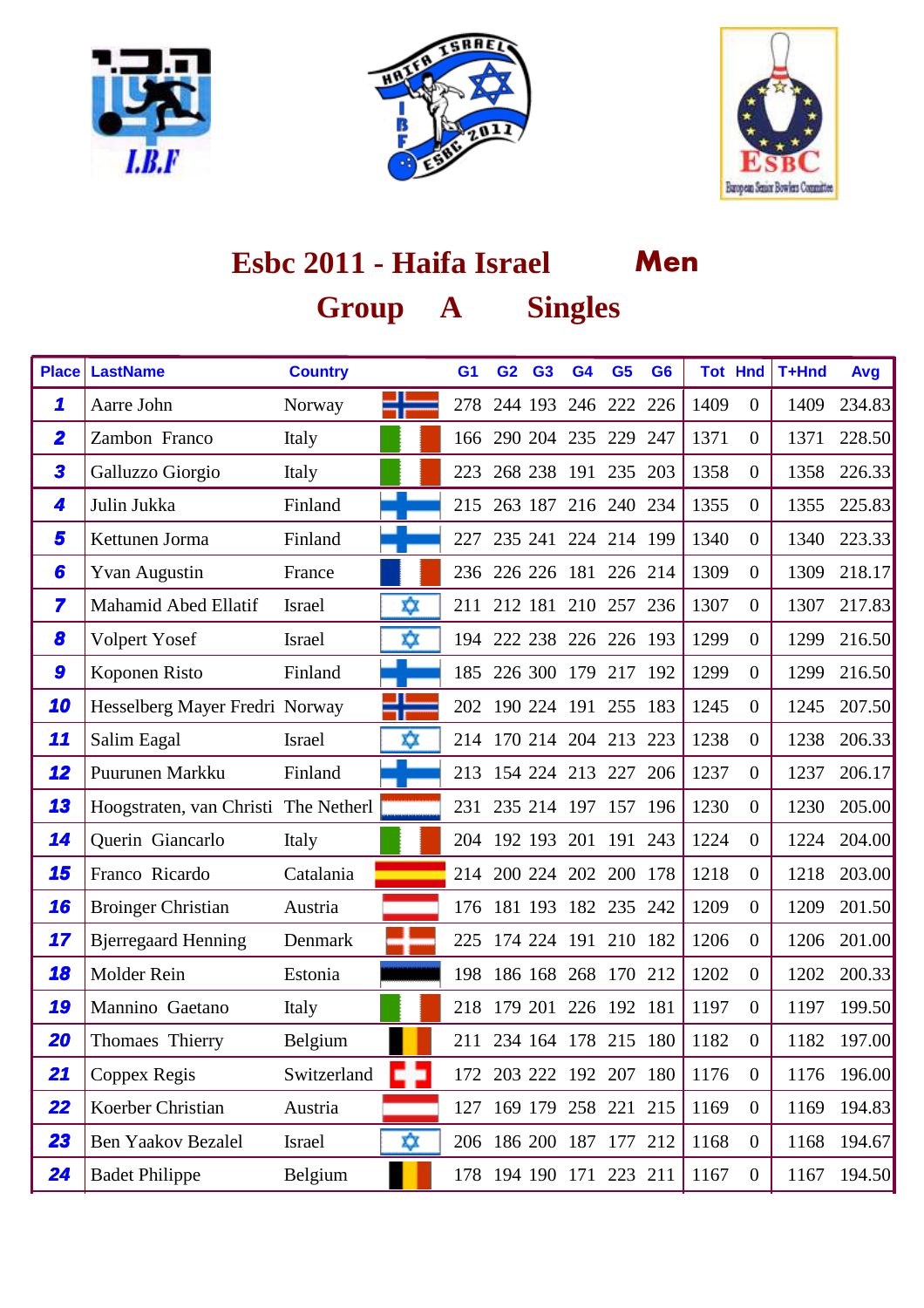





| <b>Place</b> | <b>LastName</b>             | <b>Country</b> |     | G <sub>1</sub> | G <sub>2</sub> | G <sub>3</sub> | G <sub>4</sub>          | G <sub>5</sub> | G <sub>6</sub> | <b>Tot Hnd</b> |                  | T+Hnd | Avg    |
|--------------|-----------------------------|----------------|-----|----------------|----------------|----------------|-------------------------|----------------|----------------|----------------|------------------|-------|--------|
| 25           | Ozeri Shlomo                | <b>Israel</b>  | ΧX  | 169            |                | 187 225        | 185                     | 188            | 203            | 1157           | $\overline{0}$   | 1157  | 192.83 |
| 26           | Lavi Herzel                 | <b>Israel</b>  | Χ¢χ | 205            | 175 179        |                | 181                     | 225            | 192            | 1157           | $\boldsymbol{0}$ | 1157  | 192.83 |
| 27           | Peretz Yosi                 | <b>Israel</b>  | xχ  | 167            | 201 173        |                | 205                     | 199 211        |                | 1156           | $\overline{0}$   | 1156  | 192.67 |
| 28           | Rahir Jean-Luc              | Belgium        |     | 167            |                |                | 232 212 179 204 161     |                |                | 1155           | $\overline{0}$   | 1155  | 192.50 |
| 29           | De Nolf Dominique           | Belgium        |     | 209            |                |                | 178 184 185 208 190     |                |                | 1154           | $\overline{0}$   | 1154  | 192.33 |
| 30           | Hytönen Antero              | Finland        |     | 179            |                | 187 204        |                         | 190 172 221    |                | 1153           | $\overline{0}$   | 1153  | 192.17 |
| 31           | <b>Rapoport David Uziel</b> | <b>Israel</b>  | xχ  | 176            | 171 208        |                | 199                     | 208 190        |                | 1152           | $\boldsymbol{0}$ | 1152  | 192.00 |
| 32           | Roca Martinez Jorge         | Belgium        |     | 190            | 215 197        |                | 201                     | 188 161        |                | 1152           | $\overline{0}$   | 1152  | 192.00 |
| 33           | Cardinaux Pierre-Alain      | Switzerland    |     | 171            |                |                | 210 204 163             | 184 213        |                | 1145           | $\overline{0}$   | 1145  | 190.83 |
| 34           | Mihailescu Florian          | Romania        |     | 183            |                |                | 172 191 220 169 209     |                |                | 1144           | $\overline{0}$   | 1144  | 190.67 |
| 35           | Metz Alfred                 | Germany        |     |                | 201 238 173    |                | 164 185 176             |                |                | 1137           | $\overline{0}$   | 1137  | 189.50 |
| 36           | Gorewitz Avi                | <b>Israel</b>  | ΧX  | 189            |                |                | 203 213 170 171 191     |                |                | 1137           | $\overline{0}$   | 1137  | 189.50 |
| 37           | <b>Fuchs Gerald</b>         | Austria        |     | 151            | 180 191        |                | 193                     | 193            | 225            | 1133           | $\overline{0}$   | 1133  | 188.83 |
| 38           | Benvenuti Gabriele          | Italy          |     | 220            |                |                | 205 200 157 183 168     |                |                | 1133           | $\overline{0}$   | 1133  | 188.83 |
| 39           | <b>Pfister Yves</b>         | Switzerland    |     | 107            |                |                | 163 190 202 241         |                | 229            | 1132           | $\overline{0}$   | 1132  | 188.67 |
| 40           | Hen Yosef                   | <b>Israel</b>  | xχ  | 202            |                |                | 172 165 176 192 223     |                |                | 1130           | $\boldsymbol{0}$ | 1130  | 188.33 |
| 41           | Jean Claude Bonsigne        | France         |     | 169            |                |                | 187 169 174 216 210     |                |                | 1125           | $\boldsymbol{0}$ | 1125  | 187.50 |
| 42           | <b>Girardin Patrice</b>     | Switzerland    |     | 174            | 225 167        |                |                         | 166 193 193    |                | 1118           | $\boldsymbol{0}$ | 1118  | 186.33 |
| 43           | <b>Kazes Eliezer</b>        | <b>Israel</b>  | xχ  |                |                |                | 142 193 188 189 216 186 |                |                | 1114           | $\overline{0}$   | 1114  | 185.67 |
| 44           | Sulp Udo                    | Estonia        |     |                |                |                | 204 181 181 172 158 216 |                |                | 1112           | $\overline{0}$   | 1112  | 185.33 |
| 45           | <b>Tergowitsch Otto</b>     | Austria        |     |                |                |                | 170 203 181 183 186 183 |                |                | 1106           | $\boldsymbol{0}$ | 1106  | 184.33 |
| 46           | <b>Rotem Barak</b>          | Israel         | ΧX  |                |                |                | 161 192 204 189 168 188 |                |                | 1102           | $\boldsymbol{0}$ | 1102  | 183.67 |
| 47           | Elisha Andre                | Israel         | ΧX  | 175            |                |                | 168 194 190 179 190     |                |                | 1096           | $\boldsymbol{0}$ | 1096  | 182.67 |
| 48           | Spiegelhauer Kim            | Denmark        |     |                |                |                | 159 189 192 194 206 154 |                |                | 1094           | $\boldsymbol{0}$ | 1094  | 182.33 |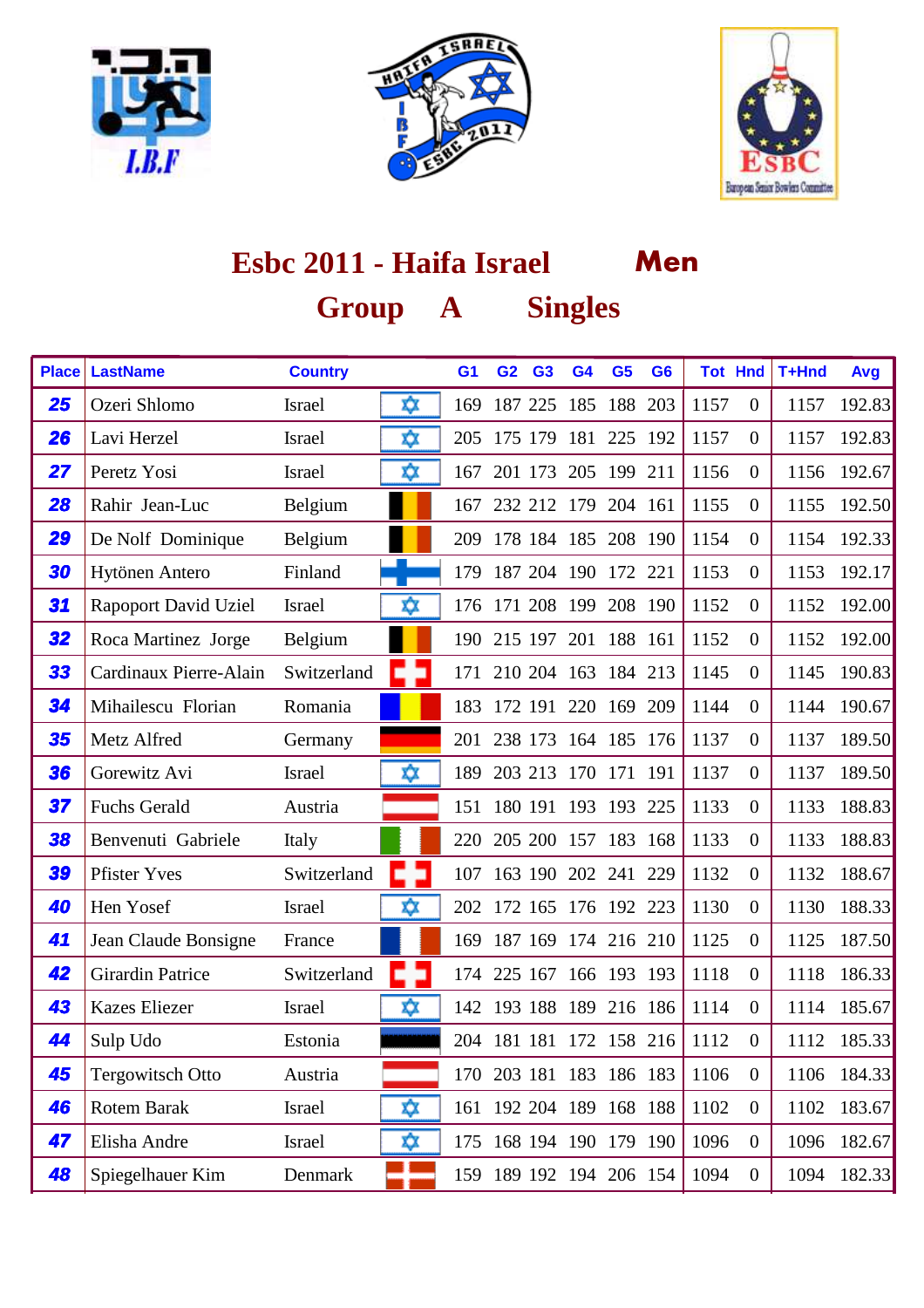





| <b>Place</b> | <b>LastName</b>        | <b>Country</b> |     | G <sub>1</sub> | G <sub>2</sub> | G <sub>3</sub>  | G <sub>4</sub>          | G <sub>5</sub> | G <sub>6</sub> | <b>Tot Hnd</b> |                  | T+Hnd | Avg    |
|--------------|------------------------|----------------|-----|----------------|----------------|-----------------|-------------------------|----------------|----------------|----------------|------------------|-------|--------|
| 49           | Sitbon Efi             | <b>Israel</b>  | ΧX  | 178            |                |                 | 151 194 150 212 192     |                |                | 1077           | $\overline{0}$   | 1077  | 179.50 |
| 50           | <b>Sham Tony</b>       | South Afric    |     | 215            |                |                 | 191 197 155 136 172     |                |                | 1066           | $\boldsymbol{0}$ | 1066  | 177.67 |
| 51           | Linden Robert          | Belgium        |     | 158            |                | 192 182 159     |                         | 171            | 198            | 1060           | $\overline{0}$   | 1060  | 176.67 |
| 52           | Cesnik Stojan          | The Netherl    |     | 173            | 186 115        |                 | 181                     | 199 204        |                | 1058           | $\boldsymbol{0}$ | 1058  | 176.33 |
| 53           | Perez Isagani          | Switzerland    |     |                |                |                 | 195 195 160 148 178 174 |                |                | 1050           | $\overline{0}$   | 1050  | 175.00 |
| 54           | Reiff Günter           | Austria        |     | 199            |                |                 | 130 170 171 213 166     |                |                | 1049           | $\overline{0}$   | 1049  | 174.83 |
| 55           | <b>Rulz Manfred</b>    | Austria        |     | 165            |                |                 | 190 158 190 176 163     |                |                | 1042           | $\boldsymbol{0}$ | 1042  | 173.67 |
| 56           | Schuh Josef            | Austria        |     |                |                | 184 184 154     | 189                     | 192 136        |                | 1039           | $\overline{0}$   | 1039  | 173.17 |
| 57           | Timofej Muravjov       | Lithuania      |     |                |                | 174 175 170 169 |                         | 136 214        |                | 1038           | $\boldsymbol{0}$ | 1038  | 173.00 |
| 58           | <b>Tytgat François</b> | Belgium        |     |                |                |                 | 126 146 191 171 222 180 |                |                | 1036           | $\overline{0}$   | 1036  | 172.67 |
| 59           | <b>Schmidt Michael</b> | Germany        |     |                |                | 153 162 169     |                         | 161 175 209    |                | 1029           | $\boldsymbol{0}$ | 1029  | 171.50 |
| 60           | Ineichen Rinaldo       | Switzerland    |     | 176            |                |                 | 171 161 157 192 171     |                |                | 1028           | $\boldsymbol{0}$ | 1028  | 171.33 |
| 61           | Abu Rukon Said         | <b>Israel</b>  | xχ  | 182            | 152 164        |                 | 179                     | 151            | 190            | 1018           | $\overline{0}$   | 1018  | 169.67 |
| 62           | Landi Luigi            | Italy          |     | 187            | 155 189        |                 | 209                     | 149            | 128            | 1017           | $\overline{0}$   | 1017  | 169.50 |
| 63           | Levi Moty              | Israel         | ΧX  | 28             |                |                 | 175 235 194 226 158     |                |                | 1016           | $\boldsymbol{0}$ | 1016  | 169.33 |
| 64           | <b>Behrend Frank</b>   | Germany        |     | 153            |                |                 | 190 152 156 180 183     |                |                | 1014           | $\boldsymbol{0}$ | 1014  | 169.00 |
| 65           | Vaiciunas Valentas     | Lithuania      |     | 160            | 184 140        |                 | 120 171 235             |                |                | 1010           | $\overline{0}$   | 1010  | 168.33 |
| 66           | Dirkstys Stasys        | Lithuania      |     | 159            | 180 145        |                 | 141                     | 180 179        |                | 984            | $\overline{0}$   | 984   | 164.00 |
| 67           | <b>Kutsky Ehoud</b>    | <b>Israel</b>  | Χ¢χ |                |                |                 | 134 181 155 176 152 179 |                |                | 977            | $\boldsymbol{0}$ | 977   | 162.83 |
| 68           | <b>Sharony Meir</b>    | <b>Israel</b>  | xχ  |                |                |                 | 183 179 139 112 176 168 |                |                | 957            | $\boldsymbol{0}$ | 957   | 159.50 |
| 69           | Greenwood Naftali      | Israel         | ΧX  |                |                |                 | 103 135 126 183 179 226 |                |                | 952            | $\boldsymbol{0}$ | 952   | 158.67 |
| 70           | Jagnieskus Algimantas  | Lithuania      |     |                |                |                 | 156 127 161 191 152 164 |                |                | 951            | $\boldsymbol{0}$ | 951   | 158.50 |
| 71           | Viljava Risto          | Finland        |     |                |                |                 | 182 158 170 158 162 120 |                |                | 950            | $\overline{0}$   | 950   | 158.33 |
| 72           | <b>Holman Anton</b>    | Israel         | xχ  |                |                |                 | 178 172 124 159 149 167 |                |                | 949            | $\boldsymbol{0}$ | 949   | 158.17 |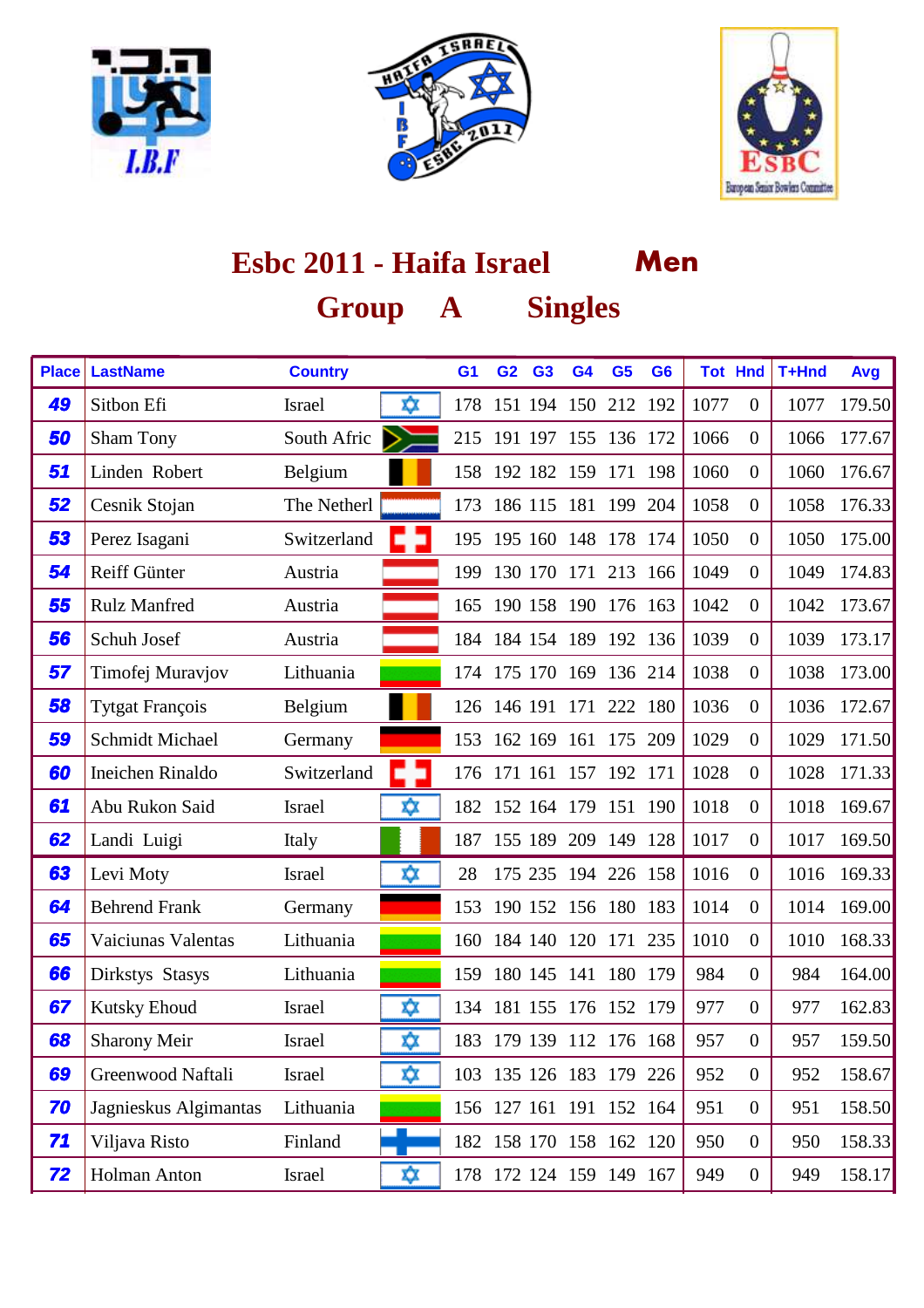





| <b>Place LastName</b>     | <b>Country</b> |                                                          |  |  |  |  | G1 G2 G3 G4 G5 G6 Tot Hnd T+Hnd Avg |                                          |
|---------------------------|----------------|----------------------------------------------------------|--|--|--|--|-------------------------------------|------------------------------------------|
| <b>73</b> Ioancea Ion     | Romania        |                                                          |  |  |  |  |                                     | 168 144 168 148 154 158 940 0 940 156.67 |
| <b>74</b> Symonds Malcolm | England        | <b>EXECUTE:</b> 151 137 169 145 144 175 921 0 921 153.50 |  |  |  |  |                                     |                                          |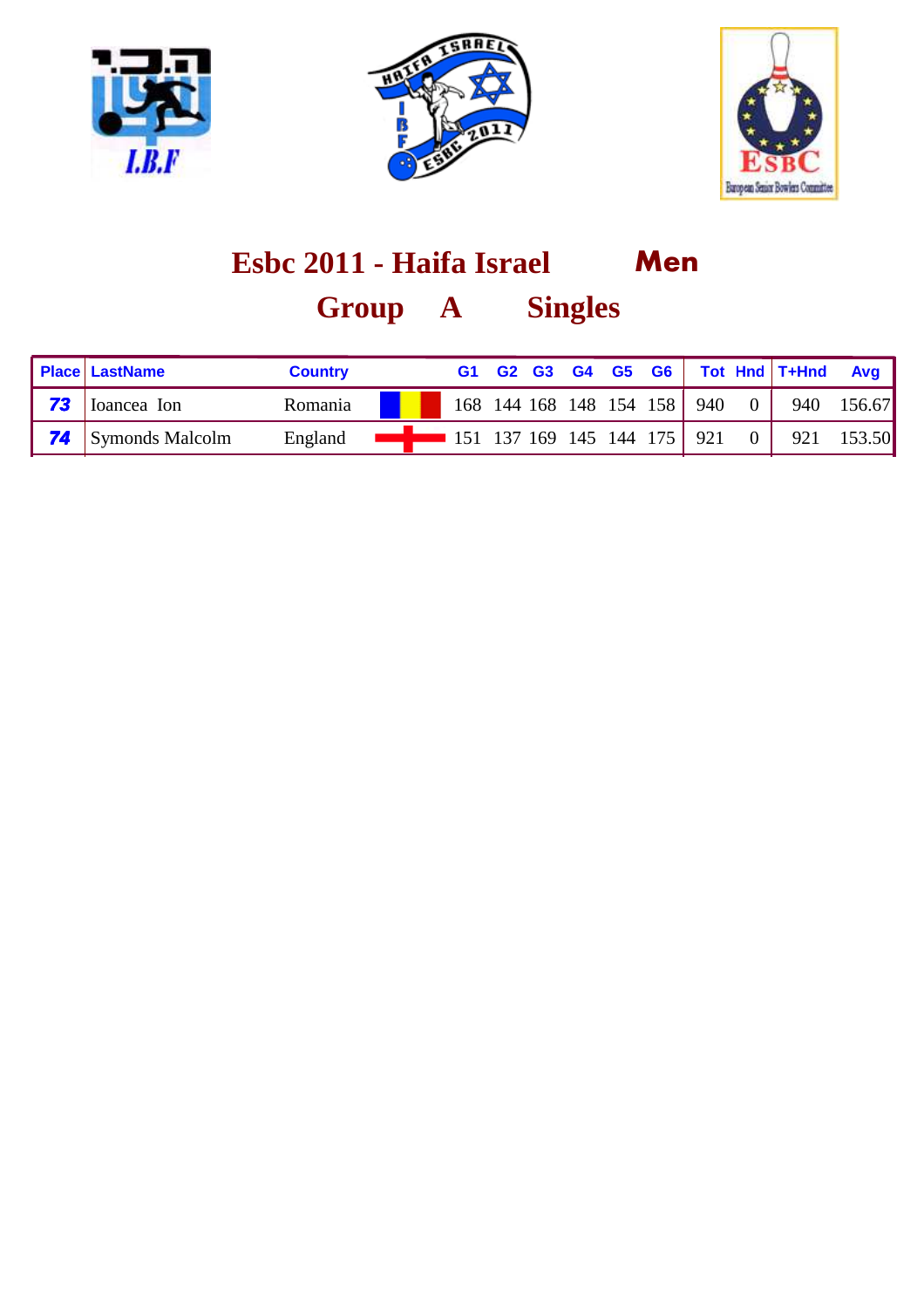





| <b>Place</b>            | <b>LastName</b>       | <b>Country</b> |    | G <sub>1</sub> | G <sub>2</sub> | G <sub>3</sub> | G <sub>4</sub>          | G <sub>5</sub> | G <sub>6</sub> |      | <b>Tot Hnd</b>   | T+Hnd | Avg    |
|-------------------------|-----------------------|----------------|----|----------------|----------------|----------------|-------------------------|----------------|----------------|------|------------------|-------|--------|
| 1                       | Masetti Loris         | Italy          |    | 219            |                |                | 279 234 202 232 207     |                |                | 1373 | $\boldsymbol{0}$ | 1373  | 228.83 |
| $\overline{\mathbf{2}}$ | <b>Tener Israel</b>   | <b>Israel</b>  | ΧX |                | 212 246 197    |                |                         | 202 234 236    |                | 1327 | $\boldsymbol{0}$ | 1327  | 221.17 |
| 3                       | Isakow Mikko          | Finland        |    | 225            | 244 195        |                | 203                     | 213            | 209            | 1289 | $\overline{0}$   | 1289  | 214.83 |
| 4                       | Heden Bo              | Sweden         |    |                |                |                | 232 213 213 201         | 204 202        |                | 1265 | $\boldsymbol{0}$ | 1265  | 210.83 |
| 5                       | Diekhoff Jachen       | Germany        |    |                |                |                | 205 205 247 219 202 165 |                |                | 1243 | $\overline{0}$   | 1243  | 207.17 |
| 6                       | Galletti Giovanni     | Italy          |    | 185            |                |                | 194 166 201             | 299 196        |                | 1241 | $\overline{0}$   | 1241  | 206.83 |
| 7                       | Lang Hubert           | Austria        |    | 194            |                |                | 191 236 227             | 193 197        |                | 1238 | $\boldsymbol{0}$ | 1238  | 206.33 |
| 8                       | <b>Segev Nathan</b>   | <b>Israel</b>  | xχ | 225            |                |                | 204 194 212 202 194     |                |                | 1231 | $\overline{0}$   | 1231  | 205.17 |
| 9                       | <b>Ben-Noon David</b> | <b>Israel</b>  | xχ | 221            |                |                | 218 162 145 211 257     |                |                | 1214 | $\boldsymbol{0}$ | 1214  | 202.33 |
| 10                      | Provenzi Santo        | Italy          |    |                |                |                | 183 177 226 191 226 202 |                |                | 1205 | $\boldsymbol{0}$ | 1205  | 200.83 |
| 11                      | Schollen Gunther      | Belgium        |    | 179            |                |                | 216 204 189 200 215     |                |                | 1203 | $\overline{0}$   | 1203  | 200.50 |
| 12                      | Lindberg Leif         | Finland        |    | 193            |                |                | 191 198 190 229 198     |                |                | 1199 | $\overline{0}$   | 1199  | 199.83 |
| 13                      | Puca Massimo          | Italy          |    |                | 168 214 203    |                | 195 222 191             |                |                | 1193 | $\overline{0}$   | 1193  | 198.83 |
| 14                      | Kadensky Wolfgang     | Austria        |    | 179            |                |                | 190 197 224 212 190     |                |                | 1192 | $\overline{0}$   | 1192  | 198.67 |
| 15                      | <b>Bogin Shimon</b>   | Israel         | xχ | 207            |                |                | 188 180 194 242 175     |                |                | 1186 | $\boldsymbol{0}$ | 1186  | 197.67 |
| 16                      | Lantta Matti          | Finland        |    | 189            |                |                | 200 188 193 182 233     |                |                | 1185 | $\overline{0}$   | 1185  | 197.50 |
| 17                      | Yishai Shimon         | <b>Israel</b>  | xχ | 205            |                |                | 194 167 185 210 220     |                |                | 1181 | $\overline{0}$   | 1181  | 196.83 |
| 18                      | <b>Yves Orhand</b>    | France         |    |                | 212 192 191    |                |                         | 200 195 187    |                | 1177 | $\boldsymbol{0}$ | 1177  | 196.17 |
| 19                      | Vanzella Franco       | Italy          |    | 201            |                |                | 223 212 188 163 190     |                |                | 1177 | $\boldsymbol{0}$ | 1177  | 196.17 |
| 20                      | Hummelink Arno        | The Netherl    |    |                |                |                | 225 254 189 192 172 128 |                |                | 1160 | $\boldsymbol{0}$ | 1160  | 193.33 |
| 21                      | Koole Arie            | The Netherl    |    |                |                |                | 183 212 196 171 165 228 |                |                | 1155 | $\boldsymbol{0}$ | 1155  | 192.50 |
| 22                      | Friis Karl-Olaf       | Denmark        |    |                |                |                | 163 181 169 235 193 214 |                |                | 1155 | $\boldsymbol{0}$ | 1155  | 192.50 |
| 23                      | Cohen Meir            | Israel         | ΧX |                |                |                | 204 192 172 167 212 194 |                |                | 1141 | $\boldsymbol{0}$ | 1141  | 190.17 |
| 24                      | Gabriëls Johan        | Belgium        |    |                |                |                | 179 205 203 191 189 169 |                |                | 1136 | $\overline{0}$   | 1136  | 189.33 |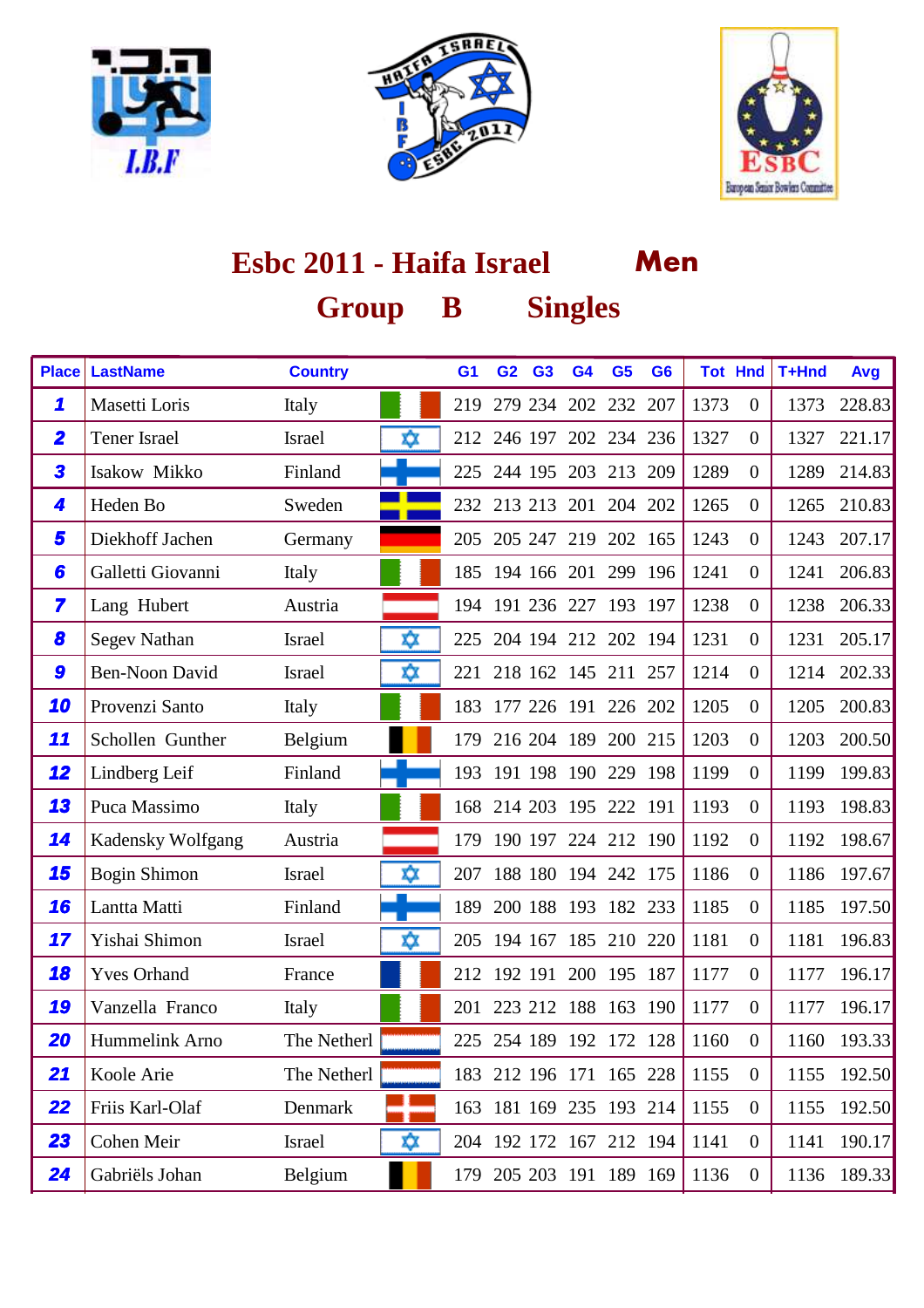





| <b>Place</b> | <b>LastName</b>           | <b>Country</b> |    | G <sub>1</sub> | G <sub>2</sub> | G <sub>3</sub> | G <sub>4</sub>          | G <sub>5</sub> | G <sub>6</sub> |      | <b>Tot Hnd</b>   | T+Hnd | Avg    |
|--------------|---------------------------|----------------|----|----------------|----------------|----------------|-------------------------|----------------|----------------|------|------------------|-------|--------|
| 25           | Klinghoffer Zeev          | <b>Israel</b>  | ☆  | 169            |                | 169 191        | 200                     | 203            | 202            | 1134 | $\overline{0}$   | 1134  | 189.00 |
| 26           | Nachzac Israel            | <b>Israel</b>  | xχ | 181            | 217 175        |                | 190                     | 157            | 202            | 1122 | $\overline{0}$   | 1122  | 187.00 |
| 27           | <b>Connors</b> Les        | South Afric    | ⋗  | 183            |                |                | 171 236 190 191 151     |                |                | 1122 | $\boldsymbol{0}$ | 1122  | 187.00 |
| 28           | <b>Schmidt Rainer</b>     | Germany        |    | 210            | 180 177        |                |                         | 168 193 193    |                | 1121 | $\boldsymbol{0}$ | 1121  | 186.83 |
| 29           | Di Vincenzo Venanzio      | Italy          |    |                |                |                | 155 178 183 190 208 203 |                |                | 1117 | $\overline{0}$   | 1117  | 186.17 |
| 30           | Nurmi Kari                | Finland        |    |                |                |                | 176 189 204 188 167 192 |                |                | 1116 | $\overline{0}$   | 1116  | 186.00 |
| 31           | Levy Izhak (P.T.)         | <b>Israel</b>  | xχ | 187            |                |                | 156 204 210 192 165     |                |                | 1114 | $\overline{0}$   | 1114  | 185.67 |
| 32           | <b>Ben Yaacov Yaacov</b>  | <b>Israel</b>  | ΧX | 146            | 214 172        |                | 198                     | 203            | 175            | 1108 | $\boldsymbol{0}$ | 1108  | 184.67 |
| 33           | Levy Izhak                | <b>Israel</b>  | ☆  |                | 194 172 202    |                |                         | 168 198 173    |                | 1107 | $\overline{0}$   | 1107  | 184.50 |
| 34           | Michel Mager              | France         |    | 191            |                |                | 161 176 185 231 163     |                |                | 1107 | $\overline{0}$   | 1107  | 184.50 |
| 35           | Keller Børge              | Denmark        |    |                |                |                | 178 191 181 192 184 180 |                |                | 1106 | $\boldsymbol{0}$ | 1106  | 184.33 |
| 36           | Zadok Menahem             | <b>Israel</b>  | xχ | 213            |                |                | 190 167 161 204 171     |                |                | 1106 | $\overline{0}$   | 1106  | 184.33 |
| 37           | Pierre Vincent            | France         |    | 177            |                | 178 180        | 169                     | 190 208        |                | 1102 | $\boldsymbol{0}$ | 1102  | 183.67 |
| 38           | Gabriel Benichou          | France         |    | 179            | 209 179        |                | 199                     | 156 176        |                | 1098 | $\boldsymbol{0}$ | 1098  | 183.00 |
| 39           | Philippe Robert           | France         |    |                |                |                | 165 201 200 170 186 175 |                |                | 1097 | $\overline{0}$   | 1097  | 182.83 |
| 40           | <b>Morabito Francesco</b> | Italy          |    |                |                |                | 148 170 156 170 230 223 |                |                | 1097 | $\overline{0}$   | 1097  | 182.83 |
| 41           | Makholm Leif              | Denmark        |    | 169            |                |                | 206 220 156 160 185     |                |                | 1096 | $\overline{0}$   | 1096  | 182.67 |
| 42           | <b>Fisher Arie</b>        | <b>Israel</b>  | xχ | 224            | 179 210        |                | 176                     | 171            | 133            | 1093 | $\overline{0}$   | 1093  | 182.17 |
| 43           | Larsen Rudi               | Denmark        |    | 167            | 145 209        |                | 207                     | 192 172        |                | 1092 | $\boldsymbol{0}$ | 1092  | 182.00 |
| 44           | <b>Cassel Max</b>         | South Afric    | ⋗  |                |                |                | 180 199 167 168 194 180 |                |                | 1088 | $\overline{0}$   | 1088  | 181.33 |
| 45           | Dvir Shimon               | Israel         | ☆  |                |                |                | 186 180 189 177 204 146 |                |                | 1082 | $\boldsymbol{0}$ | 1082  | 180.33 |
| 46           | Varon Haim                | Israel         | хχ |                |                |                | 165 175 206 162 174 200 |                |                | 1082 | $\boldsymbol{0}$ | 1082  | 180.33 |
| 47           | <b>Hurst Roger</b>        | England        |    |                |                |                | 163 194 165 204 190 162 |                |                | 1078 | $\boldsymbol{0}$ | 1078  | 179.67 |
| 48           | Telefus Karol             | Israel         | ΧX |                |                |                | 150 151 234 204 158 181 |                |                | 1078 | $\boldsymbol{0}$ | 1078  | 179.67 |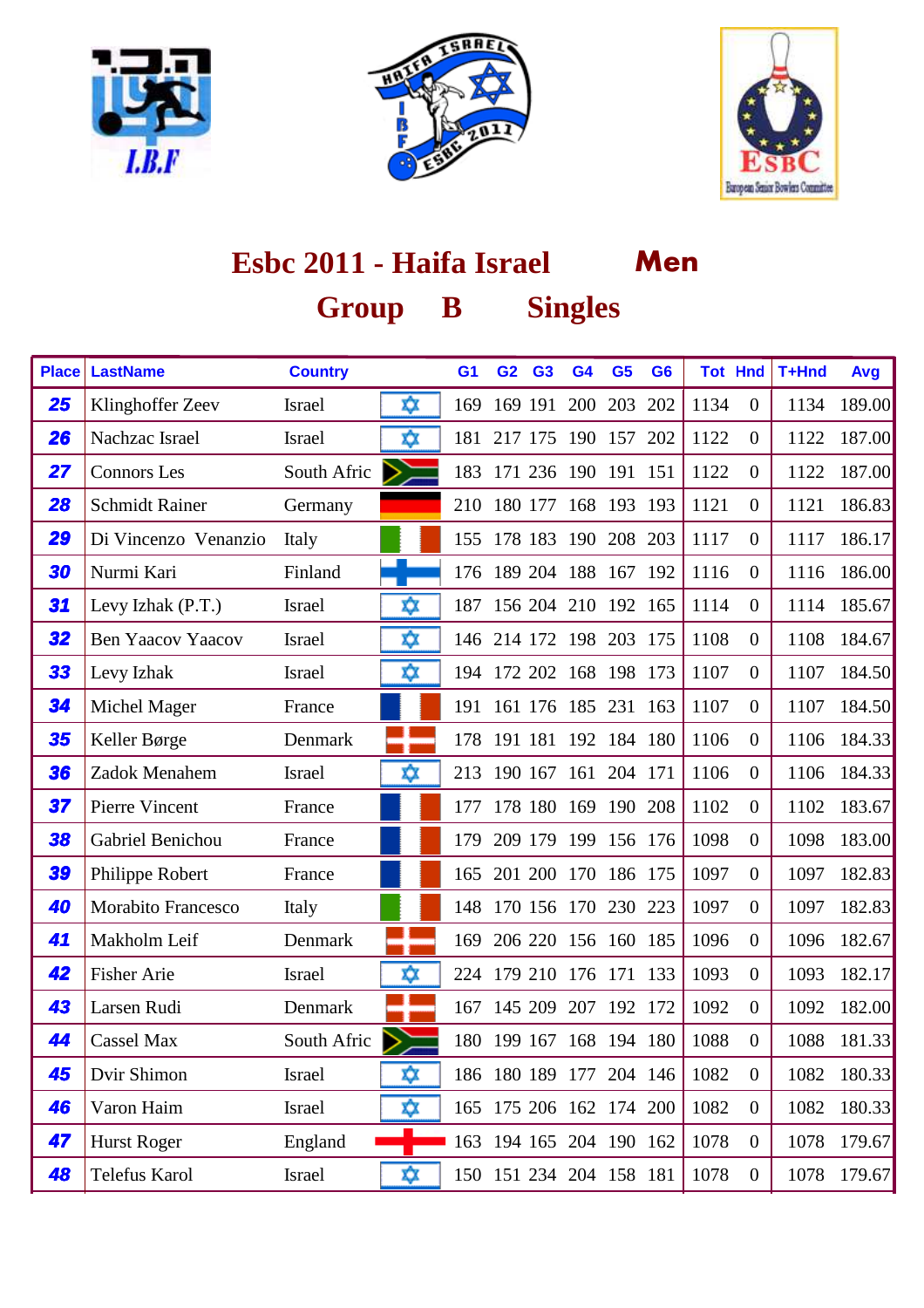





| <b>Place</b> | <b>LastName</b>                | <b>Country</b> |     | G <sub>1</sub> | G <sub>2</sub> | G <sub>3</sub> | G <sub>4</sub> | G <sub>5</sub>          | G <sub>6</sub> |      | <b>Tot Hnd</b>   | T+Hnd | Avg    |
|--------------|--------------------------------|----------------|-----|----------------|----------------|----------------|----------------|-------------------------|----------------|------|------------------|-------|--------|
| 49           | Rødgaard Ejvind Brinch Denmark |                |     |                |                |                |                | 174 143 212 158 190 201 |                | 1078 | $\overline{0}$   | 1078  | 179.67 |
| 50           | <b>Ecoffey Philippe</b>        | Switzerland    |     | 183            |                |                | 193 156 172    | 204 169                 |                | 1077 | $\overline{0}$   | 1077  | 179.50 |
| 51           | Varon Mike                     | <b>Israel</b>  | ΧX  | 168            | 146 171        |                | 185            | 194 212                 |                | 1076 | $\overline{0}$   | 1076  | 179.33 |
| 52           | Van Raalte Elkan               | <b>Israel</b>  | ΧX  |                | 192 171 143    |                |                | 183 193 193             |                | 1075 | $\overline{0}$   | 1075  | 179.17 |
| 53           | Wondratsch, Dr. Wolfga Austria |                |     |                |                |                |                | 184 210 190 175 171 143 |                | 1073 | $\overline{0}$   | 1073  | 178.83 |
| 54           | Strougo David                  | <b>Israel</b>  | xχ  | 200            |                |                |                | 160 193 154 195 168     |                | 1070 | $\overline{0}$   | 1070  | 178.33 |
| 55           | <b>Bachar Natan</b>            | <b>Israel</b>  | xχ  | 191            |                |                |                | 141 175 157 212 191     |                | 1067 | $\overline{0}$   | 1067  | 177.83 |
| 56           | Klostermann Helmut             | Austria        |     | 145            | 172 191        |                | 147            | 175                     | 234            | 1064 | $\overline{0}$   | 1064  | 177.33 |
| 57           | Schiepers Jean-Marie           | Belgium        |     |                |                |                |                | 165 197 180 165 179 177 |                | 1063 | $\overline{0}$   | 1063  | 177.17 |
| 58           | Cohen Yoram                    | Israel         | xχ  |                |                |                |                | 156 193 170 178 173 191 |                | 1061 | $\overline{0}$   | 1061  | 176.83 |
| 59           | Hayoun Jacob                   | <b>Israel</b>  | x)x |                |                |                |                | 182 143 125 210 193 201 |                | 1054 | $\overline{0}$   | 1054  | 175.67 |
| 60           | Menashe Kfir                   | <b>Israel</b>  | ΧX  | 218            |                |                | 177 183 183    | 105 188                 |                | 1054 | $\overline{0}$   | 1054  | 175.67 |
| 61           | <b>Montfort Lluis</b>          | Catalania      |     | 188            | 137 144        |                | 179            | 216 189                 |                | 1053 | $\overline{0}$   | 1053  | 175.50 |
| 62           | Ziv Abraham                    | <b>Israel</b>  | xχ  |                | 202 145 213    |                |                | 200 162                 | 129            | 1051 | $\overline{0}$   | 1051  | 175.17 |
| 63           | Hagai Yossi                    | Israel         | ΧX  |                |                |                |                | 180 190 157 175 170 178 |                | 1050 | $\overline{0}$   | 1050  | 175.00 |
| 64           | Magen Yeshaiau                 | <b>Israel</b>  | Χŷ. | 189            | 210 165 191    |                |                | 152 142                 |                | 1049 | $\overline{0}$   | 1049  | 174.83 |
| 65           | Eriksen Steen                  | Denmark        |     | 127            |                |                |                | 160 183 222 164 188     |                | 1044 | $\overline{0}$   | 1044  | 174.00 |
| 66           | Northwood Keith                | England        |     | 173            |                | 145 154        | 177            | 223                     | 171            | 1043 | $\overline{0}$   | 1043  | 173.83 |
| 67           | Christensen Hans Sejer         | Denmark        |     |                | 148 186 181    |                |                | 203 177 147             |                | 1042 | $\overline{0}$   | 1042  | 173.67 |
| 68           | Aidinger Yosef                 | <b>Israel</b>  | xχ  |                |                |                |                | 156 164 149 150 182 240 |                | 1041 | $\overline{0}$   | 1041  | 173.50 |
| 69           | Cohen Shlomo                   | Israel         | ⋩   |                |                |                |                | 158 157 150 212 179 183 |                | 1039 | $\boldsymbol{0}$ | 1039  | 173.17 |
| 70           | Gabizon Eliyahu                | Israel         | xχ  |                |                |                |                | 163 170 179 169 193 163 |                | 1037 | $\boldsymbol{0}$ | 1037  | 172.83 |
| 71           | Andersson Bert                 | Sweden         |     |                |                |                |                | 160 162 164 177 201 173 |                | 1037 | $\overline{0}$   | 1037  | 172.83 |
| 72           | Alcasid Laurelio               | Israel         | xχ  |                |                |                |                | 144 204 186 133 187 174 |                | 1028 | $\overline{0}$   | 1028  | 171.33 |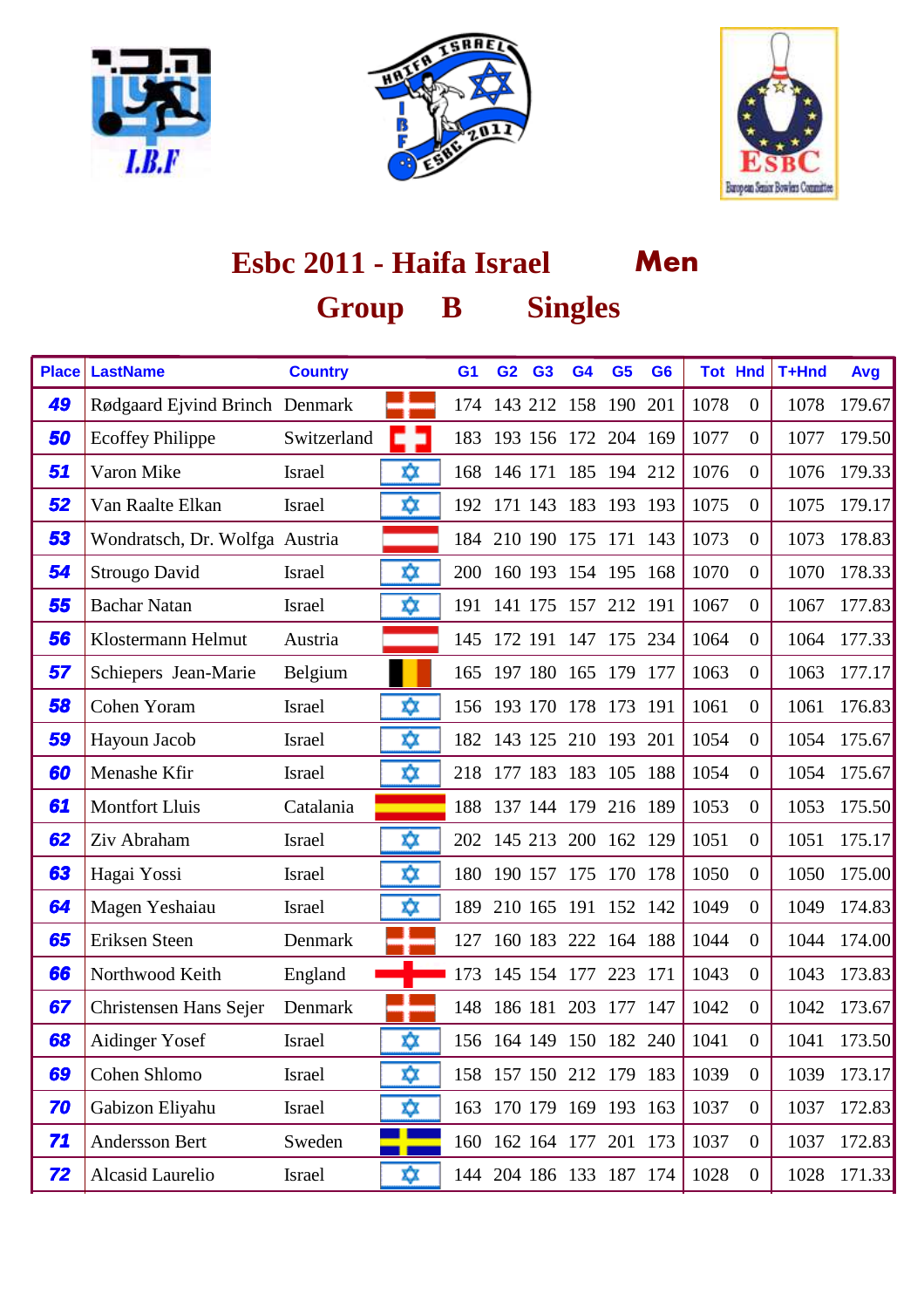





| <b>Place</b> | <b>LastName</b>          | <b>Country</b>      | G <sub>1</sub> | G <sub>2</sub>  | G <sub>3</sub> | G <sub>4</sub>          | G <sub>5</sub> | G <sub>6</sub>   | <b>Tot Hnd</b> |                  | T+Hnd | Avg    |
|--------------|--------------------------|---------------------|----------------|-----------------|----------------|-------------------------|----------------|------------------|----------------|------------------|-------|--------|
| 73           | <b>Hopmans Theodorus</b> | The Netherl         | 161            | 151 190         |                |                         | 169 219        | 135              | 1025           | $\overline{0}$   | 1025  | 170.83 |
| 74           | Danielsen Mogens         | Denmark             | 176            |                 |                | 177 184 145 166 174     |                |                  | 1022           | $\overline{0}$   | 1022  | 170.33 |
| 75           | Ben-Omri Sami            | ΧX<br><b>Israel</b> | 169            | 169 185         |                | 166 167                 |                | 159              | 1015           | $\overline{0}$   | 1015  | 169.17 |
| 76           | <b>Shalom Tenenboim</b>  | ΧX<br>Israel        |                | 128 195 172     |                | 182                     | 168 166        |                  | 1011           | $\overline{0}$   | 1011  | 168.50 |
| 77           | <b>Avnon Zeev</b>        | ΧX<br>Israel        |                |                 |                | 202 165 145 165 139 190 |                |                  | 1006           | $\overline{0}$   | 1006  | 167.67 |
| 78           | Vrede, van de Hans       | The Netherl         |                |                 |                | 195 159 144 147 189 163 |                |                  | 997            | $\overline{0}$   | 997   | 166.17 |
| 79           | <b>Bar Chen Eric</b>     | xχ<br><b>Israel</b> |                |                 |                | 174 179 176 188 150 130 |                |                  | 997            | $\overline{0}$   | 997   | 166.17 |
| 80           | Schaap Jim               | The Netherl         | 147            | 166 123         |                | 190                     | 168            | 200              | 994            | $\overline{0}$   | 994   | 165.67 |
| 81           | Raz Yaccov               | xχ<br>Israel        |                |                 |                | 156 147 175 158 176 179 |                |                  | 991            | $\overline{0}$   | 991   | 165.17 |
| 82           | Lagrou Frederik          | Belgium             |                |                 |                | 160 158 181 161 198 133 |                |                  | 991            | $\overline{0}$   | 991   | 165.17 |
| 83           | Karel Duda               | Czech Rep           | 187            |                 | 174 175        |                         | 168 116 171    |                  | 991            | $\overline{0}$   | 991   | 165.17 |
| 84           | <b>Russo Ernesto</b>     | Italy               |                |                 |                | 156 173 178 147 181 154 |                |                  | 989            | $\overline{0}$   | 989   | 164.83 |
| 85           | Roash Aharon             | ΧX<br><b>Israel</b> | 185            | 168 189         |                | 169                     | 140 134        |                  | 985            | $\overline{0}$   | 985   | 164.17 |
| 86           | Parling Hans Jørgen      | Denmark             | 189            | 169 141         |                | 169                     | 170 137        |                  | 975            | $\overline{0}$   | 975   | 162.50 |
| 87           | Viitanen Harri           | Finland             | 231            |                 |                | 167 138 147 140 149     |                |                  | 972            | $\boldsymbol{0}$ | 972   | 162.00 |
| 88           | Tal Shaul                | xχ<br>Israel        |                |                 |                | 131 161 180 176 176 145 |                |                  | 969            | $\overline{0}$   | 969   | 161.50 |
| 89           | Wiater, Mag. Gottfried   | Austria             |                |                 |                | 158 157 161 203 133 147 |                |                  | 959            | $\overline{0}$   | 959   | 159.83 |
| 90           | Jaromir<br>Vetrovsky     | Czech Rep           | 171            |                 | 165 136 168    |                         | 170 146        |                  | 956            | $\overline{0}$   | 956   | 159.33 |
| 91           | Flåten Håvar             | Norway              | 161            |                 | 124 155 197    |                         | 175 142        |                  | 954            | $\overline{0}$   | 954   | 159.00 |
| 92           | <b>Gutman Dov</b>        | xχ<br><b>Israel</b> |                |                 |                | 158 152 168 176 160 128 |                |                  | 942            | $\overline{0}$   | 942   | 157.00 |
| 93           | Jean Claude Pajeau       | France              |                |                 |                | 190 171 150 170 127 127 |                |                  | 935            | $\boldsymbol{0}$ | 935   | 155.83 |
| 94           | Foreman Ray              | England             |                |                 |                | 156 184 165 125 136 166 |                |                  | 932            | $\boldsymbol{0}$ | 932   | 155.33 |
| 95           | Jansen Leonardo          | The Netherl         |                |                 |                | 159 162 140 166 148 157 |                |                  | 932            | $\boldsymbol{0}$ | 932   | 155.33 |
| 96           | Kalo Amnon               | ΧX<br>Israel        |                | 213 206 257 255 |                |                         | $\overline{0}$ | $\boldsymbol{0}$ | 931            | $\boldsymbol{0}$ | 931   | 232.75 |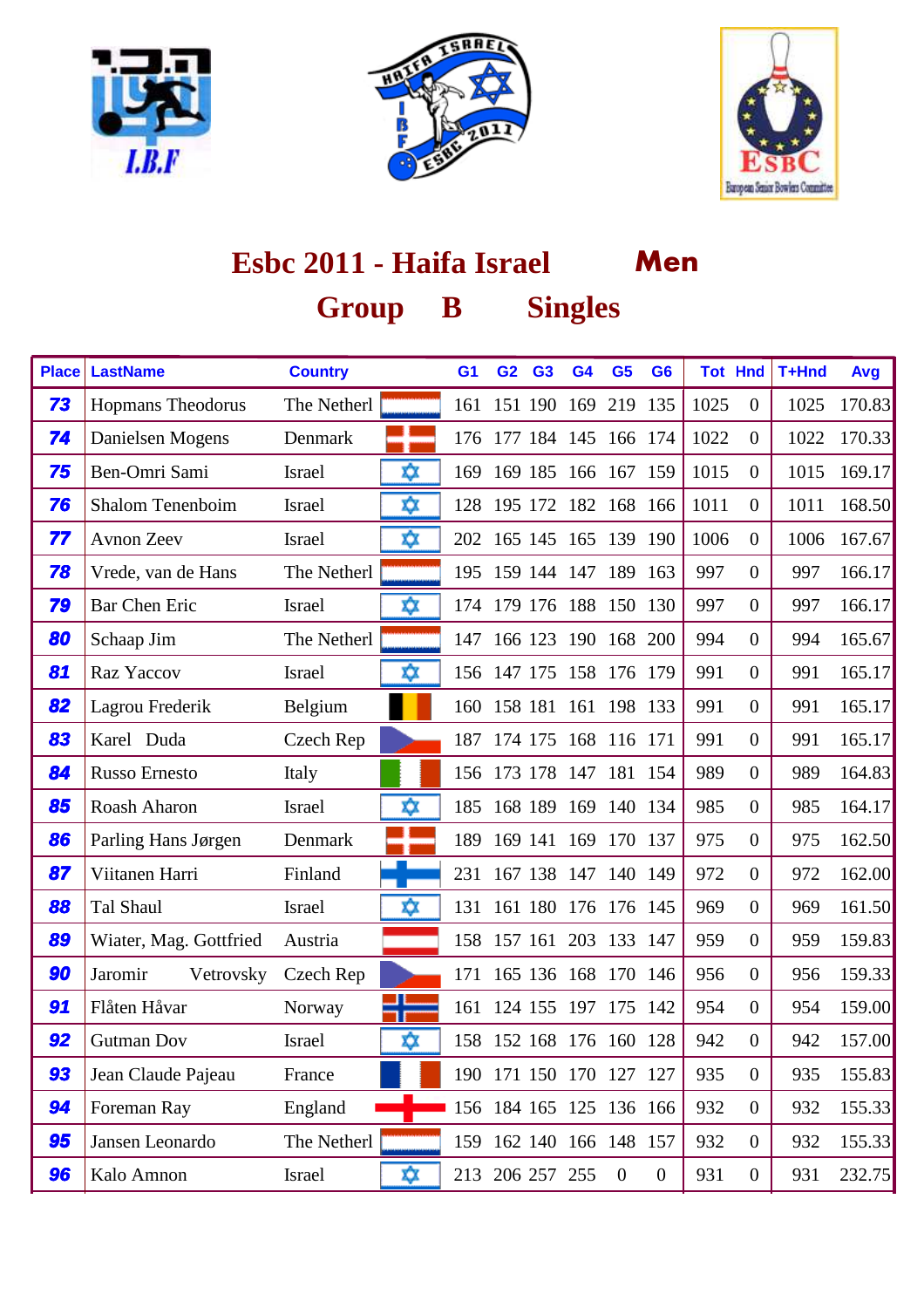





|     | <b>Place LastName</b>          | <b>Country</b> | G <sub>1</sub> | G <sub>2</sub> | G <sub>3</sub> | G4                  | G <sub>5</sub> | G <sub>6</sub> |     | <b>Tot Hnd</b> | T+Hnd | Avg    |
|-----|--------------------------------|----------------|----------------|----------------|----------------|---------------------|----------------|----------------|-----|----------------|-------|--------|
| 97  | Vladimir Pitas                 | Czech Rep      | 137            |                | 149 198        | 141                 | 157            | - 147          | 929 | $\overline{0}$ | 929   | 154.83 |
| 98  | <b>Brodersen Bent</b>          | Denmark        | 173            | 140 117        |                | 167                 | 138 188        |                | 923 | $\overline{0}$ | 923   | 153.83 |
| 99  | Miloslav                       | Šolc Czech Rep | 177            |                |                | 157 146 119         | 158 162        |                | 919 | $\overline{0}$ | 919   | 153.17 |
| 100 | Foreman Barry                  | <b>Israel</b>  |                | 166 156 161    |                |                     | 138 157 125    |                | 903 | $\overline{0}$ | 903   | 150.50 |
| 101 | Jaroslav<br>Pleticha           | Czech Rep      | 167            |                | 140 114        | 153                 | 155 166        |                | 895 | $\Omega$       | 895   | 149.17 |
| 102 | Frederiksen Jørgen And Denmark |                |                |                |                | 151 148 164 147 119 |                | 139            | 868 | $\Omega$       | 868   | 144.67 |
| 103 | Lanik<br>Igor                  | Czech Rep      | 114            | 127            | 147            | 148                 | 151            | 163            | 850 | $\overline{0}$ | 850   | 141.67 |
| 104 | <b>Tholstrup Flemming</b>      | Denmark        | 135            | 151            | 129            | 113                 | 147            | 150            | 825 | $\overline{0}$ | 825   | 137.50 |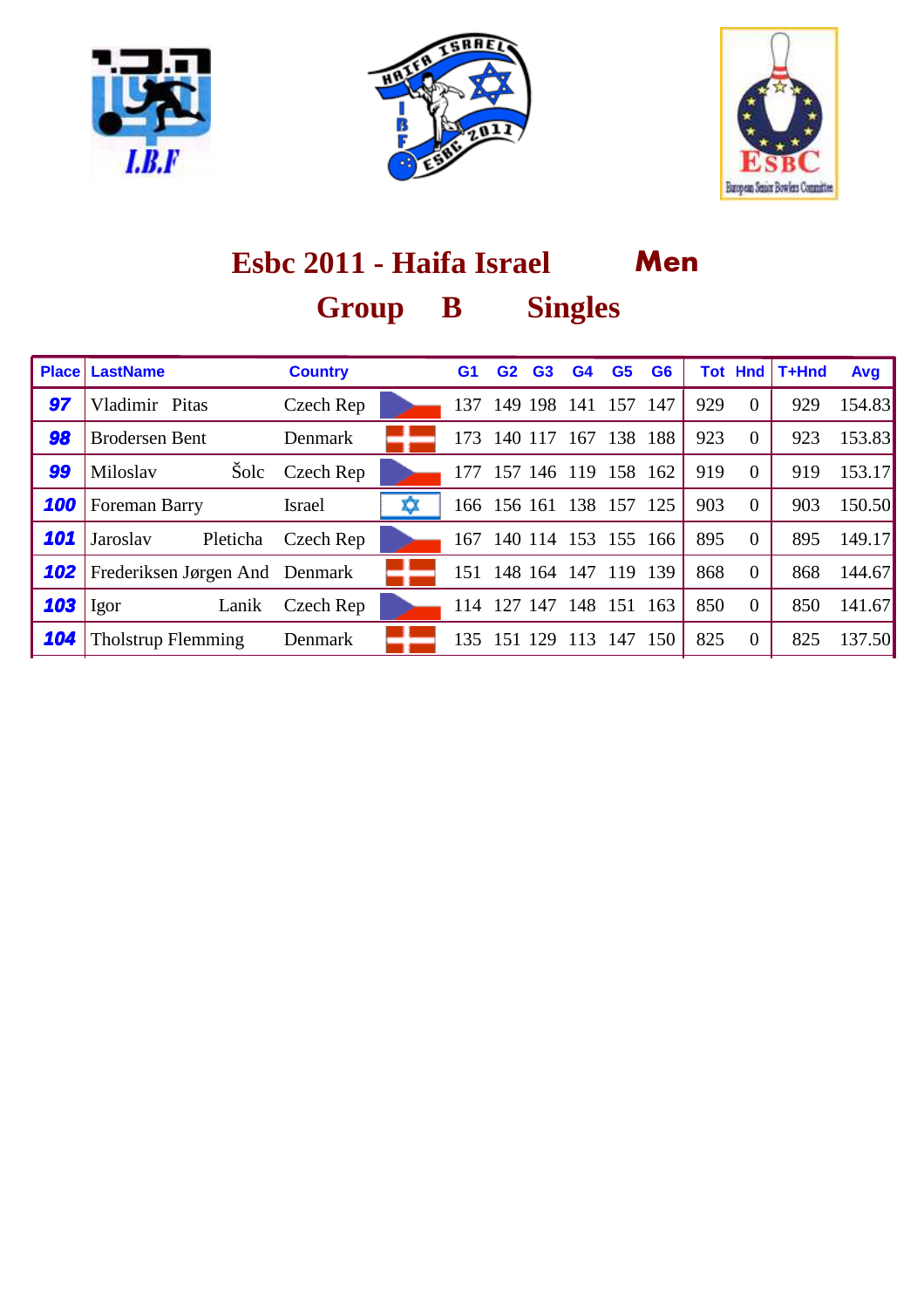





| <b>Place</b>            | <b>LastName</b>           | <b>Country</b> | G <sub>1</sub> | G <sub>2</sub>          | G <sub>3</sub> | G <sub>4</sub> | G <sub>5</sub>      | G <sub>6</sub> |      | <b>Tot Hnd</b>   | T+Hnd | Avg    |
|-------------------------|---------------------------|----------------|----------------|-------------------------|----------------|----------------|---------------------|----------------|------|------------------|-------|--------|
| 1                       | Pertegato Gastone         | Italy          | 211            |                         | 216 225        | 201            | 203                 | 245            | 1301 | $\overline{0}$   | 1301  | 216.83 |
| $\overline{\mathbf{2}}$ | Pennanen Markku           | Finland        | 222            |                         | 192 255        | 191            |                     | 208 192        | 1260 | 6                | 1266  | 211.00 |
| 3                       | <b>Bellomonte Rosario</b> | Italy          | 191            |                         | 187 226        | 191            | 181                 | 236            | 1212 | 48               | 1260  | 210.00 |
| 4                       | Hansen Roar               | Norway         | 224            |                         | 223 179        | 180            | 192 222             |                | 1220 | 36               | 1256  | 209.33 |
| 5                       | Mellin Juhani             | Finland        | 234            |                         |                |                | 209 193 172 204 222 |                | 1234 | 18               | 1252  | 208.67 |
| 6                       | Johansson Ture            | Sweden         | 218            |                         | 203 223        |                | 199 193 191         |                | 1227 | 12               | 1239  | 206.50 |
| 7                       | Hallback Nils-G           | Sweden         |                | 176 213 215 215 215 197 |                |                |                     |                | 1231 | $\overline{0}$   | 1231  | 205.17 |
| 8                       | <b>Wrathall Gerry</b>     | England        | 181            |                         | 235 203        | 173            | 184 181             |                | 1157 | 60               | 1217  | 202.83 |
| 9                       | Mulcahy Michael           | Ireland        |                | 166 238 175 191         |                |                | 210 167             |                | 1147 | 60               | 1207  | 201.17 |
| 10                      | Mayr Walter               | Austria        | 237            | 194 213                 |                |                | 168 197 169         |                | 1178 | $\overline{0}$   | 1178  | 196.33 |
| 11                      | Kuronen Viljo             | Finland        |                | 176 196 196 162 183 168 |                |                |                     |                | 1081 | 96               | 1177  | 196.17 |
| 12                      | <b>Thomsen Christian</b>  | Denmark        | 171            |                         |                |                | 149 256 153 160 184 |                | 1073 | 102              | 1175  | 195.83 |
| 13                      | Sandal Arvid              | Norway         | 166            |                         | 213 183        | 169            | 205                 | 206            | 1142 | 24               | 1166  | 194.33 |
| 14                      | Klokkedal Lars            | Denmark        | 187            |                         | 166 153        | 211            |                     | 197 224        | 1138 | 24               | 1162  | 193.67 |
| 15                      | Tel Freddie               | The Netherl    | 191            |                         | 180 194        | 204            | 175 176             |                | 1120 | 36               | 1156  | 192.67 |
| 16                      | Gaiser Kalle              | Germany        | 173            |                         | 176 229        | 187            |                     | 203 173        | 1141 | 12               | 1153  | 192.17 |
| 17                      | Ylimäki Mauno             | Finland        | 148            |                         |                |                | 157 194 165 210 201 |                | 1075 | 72               | 1147  | 191.17 |
| 18                      | <b>Engels Arlene</b>      | Belgium        | 221            |                         |                |                | 190 166 166 187 167 |                | 1097 | 42               | 1139  | 189.83 |
| 19                      | Howes Keith               | England        | 145            |                         | 148 155        | 192            | 202 219             |                | 1061 | 72               | 1133  | 188.83 |
| 20                      | <b>Steelandt Daniel</b>   | Belgium        |                | 178 224 179 136 163     |                |                |                     | 159            | 1039 | 84               | 1123  | 187.17 |
| 21                      | Peled Yosef               | ΧX<br>Israel   |                | 181 158 204 203 171 172 |                |                |                     |                | 1089 | 24               | 1113  | 185.50 |
| 22                      | <b>Dyrnes Magnar</b>      | Norway<br>٦F   |                | 179 174 164 157 205 232 |                |                |                     |                | 1111 | $\boldsymbol{0}$ | 1111  | 185.17 |
| 23                      | Pedersen Arild            | Norway         |                | 189 163 201 168 173 211 |                |                |                     |                | 1105 | 6                | 1111  | 185.17 |
| 24                      | <b>Bjørtomt</b> Ola       | Norway<br>٦F   |                | 201 167 175 173 213 158 |                |                |                     |                | 1087 | 24               | 1111  | 185.17 |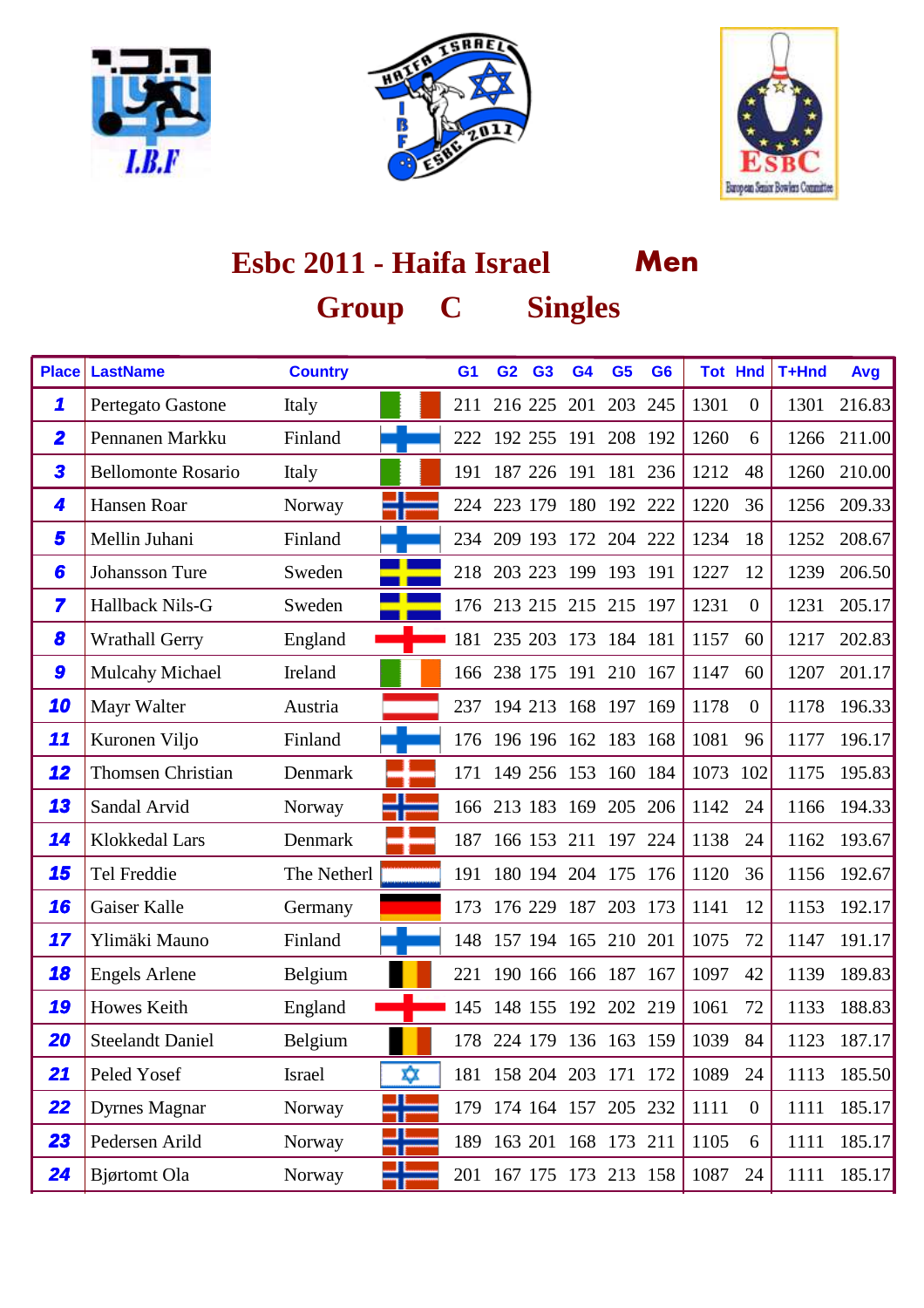





| <b>Place</b> | <b>LastName</b>                | <b>Country</b> |    | G <sub>1</sub> | G <sub>2</sub> | G <sub>3</sub> | G <sub>4</sub>          | G <sub>5</sub> | G <sub>6</sub> | <b>Tot Hnd</b> |                  | T+Hnd | Avg    |
|--------------|--------------------------------|----------------|----|----------------|----------------|----------------|-------------------------|----------------|----------------|----------------|------------------|-------|--------|
| 25           | Olesen Søren Eigil             | Denmark        |    | 175            |                |                | 157 216 145 184         |                | 201            | 1078           | 30               | 1108  | 184.67 |
| 26           | Ben Meir Haim                  | <b>Israel</b>  | ΧX | 191            | 149 147        |                | 177                     | 189            | 156            | 1009           | 78               | 1087  | 181.17 |
| 27           | <b>Bassman Refael</b>          | <b>Israel</b>  | ΧX | 160            | 182 167        |                | 204                     | 159 184        |                | 1056           | 30               | 1086  | 181.00 |
| 28           | <b>Ahlfors Ralf</b>            | Finland        |    | 160            |                |                | 204 197 139 182 198     |                |                | 1080           | 6                | 1086  | 181.00 |
| 29           | Eriksson Jerry                 | Sweden         |    |                |                |                | 200 215 166 188 160 157 |                |                | 1086           | $\boldsymbol{0}$ | 1086  | 181.00 |
| 30           | Thiran Benoit                  | Belgium        |    | 185            | 182 133 153    |                |                         | 202 201        |                | 1056           | 24               | 1080  | 180.00 |
| 31           | <b>Svanstrom Bengt</b>         | Sweden         |    | 159            |                |                | 159 151 179             | 217 190        |                | 1055           | 24               | 1079  | 179.83 |
| 32           | Hoppula Juhani                 | Finland        |    | 172            | 175 178 213    |                |                         | 166 173        |                | 1077           | $\boldsymbol{0}$ | 1077  | 179.50 |
| 33           | Sardal Claude                  | <b>Israel</b>  | xχ | 190            |                |                | 172 164 214 135 178     |                |                | 1053           | 18               | 1071  | 178.50 |
| 34           | Sarel Israel                   | Israel         | xχ | 175            |                |                | 188 173 157 178 152     |                |                | 1023           | 48               | 1071  | 178.50 |
| 35           | <b>Sahaf Raffael</b>           | Israel         | xχ | 179            |                |                | 150 180 190 191 157     |                |                | 1047           | 12               | 1059  | 176.50 |
| 36           | Jean Claude Danvin             | France         |    | 149            |                |                | 215 180 124 197 173     |                |                | 1038           | 18               | 1056  | 176.00 |
| 37           | Økland Harald                  | Norway         |    | 170            | 217 165        |                |                         | 136 166 160    |                | 1014           | 36               | 1050  | 175.00 |
| 38           | Pierre Simon                   | France         |    |                |                |                | 175 153 135 156 150 171 |                |                | 940            | 108              | 1048  | 174.67 |
| 39           | Sørensen Ole Mollerup          | Denmark        |    |                |                |                | 118 147 173 196 198 202 |                |                | 1034           | 12               | 1046  | 174.33 |
| 40           | Jenssen Terje                  | Norway         |    | 196            | 167 127        |                |                         | 178 191 173    |                | 1032           | 12               | 1044  | 174.00 |
| 41           | Van de Gejuchte Julien Belgium |                |    | 180            |                |                | 184 195 155 153         |                | 140            | 1007           | 36               | 1043  | 173.83 |
| 42           | Antimirescu Cornel             | Romania        |    | 148            |                | 185 182        |                         | 176 159 192    |                | 1042           | $\boldsymbol{0}$ | 1042  | 173.67 |
| 43           | Ranto Erkki                    | Finland        |    | 160            |                |                | 135 178 175             | 177 143        |                | 968            | 66               | 1034  | 172.33 |
| 44           | Lindqvist Göran                | Finland        |    |                |                |                | 204 147 138 169 168 200 |                |                | 1026           | 6                | 1032  | 172.00 |
| 45           | Fagerholm Carl-Gustav          | Finland        |    |                |                |                | 144 178 162 170 166 187 |                |                | 1007           | 18               | 1025  | 170.83 |
| 46           | Löfgren Ove                    | Finland        |    |                |                |                | 193 134 177 168 172 160 |                |                | 1004           | 6                | 1010  | 168.33 |
| 47           | Kolltveit Kjell Ingolf         | Norway         |    |                |                |                | 119 143 165 172 202 145 |                |                | 946            | 60               | 1006  | 167.67 |
| 48           | Tanasescu Stefan               | Romania        |    |                |                |                | 157 158 151 146 173 194 |                |                | 979            | 18               | 997   | 166.17 |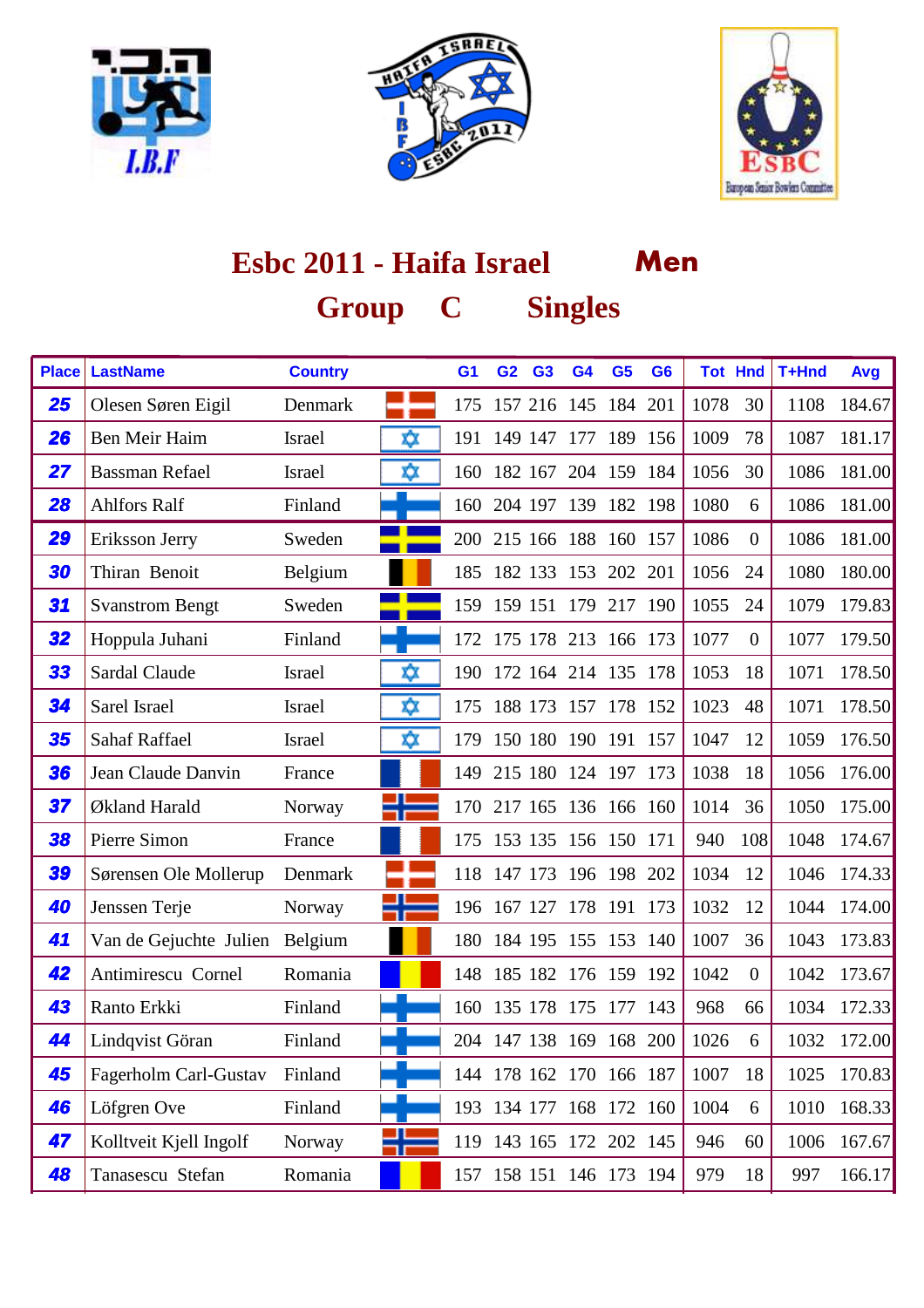





| <b>Place</b> | <b>LastName</b>        | <b>Country</b> |    | G <sub>1</sub> | G <sub>2</sub> | G <sub>3</sub> | G <sub>4</sub> | G <sub>5</sub>          | G <sub>6</sub> |     | <b>Tot Hnd</b> | T+Hnd | Avg    |
|--------------|------------------------|----------------|----|----------------|----------------|----------------|----------------|-------------------------|----------------|-----|----------------|-------|--------|
| 49           | Lazarovitch Herman     | Israel         | ΧX |                | 136 159 137    |                | 192            | 159 154                 |                | 937 | 60             | 997   | 166.17 |
| 50           | Rosenfeid Abe          | <b>Israel</b>  | ⋩  | 173            | 160 163        |                | 147            | 165 127                 |                | 935 | 60             | 995   | 165.83 |
| 51           | <b>Gabay Jacques</b>   | <b>Israel</b>  | ΧX | 105            |                | 166 191        | 180            | 155 188                 |                | 985 | $\overline{0}$ | 985   | 164.17 |
| 52           | <b>Waals Wilhelmus</b> | The Netherl    |    | 145            | 138 178        |                | 191            | 164 150                 |                | 966 | $\overline{0}$ | 966   | 161.00 |
| 53           | Engblom Ronald         | Finland        |    | 168            | 157 164        |                | 159            | 164 151                 |                | 963 | $\overline{0}$ | 963   | 160.50 |
| 54           | Horst, van der Peter   | The Netherl    |    | 149            | 190 162        |                | 168            | 151 129                 |                | 949 | 12             | 961   | 160.17 |
| 55           | Rønne Kjell Erik       | Norway         |    |                |                |                |                | 154 129 140 178 159 153 |                | 913 | 42             | 955   | 159.17 |
| 56           | Evyoni Yohanan         | Israel         | ΧX | 197            |                |                |                | 158 129 155 136 146     |                | 921 | 18             | 939   | 156.50 |
| 57           | Gablek Josef           | Austria        |    |                | 162 164 157    |                | 161            | 124 135                 |                | 903 | 18             | 921   | 153.50 |
| 58           | Huotari Pentti         | Finland        |    | 144            | 162 145        |                |                | 137 139 145             |                | 872 | 48             | 920   | 153.33 |
| 59           | Hintikainen Kalevi     | Finland        |    | 112            | 157 111        |                |                | 146 180 163             |                | 869 | 48             | 917   | 152.83 |
| 60           | Garfinkel Alex         | <b>Israel</b>  | xχ | 128            | 110 141        |                | 138            | 129                     | 142            | 788 | 126            | 914   | 152.33 |
| 61           | Larsen Svend Erik      | Denmark        |    | 158            | 136 157        |                | 140            | 159 129                 |                | 879 | 30             | 909   | 151.50 |
| 62           | <b>Bernard Mora</b>    | France         |    | 148            | 139 143        |                |                | 114 122 114             |                | 780 | 96             | 876   | 146.00 |
| 63           | <b>Anderson Roar</b>   | Norway         |    | 85             |                |                |                | 162 134 152 162 156     |                | 851 | 24             | 875   | 145.83 |
| 64           | Kellner Kurt           | Austria        |    |                |                |                |                | 110 113 126 148 167 115 |                | 779 | 66             | 845   | 140.83 |
| 65           | <b>Bosmans Jacobus</b> | The Netherl    |    | 102            | 162 120        |                |                | 135 150 139             |                | 808 | 36             | 844   | 140.67 |
| 66           | Maul Erland            | Denmark        |    | 169            |                |                |                | 103 112 130 145 124     |                | 783 | 6              | 789   | 131.50 |
| 67           | Tadeusz Wilk           | Czech Rep      |    | 153            |                |                |                | 110 138 110 134 117     |                | 762 | $\overline{0}$ | 762   | 127.00 |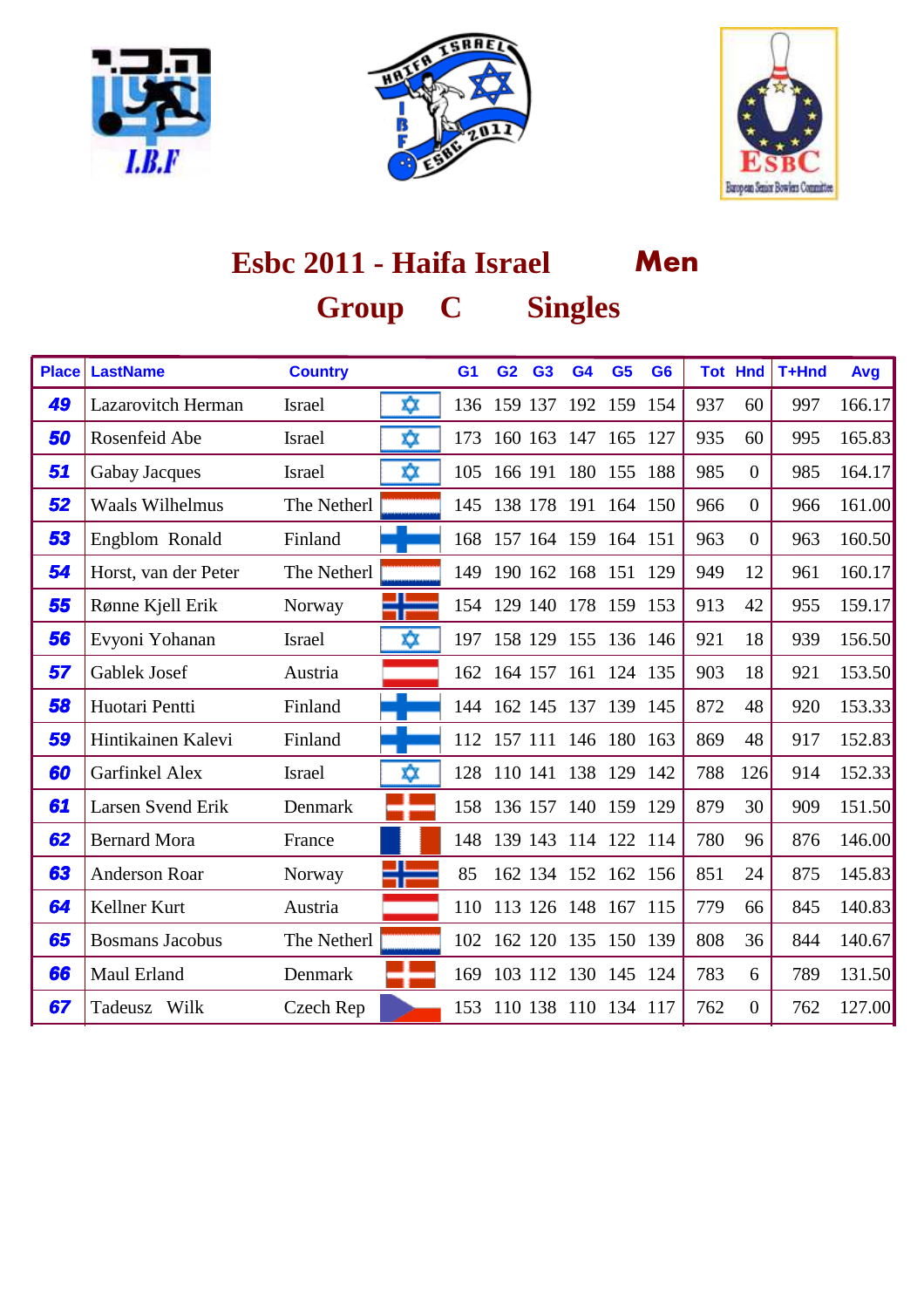





|                         |                        | Group          | $\mathbf{A}$ |                         |                | <b>Doubles</b> |                |      |                  |            |
|-------------------------|------------------------|----------------|--------------|-------------------------|----------------|----------------|----------------|------|------------------|------------|
|                         | <b>Place LastName</b>  | <b>Country</b> | G1           | G2 G3                   | G <sub>4</sub> | G <sub>5</sub> | G <sub>6</sub> |      | <b>Tot Bon</b>   | <b>Tot</b> |
| 1                       | Sara Aviram            | <b>Isr</b>     |              | 213 192 152 155 208 199 |                |                |                | 1119 | $\mathbf{0}$     | 1119       |
|                         | Orna Karmazim          | xx             |              | 211 201 177 212 216 202 |                |                |                | 1219 | $\boldsymbol{0}$ | 1219       |
|                         |                        |                |              | 424 393 329 367 424 401 |                |                |                | 2338 | $\bf{0}$         | 2338       |
| $\overline{2}$          | Wilford Barbara        | Sua            |              | 189 170 177 192 235 268 |                |                |                | 1231 | $\theta$         | 1231       |
|                         | Nel Nila               |                |              | 193 155 182 162 150 209 |                |                |                | 1051 | $\boldsymbol{0}$ | 1051       |
|                         |                        |                |              | 382 325 359 354 385 477 |                |                |                | 2282 | $\bf{0}$         | 2282       |
| 3                       | <b>Suzanne Andres</b>  | Fra            |              | 169 188 152 191 162 198 |                |                |                | 1060 | $\theta$         | 1060       |
|                         | Francoise Augustin     |                |              | 182 181 180 163 215 180 |                |                |                | 1101 | $\boldsymbol{0}$ | 1101       |
|                         |                        |                |              | 351 369 332 354 377 378 |                |                |                | 2161 | $\bf{0}$         | 2161       |
| 4                       | Häyhä Sirkka           | Fin            |              | 174 194 235 209 167 176 |                |                |                | 1155 | $\theta$         | 1155       |
|                         | Finnbäck Eija          |                |              | 145 140 140 190 174 207 |                |                |                | 996  | $\boldsymbol{0}$ | 996        |
|                         |                        |                |              | 319 334 375 399 341 383 |                |                |                | 2151 | $\bf{0}$         | 2151       |
| 5                       | <b>Tholstrup Hanne</b> | Den            |              | 216 176 135 168 188 164 |                |                |                | 1047 | $\theta$         | 1047       |
|                         | Sørensen Lise Mollerup |                |              | 177 152 206 165 186 211 |                |                |                | 1097 | 6                | 1103       |
|                         |                        |                |              | 393 328 341 333 374 375 |                |                |                | 2144 | 6                | 2150       |
| 6                       | Kohtanen Terttu        | Fin            |              | 187 176 157 239 145 194 |                |                |                | 1098 | $\theta$         | 1098       |
|                         | Kasala Riitta          |                |              | 145 163 128 191 223 202 |                |                |                | 1052 | $\boldsymbol{0}$ | 1052       |
|                         |                        |                |              | 332 339 285 430 368 396 |                |                |                | 2150 | $\bf{0}$         | 2150       |
| $\overline{\mathbf{z}}$ | Tergowitsch Silvia     | Aus            |              | 220 188 150 157 162 185 |                |                |                | 1062 | $\mathbf{0}$     | 1062       |
|                         | Rulz Cornelia          |                |              | 126 177 210 158 152 200 |                |                |                | 1023 | $\boldsymbol{0}$ | 1023       |
|                         |                        |                |              | 346 365 360 315 314 385 |                |                |                | 2085 | $\bf{0}$         | 2085       |
| 8                       | Rhona Gill             | <b>Isr</b>     |              | 151 153 178 153 154 209 |                |                |                | 998  | $\boldsymbol{0}$ | 998        |
|                         | Hana Duanis            |                |              | 202 166 225 159 141 194 |                |                |                | 1087 | $\boldsymbol{0}$ | 1087       |
|                         |                        |                |              | 353 319 403 312 295 403 |                |                |                | 2085 | $\bf{0}$         | 2085       |
| 9                       | Krobath Crista         | Aus            |              | 141 176 168 203 194 207 |                |                |                | 1089 | 6                | 1095       |
|                         | Gablek Christine       |                |              | 143 164 140 183 158 174 |                |                |                | 962  | $\boldsymbol{0}$ | 962        |
|                         |                        |                |              | 284 340 308 386 352 381 |                |                |                | 2051 | 6                | 2057       |
| 10                      | Mizrahi mali           | Int            |              | 227 180 182 174 175 203 |                |                |                | 1141 | $\mathbf{0}$     | 1141       |
|                         | Kvetoslava<br>Castova  |                |              | 162 154 174 153 116 140 |                |                |                | 899  | $\boldsymbol{0}$ | 899        |
|                         |                        |                |              | 389 334 356 327 291 343 |                |                |                | 2040 | $\bf{0}$         | 2040       |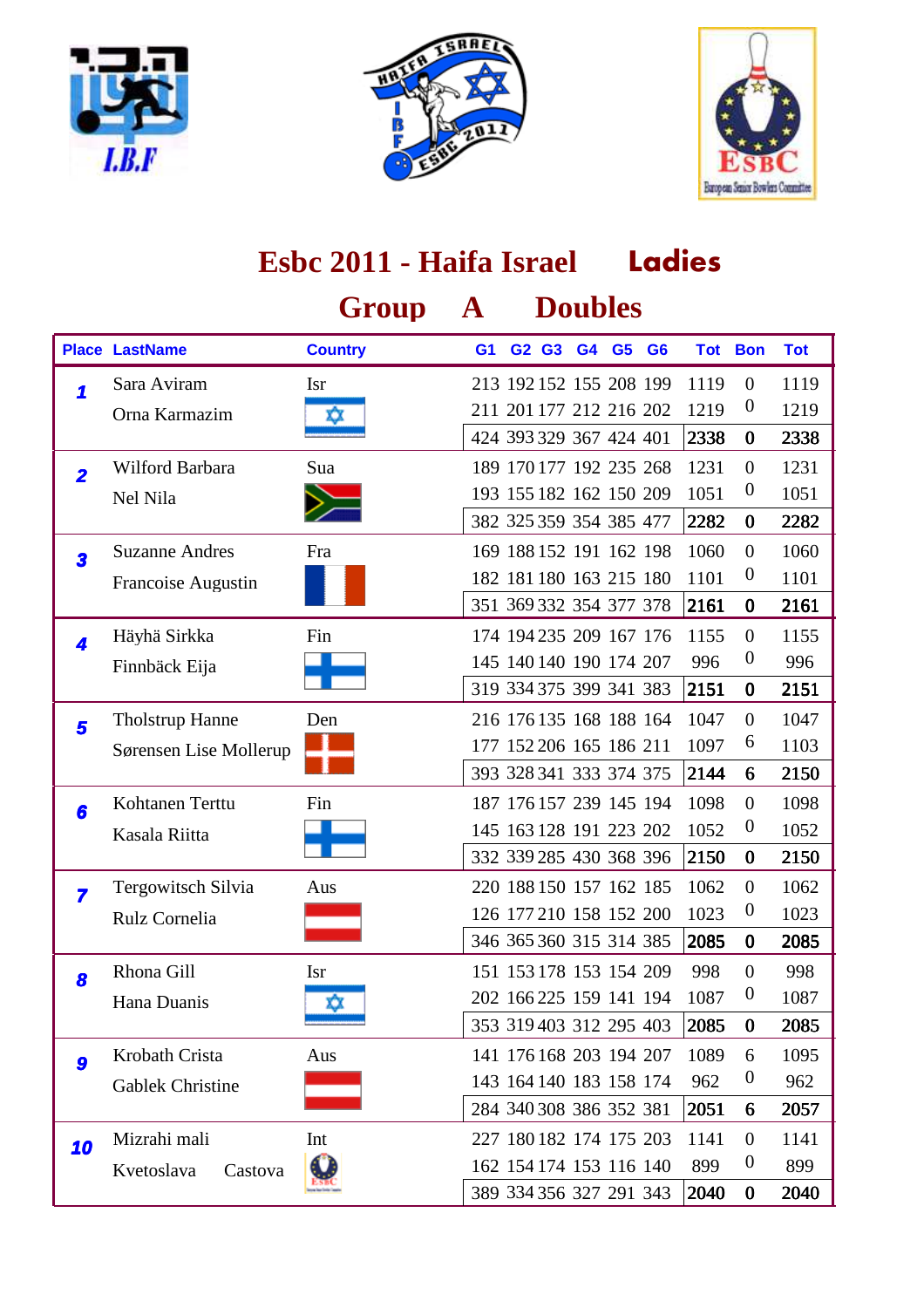





|    |                       | Group          | ${\bf A}$ |                         | <b>Doubles</b> |                |                |      |                  |            |
|----|-----------------------|----------------|-----------|-------------------------|----------------|----------------|----------------|------|------------------|------------|
|    | <b>Place LastName</b> | <b>Country</b> | G1        | G2 G3                   | G <sub>4</sub> | G <sub>5</sub> | G <sub>6</sub> |      | <b>Tot Bon</b>   | <b>Tot</b> |
| 11 | Virtanen Maila        | Fin            |           | 166 179 199 154 186 170 |                |                |                | 1054 | $\mathbf{0}$     | 1054       |
|    | Ranta-Hytönen Cindy   |                |           | 166 181 145 148 125 215 |                |                |                | 980  | $\boldsymbol{0}$ | 980        |
|    |                       |                |           | 332 360 344 302 311 385 |                |                |                | 2034 | $\bf{0}$         | 2034       |
| 12 | Nicolle Engel         | Fra            |           | 159 162 151 199 164 147 |                |                |                | 982  | $\theta$         | 982        |
|    | Nicolle Bouvier       |                |           | 166 203 175 145 167 180 |                |                |                | 1036 | $\boldsymbol{0}$ | 1036       |
|    |                       |                |           | 325 365 326 344 331 327 |                |                |                | 2018 | $\bf{0}$         | 2018       |
| 13 | <b>Sylvette Muths</b> | Fra            |           | 175 191 180 147 156 134 |                |                |                | 983  | $\overline{0}$   | 983        |
|    | Nadine Robert         |                |           | 160 204 166 200 151 147 |                |                |                | 1028 | $\boldsymbol{0}$ | 1028       |
|    |                       |                |           | 335 395 346 347 307 281 |                |                |                | 2011 | $\bf{0}$         | 2011       |
| 14 | Persson Conni         | Den            |           | 172 175 141 160 176 183 |                |                |                | 1007 | $\theta$         | 1007       |
|    | Jensen Anne Agerlund  |                |           | 160 134 165 186 143 151 |                |                |                | 939  | $\boldsymbol{0}$ | 939        |
|    |                       |                |           | 332 309 306 346 319 334 |                |                |                | 1946 | $\bf{0}$         | 1946       |
| 15 | <b>Blom Petro</b>     | Sua            |           | 160 190 182 166 145 207 |                |                |                | 1050 | $\overline{0}$   | 1050       |
|    | <b>Bennett Kiley</b>  |                |           | 144 150 149 150 139 150 |                |                |                | 882  | $\boldsymbol{0}$ | 882        |
|    |                       |                |           | 304 340 331 316 284 357 |                |                |                | 1932 | $\bf{0}$         | 1932       |
| 16 | Nijole Jagnieskiene   | Int            |           | 130 128 127 146 154 213 |                |                |                | 898  | $\theta$         | 898        |
|    | Verschaeren Raymonde  |                |           | 149 166 199 158 202 132 |                |                |                | 1006 | 12               | 1018       |
|    |                       |                |           | 279 294 326 304 356 345 |                |                |                | 1904 | 12               | 1916       |
| 17 | Willems Ria           | Bel            |           | 159 142 135 147 162 142 |                |                |                | 887  | $\overline{0}$   | 887        |
|    | Vintens Liliane       |                |           | 155 149 189 209 159 167 |                |                |                | 1028 | $\boldsymbol{0}$ | 1028       |
|    |                       |                |           | 314 291 324 356 321 309 |                |                |                | 1915 | $\bf{0}$         | 1915       |
| 18 | Spiegelhauer Annette  | Den            |           | 149 186 162 217 167 142 |                |                |                | 1023 | $\boldsymbol{0}$ | 1023       |
|    | Ohlsen Karen          |                |           | 110 122 169 159 148 168 |                |                |                | 876  | 12               | 888        |
|    |                       |                |           | 259 308 331 376 315 310 |                |                |                | 1899 | 12               | 1911       |
| 19 | Patricia Djorno       | Fra            |           | 144 175 150 158 137 162 |                |                |                | 926  | $\boldsymbol{0}$ | 926        |
|    | Daniele Honigstein    |                |           | 133 157 157 184 167 179 |                |                |                | 977  | $\boldsymbol{0}$ | 977        |
|    |                       |                |           | 277 332 307 342 304 341 |                |                |                | 1903 | $\bf{0}$         | 1903       |
| 20 | Makholm Bente         | Den            |           | 141 143 189 153 163 137 |                |                |                | 926  | $\boldsymbol{0}$ | 926        |
|    | Larsen Hanne          |                |           | 121 128 156 190 144 210 |                |                |                | 949  | $\boldsymbol{0}$ | 949        |
|    |                       |                |           | 262 271 345 343 307 347 |                |                |                | 1875 | $\bf{0}$         | 1875       |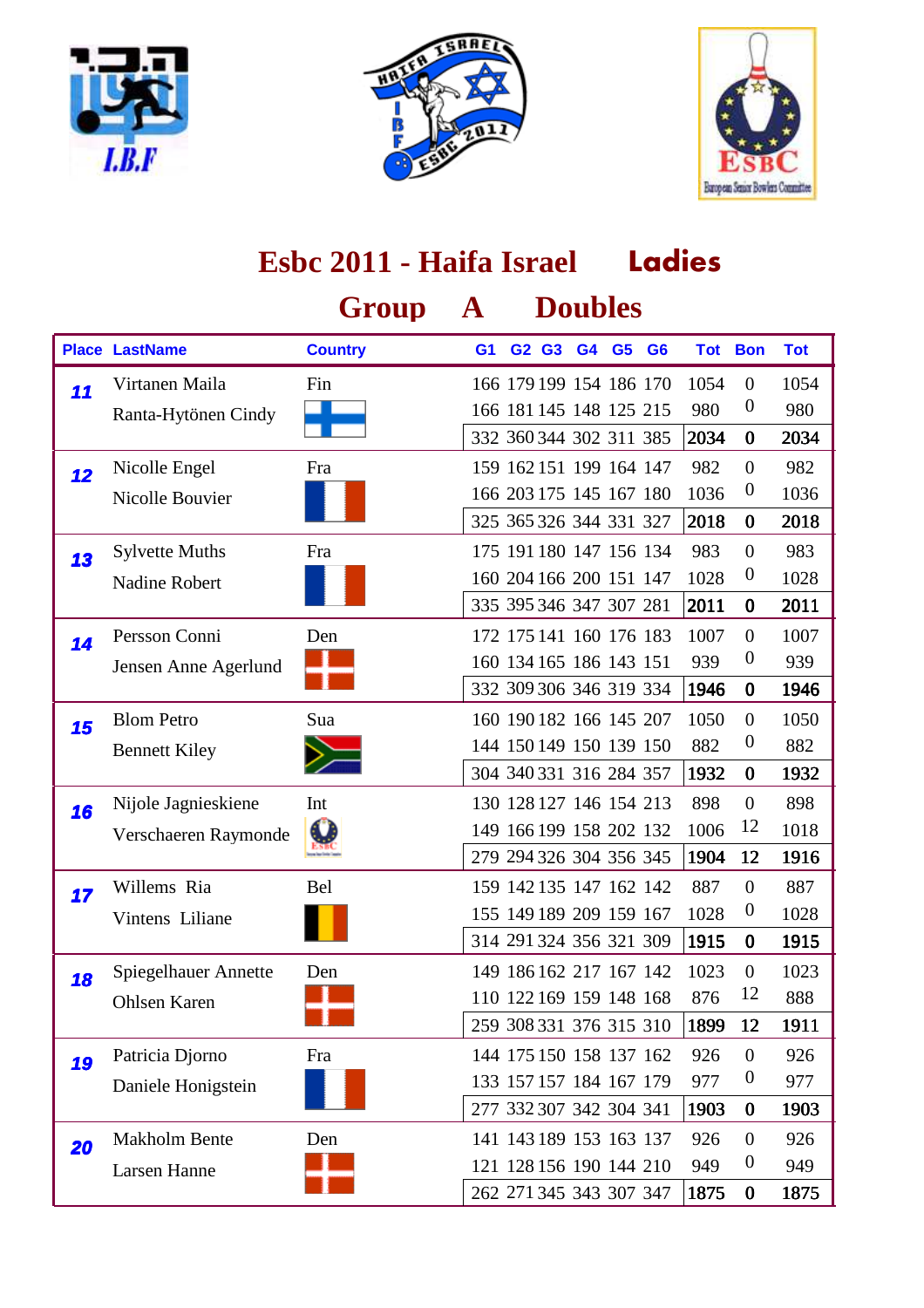





|    |                                                  | Group          | A  |                                                                               |                |                | <b>Doubles</b> |                |                    |                                                |                    |
|----|--------------------------------------------------|----------------|----|-------------------------------------------------------------------------------|----------------|----------------|----------------|----------------|--------------------|------------------------------------------------|--------------------|
|    | <b>Place LastName</b>                            | <b>Country</b> | G1 | G <sub>2</sub>                                                                | G <sub>3</sub> | G <sub>4</sub> | G <sub>5</sub> | G <sub>6</sub> |                    | <b>Tot Bon</b>                                 | <b>Tot</b>         |
| 21 | Styrman Helena<br>Pennanen Tarja                 | Fin            |    | 147 134 177 152 185 148<br>169 165 122 153 156 148<br>316 299 299 305 341 296 |                |                |                |                | 943<br>913<br>1856 | $\Omega$<br>$\theta$<br>$\bf{0}$               | 943<br>913<br>1856 |
| 22 | Ovestad Christina<br>Shoshana Nadav              | Int            |    | 148 132 131 169 197 123<br>132 119 149 114 156 168<br>280 251 280 283 353 291 |                |                |                |                | 900<br>838<br>1738 | $\overline{0}$<br>$\boldsymbol{0}$<br>$\bf{0}$ | 900<br>838<br>1738 |
| 23 | Pailakka Sirkka<br>Leskinen Liisa                | Fin            |    | 127 145 134 142 123 118<br>132 172 179 166 140 141<br>259 317 313 308 263 259 |                |                |                |                | 789<br>930<br>1719 | $\Omega$<br>$\boldsymbol{0}$<br>$\bf{0}$       | 789<br>930<br>1719 |
| 24 | <b>Ecoffey Brigitte</b><br>Cardinaux Patricia    | Swi            |    | 136 169 119 149 128 138<br>148 146 113 127 131 151<br>284 315 232 276 259 289 |                |                |                |                | 839<br>816<br>1655 | $\Omega$<br>$\boldsymbol{0}$<br>$\bf{0}$       | 839<br>816<br>1655 |
| 25 | Lother Angelika<br>Hirzberger Iris               | Ger            |    | 109 154 145 146 169 125<br>147 125 102 114 122 151<br>256 279 247 260 291 276 |                |                |                |                | 848<br>761<br>1609 | $\overline{0}$<br>$\boldsymbol{0}$<br>$\bf{0}$ | 848<br>761<br>1609 |
| 26 | <b>Parling Liselotte</b><br>Danielsen Rita Karin | Den            | 97 | 125 140 144 107 142<br>113 155 134 125 131 156<br>210 280 274 269 238 298     |                |                |                |                | 755<br>814<br>1569 | $\overline{0}$<br>$\boldsymbol{0}$<br>$\bf{0}$ | 755<br>814<br>1569 |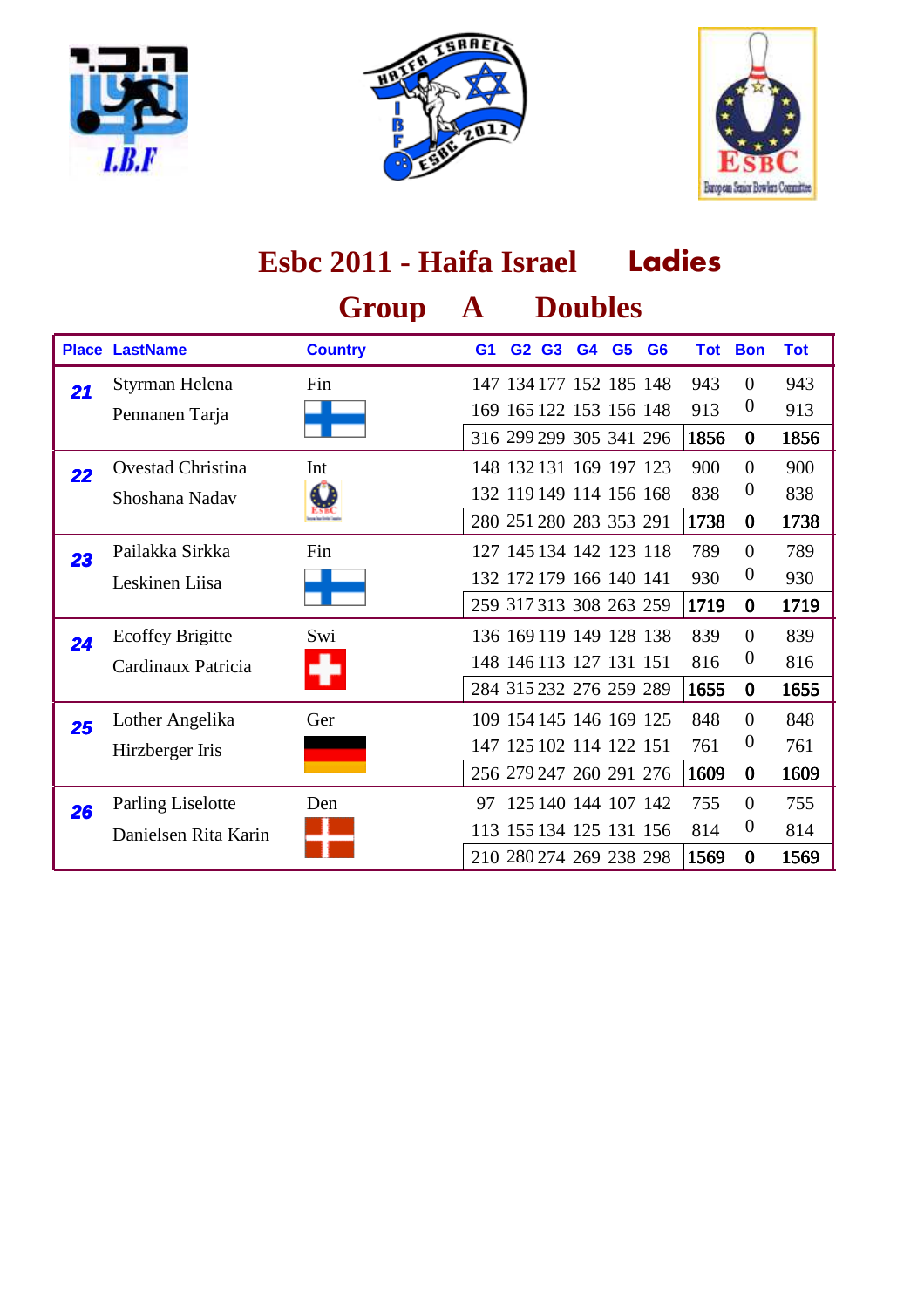





|                         |                           | Group          | ${\bf B}$      |                         |  | <b>Doubles</b> |                |      |                  |            |
|-------------------------|---------------------------|----------------|----------------|-------------------------|--|----------------|----------------|------|------------------|------------|
|                         | <b>Place LastName</b>     | <b>Country</b> | G <sub>1</sub> | G2 G3 G4                |  | G <sub>5</sub> | G <sub>6</sub> |      | <b>Tot Bon</b>   | <b>Tot</b> |
| 1                       | Viljava Helena            | Fin            |                | 186 200 173 154 188 155 |  |                |                | 1056 | $\boldsymbol{0}$ | 1056       |
|                         | Kalliokoski-Viitanen An   |                |                | 164 137 192 214 232 179 |  |                |                | 1118 | $\boldsymbol{0}$ | 1118       |
|                         |                           |                |                | 350 337 365 368 420 334 |  |                |                | 2174 | $\bf{0}$         | 2174       |
| $\overline{\mathbf{2}}$ | Thijssen, Marlies         | Ndl            |                | 149 208 181 161 176 201 |  |                |                | 1076 | $\overline{0}$   | 1076       |
|                         | Roy, de la Maria          |                |                | 161 146 180 145 159 210 |  |                |                | 1001 | $\boldsymbol{0}$ | 1001       |
|                         |                           |                |                | 310 354 361 306 335 411 |  |                |                | 2077 | $\bf{0}$         | 2077       |
| $\overline{\mathbf{3}}$ | Wouters Chris             | Bel            |                | 170 155 187 172 155 196 |  |                |                | 1035 | $\overline{0}$   | 1035       |
|                         | Murrath Yvette            |                |                | 197 164 147 160 205 159 |  |                |                | 1032 | $\boldsymbol{0}$ | 1032       |
|                         |                           |                |                | 367 319 334 332 360 355 |  |                |                | 2067 | $\bf{0}$         | 2067       |
| 4                       | <b>Insinger Gisela</b>    | Ger            |                | 169 199 195 147 175 192 |  |                |                | 1077 | 18               | 1095       |
|                         | Diekhoff Uschi            |                |                | 181 129 160 152 180 156 |  |                |                | 958  | $\boldsymbol{0}$ | 958        |
|                         |                           |                |                | 350 328 355 299 355 348 |  |                |                | 2035 | 18               | 2053       |
| 5                       | Metso Leena               | Fin            |                | 150 154 168 124 144 174 |  |                |                | 914  | 24               | 938        |
|                         | Jalagin Eeva              |                |                | 147 207 183 149 210 169 |  |                |                | 1065 | $\boldsymbol{0}$ | 1065       |
|                         |                           |                |                | 297 361 351 273 354 343 |  |                |                | 1979 | 24               | 2003       |
| 6                       | Sala Alba                 | Ita            |                | 153 137 130 180 162 206 |  |                |                | 968  | $\boldsymbol{0}$ | 968        |
|                         | Locatelli Grazia          |                |                | 139 191 179 195 150 158 |  |                |                | 1012 | $\boldsymbol{0}$ | 1012       |
|                         |                           |                |                | 292 328 309 375 312 364 |  |                |                | 1980 | $\bf{0}$         | 1980       |
| $\overline{\mathbf{z}}$ | Myriam Pajeau             | Fra            |                | 184 147 137 203 156 168 |  |                |                | 995  | $\theta$         | 995        |
|                         | Dominique Arnault         |                |                | 175 165 137 129 192 178 |  |                |                | 976  | $\boldsymbol{0}$ | 976        |
|                         |                           |                |                | 359 312 274 332 348 346 |  |                |                | 1971 | $\bf{0}$         | 1971       |
| 8                       | Hein Doris                | Ger            |                | 170 170 192 178 158 189 |  |                |                | 1057 | $\boldsymbol{0}$ | 1057       |
|                         | <b>Bittroff Gudrun</b>    |                |                | 144 135 167 159 155 147 |  |                |                | 907  | $\boldsymbol{0}$ | 907        |
|                         |                           |                |                | 314 305 359 337 313 336 |  |                |                | 1964 | $\bf{0}$         | 1964       |
| $\boldsymbol{9}$        | Ehmann Gerlinde           | Ger            |                | 160 148 195 161 151 134 |  |                |                | 949  | $\boldsymbol{0}$ | 949        |
|                         | Baldermann Igrid          |                |                | 127 150 146 126 161 184 |  |                |                | 894  | 54               | 948        |
|                         |                           |                |                | 287 298 341 287 312 318 |  |                |                | 1843 | 54               | 1897       |
| 10                      | Kristensen Inger Marie    | Den            |                | 164 161 143 163 164 147 |  |                |                | 942  | $\boldsymbol{0}$ | 942        |
|                         | <b>Hessellund Gunhild</b> |                |                | 170 170 139 162 145 168 |  |                |                | 954  | $\boldsymbol{0}$ | 954        |
|                         |                           |                |                | 334 331 282 325 309 315 |  |                |                | 1896 | $\bf{0}$         | 1896       |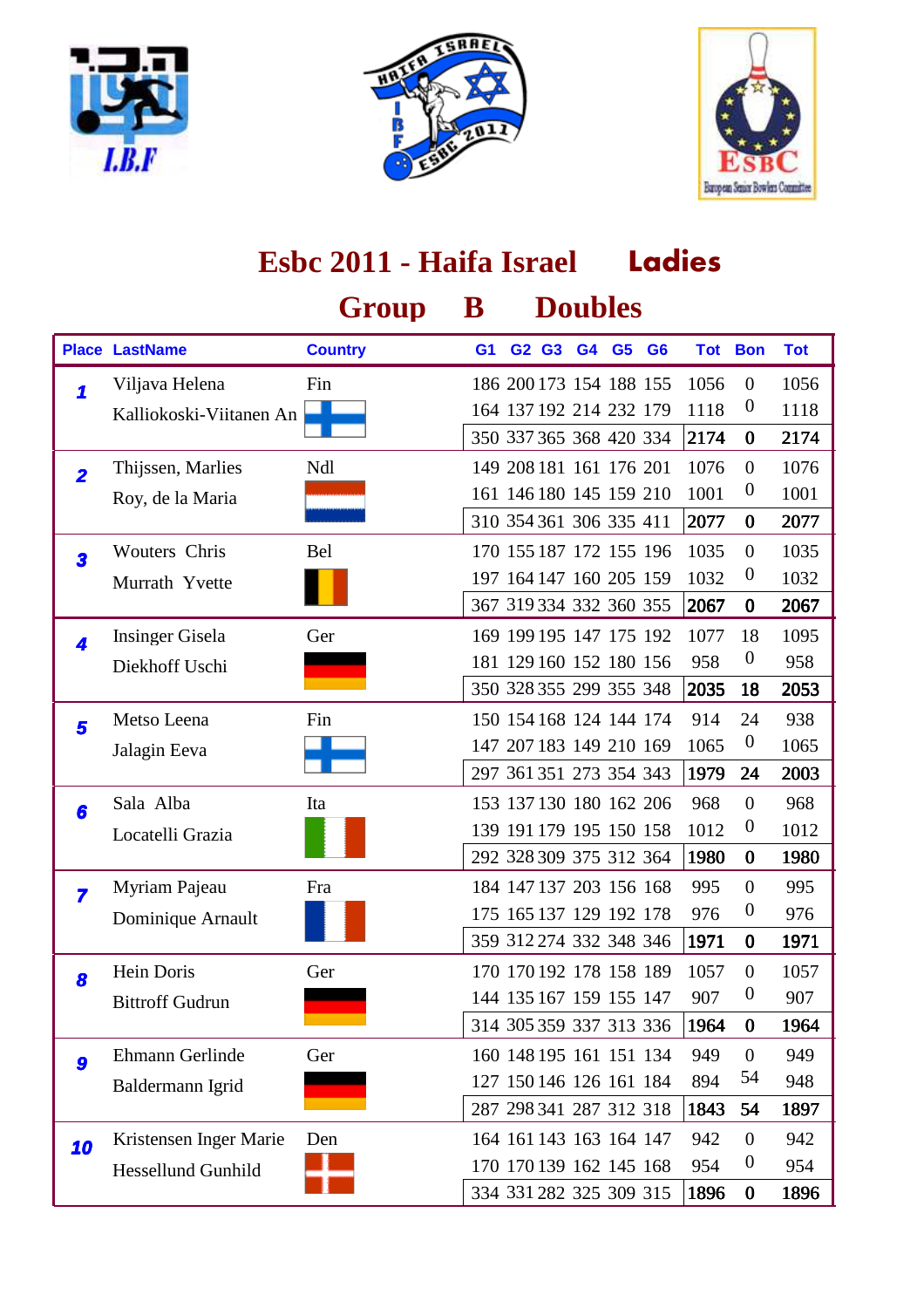





#### **Ladies Group B Doubles Place LastName Country G1 G2 G3 G4 G6 G5 Tot Bon Tot Esbc 2011 - Haifa Israel** Aus 143 115 165 163 151 133 870 0 870 Krejci Wilhelmine **156 149 171 138 179 159 952 24 976** 1822 24 1846 11 Mayr Helga 299 264 336 301 330 292 Isr 141 135 138 161 168 144 887 0 887 Cami Zemach  $\frac{160}{129145}$  149 171 143 897 0 897 1784 0 1784 12 Michal Rivner 301 264 283 310 339 287 Den 167 153 109 148 166 140 883 18 901 Larsen Ninna 128 135 165 157 139 141 865 0 865 1748 18 1766 13 Olesen Jette 295 288 274 305 305 281 Den 112 108 118 125 105 154 722 0 722 Blaase Vera **179 143 145 170 117 134** 888 <sup>84</sup> 972 1610 84 1694 **14** Christensen Lissy 291 251 263 295 222 288 Bel 114 135 177 115 145 137 823 0 823 Van Gompel Viviane 119 161 170 104 158 158 870 0 870 1693 0 1693 **15** Vandenborne Myriam 233 296 347 219 303 295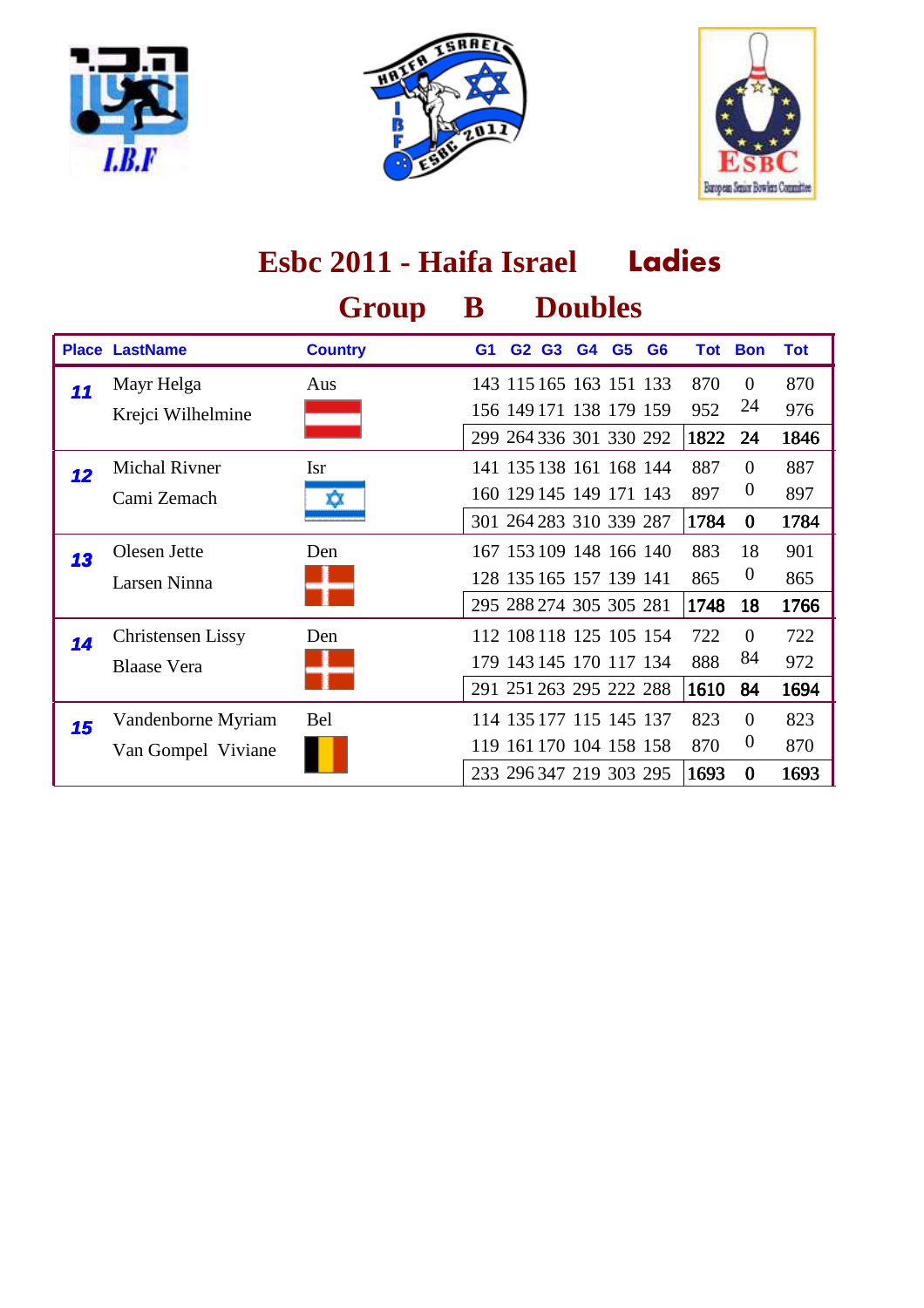





1795 48 1843

279 369 341 241 277 288

#### **Ladies Group C Doubles Place LastName Country G1 G2 G3 G4 G6 G5 Tot Bon Tot Esbc 2011 - Haifa Israel** Fin 174 186 170 161 192 221 1104 24 1128 Lummaa Kaisu-Leena **157 168 173 197 209 158 1062** 42 1104 2166 66 2232 1 Malmi Pirkko 331 354 343 358 401 379 Ger 166 137 146 177 163 192 981 36 1017 Gorzelniak Annemarie **111 160 155 211 186 146** 969 <sup>66</sup> 1035 1950 102 2052 **2** Rux Igrid 277 297 301 388 349 338 Fin 181 171 176 169 170 166 1033 78 1111 Ahlfors Mai-Lis 155 201 143 139 116 169 923 6 929 1956 84 2040 **3** Nurmi Seija 336 372 319 308 286 335 Fra 168 187 162 155 204 147 1023 12 1035 Nelly Delhay 161 161 133 193 167 168 169 991 <sup>12</sup> 1003 2014 24 2038 **4** Nicole Plana 329 320 355 322 372 316 Int 150 119 144 166 127 157 863 12 875 Thérèse Simon (200 175 175 150 190 150 175 177 1017 66 1083 1880 78 1958 **5** Tel Nel 325 269 334 316 302 334 Bel 138 124 159 150 147 162 880 54 934 Buyse Ernestine 165 154 169 156 162 157 963 42 1005 1843 96 1939 6 Waroquiers Renée 303 278 328 306 309 319 Fra 121 117 135 109 130 123 735 108 843 Eliane Lamy 197 146 168 191 142 195 1039 18 1057 1774 126 1900 **7** Eliette Etienne 318 263 303 300 272 318 Fin 168 147 156 174 153 214 1012 6 1018 Kosunen Pirjo 167 146 126 146 125 165 875 0 875 1887 6 1893 **8** Mustonen Liisa 335 293 282 320 278 379 Piovano Luisanna 155 172 166 124 154 133 904 6 910 Collettini Giuseppina 155 199 159 144 171 128 956 0 956 1860 6 1866 **9** Piovano Luisanna 310 371 325 268 325 261 Den 136 161 192 106 121 137 853 36 889 Kondrup Laila **143 208 149 135 156 151** 942 <sup>12</sup> 954 10 Møller Minna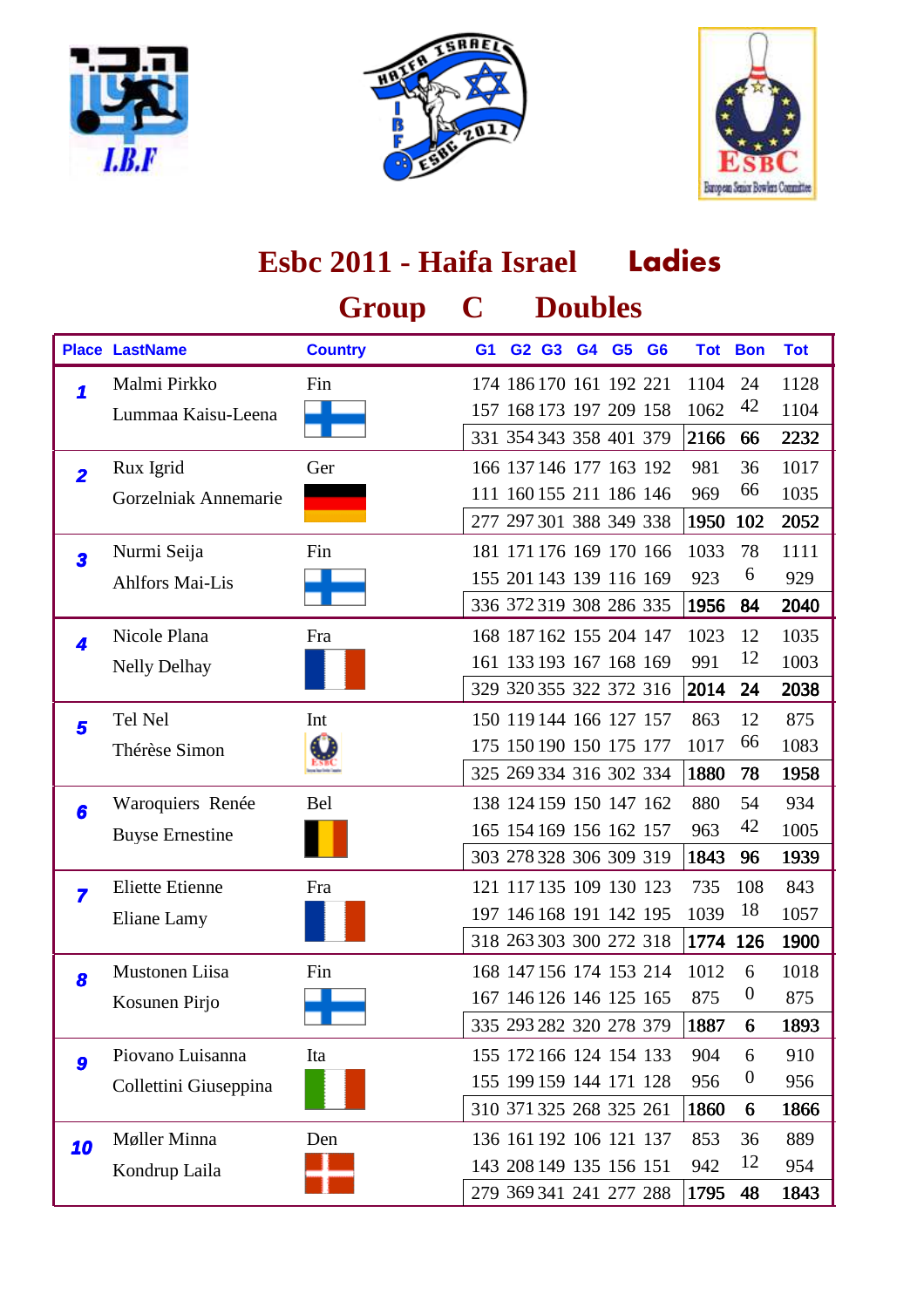





|                        | Group C        |    | <b>Doubles</b>                                                             |  |             |      |      |
|------------------------|----------------|----|----------------------------------------------------------------------------|--|-------------|------|------|
| <b>Place LastName</b>  | <b>Country</b> | G1 | G <sub>2</sub> G <sub>3</sub> G <sub>4</sub> G <sub>5</sub> G <sub>6</sub> |  | Tot Bon Tot |      |      |
| Ruuskanen Siiri        | Fin            |    | 146 101 128 190 159 155 879                                                |  |             | -60  | 939  |
| Paldanius-Pajunen Elvi |                |    | 112 113 144 131 155 164 819                                                |  |             | - 48 | 867  |
|                        |                |    | 258 214 272 321 314 319 1698 108                                           |  |             |      | 1806 |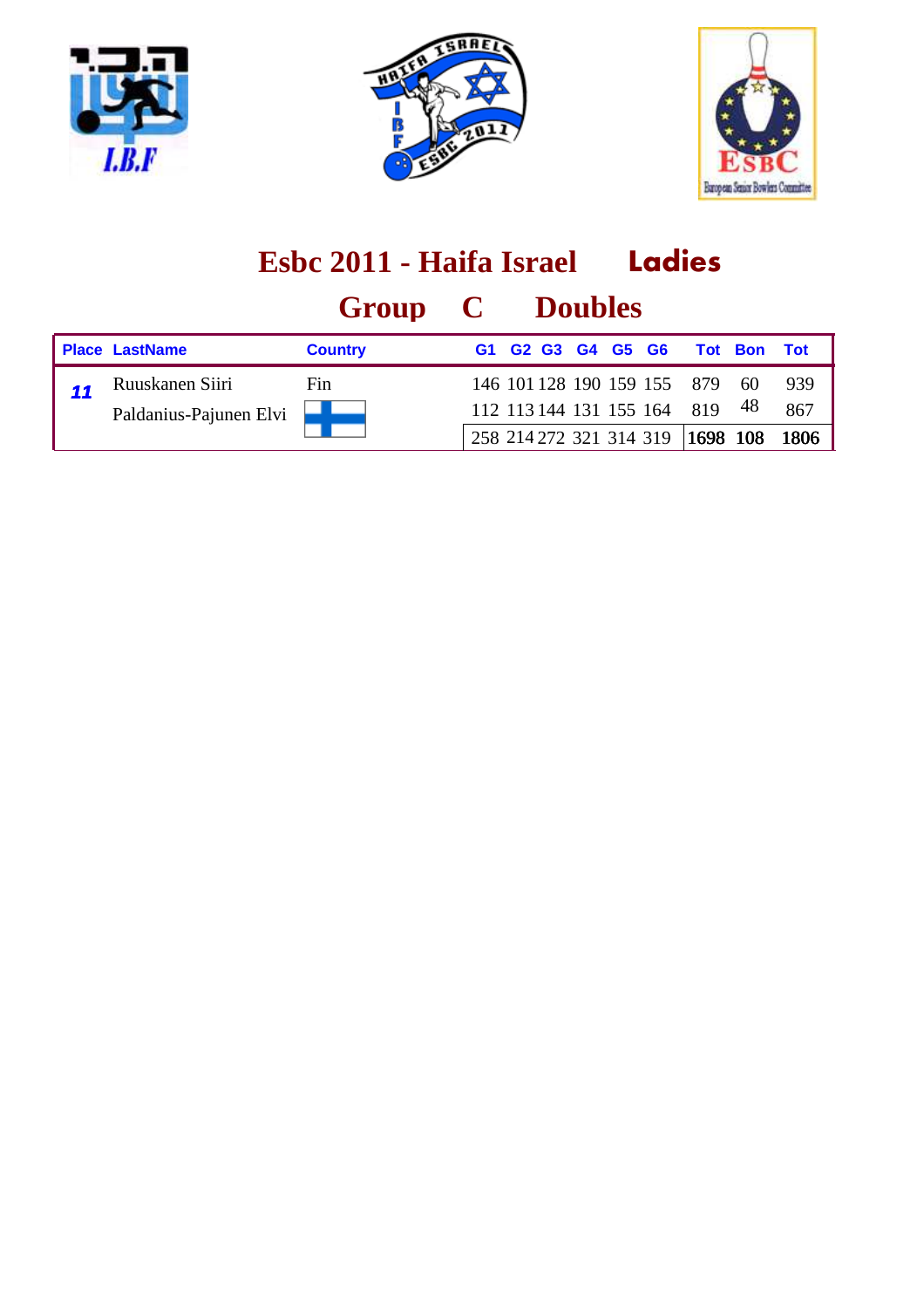





#### **Men Group A Doubles Place LastName Country G1 G2 G3 G4 G6 G5 Tot Bon Tot Esbc 2011 - Haifa Israel** 1 Hesselberg Mayer Fredri Nor 148 254 174 171 168 165 1080 0 1080 Aarre John 221 243 205 227 300 201 1397 0 1397 2477 0 2477 369 497 379 398 468 366 Ita 257 242 173 169 171 201 1213 0 1213 Querin Giancarlo 190 177 155 223 209 202 1156 <sup>0</sup> 1156 2369 0 2369 2 Zambon Franco 447 419 328 392 380 403 Isr 165 226 177 216 202 149 1135 0 1135 Elisha Andre **18 1213** 200 211 171 202 210 213 206 1213 0 1213 2348 0 2348 **3** Volpert Yosef 376 397 379 426 415 355 Perez Isagani 137 189 193 220 191 198 1128 0 1128 Ineichen Rinaldo 151 225 222 222 156 237 1213 0 1213 2341 0 2341 **4** Perez Isagani 288 414 415 442 347 435 Isr 188 190 201 201 227 206 1213 0 1213 Lavi Herzel  $\frac{183\,246\,142\,174\,192\,183}{183\,246\,142\,174\,192\,183\,1120}$  0 1120 2333 0 2333 **5** Ozeri Shlomo 371 436 343 375 419 389 Fra 186 192 228 243 246 188 1283 0 1283 Gabriel Benichou **184 138 197 209 162 155 1045** 0 1045 2328 0 2328 **6** Yvan Augustin 370 330 425 452 408 343 Fin 201 203 161 234 210 192 1201 0 1201 Julin Jukka 131 216 164 167 183 245 1106 0 1106 2307 0 2307 **z** Lindberg Leif 332 419 325 401 393 437 Aus 220 224 187 159 246 152 1188 0 1188 Fuchs Gerald **171** 197 170 182 170 206 1096 <sup>0</sup> 1096 2284 0 2284 **8** Lang Hubert 391 421 357 341 416 358 Ndl 199 186 177 231 248 220 1261 0 1261 Hoogstraten, van Christi **161 150 189 176 183 160 1019** <sup>0</sup> 1019 2280 0 2280 **9** Schaap Jim 360 336 366 407 431 380 Rotem Barak 186 194 188 191 179 225 1163 0 1163 Gorewitz Avi  $\frac{184}{184}$  184 208 170 181 149 213 1105 0 1105 2268 0 2268 10 Rotem Barak 370 402 358 372 328 438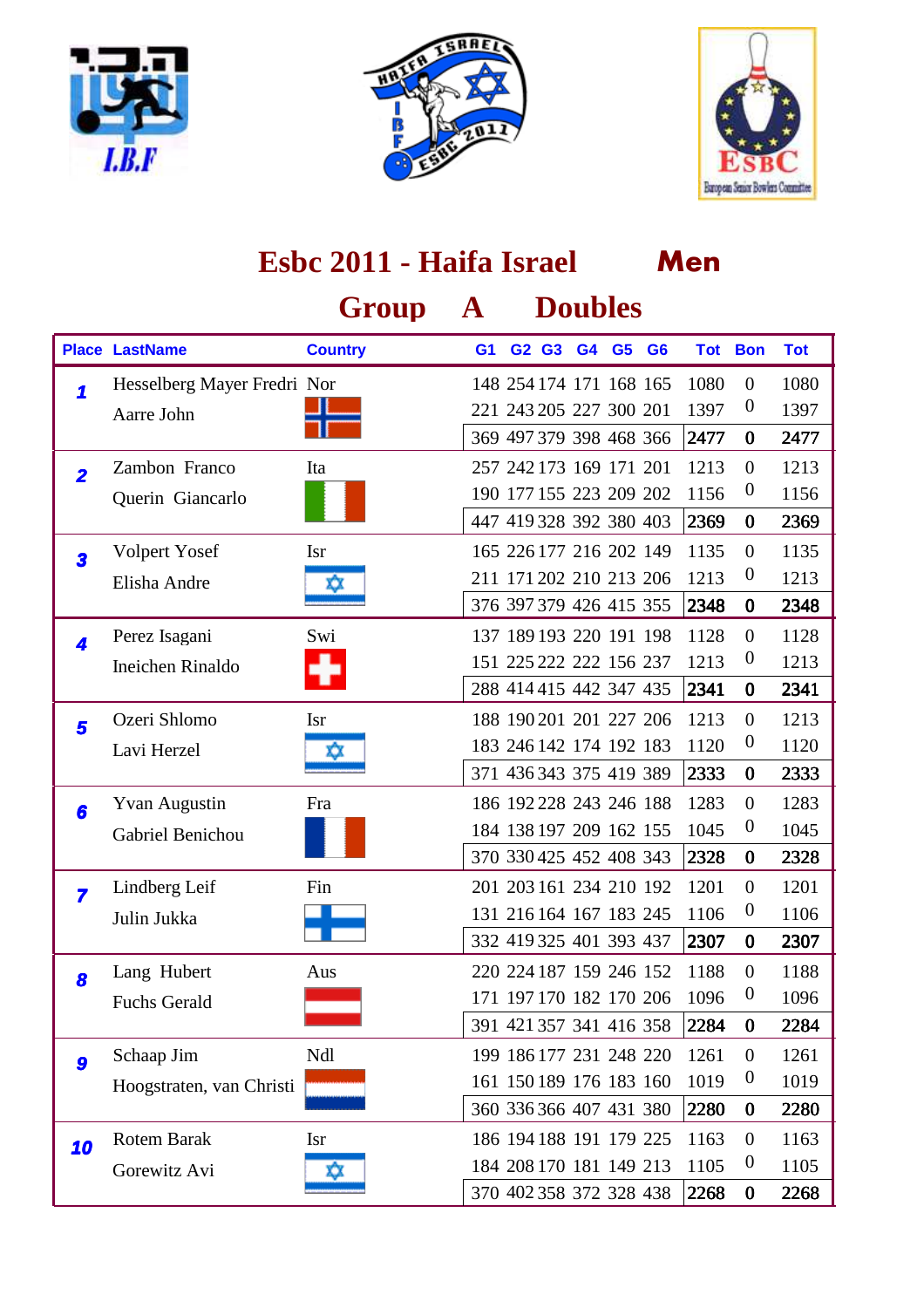





|    | Esbc 2011 - Haifa Israel    |                |                |                         |       | Men |                |                         |      |                  |            |
|----|-----------------------------|----------------|----------------|-------------------------|-------|-----|----------------|-------------------------|------|------------------|------------|
|    |                             | Group          | ${\bf A}$      |                         |       |     | <b>Doubles</b> |                         |      |                  |            |
|    | <b>Place LastName</b>       | <b>Country</b> | G <sub>1</sub> |                         | G2 G3 | G4  | G <sub>5</sub> | G <sub>6</sub>          |      | <b>Tot Bon</b>   | <b>Tot</b> |
| 11 | Thomaes Thierry             | Bel            |                | 186 189 185 213 199 165 |       |     |                |                         | 1137 | $\mathbf{0}$     | 1137       |
|    | Rahir Jean-Luc              |                |                | 212 236 171 192 141 148 |       |     |                |                         | 1100 | $\boldsymbol{0}$ | 1100       |
|    |                             |                |                | 398 425 356 405 340 313 |       |     |                |                         | 2237 | $\bf{0}$         | 2237       |
| 12 | Sulp Udo                    | Est            |                | 202 148 236 202 246 192 |       |     |                |                         | 1226 | $\overline{0}$   | 1226       |
|    | Molder Rein                 |                |                | 144 165 172 164 207 154 |       |     |                |                         | 1006 | $\boldsymbol{0}$ | 1006       |
|    |                             |                |                | 346 313 408 366 453 346 |       |     |                |                         | 2232 | $\bf{0}$         | 2232       |
| 13 | Salim Eagal                 | <b>Isr</b>     |                | 208 232 158 146 169 185 |       |     |                |                         | 1098 | $\mathbf{0}$     | 1098       |
|    | <b>Mahamid Abed Ellatif</b> | ΧX             |                | 201 182 177 189 192 191 |       |     |                |                         | 1132 | $\boldsymbol{0}$ | 1132       |
|    |                             |                |                | 409 414 335 335 361 376 |       |     |                |                         | 2230 | $\bf{0}$         | 2230       |
| 14 | Roca Martinez Jorge         | Bel            |                | 157 148 203 180 163 212 |       |     |                |                         | 1063 | $\overline{0}$   | 1063       |
|    | De Nolf Dominique           |                |                | 155 238 214 169 199 189 |       |     |                |                         | 1164 | $\boldsymbol{0}$ | 1164       |
|    |                             |                |                | 312 386 417 349 362 401 |       |     |                |                         | 2227 | $\bf{0}$         | 2227       |
| 15 | Sitbon Efi                  | <b>Isr</b>     |                | 197 186 244 195 211 131 |       |     |                |                         | 1164 | $\overline{0}$   | 1164       |
|    | <b>Ben Yaakov Bezalel</b>   | ΧX             |                | 175 215 167 132 170 192 |       |     |                |                         | 1051 | $\boldsymbol{0}$ | 1051       |
|    |                             |                |                | 372 401 411 327 381 323 |       |     |                |                         | 2215 | $\bf{0}$         | 2215       |
| 16 | <b>Tergowitsch Otto</b>     | Aus            |                | 185 176 134 171 214 216 |       |     |                |                         | 1096 | $\overline{0}$   | 1096       |
|    | <b>Rulz Manfred</b>         |                |                | 220 215 170 172 152 188 |       |     |                |                         | 1117 | $\boldsymbol{0}$ | 1117       |
|    |                             |                |                | 405 391 304 343 366 404 |       |     |                |                         | 2213 | $\bf{0}$         | 2213       |
| 17 | Levi Moty                   | <b>Isr</b>     |                | 222 172 188 167 199 178 |       |     |                |                         | 1126 | $\theta$         | 1126       |
|    | Cohen Meir                  | ΧX             |                | 193 136 137 154 258 193 |       |     |                |                         | 1071 | $\boldsymbol{0}$ | 1071       |
|    |                             |                |                |                         |       |     |                | 415 308 325 321 457 371 | 2197 | $\bf{0}$         | 2197       |
| 18 | <b>Montfort Lluis</b>       | Cat            |                | 173 248 191 158 159 178 |       |     |                |                         | 1107 | $\mathbf{0}$     | 1107       |
|    | Franco Ricardo              |                |                | 182 167 202 174 185 178 |       |     |                |                         | 1088 | $\boldsymbol{0}$ | 1088       |
|    |                             |                |                | 355 415 393 332 344 356 |       |     |                |                         | 2195 | $\bf{0}$         | 2195       |
| 19 | Lantta Matti                | Fin            |                | 256 139 211 153 169 185 |       |     |                |                         | 1113 | $\boldsymbol{0}$ | 1113       |
|    | Koponen Risto               |                |                | 168 184 199 141 191 195 |       |     |                |                         | 1078 | $\boldsymbol{0}$ | 1078       |
|    |                             |                |                | 424 323 410 294 360 380 |       |     |                |                         | 2191 | $\bf{0}$         | 2191       |
| 20 | Puurunen Markku             | Fin            |                | 223 149 193 158 188 165 |       |     |                |                         | 1076 | $\boldsymbol{0}$ | 1076       |
|    | Kettunen Jorma              |                |                | 155 153 200 224 158 214 |       |     |                |                         | 1104 | $\boldsymbol{0}$ | 1104       |
|    |                             |                |                | 378 302 393 382 346 379 |       |     |                |                         | 2180 | $\bf{0}$         | 2180       |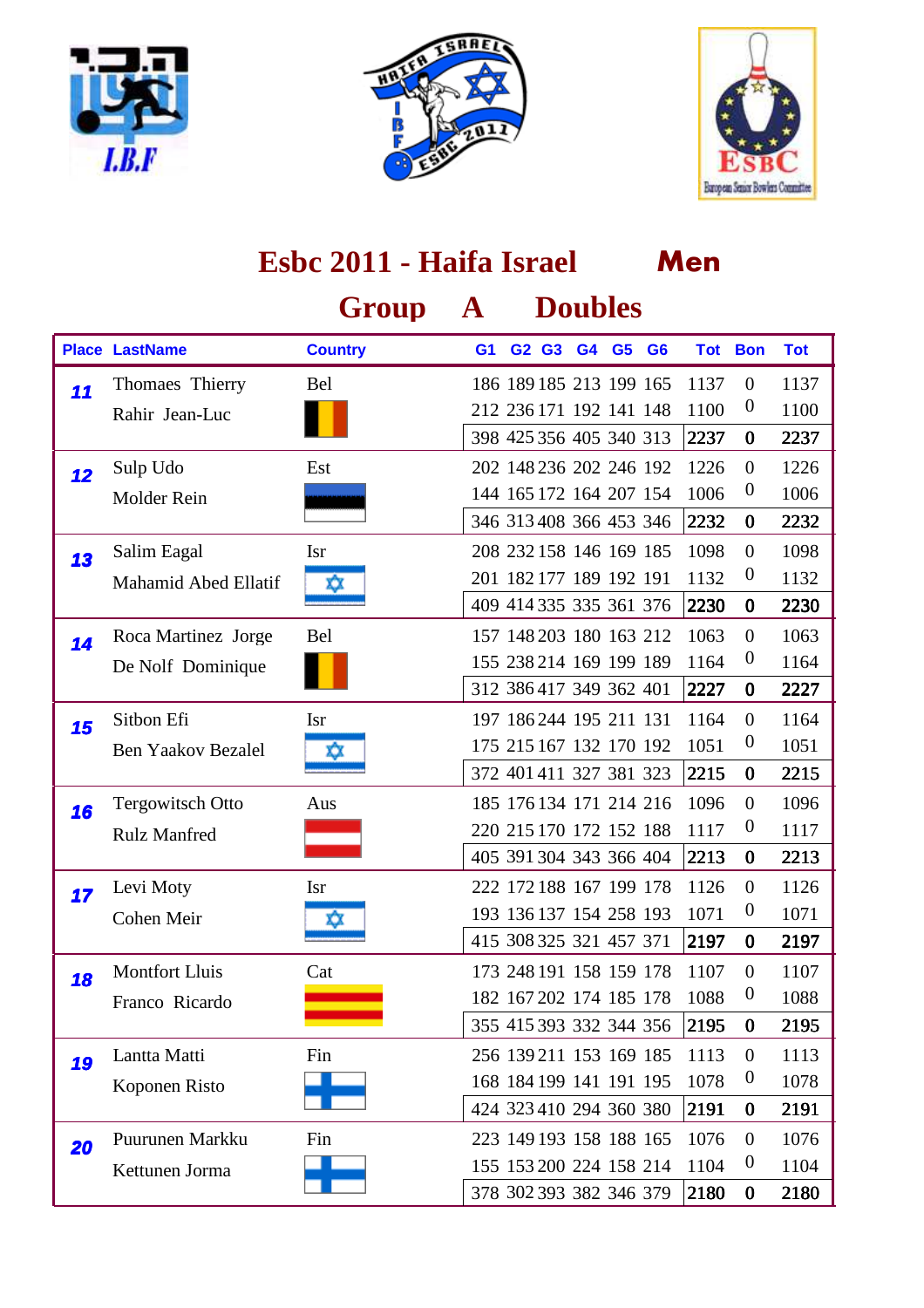





|    | Esbc 2011 - Haifa Israel    |                |                |  |       |    |                         | Men                     |      |                  |            |  |  |
|----|-----------------------------|----------------|----------------|--|-------|----|-------------------------|-------------------------|------|------------------|------------|--|--|
|    |                             | Group          | $\mathbf{A}$   |  |       |    | <b>Doubles</b>          |                         |      |                  |            |  |  |
|    | <b>Place LastName</b>       | <b>Country</b> | G <sub>1</sub> |  | G2 G3 | G4 | G <sub>5</sub>          | G <sub>6</sub>          |      | <b>Tot Bon</b>   | <b>Tot</b> |  |  |
| 21 | Girardin Patrice            | Swi            |                |  |       |    | 220 163 135 169 176 230 |                         | 1093 | $\mathbf{0}$     | 1093       |  |  |
|    | Coppex Regis                |                |                |  |       |    | 166 192 202 185 157 183 |                         | 1085 | $\boldsymbol{0}$ | 1085       |  |  |
|    |                             |                |                |  |       |    | 386 355 337 354 333 413 |                         | 2178 | $\bf{0}$         | 2178       |  |  |
| 22 | <b>Broinger Christian</b>   | Aus            |                |  |       |    | 195 169 183 173 174 206 |                         | 1100 | $\overline{0}$   | 1100       |  |  |
|    | Koerber Christian           |                |                |  |       |    | 179 206 183 145 167 194 |                         | 1074 | $\boldsymbol{0}$ | 1074       |  |  |
|    |                             |                |                |  |       |    | 374 375 366 318 341 400 |                         | 2174 | $\bf{0}$         | 2174       |  |  |
| 23 | Keller Børge                | Den            |                |  |       |    | 151 167 135 227 172 156 |                         | 1008 | $\overline{0}$   | 1008       |  |  |
|    | <b>B</b> jerregaard Henning |                |                |  |       |    | 212 182 172 181 202 213 |                         | 1162 | $\boldsymbol{0}$ | 1162       |  |  |
|    |                             |                |                |  |       |    | 363 349 307 408 374 369 |                         | 2170 | $\bf{0}$         | 2170       |  |  |
| 24 | Metz Alfred                 | Ger            |                |  |       |    | 139 181 184 193 204 213 |                         | 1114 | $\overline{0}$   | 1114       |  |  |
|    | <b>Behrend Frank</b>        |                |                |  |       |    | 187 203 136 177 211 142 |                         | 1056 | $\boldsymbol{0}$ | 1056       |  |  |
|    |                             |                |                |  |       |    | 326 384 320 370 415 355 |                         | 2170 | $\bf{0}$         | 2170       |  |  |
| 25 | <b>Pfister Yves</b>         | Int            |                |  |       |    | 129 151 186 171 211 207 |                         | 1055 | $\overline{0}$   | 1055       |  |  |
|    | <b>Mulcahy Michael</b>      |                |                |  |       |    | 190 186 178 148 177 165 |                         | 1044 | 60               | 1104       |  |  |
|    |                             |                |                |  |       |    | 319 337 364 319 388 372 |                         | 2099 | 60               | 2159       |  |  |
| 26 | <b>Schmidt Rainer</b>       | Ger            |                |  |       |    | 206 196 183 180 150 202 |                         | 1117 | $\overline{0}$   | 1117       |  |  |
|    | Schmidt Michael             |                |                |  |       |    | 175 161 171 185 176 167 |                         | 1035 | $\boldsymbol{0}$ | 1035       |  |  |
|    |                             |                |                |  |       |    | 381 357 354 365 326 369 |                         | 2152 | $\bf{0}$         | 2152       |  |  |
| 27 | Tytgat François             | Bel            |                |  |       |    | 176 183 183 183 187 187 |                         | 1099 | $\overline{0}$   | 1099       |  |  |
|    | <b>Badet Philippe</b>       |                |                |  |       |    | 128 167 192 178 160 219 |                         | 1044 | $\boldsymbol{0}$ | 1044       |  |  |
|    |                             |                |                |  |       |    |                         | 304 350 375 361 347 406 | 2143 | $\bf{0}$         | 2143       |  |  |
| 28 | Spiegelhauer Kim            | Den            |                |  |       |    | 177 202 176 238 170 176 |                         | 1139 | $\mathbf{0}$     | 1139       |  |  |
|    | Parling Hans Jørgen         |                |                |  |       |    | 107 182 160 171 178 202 |                         | 1000 | $\boldsymbol{0}$ | 1000       |  |  |
|    |                             |                |                |  |       |    | 284 384 336 409 348 378 |                         | 2139 | $\bf{0}$         | 2139       |  |  |
| 29 | <b>Rapoport David Uziel</b> | <b>Isr</b>     |                |  |       |    | 181 167 153 182 164 158 |                         | 1005 | $\overline{0}$   | 1005       |  |  |
|    | Peretz Yosi                 | ΧX             |                |  |       |    | 157 143 170 199 227 219 |                         | 1115 | $\boldsymbol{0}$ | 1115       |  |  |
|    |                             |                |                |  |       |    | 338 310 323 381 391 377 |                         | 2120 | $\bf{0}$         | 2120       |  |  |
| 30 | Klinghoffer Zeev            | <b>Isr</b>     |                |  |       |    | 173 166 160 178 180 144 |                         | 1001 | $\boldsymbol{0}$ | 1001       |  |  |
|    | Abu Rukon Said              | xx             |                |  |       |    | 188 184 177 204 179 185 |                         | 1117 | $\boldsymbol{0}$ | 1117       |  |  |
|    |                             |                |                |  |       |    | 361 350 337 382 359 329 |                         | 2118 | $\bf{0}$         | 2118       |  |  |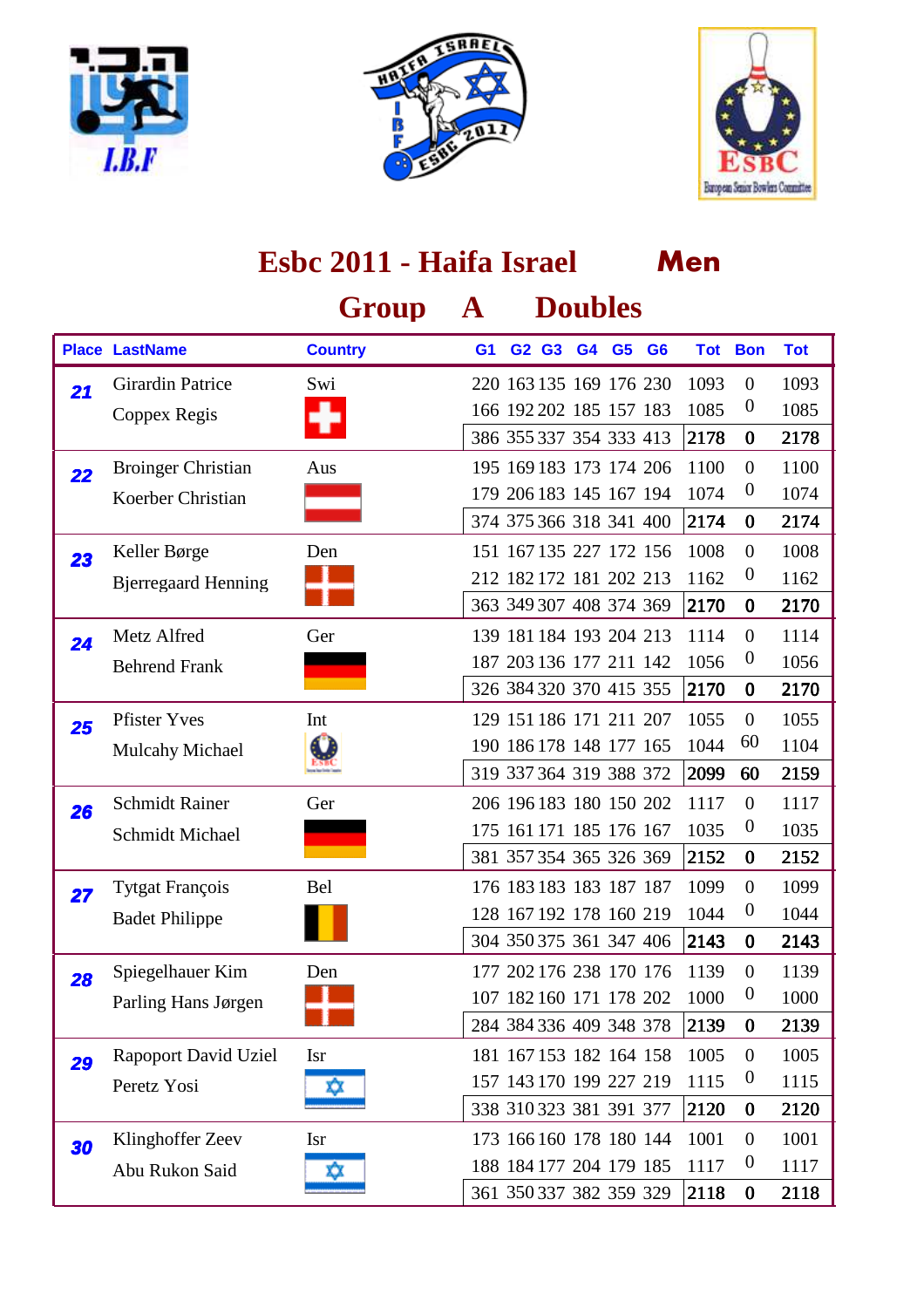





|    | Esbc 2011 - Haifa Israel |                |                |  |       |                         |                | Men                     |            |                  |            |  |  |
|----|--------------------------|----------------|----------------|--|-------|-------------------------|----------------|-------------------------|------------|------------------|------------|--|--|
|    |                          | Group          | ${\bf A}$      |  |       | <b>Doubles</b>          |                |                         |            |                  |            |  |  |
|    | <b>Place LastName</b>    | <b>Country</b> | G <sub>1</sub> |  | G2 G3 | G4                      | G <sub>5</sub> | G <sub>6</sub>          | <b>Tot</b> | <b>Bon</b>       | <b>Tot</b> |  |  |
| 31 | Viljava Risto            | Fin            |                |  |       | 187 188 183 169 169 143 |                |                         | 1039       | $\mathbf{0}$     | 1039       |  |  |
|    | Hytönen Antero           |                |                |  |       | 180 190 199 175 180 153 |                |                         | 1077       | $\theta$         | 1077       |  |  |
|    |                          |                |                |  |       | 367 378 382 344 349 296 |                |                         | 2116       | $\bf{0}$         | 2116       |  |  |
| 32 | Vaiciunas Valentas       | Lit            |                |  |       | 165 152 152 188 157 164 |                |                         | 978        | $\boldsymbol{0}$ | 978        |  |  |
|    | Timofej Muravjov         |                |                |  |       | 206 192 197 211 163 163 |                |                         | 1132       | $\boldsymbol{0}$ | 1132       |  |  |
|    |                          |                |                |  |       | 371 344 349 399 320 327 |                |                         | 2110       | $\bf{0}$         | 2110       |  |  |
| 33 | Galluzzo Giorgio         | Ita            |                |  |       | 144 136 191 208 162 169 |                |                         | 1010       | $\mathbf{0}$     | 1010       |  |  |
|    | Benvenuti Gabriele       |                |                |  |       | 221 138 170 208 189 166 |                |                         | 1092       | $\boldsymbol{0}$ | 1092       |  |  |
|    |                          |                |                |  |       | 365 274 361 416 351 335 |                |                         | 2102       | $\bf{0}$         | 2102       |  |  |
| 34 | Mihailescu Florian       | Rom            |                |  |       | 186 169 188 196 149 198 |                |                         | 1086       | $\boldsymbol{0}$ | 1086       |  |  |
|    | Tanasescu Stefan         |                |                |  |       | 145 126 152 172 219 167 |                |                         | 981        | 18               | 999        |  |  |
|    |                          |                |                |  |       | 331 295 340 368 368 365 |                |                         | 2067       | 18               | 2085       |  |  |
| 35 | <b>Ecoffey Philippe</b>  | Swi            |                |  |       | 146 157 167 152 170 185 |                |                         | 977        | $\mathbf{0}$     | 977        |  |  |
|    | Cardinaux Pierre-Alain   |                |                |  |       | 137 121 166 242 239 167 |                |                         | 1072       | $\boldsymbol{0}$ | 1072       |  |  |
|    |                          |                |                |  |       | 283 278 333 394 409 352 |                |                         | 2049       | $\bf{0}$         | 2049       |  |  |
| 36 | Jagnieskus Algimantas    | Lit            |                |  |       | 134 142 142 136 145 194 |                |                         | 893        | $\boldsymbol{0}$ | 893        |  |  |
|    | Dirkstys Stasys          |                |                |  |       | 191 193 182 202 173 203 |                |                         | 1144       | $\theta$         | 1144       |  |  |
|    |                          |                |                |  |       | 325 335 324 338 318 397 |                |                         | 2037       | $\bf{0}$         | 2037       |  |  |
| 37 | <b>Sham Tony</b>         | Sua            |                |  |       | 191 192 121 187 164 166 |                |                         | 1021       | $\mathbf{0}$     | 1021       |  |  |
|    | <b>Cassel Max</b>        |                |                |  |       | 136 152 163 156 181 220 |                |                         | 1008       | $\boldsymbol{0}$ | 1008       |  |  |
|    |                          |                |                |  |       |                         |                | 327 344 284 343 345 386 | 2029       | $\bf{0}$         | 2029       |  |  |
| 38 | Ioancea Ion              | Rom            |                |  |       | 139 179 189 192 185 159 |                |                         | 1043       | $\overline{0}$   | 1043       |  |  |
|    | Antimirescu Cornel       |                |                |  |       | 150 186 154 139 140 202 |                |                         | 971        | $\boldsymbol{0}$ | 971        |  |  |
|    |                          |                |                |  |       | 289 365 343 331 325 361 |                |                         | 2014       | $\bf{0}$         | 2014       |  |  |
| 39 | <b>Kazes Eliezer</b>     | <b>Isr</b>     |                |  |       | 170 138 143 169 140 149 |                |                         | 909        | $\overline{0}$   | 909        |  |  |
|    | Hen Yosef                | XΧ             |                |  |       | 199 130 192 199 157 201 |                |                         | 1078       | $\boldsymbol{0}$ | 1078       |  |  |
|    |                          |                |                |  |       | 369 268 335 368 297 350 |                |                         | 1987       | $\bf{0}$         | 1987       |  |  |
| 40 | Philippe Robert          | Fra            |                |  |       | 145 168 155 159 155 145 |                |                         | 927        | $\overline{0}$   | 927        |  |  |
|    | Jean Claude Bonsigne     |                |                |  |       | 154 161 150 177 191 213 |                |                         | 1046       | $\boldsymbol{0}$ | 1046       |  |  |
|    |                          |                |                |  |       | 299 329 305 336 346 358 |                |                         | 1973       | $\bf{0}$         | 1973       |  |  |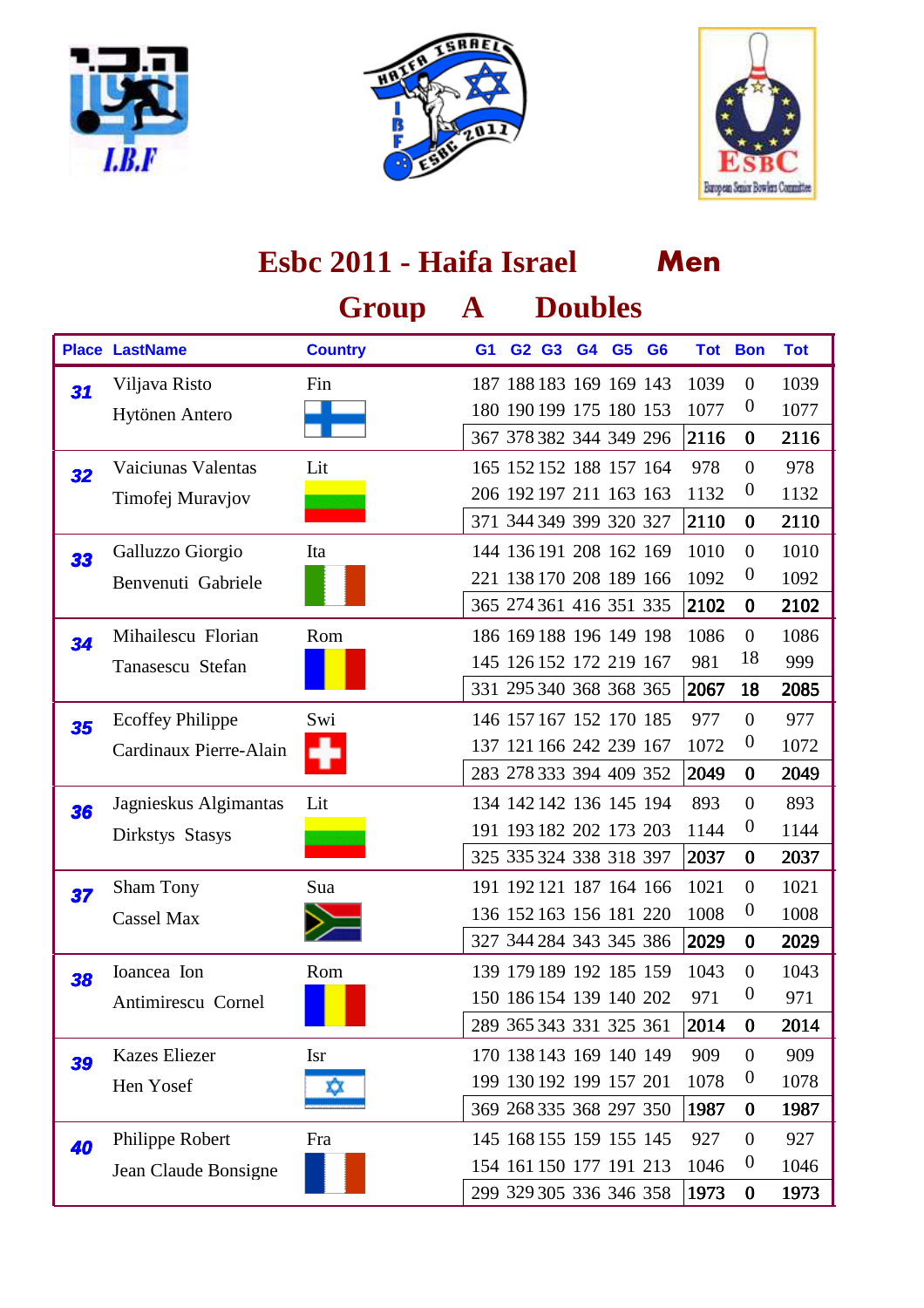





#### **Men Group A Doubles Place LastName Country G1 G2 G3 G4 G6 G5 Tot Bon Tot Esbc 2011 - Haifa Israel** Isr 147 143 202 147 159 153 951 0 951 Holman Anton **170 167 161 142 144 161** 945 0 945 1896 0 1896 41 Kutsky Ehoud 317 310 363 289 303 314 Aus 151 136 143 121 135 151 837 0 837 Schuh Josef 206 191 151 172 155 163 1038 0 1038 1875 0 1875 42 Wiater, Mag. Gottfried 357 327 294 293 290 314 Eng 145 171 156 116 188 191 967 0 967 Foreman Ray **165 138 139 171 156 134 903 0 903** 1870 0 1870 43 Symonds Malcolm 310 309 295 287 344 325 Isr 247 167 158 191 142 167 1072 0 1072 Ben-Zakay Herzel  $\frac{1}{2}$  172 136 146 153 142 749 0 749 1821 0 1821 44 Sharony Meir 247 339 294 337 295 309 Isr 104 111 155 147 118 129 764 126 890 Greenwood Naftali  $\frac{137}{167134161169160928}$  0 928 1692 126 1818 45 Garfinkel Alex 241 278 289 308 287 289 Nor 150 168 157 189 189 160 1013 36 1049 Liberg Thore <sup>0</sup> <sup>0</sup> <sup>0</sup> <sup>0</sup> <sup>0</sup> <sup>0</sup> <sup>0</sup> <sup>0</sup> <sup>0</sup> 1013 36 1049 46 Økland Harald 150 168 157 189 189 160 Ndl 139 173 172 172 210 149 1015 0 1015 Bosmans Jacobus <sup>0</sup> <sup>0</sup> <sup>0</sup> <sup>0</sup> <sup>0</sup> <sup>0</sup> <sup>0</sup> <sup>0</sup> <sup>0</sup> 1015 0 1015 **47** Cesnik Stojan 139 173 172 172 210 149 Rel 119 152 181 187 162 185 986 0 986 Dabee Jean-Louis <sup>0</sup> <sup>0</sup> <sup>0</sup> <sup>0</sup> <sup>0</sup> <sup>0</sup> <sup>0</sup> <sup>0</sup> <sup>0</sup> 986 0 986 48 Linden Robert 119 152 181 187 162 185 Mannino Gaetano 129 176 185 171 161 144 966 0 966 Landi Luigi **12 de april 12 de april 12 de april 12 de april 12 de april 12 de april 12 de april 12 de april 12** 966 0 966 **49** Mannino Gaetano 129 176 185 171 161 144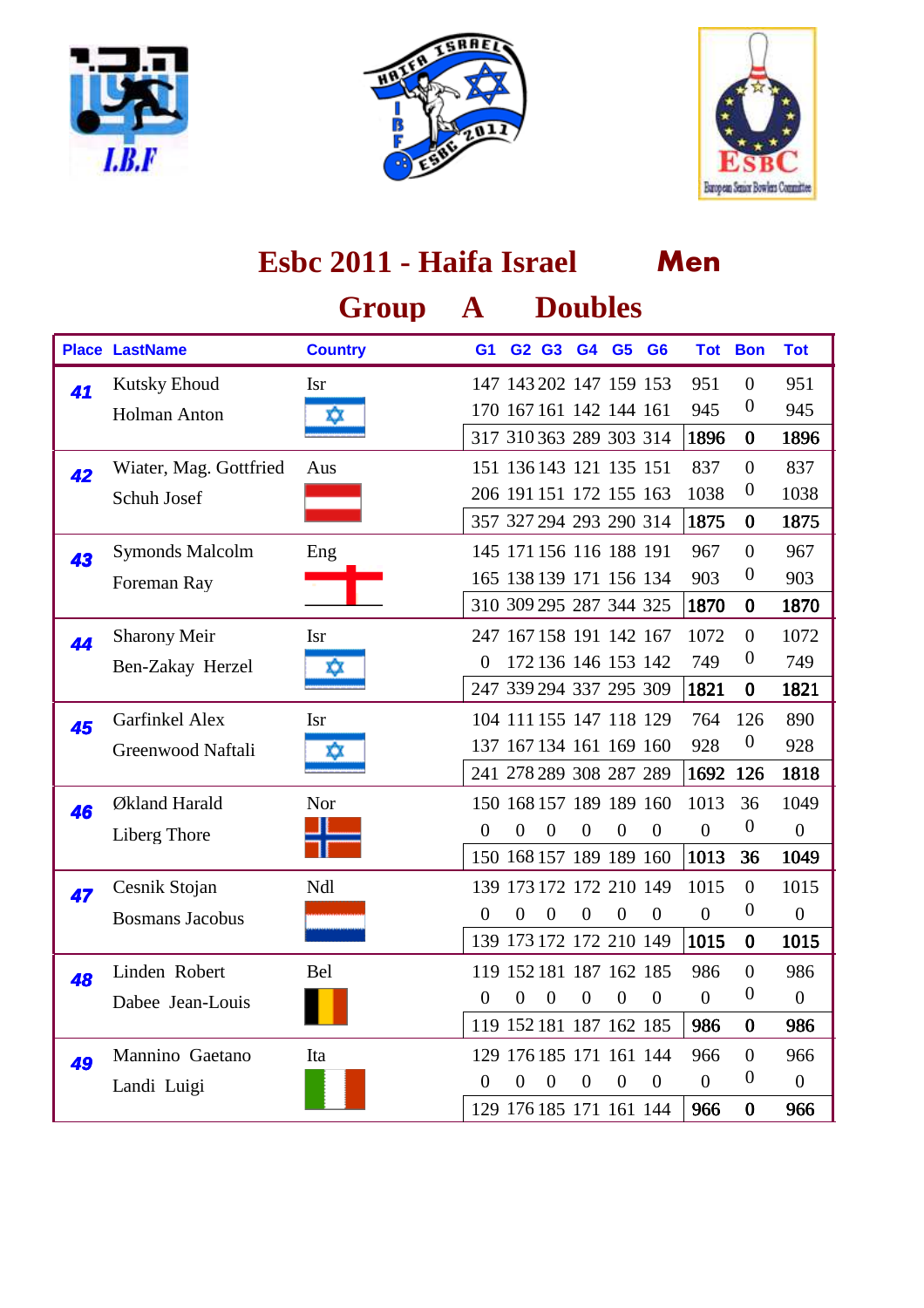





|                         | Esbc 2011 - Haifa Israel   |                |                |                         |                |  |                | Men  |                  |            |  |  |  |
|-------------------------|----------------------------|----------------|----------------|-------------------------|----------------|--|----------------|------|------------------|------------|--|--|--|
|                         |                            | Group          | B              |                         | <b>Doubles</b> |  |                |      |                  |            |  |  |  |
|                         | <b>Place LastName</b>      | <b>Country</b> | G <sub>1</sub> | G2 G3 G4 G5             |                |  | G <sub>6</sub> |      | <b>Tot Bon</b>   | <b>Tot</b> |  |  |  |
| 1                       | Wondratsch, Dr. Wolfga Aus |                |                | 198 166 223 149 189 229 |                |  |                | 1154 | $\mathbf{0}$     | 1154       |  |  |  |
|                         | <b>Kadensky Wolfgang</b>   |                |                | 188 161 227 171 175 206 |                |  |                | 1128 | $\boldsymbol{0}$ | 1128       |  |  |  |
|                         |                            |                |                | 386 327 450 320 364 435 |                |  |                | 2282 | $\bf{0}$         | 2282       |  |  |  |
| $\overline{\mathbf{2}}$ | Nurmi Kari                 | Fin            |                | 182 164 192 198 164 244 |                |  |                | 1144 | $\overline{0}$   | 1144       |  |  |  |
|                         | Engblom Ronald             |                |                | 202 199 147 169 201 215 |                |  |                | 1133 | $\boldsymbol{0}$ | 1133       |  |  |  |
|                         |                            |                |                | 384 363 339 367 365 459 |                |  |                | 2277 | $\bf{0}$         | 2277       |  |  |  |
| $\overline{\mathbf{3}}$ | Gaiser Kalle               | Ger            |                | 228 180 183 182 166 164 |                |  |                | 1103 | 12               | 1115       |  |  |  |
|                         | Diekhoff Jachen            |                |                | 173 198 247 161 168 213 |                |  |                | 1160 | $\boldsymbol{0}$ | 1160       |  |  |  |
|                         |                            |                |                | 401 378 430 343 334 377 |                |  |                | 2263 | 12               | 2275       |  |  |  |
| 4                       | Viitanen Harri             | Fin            |                | 179 201 157 180 143 167 |                |  |                | 1027 | $\overline{0}$   | 1027       |  |  |  |
|                         | Isakow Mikko               |                |                | 178 176 198 192 190 257 |                |  |                | 1191 | $\boldsymbol{0}$ | 1191       |  |  |  |
|                         |                            |                |                | 357 377 355 372 333 424 |                |  |                | 2218 | $\bf{0}$         | 2218       |  |  |  |
| 5                       | Heden Bo                   | Swe            |                | 189 192 182 221 160 191 |                |  |                | 1135 | $\overline{0}$   | 1135       |  |  |  |
|                         | Hallback Nils-G            |                |                | 193 174 209 162 158 181 |                |  |                | 1077 | $\boldsymbol{0}$ | 1077       |  |  |  |
|                         |                            |                |                | 382 366 391 383 318 372 |                |  |                | 2212 | $\bf{0}$         | 2212       |  |  |  |
| 6                       | Makholm Leif               | Den            |                | 193 213 214 171 181 145 |                |  |                | 1117 | $\overline{0}$   | 1117       |  |  |  |
|                         | Larsen Rudi                |                |                | 141 167 189 224 173 193 |                |  |                | 1087 | $\boldsymbol{0}$ | 1087       |  |  |  |
|                         |                            |                |                | 334 380 403 395 354 338 |                |  |                | 2204 | $\bf{0}$         | 2204       |  |  |  |
| $\overline{\mathbf{z}}$ | Masetti Loris              | Ita            |                | 196 214 199 189 171 185 |                |  |                | 1154 | $\boldsymbol{0}$ | 1154       |  |  |  |
|                         | Galletti Giovanni          |                |                | 159 168 145 169 246 162 |                |  |                | 1049 | $\boldsymbol{0}$ | 1049       |  |  |  |
|                         |                            |                |                | 355 382 344 358 417 347 |                |  |                | 2203 | $\bf{0}$         | 2203       |  |  |  |
| 8                       | Magen Yeshaiau             | <b>Isr</b>     |                | 160 181 197 157 205 204 |                |  |                | 1104 | $\mathbf{0}$     | 1104       |  |  |  |
|                         | Levy Izhak                 | xx             |                | 171 176 183 180 200 189 |                |  |                | 1099 | $\boldsymbol{0}$ | 1099       |  |  |  |
|                         |                            |                |                | 331 357 380 337 405 393 |                |  |                | 2203 | $\bf{0}$         | 2203       |  |  |  |
| 9                       | Ben-Noon David             | <b>Isr</b>     |                | 152 218 194 190 210 189 |                |  |                | 1153 | $\overline{0}$   | 1153       |  |  |  |
|                         | <b>Ben Yaacov Yaacov</b>   | ΧX             |                | 137 136 164 232 208 170 |                |  |                | 1047 | $\boldsymbol{0}$ | 1047       |  |  |  |
|                         |                            |                |                | 289 354 358 422 418 359 |                |  |                | 2200 | $\bf{0}$         | 2200       |  |  |  |
| 10                      | Dvir Shimon                | <b>Isr</b>     |                | 172 181 141 204 225 165 |                |  |                | 1088 | $\boldsymbol{0}$ | 1088       |  |  |  |
|                         | <b>Bogin Shimon</b>        | XХ             |                | 173 191 201 181 163 199 |                |  |                | 1108 | $\boldsymbol{0}$ | 1108       |  |  |  |
|                         |                            |                |                | 345 372 342 385 388 364 |                |  |                | 2196 | $\bf{0}$         | 2196       |  |  |  |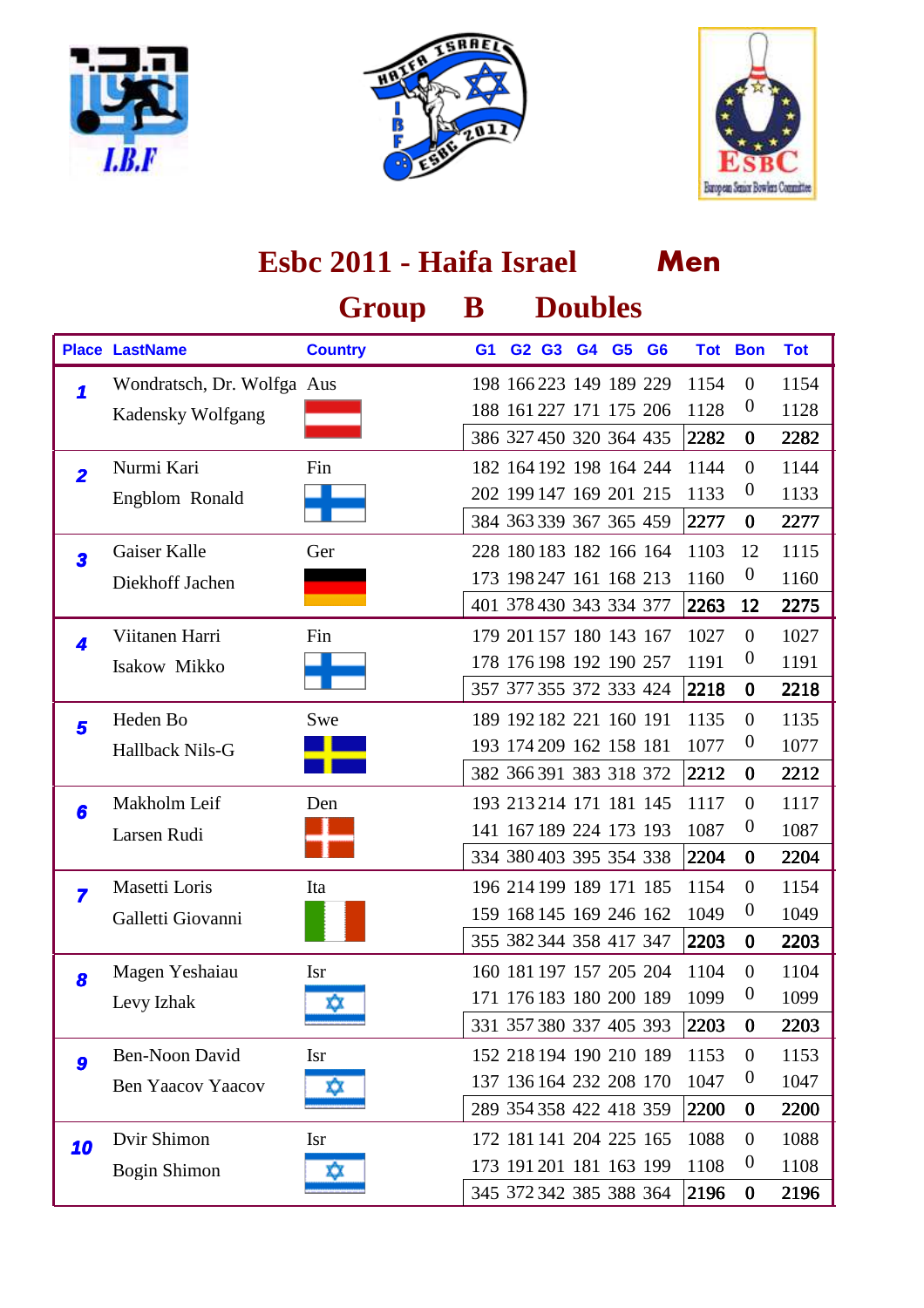





|    | Esbc 2011 - Haifa Israel |                |                |  |       |                         |                | Men                     |            |                  |            |  |  |
|----|--------------------------|----------------|----------------|--|-------|-------------------------|----------------|-------------------------|------------|------------------|------------|--|--|
|    |                          | Group          | ${\bf B}$      |  |       | <b>Doubles</b>          |                |                         |            |                  |            |  |  |
|    | <b>Place LastName</b>    | <b>Country</b> | G <sub>1</sub> |  | G2 G3 | G4                      | G <sub>5</sub> | G <sub>6</sub>          | <b>Tot</b> | <b>Bon</b>       | <b>Tot</b> |  |  |
| 11 | <b>Svanstrom Bengt</b>   | Swe            |                |  |       | 168 201 179 157 159 190 |                |                         | 1054       | 24               | 1078       |  |  |
|    | <b>Andersson Bert</b>    |                |                |  |       | 206 184 180 184 159 205 |                |                         | 1118       | $\boldsymbol{0}$ | 1118       |  |  |
|    |                          |                |                |  |       | 374 385 359 341 318 395 |                |                         | 2172       | 24               | 2196       |  |  |
| 12 | Levy Izhak (P.T.)        | <b>Isr</b>     |                |  |       | 163 138 168 190 184 209 |                |                         | 1052       | $\mathbf{0}$     | 1052       |  |  |
|    | <b>Fisher Arie</b>       | ΧX             |                |  |       | 179 180 178 194 197 216 |                |                         | 1144       | $\theta$         | 1144       |  |  |
|    |                          |                |                |  |       | 342 318 346 384 381 425 |                |                         | 2196       | $\bf{0}$         | 2196       |  |  |
| 13 | <b>Waals Wilhelmus</b>   | Ndl            |                |  |       | 145 165 157 163 148 151 |                |                         | 929        | $\mathbf{0}$     | 929        |  |  |
|    | Hummelink Arno           |                |                |  |       | 207 212 185 195 256 198 |                |                         | 1253       | $\theta$         | 1253       |  |  |
|    |                          |                |                |  |       | 352 377 342 358 404 349 |                |                         | 2182       | $\bf{0}$         | 2182       |  |  |
| 14 | Thiran Benoit            | Bel            |                |  |       | 174 183 156 187 165 181 |                |                         | 1046       | 24               | 1070       |  |  |
|    | Gabriëls Johan           |                |                |  |       | 148 202 182 204 162 207 |                |                         | 1105       | $\boldsymbol{0}$ | 1105       |  |  |
|    |                          |                |                |  |       | 322 385 338 391 327 388 |                |                         | 2151       | 24               | 2175       |  |  |
| 15 | Tener Israel             | <b>Isr</b>     |                |  |       | 132 193 192 182 167 198 |                |                         | 1064       | $\mathbf{0}$     | 1064       |  |  |
|    | Ben-Omri Sami            | x              |                |  |       | 191 189 202 188 159 178 |                |                         | 1107       | $\theta$         | 1107       |  |  |
|    |                          |                |                |  |       | 323 382 394 370 326 376 |                |                         | 2171       | $\bf{0}$         | 2171       |  |  |
| 16 | Larsen Svend Erik        | Den            |                |  |       | 166 167 181 137 166 169 |                |                         | 986        | 30               | 1016       |  |  |
|    | Friis Karl-Olaf          |                |                |  |       | 202 198 177 193 170 213 |                |                         | 1153       | $\boldsymbol{0}$ | 1153       |  |  |
|    |                          |                |                |  |       | 368 365 358 330 336 382 |                |                         | 2139       | 30               | 2169       |  |  |
| 17 | <b>Connors</b> Les       | Int            |                |  |       | 131 161 221 157 192 214 |                |                         | 1076       | $\theta$         | 1076       |  |  |
|    | Michel Mager             |                |                |  |       | 166 142 190 150 181 245 |                |                         | 1074       | $\theta$         | 1074       |  |  |
|    |                          |                |                |  |       |                         |                | 297 303 411 307 373 459 | 2150       | $\bf{0}$         | 2150       |  |  |
| 18 | Schollen Gunther         | Bel            |                |  |       | 168 181 195 205 142 188 |                |                         | 1079       | $\overline{0}$   | 1079       |  |  |
|    | Schiepers Jean-Marie     |                |                |  |       | 189 129 179 164 202 199 |                |                         | 1062       | $\boldsymbol{0}$ | 1062       |  |  |
|    |                          |                |                |  |       | 357 310 374 369 344 387 |                |                         | 2141       | $\bf{0}$         | 2141       |  |  |
| 19 | <b>Russo Ernesto</b>     | Ita            |                |  |       | 188 181 139 182 186 179 |                |                         | 1055       | $\boldsymbol{0}$ | 1055       |  |  |
|    | Puca Massimo             |                |                |  |       | 127 203 156 207 202 189 |                |                         | 1084       | $\boldsymbol{0}$ | 1084       |  |  |
|    |                          |                |                |  |       | 315 384 295 389 388 368 |                |                         | 2139       | $\bf{0}$         | 2139       |  |  |
| 20 | Primavera Roberto        | Ita            |                |  |       | 201 122 178 211 243 187 |                |                         | 1142       | $\overline{0}$   | 1142       |  |  |
|    | Di Vincenzo Venanzio     |                |                |  |       | 160 146 205 147 175 158 |                |                         | 991        | $\boldsymbol{0}$ | 991        |  |  |
|    |                          |                |                |  |       | 361 268 383 358 418 345 |                |                         | 2133       | $\bf{0}$         | 2133       |  |  |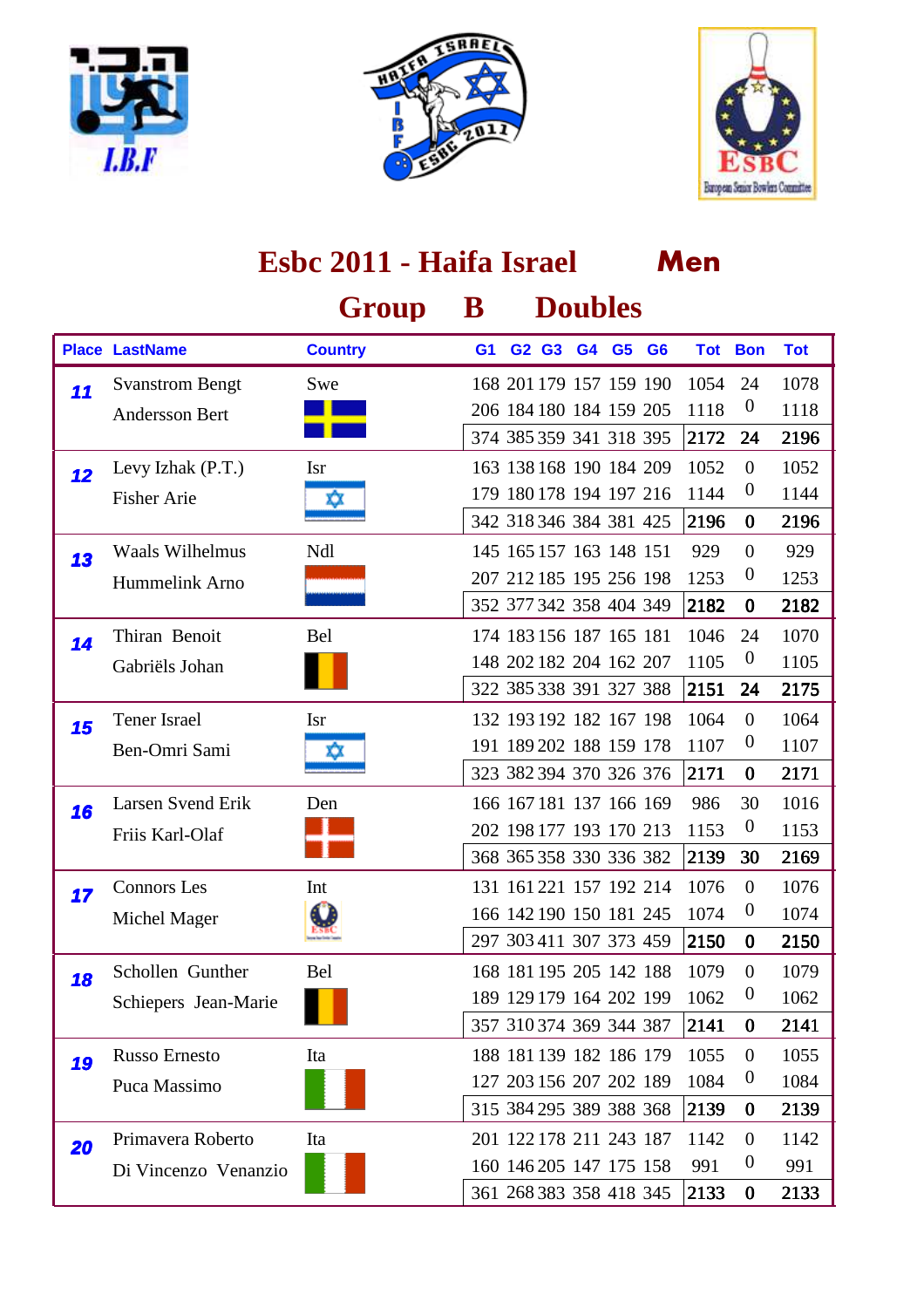





|    |                       | Esbc 2011 - Haifa Israel |                |                         |       |    |                |                         | Men  |                  |            |  |  |  |
|----|-----------------------|--------------------------|----------------|-------------------------|-------|----|----------------|-------------------------|------|------------------|------------|--|--|--|
|    |                       | Group                    | ${\bf B}$      |                         |       |    | <b>Doubles</b> |                         |      |                  |            |  |  |  |
|    | <b>Place LastName</b> | <b>Country</b>           | G <sub>1</sub> |                         | G2 G3 | G4 | G <sub>5</sub> | G <sub>6</sub>          |      | <b>Tot Bon</b>   | <b>Tot</b> |  |  |  |
| 21 | Yishai Shimon         | <b>Isr</b>               |                | 180 204 190 173 181 180 |       |    |                |                         | 1108 | $\mathbf{0}$     | 1108       |  |  |  |
|    | Menashe Kfir          | ΧX                       |                | 202 127 185 149 180 172 |       |    |                |                         | 1015 | $\theta$         | 1015       |  |  |  |
|    |                       |                          |                | 382 331 375 322 361 352 |       |    |                |                         | 2123 | $\bf{0}$         | 2123       |  |  |  |
| 22 | <b>Yves Orhand</b>    | Fra                      |                | 183 179 211 201 175 181 |       |    |                |                         | 1130 | $\overline{0}$   | 1130       |  |  |  |
|    | Pierre Vincent        |                          |                | 161 145 161 168 149 190 |       |    |                |                         | 974  | $\boldsymbol{0}$ | 974        |  |  |  |
|    |                       |                          |                | 344 324 372 369 324 371 |       |    |                |                         | 2104 | $\bf{0}$         | 2104       |  |  |  |
| 23 | Varon Mike            | <b>Isr</b>               |                | 196 170 182 193 159 192 |       |    |                |                         | 1092 | $\overline{0}$   | 1092       |  |  |  |
|    | Strougo David         | ΧX                       |                | 147 143 162 184 172 186 |       |    |                |                         | 994  | $\boldsymbol{0}$ | 994        |  |  |  |
|    |                       |                          |                | 343 313 344 377 331 378 |       |    |                |                         | 2086 | $\bf{0}$         | 2086       |  |  |  |
| 24 | Šolc<br>Miloslav      | Czr                      |                | 137 232 180 141 138 206 |       |    |                |                         | 1034 | $\overline{0}$   | 1034       |  |  |  |
|    | Karel Duda            |                          |                | 189 180 170 168 181 161 |       |    |                |                         | 1049 | $\boldsymbol{0}$ | 1049       |  |  |  |
|    |                       |                          |                | 326 412 350 309 319 367 |       |    |                |                         | 2083 | $\bf{0}$         | 2083       |  |  |  |
| 25 | Roash Aharon          | <b>Isr</b>               |                | 192 149 258 202 159 170 |       |    |                |                         | 1130 | $\overline{0}$   | 1130       |  |  |  |
|    | <b>Gutman Dov</b>     | xx                       |                | 128 181 131 168 136 203 |       |    |                |                         | 947  | $\boldsymbol{0}$ | 947        |  |  |  |
|    |                       |                          |                | 320 330 389 370 295 373 |       |    |                |                         | 2077 | $\bf{0}$         | 2077       |  |  |  |
| 26 | Foreman Barry         | <b>Isr</b>               |                | 123 194 165 156 203 209 |       |    |                |                         | 1050 | $\boldsymbol{0}$ | 1050       |  |  |  |
|    | Cohen Shlomo          |                          |                | 179 112 212 130 158 234 |       |    |                |                         | 1025 | $\boldsymbol{0}$ | 1025       |  |  |  |
|    |                       |                          |                | 302 306 377 286 361 443 |       |    |                |                         | 2075 | $\bf{0}$         | 2075       |  |  |  |
| 27 | Vanzella Franco       | Ita                      |                | 158 173 193 206 143 136 |       |    |                |                         | 1009 | $\overline{0}$   | 1009       |  |  |  |
|    | Provenzi Santo        |                          |                | 159 190 213 134 185 182 |       |    |                |                         | 1063 | $\boldsymbol{0}$ | 1063       |  |  |  |
|    |                       |                          |                |                         |       |    |                | 317 363 406 340 328 318 | 2072 | $\bf{0}$         | 2072       |  |  |  |
| 28 | Koole Arie            | Ndl                      |                | 183 163 151 181 169 173 |       |    |                |                         | 1020 | $\mathbf{0}$     | 1020       |  |  |  |
|    | Horst, van der Peter  |                          |                | 156 170 179 174 175 172 |       |    |                |                         | 1026 | 12               | 1038       |  |  |  |
|    |                       |                          |                | 339 333 330 355 344 345 |       |    |                |                         | 2046 | 12               | 2058       |  |  |  |
| 29 | Varon Haim            | <b>Isr</b>               |                | 171 178 146 163 169 156 |       |    |                |                         | 983  | $\overline{0}$   | 983        |  |  |  |
|    | Nachzac Israel        | XΧ                       |                | 158 210 160 203 208 132 |       |    |                |                         | 1071 | $\boldsymbol{0}$ | 1071       |  |  |  |
|    |                       |                          |                | 329 388 306 366 377 288 |       |    |                |                         | 2054 | $\bf{0}$         | 2054       |  |  |  |
| 30 | <b>Segev Nathan</b>   | <b>Isr</b>               |                | 170 192 183 183 203 159 |       |    |                |                         | 1090 | $\overline{0}$   | 1090       |  |  |  |
|    | Kalo Amnon            |                          |                | 127 177 160 142 171 171 |       |    |                |                         | 948  | $\boldsymbol{0}$ | 948        |  |  |  |
|    |                       |                          |                | 297 369 343 325 374 330 |       |    |                |                         | 2038 | $\bf{0}$         | 2038       |  |  |  |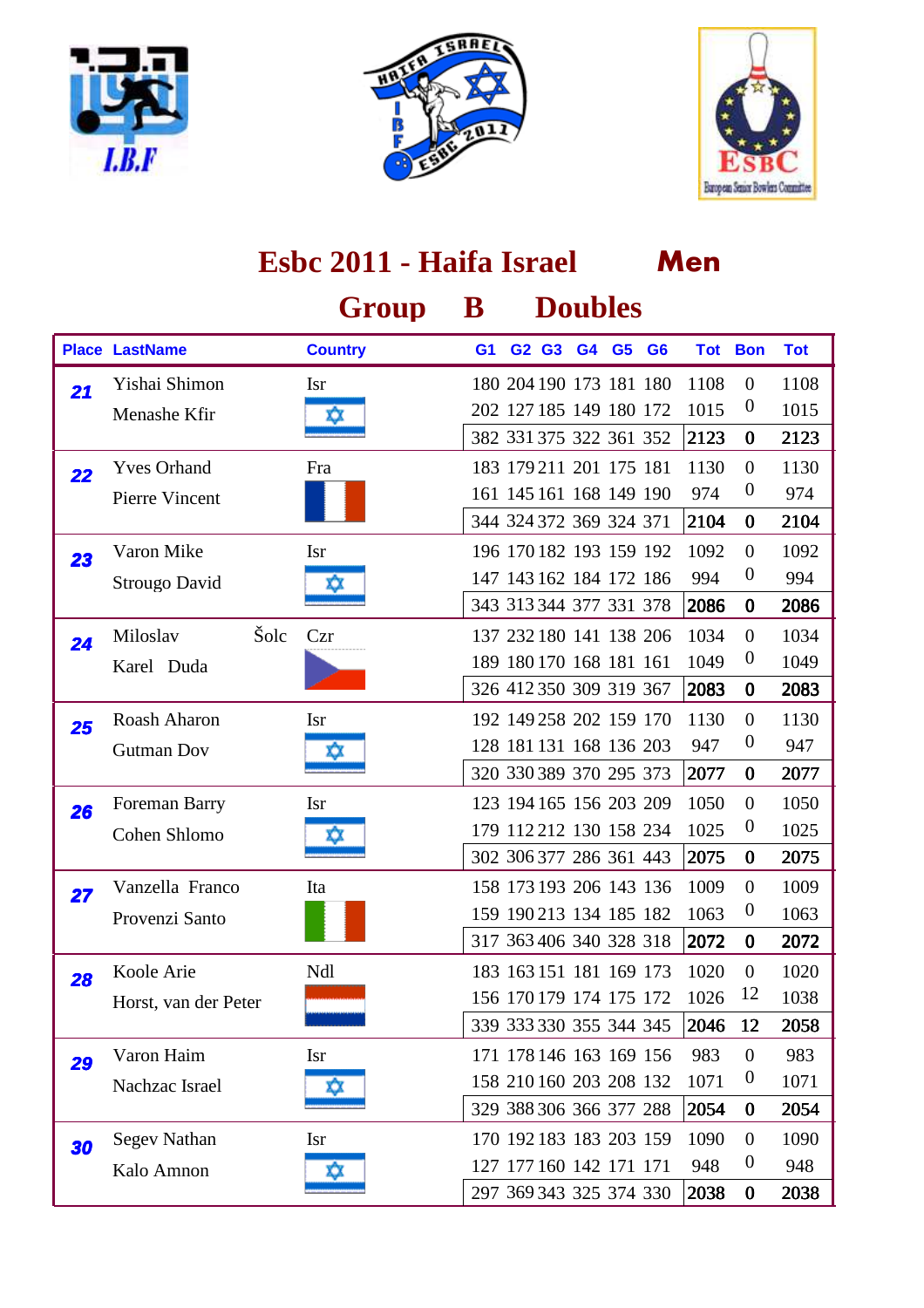





|    | Esbc 2011 - Haifa Israel   |                |                |  |       |    |                         | Men                     |            |                  |            |  |  |
|----|----------------------------|----------------|----------------|--|-------|----|-------------------------|-------------------------|------------|------------------|------------|--|--|
|    |                            | Group          | $\bf{B}$       |  |       |    | <b>Doubles</b>          |                         |            |                  |            |  |  |
|    | <b>Place LastName</b>      | <b>Country</b> | G <sub>1</sub> |  | G2 G3 | G4 | G <sub>5</sub>          | G <sub>6</sub>          | <b>Tot</b> | <b>Bon</b>       | <b>Tot</b> |  |  |
| 31 | Raz Yaccov                 | <b>Isr</b>     |                |  |       |    | 164 170 149 175 171 147 |                         | 976        | $\mathbf{0}$     | 976        |  |  |
|    | Cohen Yoram                | XX.            |                |  |       |    | 197 176 126 194 182 180 |                         | 1055       | $\boldsymbol{0}$ | 1055       |  |  |
|    |                            |                |                |  |       |    | 361 346 275 369 353 327 |                         | 2031       | $\bf{0}$         | 2031       |  |  |
| 32 | Northwood Keith            | Eng            |                |  |       |    | 166 177 151 158 160 152 |                         | 964        | $\overline{0}$   | 964        |  |  |
|    | <b>Hurst Roger</b>         |                |                |  |       |    | 189 152 171 171 209 171 |                         | 1063       | $\boldsymbol{0}$ | 1063       |  |  |
|    |                            |                |                |  |       |    | 355 329 322 329 369 323 |                         | 2027       | $\bf{0}$         | 2027       |  |  |
| 33 | Telefus Karol              | <b>Isr</b>     |                |  |       |    | 145 165 217 192 143 119 |                         | 981        | $\mathbf{0}$     | 981        |  |  |
|    | <b>Bachar Natan</b>        | x              |                |  |       |    | 179 173 190 165 182 151 |                         | 1040       | $\boldsymbol{0}$ | 1040       |  |  |
|    |                            |                |                |  |       |    | 324 338 407 357 325 270 |                         | 2021       | $\bf{0}$         | 2021       |  |  |
| 34 | Pleticha<br>Jaroslav       | Czr            |                |  |       |    | 153 173 184 150 162 174 |                         | 996        | $\overline{0}$   | 996        |  |  |
|    | Jaromir<br>Vetrovsky       |                |                |  |       |    | 135 169 172 176 188 182 |                         | 1022       | $\boldsymbol{0}$ | 1022       |  |  |
|    |                            |                |                |  |       |    | 288 342 356 326 350 356 |                         | 2018       | $\bf{0}$         | 2018       |  |  |
| 35 | Tal Shaul                  | <b>Isr</b>     |                |  |       |    | 168 158 192 149 164 151 |                         | 982        | $\overline{0}$   | 982        |  |  |
|    | Hagai Yossi                | Ю              |                |  |       |    | 163 190 183 160 164 163 |                         | 1023       | $\boldsymbol{0}$ | 1023       |  |  |
|    |                            |                |                |  |       |    | 331 348 375 309 328 314 |                         | 2005       | $\bf{0}$         | 2005       |  |  |
| 36 | Hayoun Jacob               | <b>Isr</b>     |                |  |       |    | 166 212 160 164 148 150 |                         | 1000       | $\overline{0}$   | 1000       |  |  |
|    | Gabizon Eliyahu            | х,             |                |  |       |    | 159 163 149 169 200 162 |                         | 1002       | $\boldsymbol{0}$ | 1002       |  |  |
|    |                            |                |                |  |       |    | 325 375 309 333 348 312 |                         | 2002       | $\bf{0}$         | 2002       |  |  |
| 37 | Van Raalte Elkan           | <b>Isr</b>     |                |  |       |    | 202 203 134 152 161 181 |                         | 1033       | $\theta$         | 1033       |  |  |
|    | <b>Avnon Zeev</b>          | ΧX             |                |  |       |    | 162 170 127 168 156 166 |                         | 949        | $\boldsymbol{0}$ | 949        |  |  |
|    |                            |                |                |  |       |    |                         | 364 373 261 320 317 347 | 1982       | $\bf{0}$         | 1982       |  |  |
| 38 | Rødgaard Ejvind Brinch Den |                |                |  |       |    | 158 190 138 179 157 194 |                         | 1016       | $\boldsymbol{0}$ | 1016       |  |  |
|    | Olesen Søren Eigil         |                |                |  |       |    | 148 165 127 191 158 144 |                         | 933        | 30               | 963        |  |  |
|    |                            |                |                |  |       |    | 306 355 265 370 315 338 |                         | 1949       | 30               | 1979       |  |  |
| 39 | Jean Claude Pajeau         | Fra            |                |  |       |    | 141 201 180 178 166 184 |                         | 1050       | $\mathbf{0}$     | 1050       |  |  |
|    | Jean Claude Danvin         |                |                |  |       |    | 155 168 157 147 160 122 |                         | 909        | 18               | 927        |  |  |
|    |                            |                |                |  |       |    | 296 369 337 325 326 306 |                         | 1959       | 18               | 1977       |  |  |
| 40 | <b>Steelandt Daniel</b>    | <b>Bel</b>     |                |  |       |    | 108 190 194 186 152 171 |                         | 1001       | 84               | 1085       |  |  |
|    | Lagrou Frederik            |                |                |  |       |    | 142 117 143 152 164 166 |                         | 884        | $\boldsymbol{0}$ | 884        |  |  |
|    |                            |                |                |  |       |    | 250 307 337 338 316 337 |                         | 1885       | 84               | 1969       |  |  |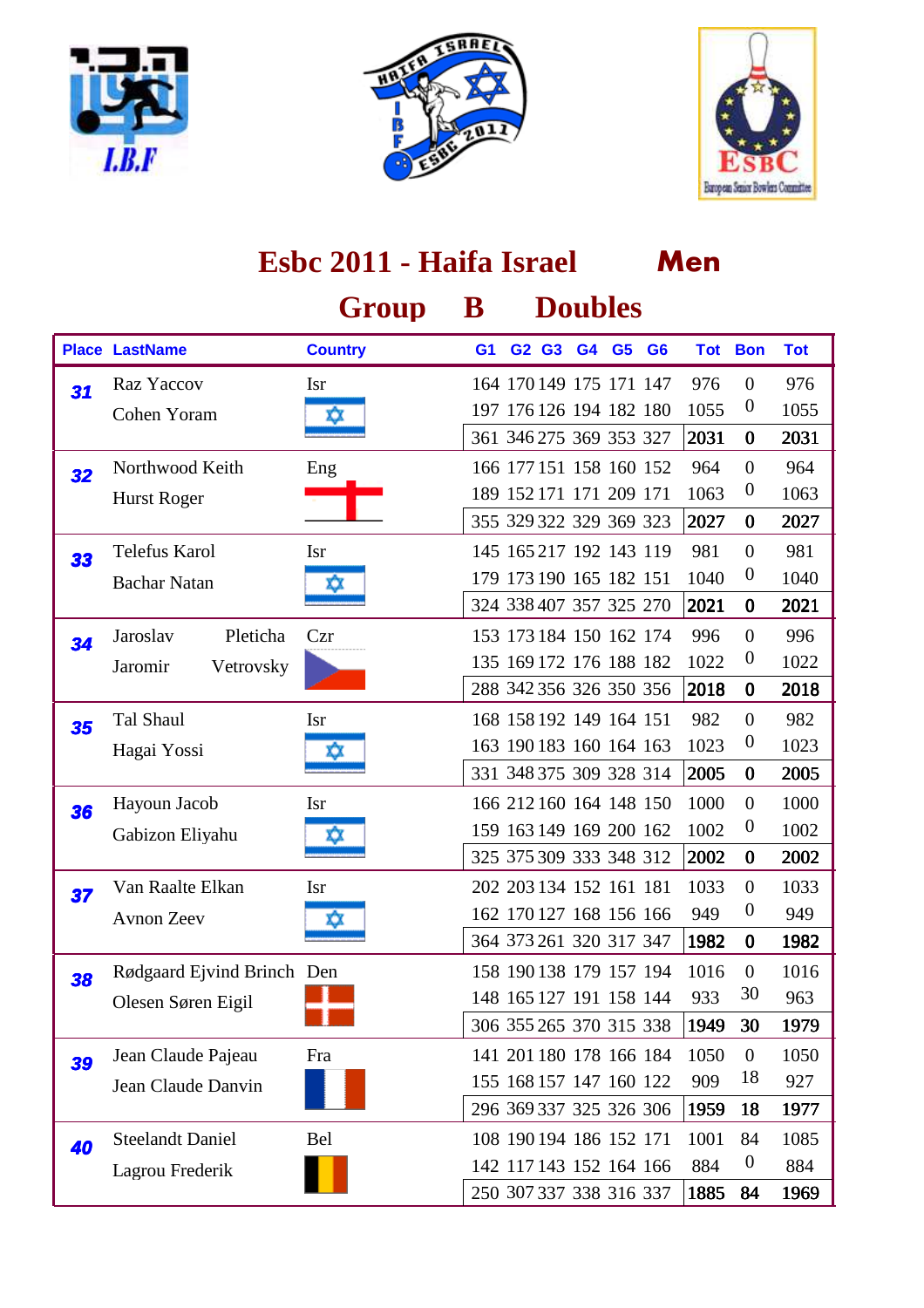





#### **Men Group B Doubles Place LastName Country G1 G2 G3 G4 G6 G5 Tot Bon Tot Esbc 2011 - Haifa Israel** Isr 168 142 155 164 135 169 933 0 933 Zadok Menahem  $\frac{170}{170}$  170 180 194 148 191 149 1032 0 1032 1965 0 1965 41 Ziv Abraham 338 322 349 312 326 318 Bar Chen Eric 182 150 180 156 170 159 997 0 997 Aidinger Yosef  $\frac{130\,150\,144\,149\,197\,182\,952}{}$  0 952 1949 0 1949 **42** Bar Chen Eric 312 300 324 305 367 341 Ndl 144 146 178 143 146 184 941 0 941 Tel Freddie **171 139 151 156 161 189 967 36** 1003 1908 36 1944 **43** Vrede, van de Hans 315 285 329 299 307 373 Den 105 138 140 149 155 154 841 6 847 Christensen Hans Sejer 186 146 163 166 225 209 1095 0 1095 1936 6 1942 44 Maul Erland 291 284 303 315 380 363 Den 158 148 159 155 151 134 905 102 1007 Brodersen Bent 152 166 159 147 154 135 913 0 913 1818 102 1920 45 Thomsen Christian 310 314 318 302 305 269 Isr 149 153 140 176 167 185 970 0 970 Alcasid Laurelio  $\frac{1}{2}$  184 146 155 172 121 153 931 0 931 1901 0 1901 46 Shalom Tenenboim 333 299 295 348 288 338 Ndl 120 149 118 124 149 149 809 0 809 Hopmans Theodorus **169 177 190 190 148 171 1045** 0 1045 1854 0 1854 Jansen Leonardo 289 326 308 314 297 320 Nor 139 164 162 140 151 179 935 0 935 Anderson Roar **144 125 167 129 157 160** 882 <sup>24</sup> 906 1817 24 1841 **48** Flåten Håvar 283 289 329 269 308 339 **49** Frederiksen Jørgen And Den 144 115 140 128 144 171 842 0 842 Eriksen Steen 130 161 180 209 143 138 961 0 961 1803 0 1803 274 276 320 337 287 309 Den 132 139 135 129 158 166 859 0 859 Danielsen Mogens 170 141 188 124 148 151 922 0 922 1781 0 1781 **50** Tholstrup Flemming 302 280 323 253 306 317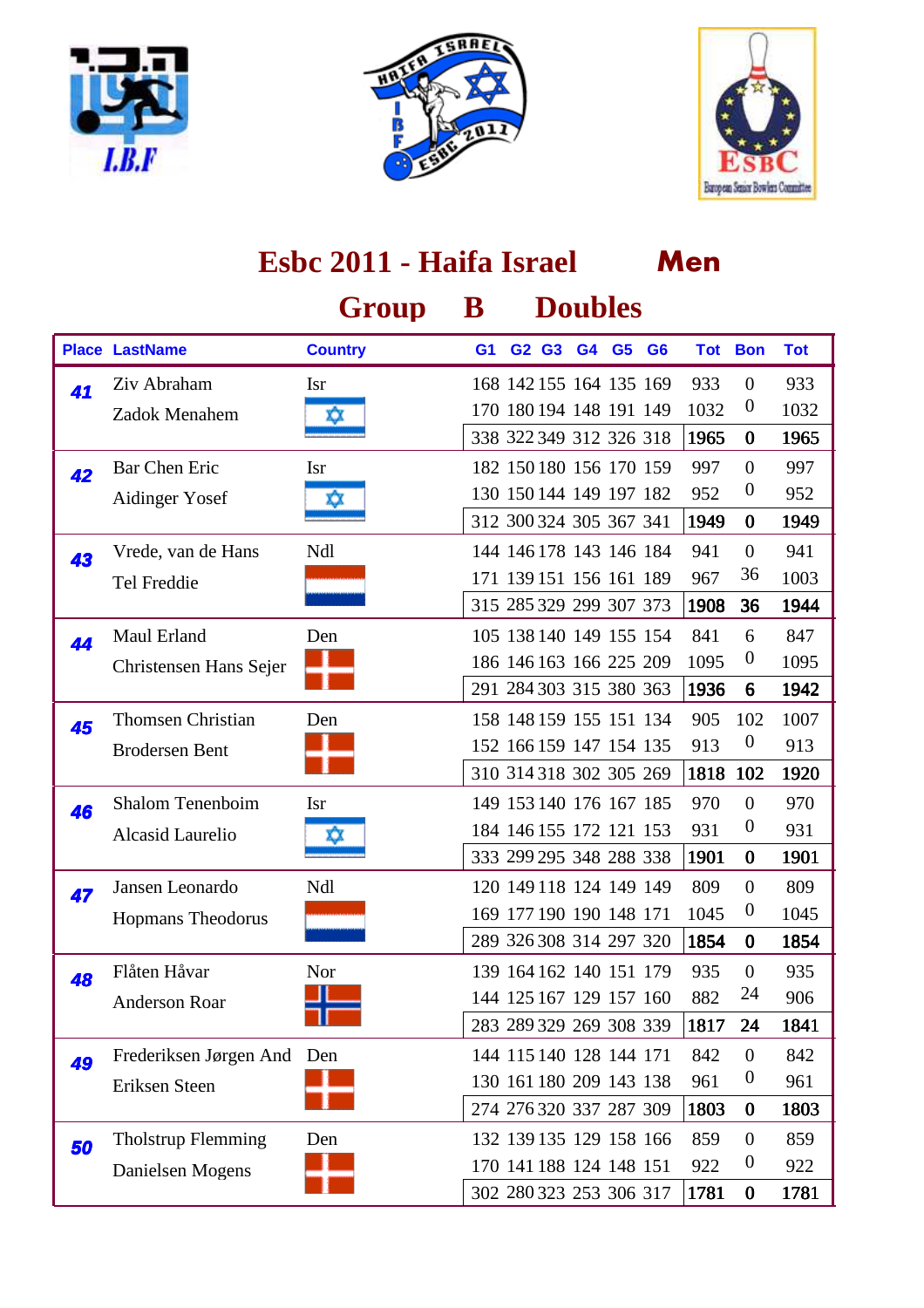





|    | Esbc 2011 - Haifa Israel |       |                |                |                               |                |           |           | Men            |                  |            |
|----|--------------------------|-------|----------------|----------------|-------------------------------|----------------|-----------|-----------|----------------|------------------|------------|
|    |                          |       | Group          | $\bf{B}$       |                               | <b>Doubles</b> |           |           |                |                  |            |
|    | <b>Place LastName</b>    |       | <b>Country</b> | G <sub>1</sub> | G <sub>2</sub> G <sub>3</sub> | G4             | <b>G5</b> | <b>G6</b> | <b>Tot Bon</b> |                  | <b>Tot</b> |
| 51 | Vladimir Pitas           |       | Czr            |                | 154 134 148 177 190 204       |                |           |           | 1007           | $\Omega$         | 1007       |
|    | Tadeusz<br>Wilk          |       |                |                | 108 117 104 124 131 129       |                |           |           | 713            | $\boldsymbol{0}$ | 713        |
|    |                          |       |                |                | 262 251 252 301 321 333       |                |           |           | 1720           | $\bf{0}$         | 1720       |
|    | Igor                     | Lanik | Aus            |                | 144 135 147 118 122 143       |                |           |           | 809            | $\Omega$         | 809        |
|    | Kellner Kurt             |       |                |                | 94 124 123 108 126 126        |                |           |           | 701            | 66               | 767        |
|    |                          |       |                |                | 238 259 270 226 248 269       |                |           |           | 1510           | 66               | 1576       |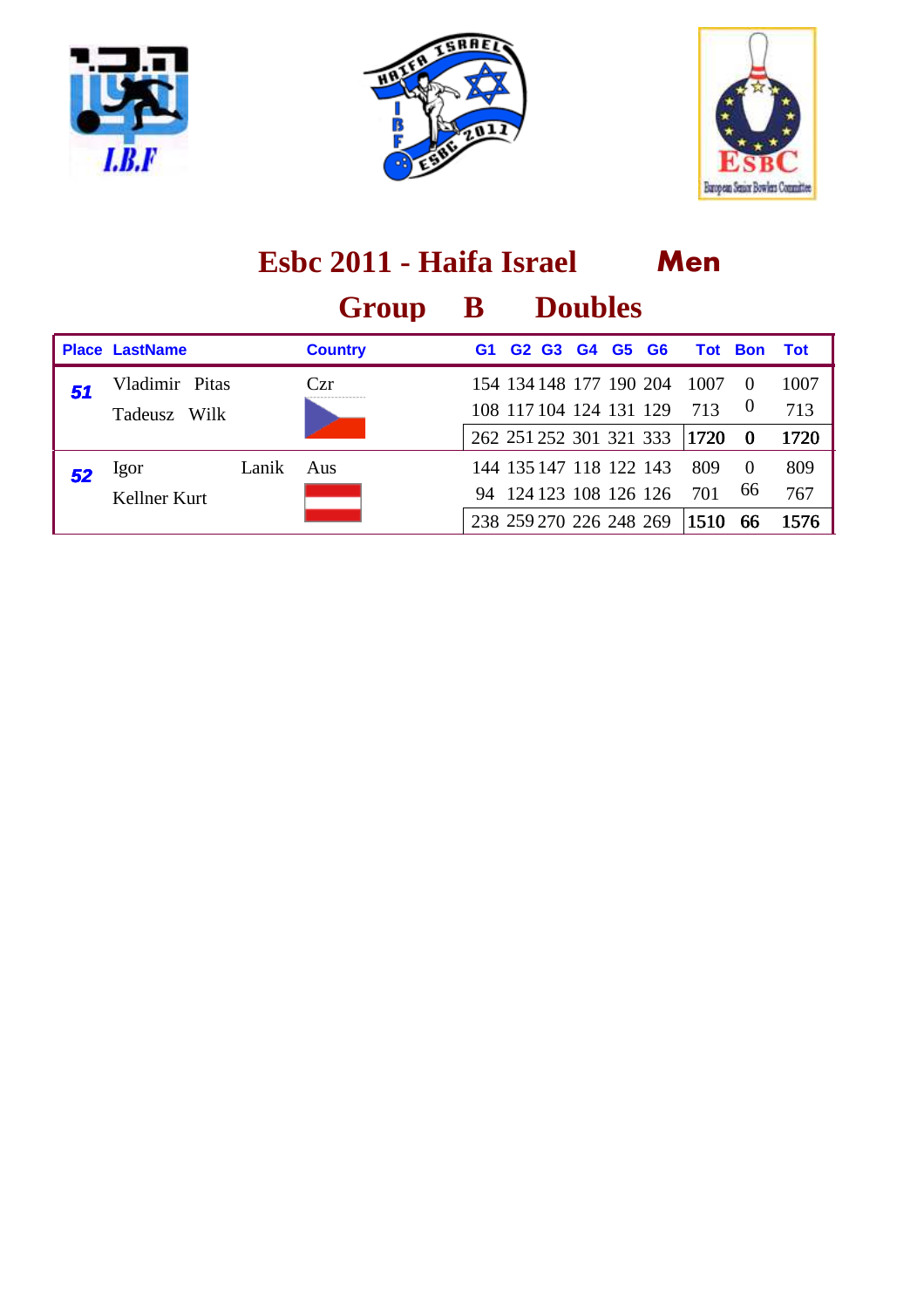





|                         | Esbc 2011 - Haifa Israel  |                |                |  |       |    |                         |                         | Men        |                  |            |
|-------------------------|---------------------------|----------------|----------------|--|-------|----|-------------------------|-------------------------|------------|------------------|------------|
|                         |                           | Group          | C              |  |       |    | <b>Doubles</b>          |                         |            |                  |            |
|                         | <b>Place LastName</b>     | <b>Country</b> | G <sub>1</sub> |  | G2 G3 | G4 | G <sub>5</sub>          | G <sub>6</sub>          | <b>Tot</b> | <b>Bon</b>       | <b>Tot</b> |
| 1                       | <b>Johansson Ture</b>     | Swe            |                |  |       |    | 198 211 165 190 212 173 |                         | 1149       | 12               | 1161       |
|                         | Eriksson Jerry            |                |                |  |       |    | 172 179 188 190 224 185 |                         | 1138       | $\boldsymbol{0}$ | 1138       |
|                         |                           |                |                |  |       |    | 370 390 353 380 436 358 |                         | 2287       | 12               | 2299       |
| $\overline{2}$          | Sandal Arvid              | Nor            |                |  |       |    | 180 196 193 165 192 190 |                         | 1116       | 24               | 1140       |
|                         | Bjørtomt Ola              |                |                |  |       |    | 198 183 146 201 165 182 |                         | 1075       | 24               | 1099       |
|                         |                           |                |                |  |       |    | 378 379 339 366 357 372 |                         | 2191       | 48               | 2239       |
| 3                       | Hansen Roar               | Nor            |                |  |       |    | 186 152 166 168 223 178 |                         | 1073       | 36               | 1109       |
|                         | <b>Dyrnes Magnar</b>      |                |                |  |       |    | 179 168 220 178 175 190 |                         | 1110       | $\boldsymbol{0}$ | 1110       |
|                         |                           |                |                |  |       |    | 365 320 386 346 398 368 |                         | 2183       | 36               | 2219       |
| 4                       | <b>Wrathall Gerry</b>     | Eng            |                |  |       |    | 165 157 174 225 202 143 |                         | 1066       | 60               | 1126       |
|                         | Howes Keith               |                |                |  |       |    | 154 191 168 165 167 161 |                         | 1006       | 72               | 1078       |
|                         |                           |                |                |  |       |    | 319 348 342 390 369 304 |                         | 2072       | 132              | 2204       |
| 5                       | Pertegato Gastone         | Ita            |                |  |       |    | 178 143 146 196 224 190 |                         | 1077       | $\mathbf{0}$     | 1077       |
|                         | <b>Bellomonte Rosario</b> |                |                |  |       |    | 180 198 195 147 201 156 |                         | 1077       | 48               | 1125       |
|                         |                           |                |                |  |       |    | 358 341 341 343 425 346 |                         | 2154       | 48               | 2202       |
| 6                       | Pedersen Arild            | Nor            |                |  |       |    | 150 168 183 210 181 224 |                         | 1116       | 6                | 1122       |
|                         | Jenssen Terje             |                |                |  |       |    | 152 158 170 181 201 205 |                         | 1067       | 12               | 1079       |
|                         |                           |                |                |  |       |    | 302 326 353 391 382 429 |                         | 2183       | 18               | 2201       |
| $\overline{\mathbf{z}}$ | Sardal Claude             | <b>Isr</b>     |                |  |       |    | 161 189 180 180 168 193 |                         | 1071       | 18               | 1089       |
|                         | Peled Yosef               | ΧX             |                |  |       |    | 216 159 188 153 191 178 |                         | 1085       | 24               | 1109       |
|                         |                           |                |                |  |       |    |                         | 377 348 368 333 359 371 | 2156       | 42               | 2198       |
| 8                       | Löfgren Ove               | Fin            |                |  |       |    | 146 222 162 156 168 181 |                         | 1035       | 6                | 1041       |
|                         | Fagerholm Carl-Gustav     |                |                |  |       |    | 185 202 193 183 157 180 |                         | 1100       | 18               | 1118       |
|                         |                           |                |                |  |       |    | 331 424 355 339 325 361 |                         | 2135       | 24               | 2159       |
| 9                       | Ranto Erkki               | Fin            |                |  |       |    | 150 129 151 192 164 174 |                         | 960        | 66               | 1026       |
|                         | Kuronen Viljo             |                |                |  |       |    | 175 187 182 141 204 148 |                         | 1037       | 96               | 1133       |
|                         |                           |                |                |  |       |    | 325 316 333 333 368 322 |                         | 1997       | 162              | 2159       |
| 10                      | Pennanen Markku           | Fin            |                |  |       |    | 135 146 180 201 171 179 |                         | 1012       | 6                | 1018       |
|                         | Hoppula Juhani            |                |                |  |       |    | 189 224 189 157 170 205 |                         | 1134       | $\boldsymbol{0}$ | 1134       |
|                         |                           |                |                |  |       |    | 324 370 369 358 341 384 |                         | 2146       | 6                | 2152       |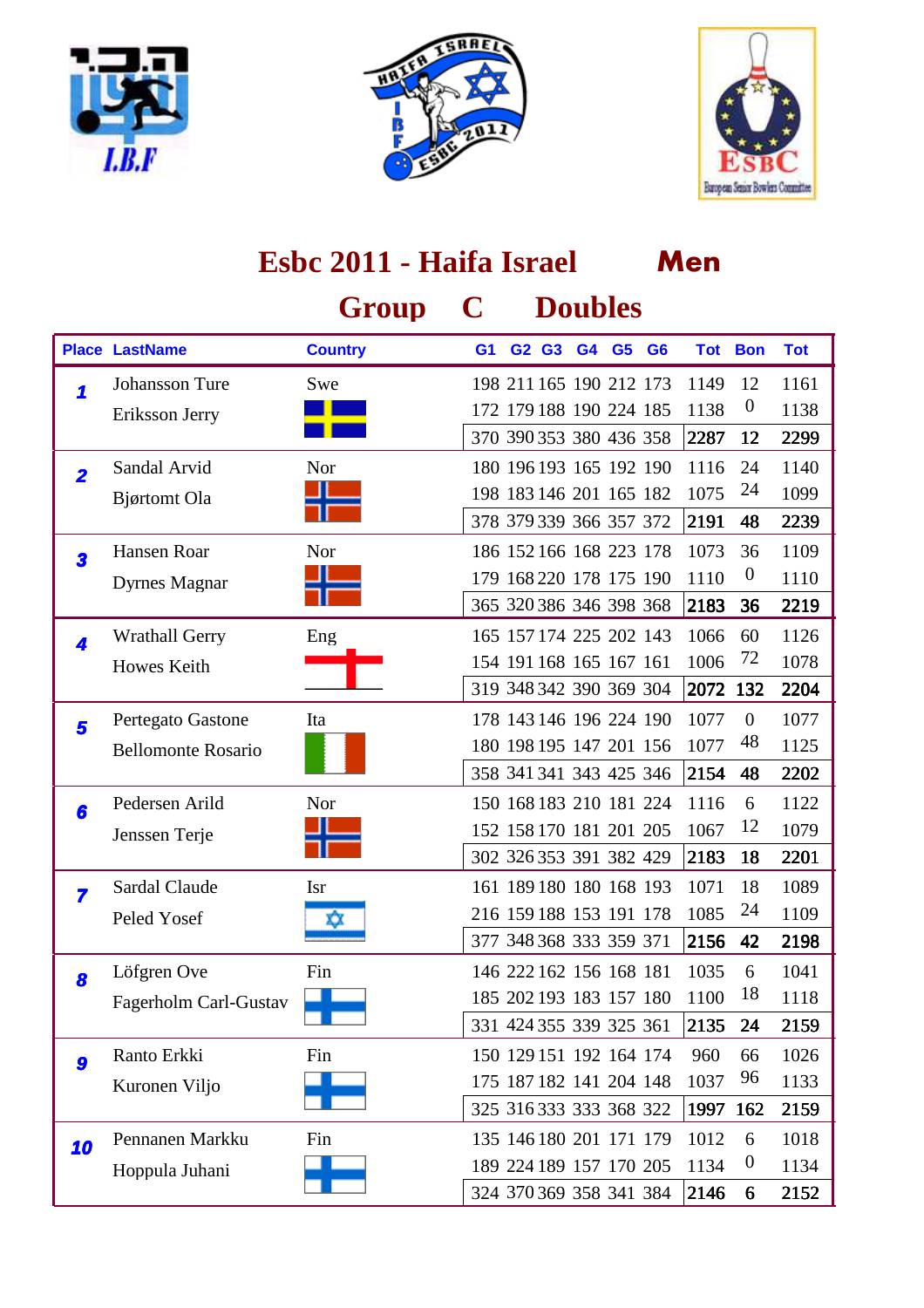





#### **Men Group C Doubles Place LastName Country G1 G2 G3 G4 G6 G5 Tot Bon Tot Esbc 2011 - Haifa Israel** Sarel Israel 171 176 159 179 193 180 1058 48 1106 Bassman Refael **153 180 205 136 156 179 1009 30 1039** 2067 78 2145 11 Sarel Israel 324 356 364 315 349 359 Fin 160 162 159 148 166 170 965 6 971 Ahlfors Ralf 155 191 208 197 179 208 1138 6 1144 2103 12 2115 12 Lindqvist Göran 315 353 367 345 345 378 Fin 189 166 182 138 194 150 1019 72 1091 Mellin Juhani **169 136 174 154 175 163 971 18 989** 1990 90 2080 13 Ylimäki Mauno 358 302 356 292 369 313 **14** Van de Gejuchte Julien Bel 216 135 127 172 151 158 959 36 995 Engels Arlene 161 157 212 160 162 182 1034 42 1076 1993 78 2071 377 292 339 332 313 340 Nor 140 154 214 167 171 121 967 42 1009 Kolltveit Kjell Ingolf **1996** 224 140 180 167 170 115 996 <sup>60</sup> 1056 1963 102 2065 15 Rønne Kjell Erik 364 294 394 334 341 236 **16** Sørensen Ole Mollerup Den 122 212 119 159 143 191 946 12 958 Klokkedal Lars 138 202 176 194 215 155 1080 <sup>24</sup> 1104 2026 36 2062 260 414 295 353 358 346 Aus 159 173 185 182 141 159 999 0 999 Gablek Josef **151 207 171 137 151 212 1029 18** 1047 2028 18 2046 17 Mayr Walter 310 380 356 319 292 371 Rosenfeid Abe 138 193 192 141 204 181 1049 60 1109 Gabay Jacques  $\frac{147}{160}$  147 160 159 171 128 144 909 0 909 1958 60 2018 18 Rosenfeid Abe 285 353 351 312 332 325 Isr 172 142 177 184 181 192 1048 12 1060 Evyoni Yohanan  $\frac{136}{107160}$  136 107 160 124 204 122 853 18 871 1901 30 1931 **19** Sahaf Raffael 308 249 337 308 385 314 Lazarovitch Herman 152 146 128 122 160 170 878 60 938 Ben Meir Haim  $\frac{1}{2}$  155 171 117 121 156 166 886 78 964 1764 138 1902 **20** Lazarovitch Herman 307 317 245 243 316 336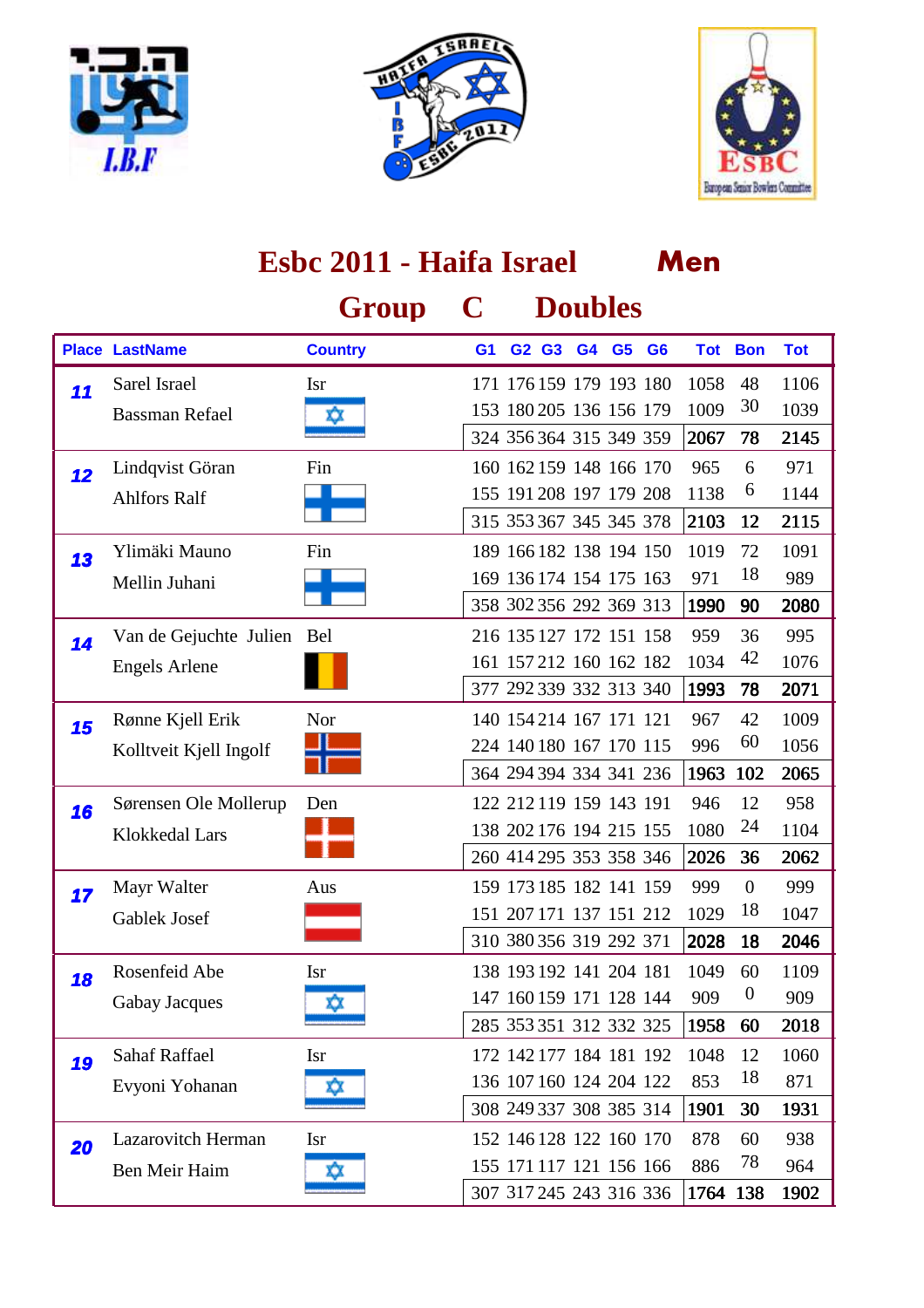





|    |                                      | Esbc 2011 - Haifa Israel |             | Men                                                                           |       |           |                        |                |                     |
|----|--------------------------------------|--------------------------|-------------|-------------------------------------------------------------------------------|-------|-----------|------------------------|----------------|---------------------|
|    |                                      | Group                    | $\mathbf C$ | <b>Doubles</b>                                                                |       |           |                        |                |                     |
|    | <b>Place LastName</b>                | <b>Country</b>           | G1          | G <sub>2</sub> G <sub>3</sub>                                                 | G4 G5 | <b>G6</b> |                        | <b>Tot Bon</b> | <b>Tot</b>          |
|    | Pierre Simon<br><b>Bernard Mora</b>  | Fra                      |             | 183 148 157 152 113 154<br>145 109 124 153 157 97<br>328 257 281 305 270 251  |       |           | 907<br>785<br>1692 204 | 108<br>96      | 1015<br>881<br>1896 |
| 22 | Huotari Pentti<br>Hintikainen Kalevi | Fin                      |             | 134 167 109 164 179 181<br>116 132 132 129 156 130<br>250 299 241 293 335 311 |       |           | 934<br>795<br>1729     | 48<br>48<br>96 | 982<br>843<br>1825  |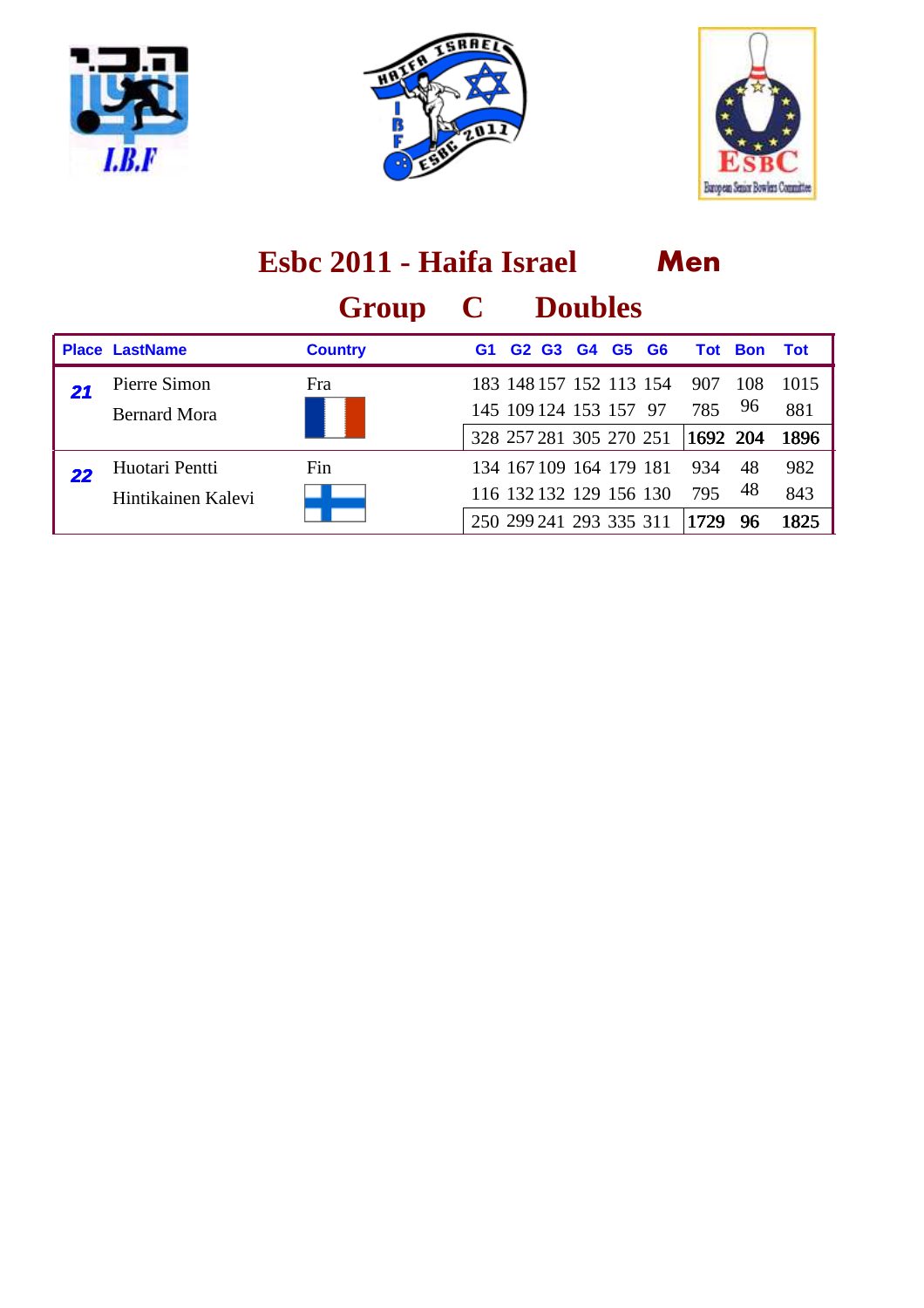





|             |                       |                  | Group          |                |                |                | <b>Trios</b> |                |                                 |                |            |
|-------------|-----------------------|------------------|----------------|----------------|----------------|----------------|--------------|----------------|---------------------------------|----------------|------------|
|             | <b>Place LastName</b> | <b>FirstName</b> | <b>Country</b> | G <sub>1</sub> | G <sub>2</sub> | G <sub>3</sub> | G4 G5        | G <sub>6</sub> |                                 | <b>Tot Bon</b> | <b>Tot</b> |
|             | Sara                  | Aviram           | <b>Isr</b>     |                |                |                |              |                | 174 182 202 130 197 234 1119    | $\theta$       | 1119       |
| 1           | Rhona                 | Gill             | xx             |                |                |                |              |                | 147 167 180 180 189 190 1053    | $\overline{0}$ | 1053       |
|             | Orna                  | Karmazim         |                |                |                |                |              |                | 162 166 171 196 223 167 1085    | $\overline{0}$ | 1085       |
|             |                       |                  |                |                |                |                |              |                | 3257                            | $\bf{0}$       | 3257       |
|             | Gablek                | Christine        | Aus            |                |                |                |              |                | 159 167 204 188 189 222 1129    | $\overline{0}$ | 1129       |
| $\mathbf 2$ | Krobath               | Crista           |                |                |                |                |              |                | 180 175 167 195 168 146 1031    | 6              | 1037       |
|             | Rulz                  | Cornelia         |                |                |                |                |              |                | 190 169 214 161 154 168 1056    | $\Omega$       | 1056       |
|             |                       |                  |                |                |                |                |              |                | 3216                            | 6              | 3222       |
|             | Myriam                | Pajeau           | Fra            |                |                |                |              |                | 155 190 186 185 188 164 1068    | $\Omega$       | 1068       |
| 3           | Francoise             | Augustin         |                |                |                |                |              |                | 139 212 172 165 185 189 1062    | $\overline{0}$ | 1062       |
|             | Suzanne               | Andres           |                |                |                |                |              |                | 168 173 203 178 181 172 1075    | $\theta$       | 1075       |
|             |                       |                  |                |                |                |                |              |                | 3205                            | $\bf{0}$       | 3205       |
|             | Vintens               | Liliane          | Bel            |                |                |                |              |                | 168 198 190 204 180 184 1124    | $\Omega$       | 1124       |
|             | Murrath               | Yvette           |                |                |                |                |              |                | 147 148 170 170 225 154 1014    | $\overline{0}$ | 1014       |
|             | Wouters               | Chris            |                |                |                |                |              |                | 161 178 169 227 184 144 1063    | $\theta$       | 1063       |
|             |                       |                  |                |                |                |                |              |                | 3201                            | $\bf{0}$       | 3201       |
|             | Larsen                | Ninna            | Den            |                |                |                |              |                | 181 179 189 182 166 148 1045    | $\Omega$       | 1045       |
| 5           | Tholstrup             | Hanne            |                |                |                |                |              |                | 182 168 167 178 186 183 1064    | $\Omega$       | 1064       |
|             | Sørensen              | Lise Mollerup    |                |                |                |                |              |                | 155 172 159 167 199 195 1047    | 6              | 1053       |
|             |                       |                  |                |                |                |                |              |                | 3156                            | 6              | 3162       |
|             | Nicole                | Plana            | Fra            |                |                |                |              |                | 190 195 185 168 204 178 1120    | 12             | 1132       |
| 6           | Dominique             | Arnault          |                |                |                |                |              |                | 170 127 133 168 194 221 1013    | $\overline{0}$ | 1013       |
|             | <b>Nelly</b>          | Delhay           |                |                |                |                |              |                | 170 162 170 142 155 164 963     | 12             | 975        |
|             |                       |                  |                |                |                |                |              |                | 3096                            | 24             | 3120       |
|             | Nicolle               | Engel            | Fra            |                |                |                |              |                | 174 193 159 125 161 182 994     | $\overline{0}$ | 994        |
| 7           | Thérèse               | Simon            |                |                |                |                |              |                | 145 192 150 172 179 190 1028 66 |                | 1094       |
|             | Nadine                | Robert           |                |                |                |                |              |                | 166 179 167 157 117 210 996     | $\theta$       | 996        |
|             |                       |                  |                |                |                |                |              |                | 3018                            | 66             | 3084       |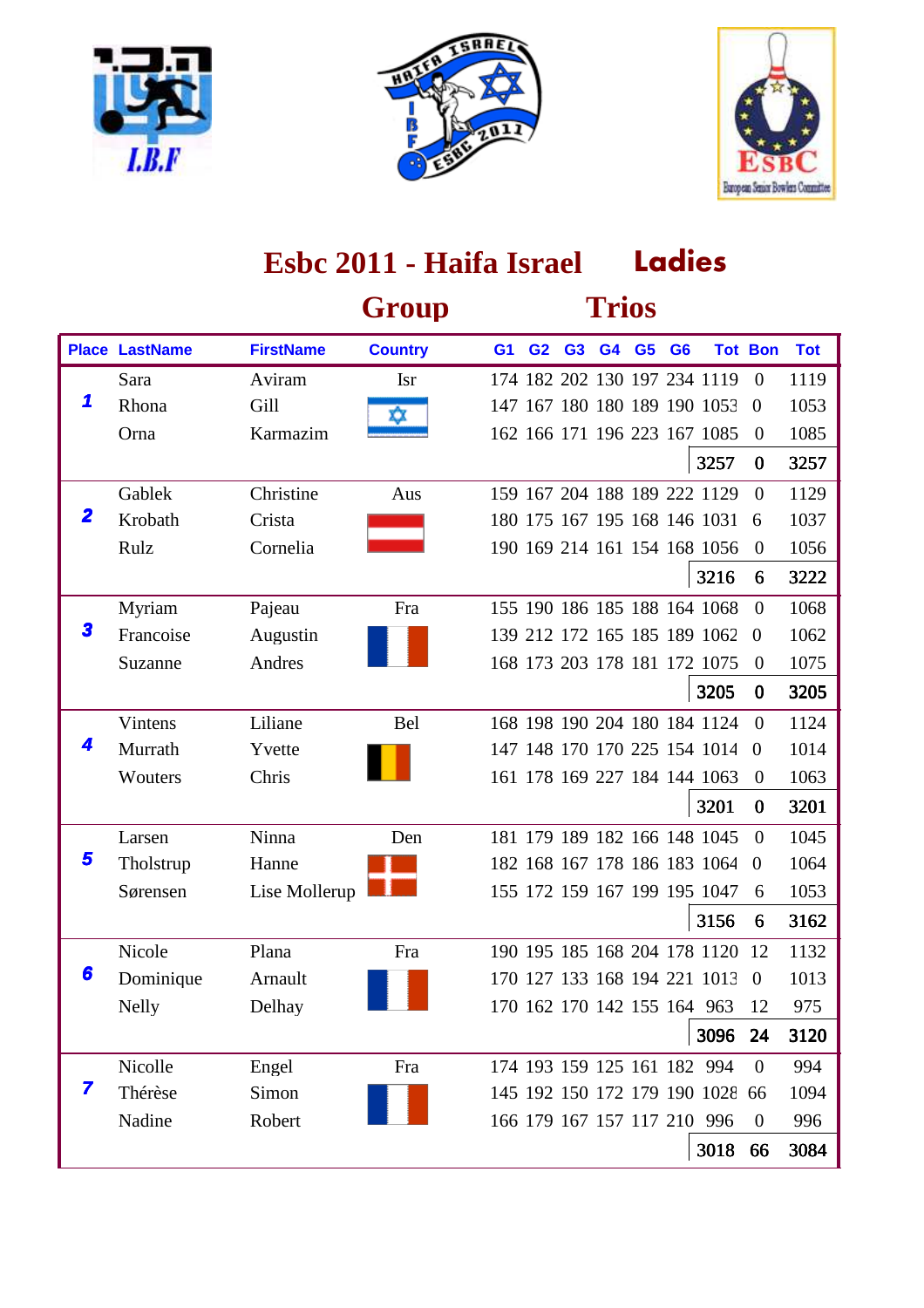





|    |                       |                  | Group          |                |                         |                | <b>Trios</b> |                |                |                                 |                |            |
|----|-----------------------|------------------|----------------|----------------|-------------------------|----------------|--------------|----------------|----------------|---------------------------------|----------------|------------|
|    | <b>Place LastName</b> | <b>FirstName</b> | <b>Country</b> | G <sub>1</sub> | G <sub>2</sub>          | G <sub>3</sub> | G4           | G <sub>5</sub> | G <sub>6</sub> |                                 | <b>Tot Bon</b> | <b>Tot</b> |
|    | <b>Blom</b>           | Petro            | Sua            |                |                         |                |              |                |                | 141 157 170 158 154 156 936     | $\overline{0}$ | 936        |
| 8  | Wilford               | <b>Barbara</b>   |                |                |                         |                |              |                |                | 179 233 149 199 158 222 1140    | $\theta$       | 1140       |
|    | <b>Nel</b>            | Nila             |                |                |                         |                |              |                |                | 208 146 135 157 178 179 1003    | $\overline{0}$ | 1003       |
|    |                       |                  |                |                |                         |                |              |                |                | 3079                            | $\bf{0}$       | 3079       |
|    | Virtanen              | Maila            | Fin            |                |                         |                |              |                |                | 199 167 169 157 173 167 1032    | $\overline{0}$ | 1032       |
| 9  | Finnbäck              | Eija             |                |                |                         |                |              |                |                | 135 151 143 157 181 181 948     | $\overline{0}$ | 948        |
|    | Kohtanen              | Terttu           |                |                |                         |                |              |                |                | 207 156 162 171 195 199 1090    | $\theta$       | 1090       |
|    |                       |                  |                |                |                         |                |              |                |                | 3070                            | $\bf{0}$       | 3070       |
|    | Malmi                 | Pirkko           | Fin            |                |                         |                |              |                |                | 207 173 141 162 198 157 1038    | 24             | 1062       |
| 10 | Kasala                | Riitta           |                |                |                         |                |              |                |                | 192 143 143 156 156 164 954     | $\theta$       | 954        |
|    | Lummaa                | Kaisu-Leena      |                |                | 163 193 158 170 142 173 |                |              |                |                | 999                             | 42             | 1041       |
|    |                       |                  |                |                |                         |                |              |                |                | 2991                            | 66             | 3057       |
|    | Ranta-Hytönen         | Cindy            | Fin            |                | 187 149 171 156 148 165 |                |              |                |                | 976                             | $\Omega$       | 976        |
| 11 | Pennanen              | Tarja            |                |                |                         |                |              |                |                | 168 164 164 168 154 157 975     | $\theta$       | 975        |
|    | Styrman               | Helena           |                |                |                         |                |              |                |                | 116 193 181 181 204 208 1083    | $\theta$       | 1083       |
|    |                       |                  |                |                |                         |                |              |                |                | 3034                            | $\bf{0}$       | 3034       |
|    | Sylvette              | Muths            | Fra            |                |                         |                |              |                |                | 158 233 131 182 133 177 1014    | $\Omega$       | 1014       |
| 12 | Patricia              | Djorno           |                |                |                         |                |              |                |                | 179 176 160 154 179 188 1036    | $\overline{0}$ | 1036       |
|    | Daniele               | Honigstein       |                |                |                         |                |              |                |                | 157 159 170 163 157 150 956     | $\theta$       | 956        |
|    |                       |                  |                |                |                         |                |              |                |                | 3006                            | $\bf{0}$       | 3006       |
|    | Thijssen,             | Marlies          | Ndl            |                |                         |                |              |                |                | 185 165 169 181 137 193 1030    | $\Omega$       | 1030       |
| 13 | Tel                   | <b>Nel</b>       |                |                |                         |                |              |                |                | 172 188 179 165 161 164 1029 12 |                | 1041       |
|    | Roy, de la            | Maria            |                |                |                         |                |              |                |                | 166 187 142 130 167 127 919     | $\Omega$       | 919        |
|    |                       |                  |                |                |                         |                |              |                |                | 2978                            | 12             | 2990       |
|    | Sala                  | Alba             | Ita            |                |                         |                |              |                |                | 172 167 170 214 197 176 1096    | $\overline{0}$ | 1096       |
| 14 | Piovano               | Luisanna         |                |                |                         |                |              |                |                | 192 132 139 145 150 145 903     | 6              | 909        |
|    | Locatelli             | Grazia           |                |                |                         |                |              |                |                | 144 152 138 173 213 139 959     | $\theta$       | 959        |
|    |                       |                  |                |                |                         |                |              |                |                | 2958                            | 6              | 2964       |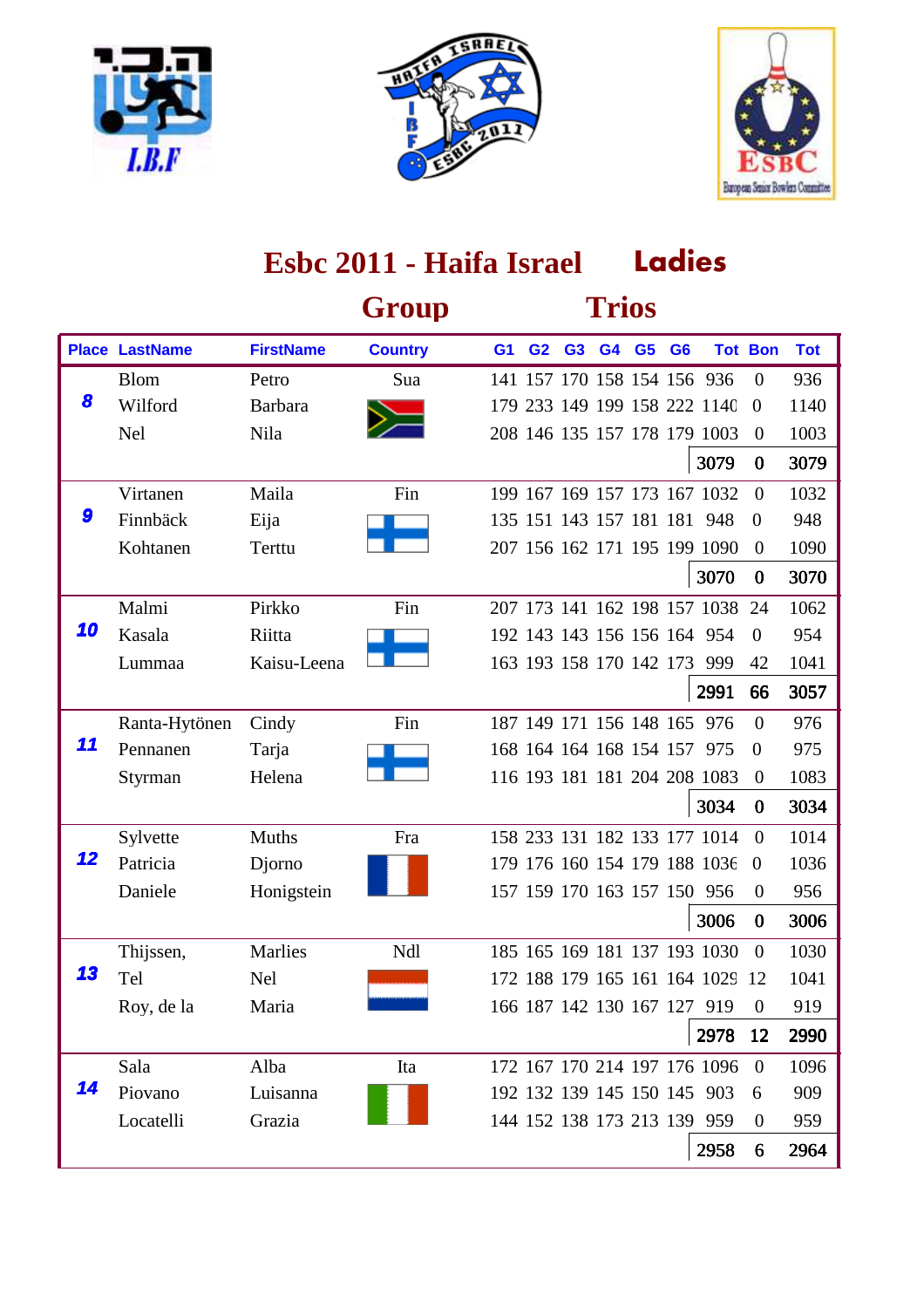





|    |                        |                    | Group          |                |                         |    | <b>Trios</b> |                |                |                              |                |            |
|----|------------------------|--------------------|----------------|----------------|-------------------------|----|--------------|----------------|----------------|------------------------------|----------------|------------|
|    | <b>Place LastName</b>  | <b>FirstName</b>   | <b>Country</b> | G <sub>1</sub> | G <sub>2</sub>          | G3 | G4           | G <sub>5</sub> | G <sub>6</sub> |                              | <b>Tot Bon</b> | <b>Tot</b> |
|    | Jalagin                | Eeva               | Fin            |                | 167 167 169 154 160 180 |    |              |                |                | 997                          | $\overline{0}$ | 997        |
| 15 | Nurmi                  | Seija              |                |                | 170 186 123 169 150 150 |    |              |                |                | 948                          | 78             | 1026       |
|    | Metso                  | Leena              |                |                |                         |    |              |                |                | 126 162 168 167 134 159 916  | 24             | 940        |
|    |                        |                    |                |                |                         |    |              |                |                | 2861 102                     |                | 2963       |
|    | Mizrahi                | mali               | Int            |                |                         |    |              |                |                | 171 139 190 235 130 184 1049 | $\Omega$       | 1049       |
| 16 | Cami                   | Zemach             |                |                |                         |    |              |                |                | 125 196 177 181 149 191 1019 | $\theta$       | 1019       |
|    | <b>Bennett</b>         | Kiley              |                |                |                         |    |              |                |                | 115 155 127 191 147 149 884  | $\theta$       | 884        |
|    |                        |                    |                |                |                         |    |              |                |                | 2952                         | $\bf{0}$       | 2952       |
|    | Paldanius-Paju         | Elvi               | Fin            |                |                         |    |              |                |                | 157 143 159 160 127 158 904  | 48             | 952        |
| 17 | Mustonen               | Liisa              |                |                |                         |    |              |                |                | 147 198 166 178 155 201 1045 | 6              | 1051       |
|    | Kosunen                | Pirjo              |                |                |                         |    |              |                |                | 192 138 152 146 154 166 948  | $\theta$       | 948        |
|    |                        |                    |                |                |                         |    |              |                |                | 2897                         | 54             | 2951       |
|    | <b>Buyse</b>           | Ernestine          | <b>Bel</b>     |                | 144 174 184 155 140 151 |    |              |                |                | 948                          | 42             | 990        |
| 18 | Waroquiers             | Renée              |                |                | 130 124 136 157 139 155 |    |              |                |                | 841                          | 54             | 895        |
|    | Verschaeren            | Raymonde           |                |                |                         |    |              |                |                | 159 175 191 165 149 134 973  | 12             | 985        |
|    |                        |                    |                |                |                         |    |              |                |                | 2762 108                     |                | 2870       |
|    | Insinger               | Gisela             | Ger            |                |                         |    |              |                |                | 142 173 154 156 225 145 995  | 18             | 1013       |
| 19 | Rux                    | Igrid              |                |                |                         |    |              |                |                | 164 158 118 159 152 126 877  | 36             | 913        |
|    | Diekhoff               | Uschi              |                |                |                         |    |              |                |                | 177 137 148 152 161 158 933  | $\overline{0}$ | 933        |
|    |                        |                    |                |                |                         |    |              |                |                | 2805                         | 54             | 2859       |
|    | Viljava                | Helena             | Fin            |                | 168 148 162 138 173 140 |    |              |                |                | 929                          | $\Omega$       | 929        |
| 20 | Häyhä                  | Sirkka             |                |                | 150 191 162 141 168 99  |    |              |                |                | 911                          | $\overline{0}$ | 911        |
|    | Kalliokoski-Vii Anneli |                    |                |                |                         |    |              |                |                | 133 175 173 179 165 190 1015 | $\theta$       | 1015       |
|    |                        |                    |                |                |                         |    |              |                |                | 2855                         | $\bf{0}$       | 2855       |
|    | Kristensen             | <b>Inger Marie</b> | Den            |                |                         |    |              |                |                | 126 170 140 187 120 161 904  | $\Omega$       | 904        |
| 21 | Hessellund             | Gunhild            |                |                |                         |    |              |                |                | 167 172 166 159 151 181 996  | $\theta$       | 996        |
|    | Ohlsen                 | Karen              |                |                |                         |    |              |                |                | 160 153 173 136 160 154 936  | 12             | 948        |
|    |                        |                    |                |                |                         |    |              |                |                | 2836                         | <b>12</b>      | 2848       |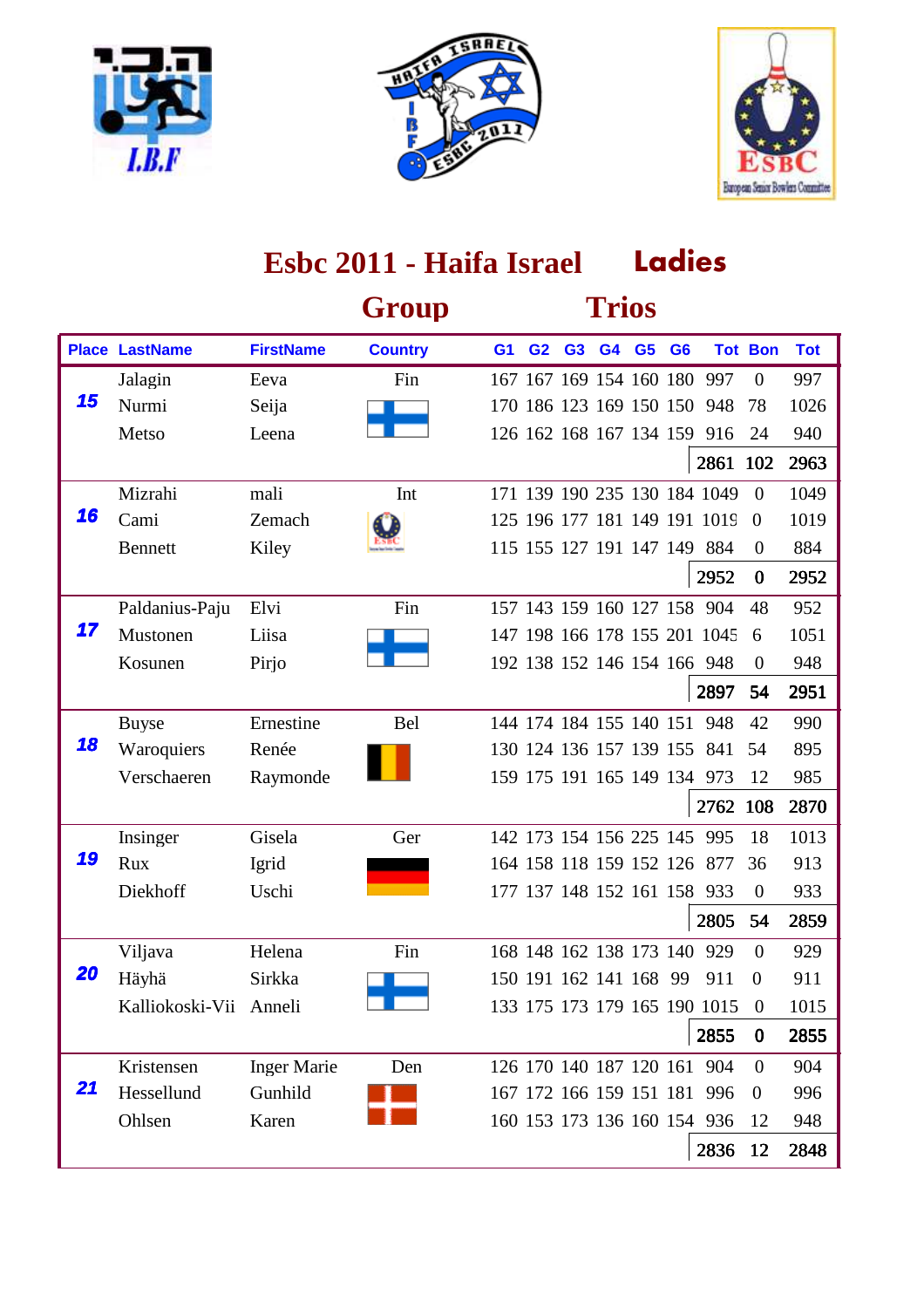





|    |                       |                  | Group          |                |                         |                | <b>Trios</b> |                |                              |                |            |
|----|-----------------------|------------------|----------------|----------------|-------------------------|----------------|--------------|----------------|------------------------------|----------------|------------|
|    | <b>Place LastName</b> | <b>FirstName</b> | <b>Country</b> | G <sub>1</sub> | G <sub>2</sub>          | G <sub>3</sub> | G4 G5        | G <sub>6</sub> |                              | <b>Tot Bon</b> | <b>Tot</b> |
|    | Krejci                | Wilhelmine       | Aus            |                |                         |                |              |                | 145 137 146 149 166 141 884  | 24             | 908        |
| 22 | Tergowitsch           | Silvia           |                |                | 152 179 165 113 157 150 |                |              |                | 916                          | $\theta$       | 916        |
|    | Mayr                  | Helga            |                |                |                         |                |              |                | 123 189 150 175 209 143 989  | $\theta$       | 989        |
|    |                       |                  |                |                |                         |                |              |                | 2789                         | 24             | 2813       |
|    | <b>Bittroff</b>       | Gudrun           | Ger            |                | 191 189 167 121 160 139 |                |              |                | 967                          | $\Omega$       | 967        |
| 23 | Baldermann            | Igrid            |                |                | 124 127 114 136 137 118 |                |              |                | 756                          | 54             | 810        |
|    | Gorzelniak            | Annemarie        |                |                |                         |                |              |                | 183 122 163 125 183 174 950  | 66             | 1016       |
|    |                       |                  |                |                |                         |                |              |                | 2673 120                     |                | 2793       |
|    | Hein                  | Doris            | Ger            |                |                         |                |              |                | 205 171 194 198 149 186 1103 | $\theta$       | 1103       |
| 24 | Ehmann                | Gerlinde         |                |                |                         |                |              |                | 201 176 159 142 159 144 981  | $\overline{0}$ | 981        |
|    | Hirzberger            | Iris             |                | 96             | 115 122 133 124 117     |                |              |                | 707                          | $\theta$       | 707        |
|    |                       |                  |                |                |                         |                |              |                | 2791                         | $\bf{0}$       | 2791       |
|    | Makholm               | <b>Bente</b>     | Den            |                | 135 174 154 135 172 111 |                |              |                | 881                          | $\Omega$       | 881        |
| 25 | Persson               | Conni            |                |                | 156 130 191 145 171 175 |                |              |                | 968                          | $\theta$       | 968        |
|    | Larsen                | Hanne            |                |                |                         |                |              |                | 149 151 159 169 161 151 940  | $\overline{0}$ | 940        |
|    |                       |                  |                |                |                         |                |              |                | 2789                         | $\bf{0}$       | 2789       |
|    | Vandenborne           | Myriam           | <b>Bel</b>     |                |                         |                |              |                | 136 182 136 145 112 136 847  | $\Omega$       | 847        |
| 26 | Van Gompel            | Viviane          |                |                |                         |                |              |                | 111 188 139 134 134 191 897  | $\overline{0}$ | 897        |
|    | Willems               | Ria              |                |                |                         |                |              |                | 159 180 172 177 183 147 1018 | $\overline{0}$ | 1018       |
|    |                       |                  |                |                |                         |                |              |                | 2762                         | $\bf{0}$       | 2762       |
|    | Lother                | Angelika         | Int            |                | 170 153 159 150 168 158 |                |              |                | 958                          | $\Omega$       | 958        |
| 27 | Shoshana              | Nadav            | Œ.             |                |                         |                |              |                | 138 136 183 138 170 108 873  | $\overline{0}$ | 873        |
|    | Hana                  | Duanis           |                |                |                         |                |              |                | 152 140 167 178 140 126 903  | $\Omega$       | 903        |
|    |                       |                  |                |                |                         |                |              |                | 2734                         | $\bf{0}$       | 2734       |
|    | Pailakka              | Sirkka           | Fin            |                |                         |                |              |                | 136 154 128 113 125 117 773  | $\theta$       | 773        |
| 28 | Ahlfors               | Mai-Lis          |                |                |                         |                |              |                | 120 145 157 150 192 161 925  | 6              | 931        |
|    | Leskinen              | Liisa            |                |                |                         |                |              |                | 192 166 167 155 155 185 1020 | $\overline{0}$ | 1020       |
|    |                       |                  |                |                |                         |                |              |                | 2718                         | 6              | 2724       |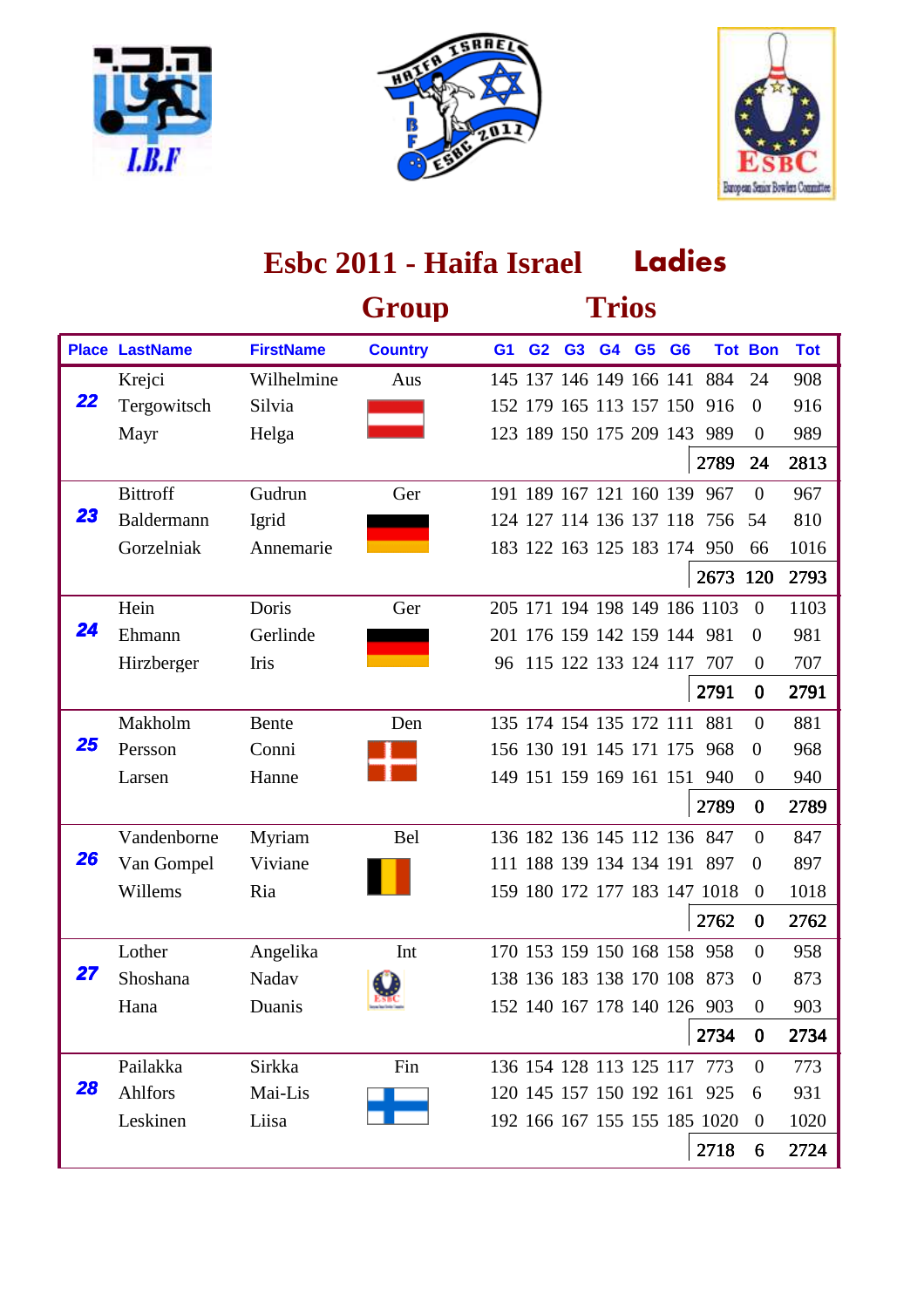





|    |                       |                  | Group          |                |                |                         | <b>Trios</b>   |                |                |                                 |                |            |
|----|-----------------------|------------------|----------------|----------------|----------------|-------------------------|----------------|----------------|----------------|---------------------------------|----------------|------------|
|    | <b>Place LastName</b> | <b>FirstName</b> | <b>Country</b> | G <sub>1</sub> | G <sub>2</sub> | G <sub>3</sub>          | G <sub>4</sub> | G <sub>5</sub> | G <sub>6</sub> |                                 | <b>Tot Bon</b> | <b>Tot</b> |
|    | Møller                | Minna            | Den            |                |                | 157 137 150 145 185 125 |                |                |                | 899                             | 36             | 935        |
| 29 | Kondrup               | Laila            |                |                |                | 152 148 136 115 161 155 |                |                |                | 867                             | 12             | 879        |
|    | Jensen                | Anne Agerlun     |                |                |                |                         |                |                |                | 144 155 147 148 169 146 909     | $\Omega$       | 909        |
|    |                       |                  |                |                |                |                         |                |                |                | 2675                            | 48             | 2723       |
|    | Ecoffey               | <b>Brigitte</b>  | Int            |                |                |                         |                |                |                | 133 157 135 193 116 136 870     | $\Omega$       | 870        |
| 30 | Nijole                | Jagnieskiene     |                |                |                |                         |                |                |                | 152 148 160 139 171 145 915     | $\overline{0}$ | 915        |
|    | Cardinaux             | Patricia         |                |                |                |                         |                |                |                | 126 123 122 165 135 116 787     | $\theta$       | 787        |
|    |                       |                  |                |                |                |                         |                |                |                | 2572                            | $\bf{0}$       | 2572       |
|    | <b>Blaase</b>         | Vera             | Den            |                |                | 182 170 147 148 137 137 |                |                |                | 921                             | 84             | 1005       |
| 31 | Olesen                | Jette            |                |                |                | 121 143 112 142 99 141  |                |                |                | 758                             | 18             | 776        |
|    | Christensen           | Lissy            |                |                |                |                         |                |                |                | 154 112 140 113 120 134 773     | $\overline{0}$ | 773        |
|    |                       |                  |                |                |                |                         |                |                |                | 2452 102                        |                | 2554       |
|    | Collettini            | Giuseppina       | Int            |                |                | 152 158 163 181 139 167 |                |                |                | 960                             | $\theta$       | 960        |
| 32 | Ruuskanen             | Siiri            |                | 109            |                |                         |                |                |                | 95 134 147 146 127 758          | 60             | 818        |
|    | Kvetoslava            | Castova          |                |                |                |                         |                |                |                | 174 115 123 144 105 113 774     | $\Omega$       | 774        |
|    |                       |                  |                |                |                |                         |                |                |                | 2492                            | 60             | 2552       |
|    | Nicolle               | Bouvier          | Fra            |                |                |                         |                |                |                | 141 119 131 151 118 157 817     | $\theta$       | 817        |
| 33 | Eliane                | Lamy             |                |                |                |                         |                |                |                | 156 141 112 181 114 148 852     | 18             | 870        |
|    | Eliette               | Etienne          |                |                |                |                         |                |                |                | 127 121 131 128 121 106 734 108 |                | 842        |
|    |                       |                  |                |                |                |                         |                |                |                | 2403 126                        |                | 2529       |
|    | Parling               | Liselotte        | Den            | 110            |                | 80 112 156 143 129      |                |                |                | 730                             | $\Omega$       | 730        |
| 34 | Danielsen             | Rita Karin       |                |                |                |                         |                |                |                | 138 136 142 122 158 126 822     | $\theta$       | 822        |
|    | Spiegelhauer          | Annette          |                |                |                |                         |                |                |                | 123 135 153 141 156 137 845     | $\overline{0}$ | 845        |
|    |                       |                  |                |                |                |                         |                |                |                | 2397                            | $\bf{0}$       | 2397       |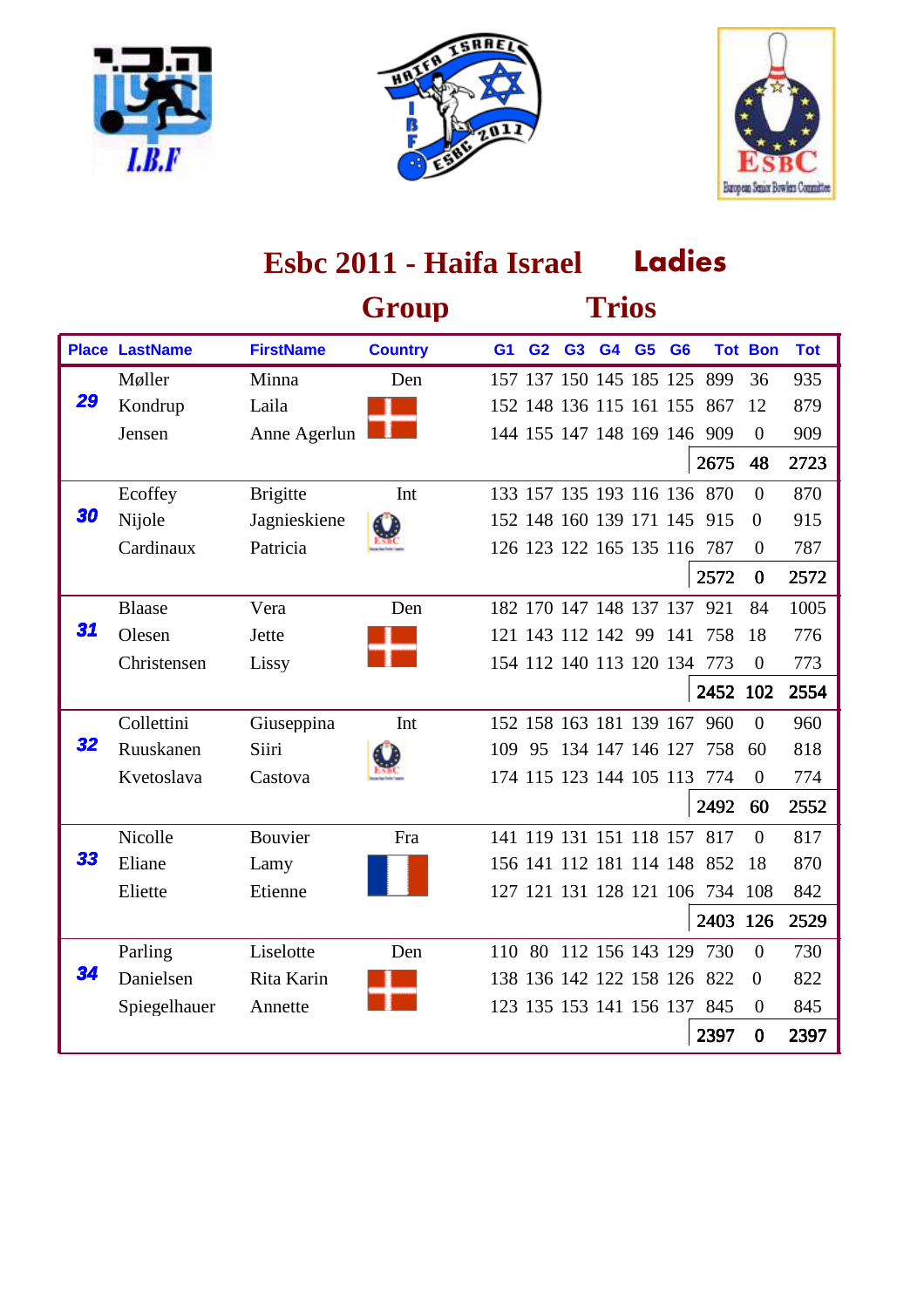





|             |                       |                     | Group          |                |                | <b>Trios</b> |                |                              |                |            |
|-------------|-----------------------|---------------------|----------------|----------------|----------------|--------------|----------------|------------------------------|----------------|------------|
|             | <b>Place LastName</b> | <b>FirstName</b>    | <b>Country</b> | G <sub>1</sub> | G <sub>2</sub> | G3 G4 G5     | G <sub>6</sub> |                              | <b>Tot Bon</b> | <b>Tot</b> |
|             | Lindberg              | Leif                | Fin            |                |                |              |                | 209 195 235 201 246 245 1331 | $\mathbf{0}$   | 1331       |
| 1           | Lindqvist             | Göran               |                |                |                |              |                | 152 198 213 201 191 201 1156 | 6              | 1162       |
|             | Julin                 | Jukka               |                |                |                |              |                | 187 257 215 176 225 247 1307 | $\overline{0}$ | 1307       |
|             |                       |                     |                |                |                |              |                | 3794                         | 6              | 3800       |
|             | Benvenuti             | Gabriele            | Ita            |                |                |              |                | 192 179 170 173 226 210 1150 | $\Omega$       | 1150       |
| $\mathbf 2$ | Galletti              | Giovanni            |                |                |                |              |                | 202 210 203 219 178 235 1247 | $\Omega$       | 1247       |
|             | Masetti               | Loris               |                |                |                |              |                | 190 178 238 237 242 190 1275 | $\overline{0}$ | 1275       |
|             |                       |                     |                |                |                |              |                | 3672                         | $\bf{0}$       | 3672       |
|             | Engblom               | Ronald              | Fin            |                |                |              |                | 189 159 179 219 171 223 1140 | $\Omega$       | 1140       |
| 3           | Viitanen              | Harri               |                |                |                |              |                | 181 177 200 200 184 183 1125 | $\overline{0}$ | 1125       |
|             | Isakow                | Mikko               |                |                |                |              |                | 247 248 227 217 215 248 1402 | $\theta$       | 1402       |
|             |                       |                     |                |                |                |              |                | 3667                         | $\bf{0}$       | 3667       |
|             | Ben-Omri              | Sami                | <b>Isr</b>     |                |                |              |                | 205 178 160 165 207 227 1142 | $\Omega$       | 1142       |
|             | Tener                 | <b>Israel</b>       |                |                |                |              |                | 171 232 226 203 219 225 1276 | $\overline{0}$ | 1276       |
|             | Salim                 | Eagal               |                |                |                |              |                | 236 170 201 197 191 224 1219 | $\overline{0}$ | 1219       |
|             |                       |                     |                |                |                |              |                | 3637                         | $\bf{0}$       | 3637       |
|             | Bellomonte            | Rosario             | Ita            |                |                |              |                | 177 204 226 182 239 215 1243 | 48             | 1291       |
| 5           | Pertegato             | Gastone             |                |                |                |              |                | 203 243 170 170 181 167 1134 | $\Omega$       | 1134       |
|             | Provenzi              | Santo               |                |                |                |              |                | 228 191 184 167 208 200 1178 | $\theta$       | 1178       |
|             |                       |                     |                |                |                |              |                | 3555                         | 48             | 3603       |
|             | Mahamid               | <b>Abed Ellatif</b> | <b>Isr</b>     |                |                |              |                | 194 216 160 233 200 212 1215 | $\Omega$       | 1215       |
| 6           | Elisha                | Andre               | xχ             |                |                |              |                | 207 216 213 204 208 256 1304 | $\theta$       | 1304       |
|             | <b>Kazes</b>          | Eliezer             |                |                |                |              |                | 207 155 190 197 179 155 1083 | $\theta$       | 1083       |
|             |                       |                     |                |                |                |              |                | 3602                         | $\bf{0}$       | 3602       |
|             | Levi                  | Moty                | <b>Isr</b>     |                |                |              |                | 215 226 172 247 165 196 1221 | $\overline{0}$ | 1221       |
| 7           | Cohen                 | Meir                |                |                |                |              |                | 198 193 178 207 167 190 1133 | $\overline{0}$ | 1133       |
|             | Kalo                  | Amnon               |                |                |                |              |                | 225 188 180 234 175 197 1199 | $\overline{0}$ | 1199       |
|             |                       |                     |                |                |                |              |                | 3553                         | $\bf{0}$       | 3553       |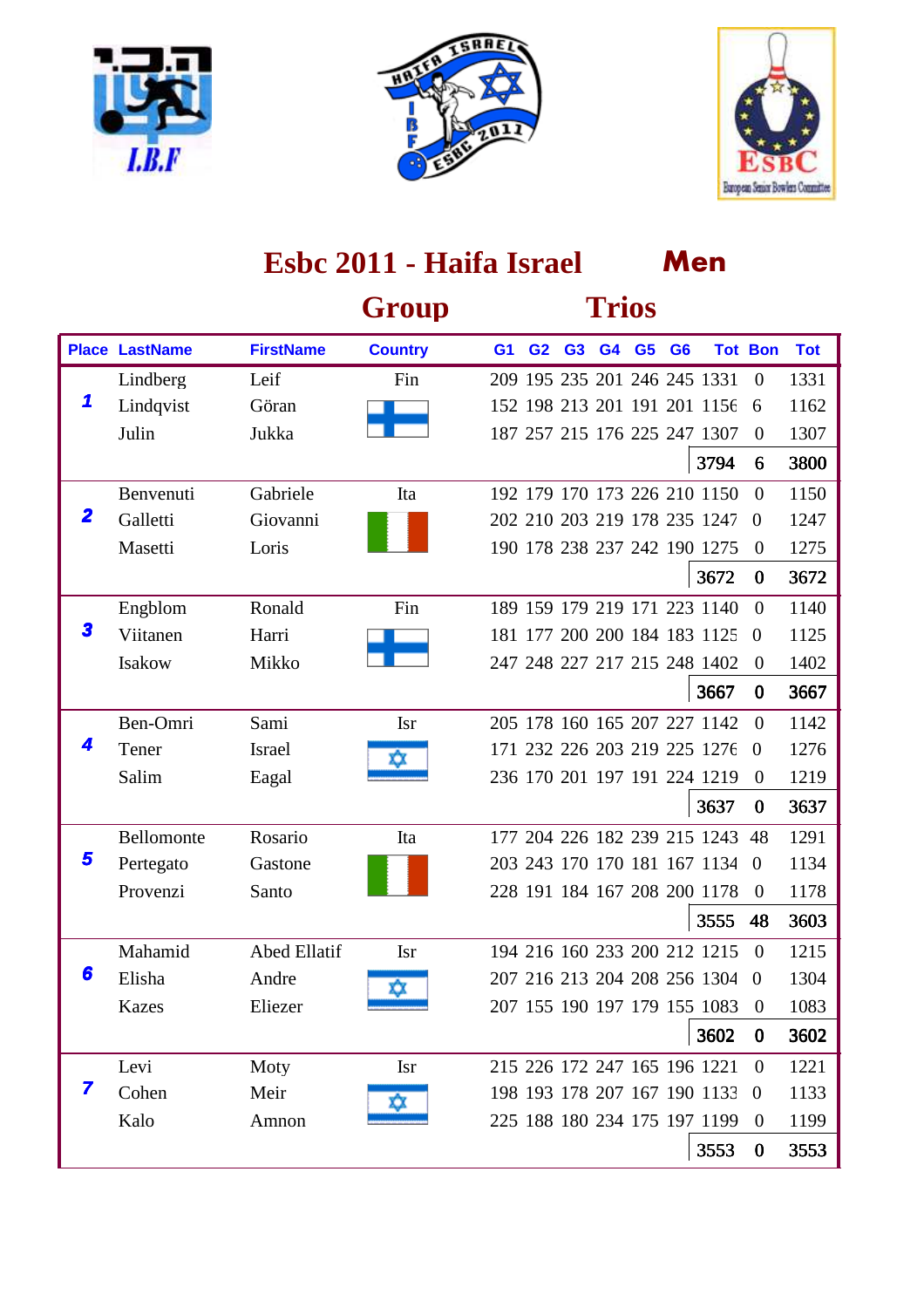





|    |                       |                  | Group          |                |                |                | <b>Trios</b> |                |                |                                 |                |            |
|----|-----------------------|------------------|----------------|----------------|----------------|----------------|--------------|----------------|----------------|---------------------------------|----------------|------------|
|    | <b>Place LastName</b> | <b>FirstName</b> | <b>Country</b> | G <sub>1</sub> | G <sub>2</sub> | G <sub>3</sub> | G4           | G <sub>5</sub> | G <sub>6</sub> |                                 | <b>Tot Bon</b> | <b>Tot</b> |
|    | Fuchs                 | Gerald           | Aus            |                |                |                |              |                |                | 173 245 182 224 201 204 1229    | $\overline{0}$ | 1229       |
| 8  | <b>Broinger</b>       | Christian        |                |                |                |                |              |                |                | 192 190 179 179 168 225 1133    | $\overline{0}$ | 1133       |
|    | Koerber               | Christian        |                |                |                |                |              |                |                | 184 165 180 235 225 192 1181    | $\theta$       | 1181       |
|    |                       |                  |                |                |                |                |              |                |                | 3543                            | $\bf{0}$       | 3543       |
|    | Pedersen              | Arild            | Nor            |                |                |                |              |                |                | 208 177 168 171 211 191 1126    | 6              | 1132       |
| 9  | Bjørtomt              | Ola              |                |                |                |                |              |                |                | 170 164 226 143 191 173 1067 24 |                | 1091       |
|    | Jenssen               | Terje            |                |                |                |                |              |                |                | 227 202 225 238 166 219 1277    | -12            | 1289       |
|    |                       |                  |                |                |                |                |              |                |                | 3470                            | 42             | 3512       |
|    | Ranto                 | Erkki            | Fin            |                |                |                |              |                |                | 205 205 225 168 181 185 1169    | 66             | 1235       |
| 10 | Kuronen               | Viljo            |                |                |                |                |              |                |                | 172 172 166 174 237 186 1107 96 |                | 1203       |
|    | Mellin                | Juhani           |                |                |                |                |              |                |                | 200 165 184 139 186 164 1038 18 |                | 1056       |
|    |                       |                  |                |                |                |                |              |                |                | 3314 180                        |                | 3494       |
|    | Ahlfors               | Ralf             | Fin            |                |                |                |              |                |                | 235 164 172 224 234 214 1243    | 6              | 1249       |
| 11 | Hoppula               | Juhani           |                |                |                |                |              |                |                | 156 182 213 201 182 166 1100    | $\overline{0}$ | 1100       |
|    | Pennanen              | Markku           |                |                |                |                |              |                |                | 170 191 230 201 152 188 1132    | 6              | 1138       |
|    |                       |                  |                |                |                |                |              |                |                | 3475                            | 12             | 3487       |
|    | Perez                 | Isagani          | Int            |                |                |                |              |                |                | 169 223 222 185 187 200 1186    | $\theta$       | 1186       |
| 12 | Franco                | Ricardo          |                |                |                |                |              |                |                | 204 204 181 169 204 207 1169    | $\Omega$       | 1169       |
|    | Montfort              | Lluis            |                |                |                |                |              |                |                | 192 184 185 193 169 205 1128    | $\overline{0}$ | 1128       |
|    |                       |                  |                |                |                |                |              |                |                | 3483                            | $\bf{0}$       | 3483       |
|    | Wrathall              | Gerry            | Eng            |                |                |                |              |                |                | 196 193 181 213 253 181 1217    | 60             | 1277       |
| 13 | Howes                 | Keith            |                |                |                |                |              |                |                | 166 159 169 165 137 150 946     | -72            | 1018       |
|    | Hurst                 | Roger            |                |                |                |                |              |                |                | 193 208 210 140 210 215 1176    | $\theta$       | 1176       |
|    |                       |                  |                |                |                |                |              |                |                | 3339 132                        |                | 3471       |
|    | Hytönen               | Antero           | Fin            |                |                |                |              |                |                | 169 171 212 190 183 173 1098    | $\Omega$       | 1098       |
| 14 | Kettunen              | Jorma            |                |                |                |                |              |                |                | 188 178 186 193 234 232 1211    | -0             | 1211       |
|    | Puurunen              | Markku           |                |                |                |                |              |                |                | 175 179 197 227 181 196 1155    | $\overline{0}$ | 1155       |
|    |                       |                  |                |                |                |                |              |                |                | 3464                            | $\bf{0}$       | 3464       |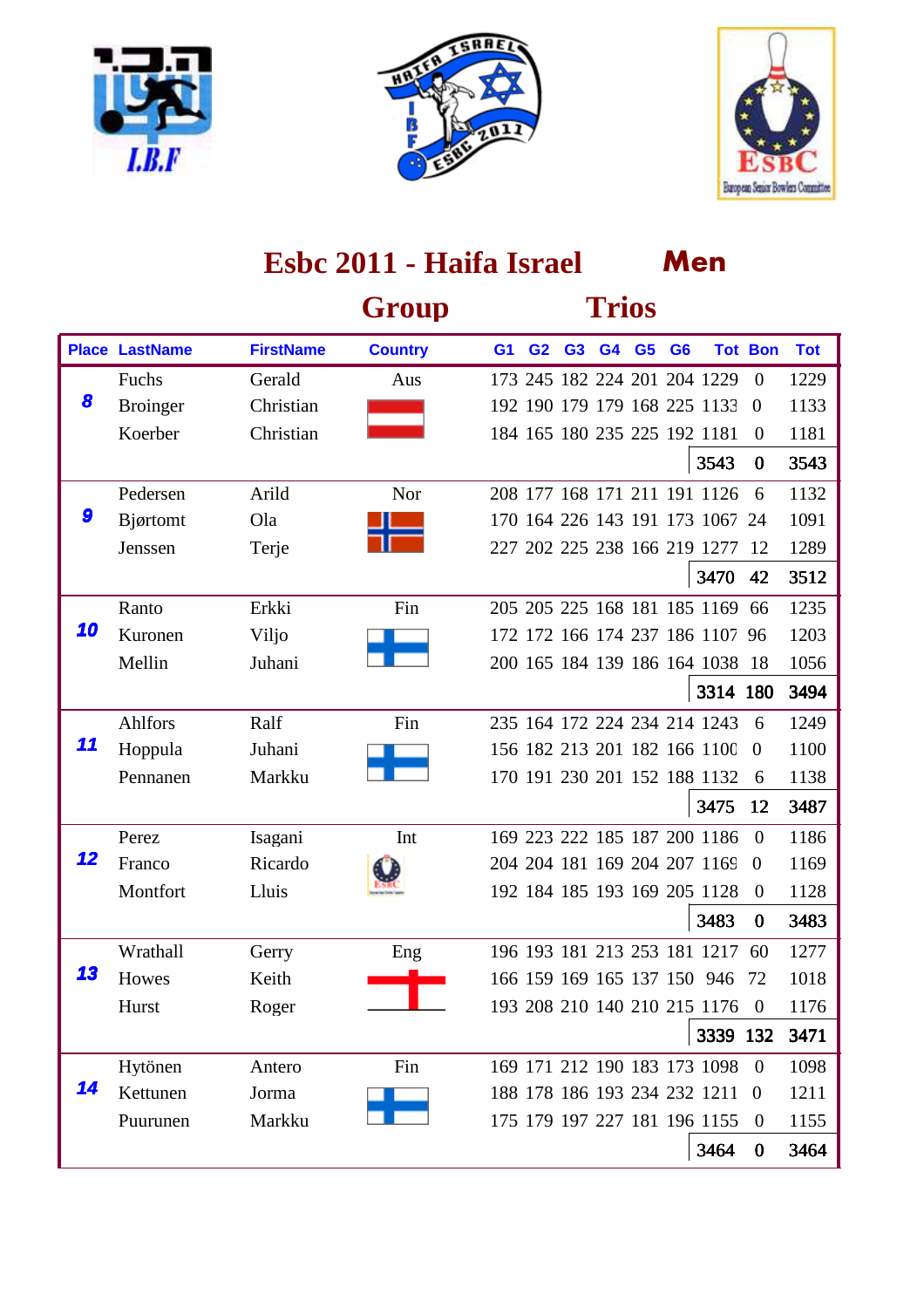





|    |                         |                  | Group          |                |                |                | <b>Trios</b> |       |                |                                 |                |            |
|----|-------------------------|------------------|----------------|----------------|----------------|----------------|--------------|-------|----------------|---------------------------------|----------------|------------|
|    | <b>Place LastName</b>   | <b>FirstName</b> | <b>Country</b> | G <sub>1</sub> | G <sub>2</sub> | G <sub>3</sub> |              | G4 G5 | G <sub>6</sub> |                                 | <b>Tot Bon</b> | <b>Tot</b> |
|    | Gorewitz                | Avi              | <b>Isr</b>     |                |                |                |              |       |                | 225 173 213 169 180 200 1160    | $\overline{0}$ | 1160       |
| 15 | Segev                   | Nathan           |                |                |                |                |              |       |                | 193 212 127 235 185 222 1174    | $\Omega$       | 1174       |
|    | Levy                    | Izhak            |                |                |                |                |              |       |                | 202 178 193 172 200 185 1130    | $\overline{0}$ | 1130       |
|    |                         |                  |                |                |                |                |              |       |                | 3464                            | $\bf{0}$       | 3464       |
|    | Dyrnes                  | Magnar           | Nor            |                |                |                |              |       |                | 245 230 214 181 145 152 1167    | $\Omega$       | 1167       |
| 16 | Sandal                  | Arvid            |                |                |                |                |              |       |                | 157 224 144 182 184 152 1043 24 |                | 1067       |
|    | Hansen                  | Roar             |                |                |                |                |              |       |                | 233 228 181 175 164 196 1177    | 36             | 1213       |
|    |                         |                  |                |                |                |                |              |       |                | 3387                            | 60             | 3447       |
|    | Molder                  | Rein             | Int            |                |                |                |              |       |                | 210 195 162 146 203 155 1071    | $\Omega$       | 1071       |
| 17 | Sulp                    | Udo              |                |                |                |                |              |       |                | 219 215 216 192 235 246 1323    | $\overline{0}$ | 1323       |
|    | Pierre                  | Simon            |                |                |                |                |              |       |                | 153 152 124 164 161 168 922     | 108            | 1030       |
|    |                         |                  |                |                |                |                |              |       |                | 3316 108                        |                | 3424       |
|    | Wondratsch, Dr Wolfgang |                  | Aus            |                |                |                |              |       |                | 188 202 183 222 226 183 1204    | $\theta$       | 1204       |
| 18 | Lang                    | Hubert           |                |                |                |                |              |       |                | 211 238 184 175 153 169 1130    | $\overline{0}$ | 1130       |
|    | Kadensky                | Wolfgang         |                |                |                |                |              |       |                | 176 197 202 147 144 202 1068    | $\overline{0}$ | 1068       |
|    |                         |                  |                |                |                |                |              |       |                | 3402                            | $\bf{0}$       | 3402       |
|    | Zambon                  | Franco           | Ita            |                |                |                |              |       |                | 202 182 181 202 171 222 1160    | $\Omega$       | 1160       |
| 19 | Vanzella                | Franco           |                |                |                |                |              |       |                | 167 181 204 190 194 195 1131    | $\Omega$       | 1131       |
|    | Querin                  | Giancarlo        |                |                |                |                |              |       |                | 183 215 160 175 183 178 1094    | $\overline{0}$ | 1094       |
|    |                         |                  |                |                |                |                |              |       |                | 3385                            | $\bf{0}$       | 3385       |
|    | Diekhoff                | Jachen           | Ger            |                |                |                |              |       |                | 190 169 214 161 191 173 1098    | $\Omega$       | 1098       |
| 20 | Gaiser                  | Kalle            |                |                |                |                |              |       |                | 175 186 164 238 193 216 1172 12 |                | 1184       |
|    | Metz                    | Alfred           |                |                |                |                |              |       |                | 168 172 164 189 194 207 1094 0  |                | 1094       |
|    |                         |                  |                |                |                |                |              |       |                | 3364                            | 12             | 3376       |
|    | Hallback                | Nils-G           | Swe            |                |                |                |              |       |                | 169 185 165 157 180 179 1035    | $\overline{0}$ | 1035       |
| 21 | Svanstrom               | Bengt            |                |                |                |                |              |       |                | 183 181 191 129 153 129 966 24  |                | 990        |
|    | Heden                   | Bo               |                |                |                |                |              |       |                | 252 222 214 211 224 227 1350    | $\overline{0}$ | 1350       |
|    |                         |                  |                |                |                |                |              |       |                | 3351                            | 24             | 3375       |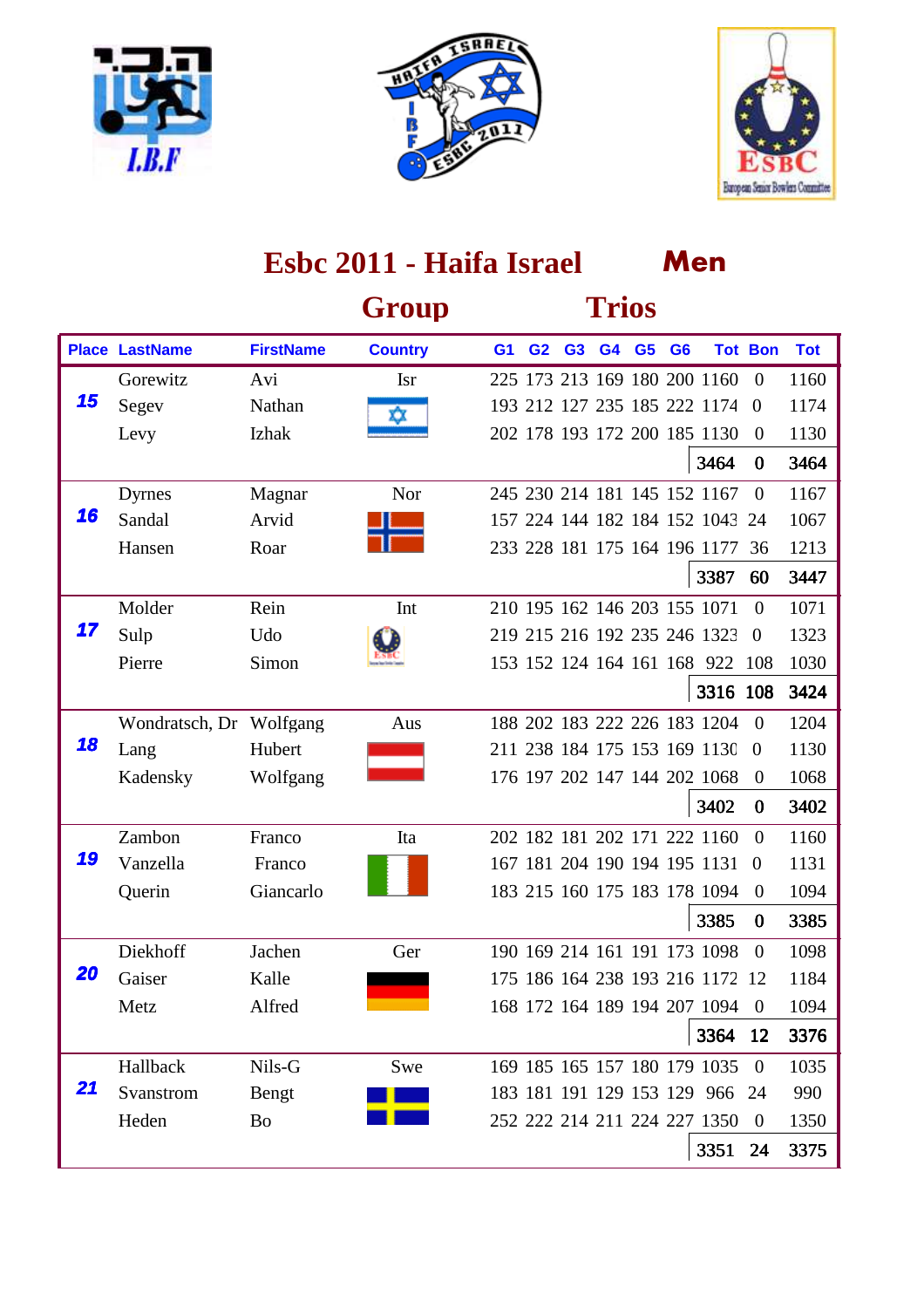





|    |                       |                  | Group          |                  |                |                | <b>Trios</b>   |                  |                |                                 |                |            |
|----|-----------------------|------------------|----------------|------------------|----------------|----------------|----------------|------------------|----------------|---------------------------------|----------------|------------|
|    | <b>Place LastName</b> | <b>FirstName</b> | <b>Country</b> | G <sub>1</sub>   | G <sub>2</sub> | G <sub>3</sub> | G4 G5          |                  | G <sub>6</sub> |                                 | <b>Tot Bon</b> | <b>Tot</b> |
|    | Gabriëls              | Johan            | <b>Bel</b>     |                  |                |                |                |                  |                | 179 203 193 166 180 195 1116    | $\overline{0}$ | 1116       |
| 22 | Steelandt             | Daniel           |                |                  |                |                |                |                  |                | 181 170 177 125 158 149 960 84  |                | 1044       |
|    | Tytgat                | François         |                |                  |                |                |                |                  |                | 179 224 232 238 173 166 1212    | $\theta$       | 1212       |
|    |                       |                  |                |                  |                |                |                |                  |                | 3288                            | 84             | 3372       |
|    | Waals                 | Wilhelmus        | Ndl            |                  |                |                |                |                  |                | 185 136 177 212 154 169 1033    | $\Omega$       | 1033       |
| 23 | Tel                   | Freddie          |                |                  |                |                |                |                  |                | 184 235 192 147 191 175 1124 36 |                | 1160       |
|    | Hummelink             | Arno             |                |                  |                |                |                |                  |                | 212 193 195 188 233 148 1169    | $\theta$       | 1169       |
|    |                       |                  |                |                  |                |                |                |                  |                | 3326                            | 36             | 3362       |
|    | <b>Bogin</b>          | Shimon           | <b>Isr</b>     |                  |                |                |                |                  |                | 196 214 203 233 217 199 1262    | $\Omega$       | 1262       |
| 24 | Klinghoffer           | Zeev             |                |                  |                |                |                |                  |                | 214 158 178 179 152 147 1028    | $\overline{0}$ | 1028       |
|    | Lavi                  | Herzel           |                |                  |                |                |                |                  |                | 178 189 199 177 178 147 1068    | $\theta$       | 1068       |
|    |                       |                  |                |                  |                |                |                |                  |                | 3358                            | $\bf{0}$       | 3358       |
|    | Gabriel               | Benichou         | Fra            |                  |                |                |                |                  |                | 147 186 170 177 300 231 1211    | $\Omega$       | 1211       |
| 25 | Yvan                  | Augustin         |                |                  |                |                |                |                  |                | 176 167 159 182 237 170 1091    | $\overline{0}$ | 1091       |
|    | Pierre                | Vincent          |                |                  |                |                |                |                  |                | 147 188 181 165 193 166 1040    | $\overline{0}$ | 1040       |
|    |                       |                  |                |                  |                |                |                |                  |                | 3342                            | $\bf{0}$       | 3342       |
|    | <b>Ben Yaacov</b>     | Yaacov           | <b>Isr</b>     |                  |                |                |                |                  |                | 159 181 179 190 180 223 1112    | $\Omega$       | 1112       |
| 26 | Ben-Noon              | David            |                |                  |                |                |                |                  |                | 185 183 182 209 203 180 1142    | $\Omega$       | 1142       |
|    | Rotem                 | <b>Barak</b>     |                |                  |                |                |                |                  |                | 146 180 195 167 191 187 1066    | $\overline{0}$ | 1066       |
|    |                       |                  |                |                  |                |                |                |                  |                | 3320                            | $\bf{0}$       | 3320       |
|    | Varon                 | Mike             | <b>Isr</b>     |                  |                |                |                |                  |                | 222 161 196 163 177 186 1105    | $\overline{0}$ | 1105       |
| 27 | Sitbon                | Efi              | xΣ             |                  |                |                |                |                  |                | 223 157 192 155 189 163 1079    | $\overline{0}$ | 1079       |
|    | Gutman                | Dov              |                |                  |                |                |                |                  |                | 210 178 186 224 164 171 1133    | $\theta$       | 1133       |
|    |                       |                  |                |                  |                |                |                |                  |                | 3317                            | $\bf{0}$       | 3317       |
|    | Mihailescu            | Florian          | Rom            |                  |                |                |                |                  |                | 188 178 161 213 168 169 1077    | $\Omega$       | 1077       |
| 28 | Ioancea               | Ion              |                | $\boldsymbol{0}$ | $\overline{0}$ | $\overline{0}$ | $\overline{0}$ | $\boldsymbol{0}$ | $\overline{0}$ | 996                             | $\theta$       | 996        |
|    | Antimirescu           | Cornel           |                |                  |                |                |                |                  |                | 204 254 191 224 180 188 1241    | $\theta$       | 1241       |
|    |                       |                  |                |                  |                |                |                |                  |                | 3314                            | $\bf{0}$       | 3314       |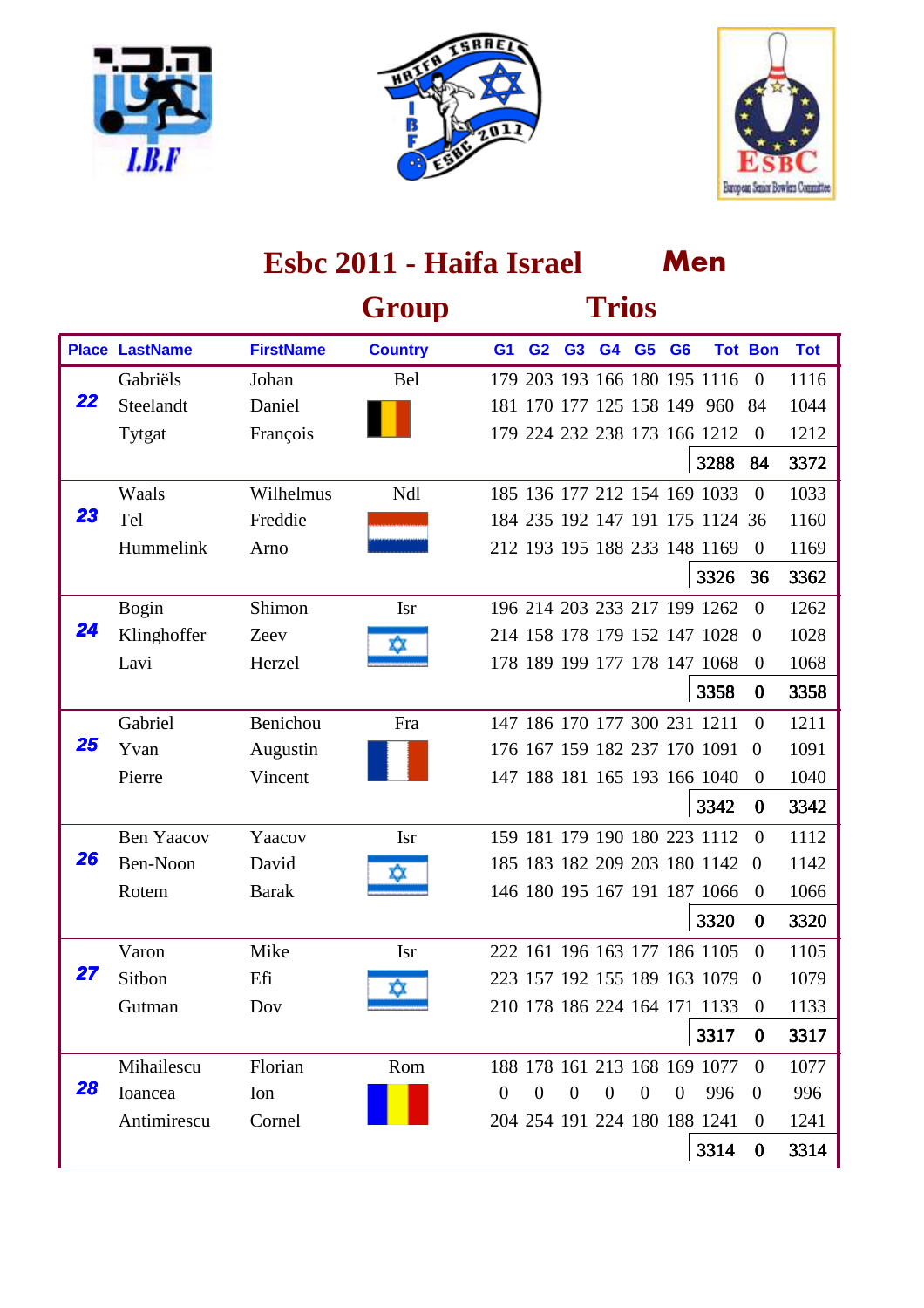





|    |                       |                      | Group          |                |                |                | <b>Trios</b> |                |                                 |                |            |
|----|-----------------------|----------------------|----------------|----------------|----------------|----------------|--------------|----------------|---------------------------------|----------------|------------|
|    | <b>Place LastName</b> | <b>FirstName</b>     | <b>Country</b> | G <sub>1</sub> | G <sub>2</sub> | G <sub>3</sub> | G4 G5        | G <sub>6</sub> |                                 | <b>Tot Bon</b> | <b>Tot</b> |
|    | Roca Martinez         | Jorge                | Bel            |                |                |                |              |                | 185 192 214 201 198 176 1166    | $\overline{0}$ | 1166       |
| 29 | Schollen              | Gunther              |                |                |                |                |              |                | 177 213 180 178 160 212 1120    | $\overline{0}$ | 1120       |
|    | De Nolf               | Dominique            |                |                |                |                |              |                | 155 193 196 196 155 132 1027    | $\overline{0}$ | 1027       |
|    |                       |                      |                |                |                |                |              |                | 3313                            | $\bf{0}$       | 3313       |
|    | Olesen                | Søren Eigil          | Den            |                |                |                |              |                | 160 140 201 175 165 195 1036    | 30             | 1066       |
| 30 | <b>B</b> jerregaard   | Henning              |                |                |                |                |              |                | 211 202 150 172 162 174 1071    | $\Omega$       | 1071       |
|    | Rødgaard              | <b>Ejvind Brinch</b> |                |                |                |                |              |                | 182 213 182 170 201 224 1172    | $\theta$       | 1172       |
|    |                       |                      |                |                |                |                |              |                | 3279                            | 30             | 3309       |
|    | Økland                | Harald               | Nor            |                |                |                |              |                | 188 206 150 175 172 182 1073    | 36             | 1109       |
| 31 | Kolltveit             | Kjell Ingolf         |                |                |                |                |              |                | 192 174 168 180 211 144 1069    | -60            | 1129       |
|    | Rønne                 | Kjell Erik           |                |                |                |                |              |                | 170 212 148 184 162 146 1022    | 42             | 1064       |
|    |                       |                      |                |                |                |                |              |                | 3164 138                        |                | 3302       |
|    | Van de Gejucht        | Julien               | <b>Bel</b>     |                |                |                |              |                | 155 180 150 190 214 184 1073    | -36            | 1109       |
| 32 | Thiran                | Benoit               |                |                |                |                |              |                | 156 200 157 199 146 176 1034 24 |                | 1058       |
|    | Engels                | Arlene               |                |                |                |                |              |                | 192 172 151 195 198 179 1087    | 42             | 1129       |
|    |                       |                      |                |                |                |                |              |                | 3194 102                        |                | 3296       |
|    | Koole                 | Arie                 | Ndl            |                |                |                |              |                | 256 223 176 200 191 189 1235    | $\Omega$       | 1235       |
| 33 | Schaap                | Jim                  |                |                |                |                |              |                | 165 164 168 176 193 159 1025    | $\Omega$       | 1025       |
|    | Horst, van der        | Peter                |                |                |                |                |              |                | 160 178 161 186 184 141 1010    | 12             | 1022       |
|    |                       |                      |                |                |                |                |              |                | 3270                            | 12             | 3282       |
|    | Magen                 | Yeshaiau             | <b>Isr</b>     |                |                |                |              |                | 184 174 182 170 153 189 1052    | $\Omega$       | 1052       |
| 34 | Volpert               | Yosef                | xχ             |                |                |                |              |                | 186 204 214 206 189 134 1133    | $\overline{0}$ | 1133       |
|    | Ozeri                 | Shlomo               |                |                |                |                |              |                | 170 191 228 146 184 172 1091    | $\theta$       | 1091       |
|    |                       |                      |                |                |                |                |              |                | 3276                            | $\bf{0}$       | 3276       |
|    | Johansson             | Ture                 | Swe            |                |                |                |              |                | 180 201 164 186 193 163 1087 12 |                | 1099       |
| 35 | Eriksson              | Jerry                |                |                |                |                |              |                | 156 154 164 197 165 187 1023    | $\overline{0}$ | 1023       |
|    | Andersson             | <b>Bert</b>          |                |                |                |                |              |                | 184 177 195 196 176 205 1133    | $\overline{0}$ | 1133       |
|    |                       |                      |                |                |                |                |              |                | 3243                            | 12             | 3255       |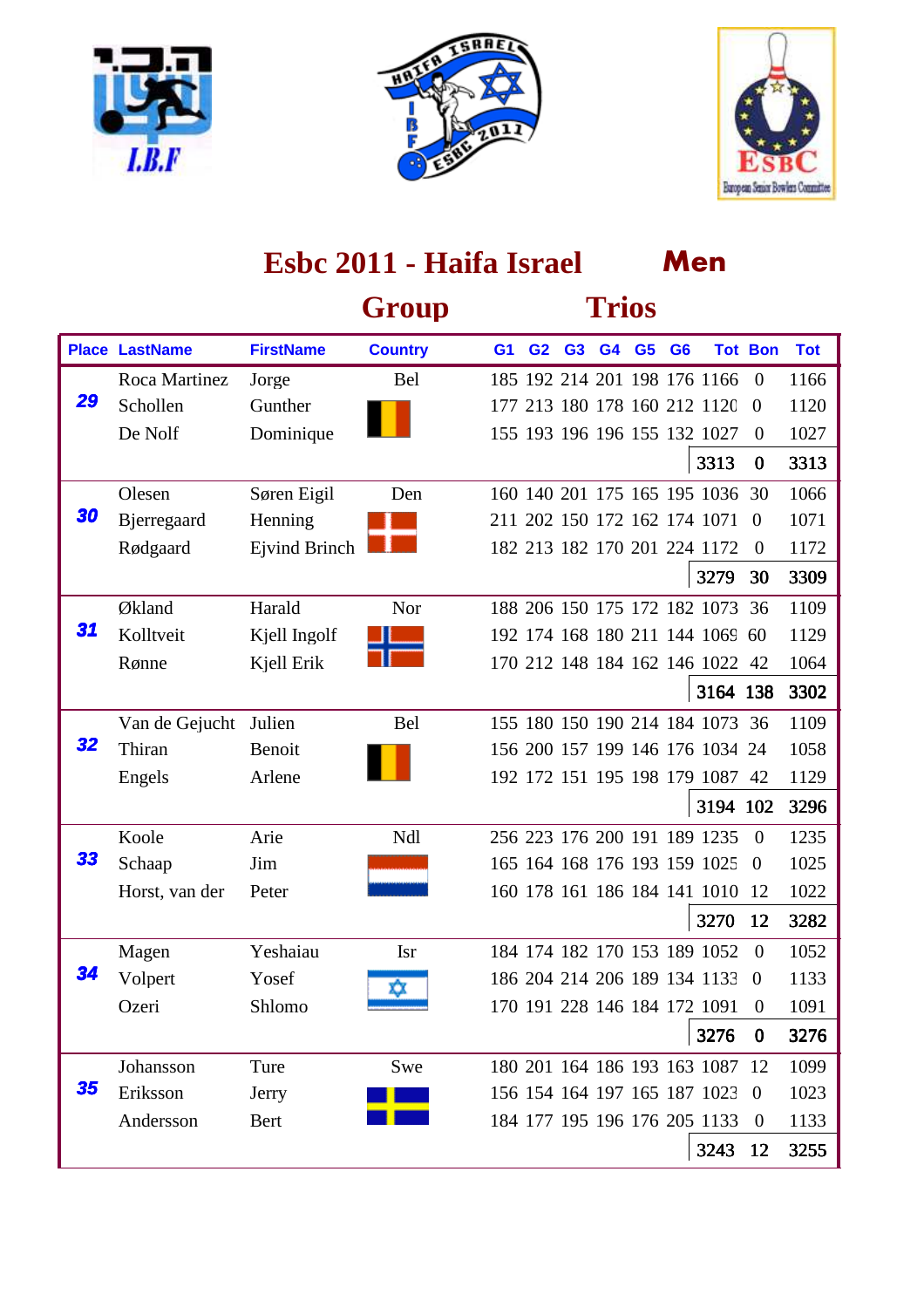





|    |                       |                  | Group          |                |                |                | <b>Trios</b> |                |                                 |                |            |
|----|-----------------------|------------------|----------------|----------------|----------------|----------------|--------------|----------------|---------------------------------|----------------|------------|
|    | <b>Place LastName</b> | <b>FirstName</b> | <b>Country</b> | G <sub>1</sub> | G <sub>2</sub> | G <sub>3</sub> | G4 G5        | G <sub>6</sub> |                                 | <b>Tot Bon</b> | <b>Tot</b> |
|    | Levy                  | Izhak $(P.T.)$   | <b>Isr</b>     |                |                |                |              |                | 204 183 177 192 177 221 1154    | $\theta$       | 1154       |
| 36 | <b>Ben Yaakov</b>     | Bezalel          | o              |                |                |                |              |                | 163 147 166 195 168 212 1051    | $\Omega$       | 1051       |
|    | Fisher                | Arie             |                |                |                |                |              |                | 159 149 214 164 152 196 1034    | $\theta$       | 1034       |
|    |                       |                  |                |                |                |                |              |                | 3239                            | $\bf{0}$       | 3239       |
|    | Menashe               | Kfir             | <b>Isr</b>     |                |                |                |              |                | 171 154 157 172 171 221 1046    | $\Omega$       | 1046       |
| 37 | Avnon                 | Zeev             |                |                |                |                |              |                | 160 215 174 225 147 204 1125    | $\Omega$       | 1125       |
|    | Abu Rukon             | Said             |                |                |                |                |              |                | 150 186 199 181 169 182 1067    | $\theta$       | 1067       |
|    |                       |                  |                |                |                |                |              |                | 3238                            | $\bf{0}$       | 3238       |
|    | Ziv                   | Abraham          | <b>Isr</b>     |                |                |                |              |                | 195 172 155 210 186 165 1083    | $\Omega$       | 1083       |
| 38 | Sahaf                 | Raffael          |                |                |                |                |              |                | 157 158 146 150 165 194 970     | 12             | 982        |
|    | Yishai                | Shimon           |                |                |                |                |              |                | 190 177 207 192 192 202 1160    | $\Omega$       | 1160       |
|    |                       |                  |                |                |                |                |              |                | 3213                            | 12             | 3225       |
|    | Hopmans               | Theodorus        | Ndl            |                |                |                |              |                | 169 157 210 179 162 192 1069    | $\theta$       | 1069       |
| 39 | Jansen                | Leonardo         |                |                |                |                |              |                | 164 225 199 180 156 150 1074    | $\Omega$       | 1074       |
|    | Hoogstraten, va       | Christianus      |                |                |                |                |              |                | 157 205 169 156 152 235 1074    | $\overline{0}$ | 1074       |
|    |                       |                  |                |                |                |                |              |                | 3217                            | $\bf{0}$       | 3217       |
|    | Garfinkel             | Alex             | <b>Isr</b>     |                |                |                |              |                | 121 165 152 113 147 148 846 126 |                | 972        |
| 40 | Raz                   | Yaccov           |                |                |                |                |              |                | 193 173 193 200 219 167 1145    | $\Omega$       | 1145       |
|    | Greenwood             | Naftali          |                |                |                |                |              |                | 163 165 180 182 187 202 1079    | $\mathbf{0}$   | 1079       |
|    |                       |                  |                |                |                |                |              |                | 3070 126                        |                | 3196       |
|    | Shalom                | Tenenboim        | <b>Isr</b>     |                |                |                |              |                | 159 178 164 170 181 214 1066    | $\overline{0}$ | 1066       |
| 41 | Hen                   | Yosef            | xχ             |                |                |                |              |                | 158 183 192 188 211 200 1132 0  |                | 1132       |
|    | Strougo               | David            |                |                |                |                |              |                | 128 158 193 186 137 190 992     | $\Omega$       | 992        |
|    |                       |                  |                |                |                |                |              |                | 3190                            | $\bf{0}$       | 3190       |
|    | Alcasid               | Laurelio         | <b>Isr</b>     |                |                |                |              |                | 176 189 160 187 200 209 1121    | $\theta$       | 1121       |
| 42 | Peled                 | Yosef            |                |                |                |                |              |                | 167 165 144 175 182 210 1043 24 |                | 1067       |
|    | Dvir                  | Shimon           |                |                |                |                |              |                | 177 145 147 198 202 128 997     | $\overline{0}$ | 997        |
|    |                       |                  |                |                |                |                |              |                | 3161                            | 24             | 3185       |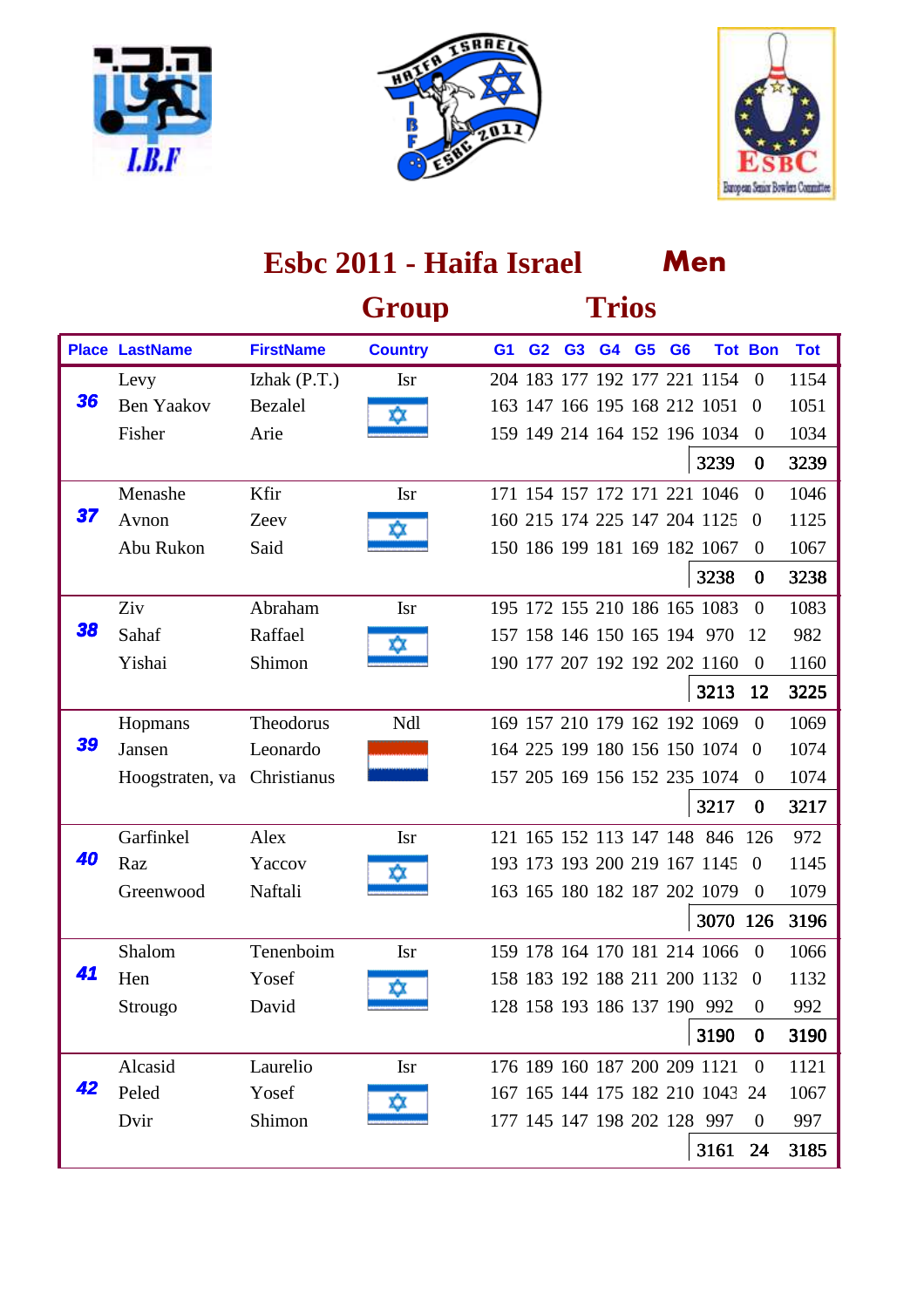





|    |                       |                  | Group          |                |                |                | <b>Trios</b> |                |                              |                |            |
|----|-----------------------|------------------|----------------|----------------|----------------|----------------|--------------|----------------|------------------------------|----------------|------------|
|    | <b>Place LastName</b> | <b>FirstName</b> | <b>Country</b> | G <sub>1</sub> | G <sub>2</sub> | G <sub>3</sub> | G4 G5        | G <sub>6</sub> |                              | <b>Tot Bon</b> | <b>Tot</b> |
|    | Sham                  | Tony             | Soa            |                |                |                |              |                | 155 152 221 182 181 223 1114 | $\theta$       | 1114       |
| 43 | Cassel                | Max              |                |                |                |                |              |                | 183 147 167 189 169 209 1064 | $\Omega$       | 1064       |
|    | Connors               | Les              |                |                |                |                |              |                | 128 187 168 200 157 161 1001 | $\theta$       | 1001       |
|    |                       |                  |                |                |                |                |              |                | 3179                         | $\bf{0}$       | 3179       |
|    | Ineichen              | Rinaldo          | Swi            |                |                |                |              |                | 171 205 198 146 228 184 1132 | $\overline{0}$ | 1132       |
| 44 | Girardin              | Patrice          |                |                |                |                |              |                | 152 153 149 125 140 167 886  | $\overline{0}$ | 886        |
|    | Cardinaux             | Pierre-Alain     |                |                |                |                |              |                | 157 223 169 180 206 214 1149 | $\theta$       | 1149       |
|    |                       |                  |                |                |                |                |              |                | 3167                         | $\bf{0}$       | 3167       |
|    | Di Vincenzo           | Venanzio         | Ita            |                |                |                |              |                | 168 140 172 174 147 173 974  | $\Omega$       | 974        |
| 45 | Primavera             | Roberto          |                |                |                |                |              |                | 163 186 161 169 176 188 1043 | $\overline{0}$ | 1043       |
|    | Galluzzo              | Giorgio          |                |                |                |                |              |                | 224 211 202 147 186 179 1149 | $\theta$       | 1149       |
|    |                       |                  |                |                |                |                |              |                | 3166                         | $\bf{0}$       | 3166       |
|    | Symonds               | Malcolm          | Eng            |                |                |                |              |                | 198 144 157 149 193 134 975  | $\Omega$       | 975        |
| 46 | Northwood             | Keith            |                |                |                |                |              |                | 192 229 174 159 200 221 1175 | $\overline{0}$ | 1175       |
|    | Foreman               | Ray              |                |                |                |                |              |                | 160 161 178 158 183 171 1011 | $\theta$       | 1011       |
|    |                       |                  |                |                |                |                |              |                | 3161                         | $\bf{0}$       | 3161       |
|    | Sharony               | Meir             | <b>Isr</b>     |                |                |                |              |                | 175 219 202 161 148 173 1078 | $\Omega$       | 1078       |
| 47 | Nachzac               | <b>Israel</b>    |                |                |                |                |              |                | 176 222 203 161 116 158 1036 | $\overline{0}$ | 1036       |
|    | Zadok                 | Menahem          |                |                |                |                |              |                | 194 154 167 196 177 158 1046 | $\overline{0}$ | 1046       |
|    |                       |                  |                |                |                |                |              |                | 3160                         | $\bf{0}$       | 3160       |
|    | Lantta                | Matti            | Fin            |                |                |                |              |                | 215 173 149 140 158 147 982  | $\theta$       | 982        |
| 48 | Koponen               | <b>Risto</b>     |                |                |                |                |              |                | 202 167 171 153 158 175 1026 | $\overline{0}$ | 1026       |
|    | Nurmi                 | Kari             |                |                |                |                |              |                | 186 199 147 236 201 168 1137 | $\theta$       | 1137       |
|    |                       |                  |                |                |                |                |              |                | 3145                         | $\bf{0}$       | 3145       |
|    | Wiater, Mag.          | Gottfried        | Aus            |                |                |                |              |                | 206 177 153 196 155 155 1042 | $\theta$       | 1042       |
| 49 | Mayr                  | Walter           |                |                |                |                |              |                | 163 140 172 231 153 169 1028 | $\theta$       | 1028       |
|    | Schuh                 | Josef            |                |                |                |                |              |                | 182 201 167 180 179 151 1060 | $\overline{0}$ | 1060       |
|    |                       |                  |                |                |                |                |              |                | 3130                         | $\bf{0}$       | 3130       |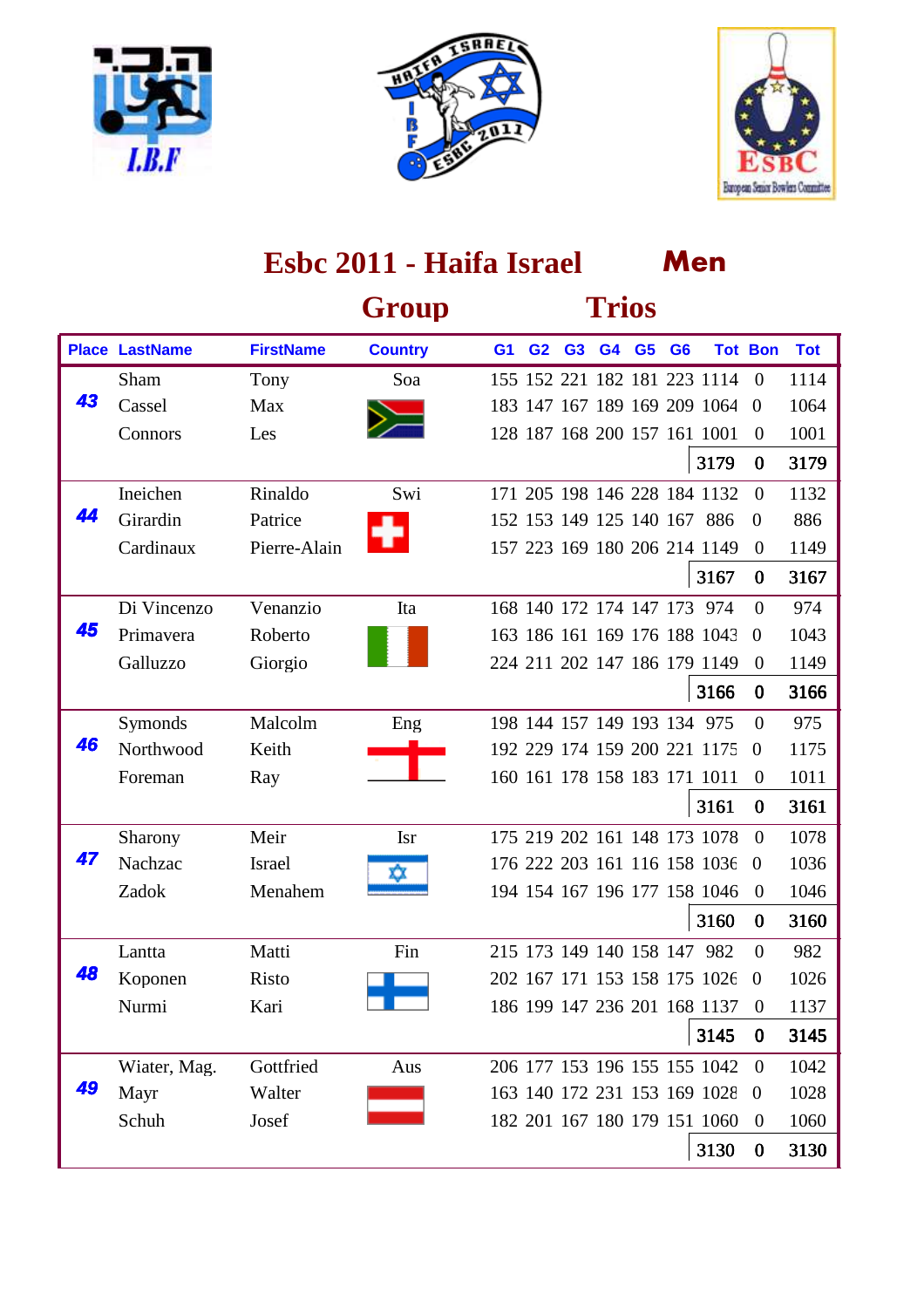





|    |                       |                  | Group          |                |                |                | <b>Trios</b> |                |                                 |                |            |
|----|-----------------------|------------------|----------------|----------------|----------------|----------------|--------------|----------------|---------------------------------|----------------|------------|
|    | <b>Place LastName</b> | <b>FirstName</b> | <b>Country</b> | G <sub>1</sub> | G <sub>2</sub> | G <sub>3</sub> | G4 G5        | G <sub>6</sub> |                                 | <b>Tot Bon</b> | <b>Tot</b> |
|    | <b>Dirkstys</b>       | <b>Stasys</b>    | Lit            |                |                |                |              |                | 213 189 160 201 157 163 1083    | $\mathbf{0}$   | 1083       |
| 50 | Jagnieskus            | Algimantas       |                |                |                |                |              |                | 153 182 151 177 167 138 968     | $\theta$       | 968        |
|    | Timofej               | Muravjov         |                |                |                |                |              |                | 170 215 169 178 163 177 1072    | $\overline{0}$ | 1072       |
|    |                       |                  |                |                |                |                |              |                | 3123                            | $\bf{0}$       | 3123       |
|    | Landi                 | Luigi            | Ita            |                |                |                |              |                | 159 127 166 136 194 156 938     | $\theta$       | 938        |
| 51 | Russo                 | Ernesto          |                |                |                |                |              |                | 157 150 183 181 215 164 1050    | $\theta$       | 1050       |
|    | Puca                  | Massimo          |                |                |                |                |              |                | 163 182 194 189 259 145 1132    | $\overline{0}$ | 1132       |
|    |                       |                  |                |                |                |                |              |                | 3120                            | $\bf{0}$       | 3120       |
|    | Ylimäki               | Mauno            | Fin            |                |                |                |              |                | 183 165 179 139 179 177 1022    | 72             | 1094       |
| 52 | Löfgren               | Ove              |                |                |                |                |              |                | 142 129 184 132 157 158 902     | 6              | 908        |
|    | Fagerholm             | Carl-Gustav      |                |                |                |                |              |                | 174 193 186 166 182 198 1099    | 18             | 1117       |
|    |                       |                  |                |                |                |                |              |                | 3023                            | 96             | 3119       |
|    | Rahir                 | Jean-Luc         | Bel            |                |                |                |              |                | 171 146 156 143 214 186 1016    | $\Omega$       | 1016       |
| 53 | Thomaes               | Thierry          |                |                |                |                |              |                | 182 167 170 224 165 178 1086    | $\overline{0}$ | 1086       |
|    | <b>Badet</b>          | Philippe         |                |                |                |                |              |                | 188 167 177 165 145 166 1008    | $\theta$       | 1008       |
|    |                       |                  |                |                |                |                |              |                | 3110                            | $\bf{0}$       | 3110       |
|    | Rulz                  | Manfred          | Aus            |                |                |                |              |                | 156 206 171 159 158 181 1031    | $\overline{0}$ | 1031       |
| 54 | Gablek                | Josef            |                |                |                |                |              |                | 178 153 146 142 202 182 1003 18 |                | 1021       |
|    | Tergowitsch           | Otto             |                |                |                |                |              |                | 159 161 175 175 199 186 1055    | $\theta$       | 1055       |
|    |                       |                  |                |                |                |                |              |                | 3089                            | 18             | 3107       |
|    | Jean Claude           | Bonsigne         | Fra            |                |                |                |              |                | 153 234 149 180 147 181 1044    | $\Omega$       | 1044       |
| 55 | Yves                  | Orhand           |                |                |                |                |              |                | 172 172 142 235 185 197 1103    | $\theta$       | 1103       |
|    | Philippe              | Robert           |                |                |                |                |              |                | 147 181 164 177 125 158 952     | $\theta$       | 952        |
|    |                       |                  |                |                |                |                |              |                | 3099                            | $\bf{0}$       | 3099       |
|    | Ecoffey               | Philippe         | Swi            |                |                |                |              |                | 184 175 156 180 166 181 1042    | $\theta$       | 1042       |
| 56 | Pfister               | Yves             |                |                |                |                |              |                | 140 207 167 159 222 189 1084    | $\overline{0}$ | 1084       |
|    | Coppex                | Regis            |                |                |                |                |              |                | 149 158 190 143 159 159 958     | $\mathbf{0}$   | 958        |
|    |                       |                  |                |                |                |                |              |                | 3084                            | $\bf{0}$       | 3084       |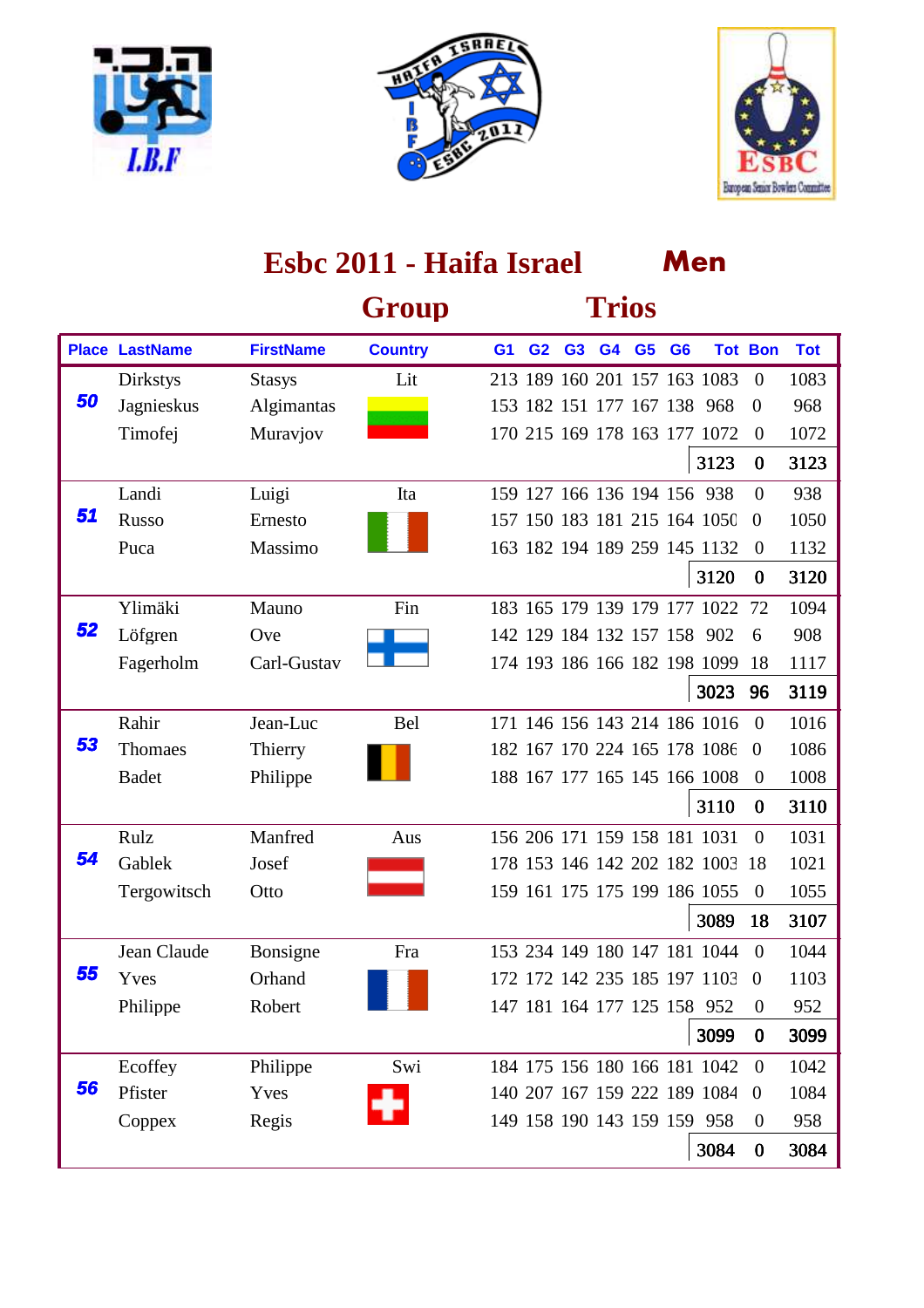





|    |                       |                  | Group          |                |                |                | <b>Trios</b>            |                |                                 |                |            |
|----|-----------------------|------------------|----------------|----------------|----------------|----------------|-------------------------|----------------|---------------------------------|----------------|------------|
|    | <b>Place LastName</b> | <b>FirstName</b> | <b>Country</b> | G <sub>1</sub> | G <sub>2</sub> | G <sub>3</sub> | G4 G5                   | G <sub>6</sub> |                                 | <b>Tot Bon</b> | <b>Tot</b> |
|    | Bachar                | Natan            | <b>Isr</b>     |                |                |                |                         |                | 168 194 151 147 168 179 1007    | $\theta$       | 1007       |
| 57 | Telefus               | Karol            | o              |                |                |                |                         |                | 158 192 189 158 158 180 1035    | $\Omega$       | 1035       |
|    | Varon                 | Haim             |                |                |                |                |                         |                | 156 157 199 148 197 179 1036    | $\theta$       | 1036       |
|    |                       |                  |                |                |                |                |                         |                | 3078                            | $\bf{0}$       | 3078       |
|    | Makholm               | Leif             | Den            |                |                |                |                         |                | 180 184 162 195 181 169 1071    | $\Omega$       | 1071       |
| 58 | Larsen                | Rudi             |                |                |                |                |                         |                | 155 148 167 155 163 168 956     | $\theta$       | 956        |
|    | Friis                 | Karl-Olaf        |                |                |                |                |                         |                | 186 186 164 147 170 187 1040    | $\theta$       | 1040       |
|    |                       |                  |                |                |                |                |                         |                | 3067                            | $\bf{0}$       | 3067       |
|    | Evyoni                | Yohanan          | <b>Isr</b>     |                |                |                |                         |                | 191 150 122 156 163 191 973     | 18             | 991        |
| 59 | Sardal                | Claude           |                |                |                |                |                         |                | 177 168 199 175 137 167 1023    | 18             | 1041       |
|    | Sarel                 | <b>Israel</b>    |                |                |                |                | 145 181 161 147 172 177 |                | 983                             | 48             | 1031       |
|    |                       |                  |                |                |                |                |                         |                | 2979                            | 84             | 3063       |
|    | Ben-Zakay             | Herzel           | <b>Isr</b>     |                |                |                |                         |                | 158 156 189 160 190 171 1024    | $\Omega$       | 1024       |
| 60 | <b>Bassman</b>        | Refael           |                |                |                |                |                         |                | 151 179 173 178 170 157 1008 30 |                | 1038       |
|    | Peretz                | Yosi             |                |                |                |                |                         |                | 159 176 164 170 145 183 997     | $\overline{0}$ | 997        |
|    |                       |                  |                |                |                |                |                         |                | 3029                            | 30             | 3059       |
|    | Roash                 | Aharon           | <b>Isr</b>     |                |                |                |                         |                | 175 195 198 149 183 182 1082    | $\Omega$       | 1082       |
| 61 | Rapoport              | David Uziel      |                |                |                |                |                         |                | 146 145 150 158 143 166 908     | $\theta$       | 908        |
|    | Van Raalte            | Elkan            |                |                |                |                |                         |                | 159 198 165 189 184 159 1054    | $\overline{0}$ | 1054       |
|    |                       |                  |                |                |                |                |                         |                | 3044                            | $\bf{0}$       | 3044       |
|    | Jean Claude           | Pajeau           | Fra            |                |                |                | 147 138 166 159 160 189 |                | 959                             | $\Omega$       | 959        |
| 62 | Michel                | Mager            |                |                |                |                |                         |                | 246 160 187 181 158 137 1069    | $\overline{0}$ | 1069       |
|    | Jean Claude           | Danvin           |                |                |                |                |                         |                | 184 130 150 161 181 179 985     | 18             | 1003       |
|    |                       |                  |                |                |                |                |                         |                | 3013                            | 18             | 3031       |
|    | Keller                | Børge            | Den            |                |                |                |                         |                | 168 189 181 211 166 146 1061    | $\theta$       | 1061       |
| 63 | Klokkedal             | Lars             |                |                |                |                |                         |                | 156 186 209 179 165 166 1061 24 |                | 1085       |
|    | Sørensen              | Ole Mollerup     |                |                |                |                |                         |                | 149 154 156 114 140 156 869     | 12             | 881        |
|    |                       |                  |                |                |                |                |                         |                | 2991                            | 36             | 3027       |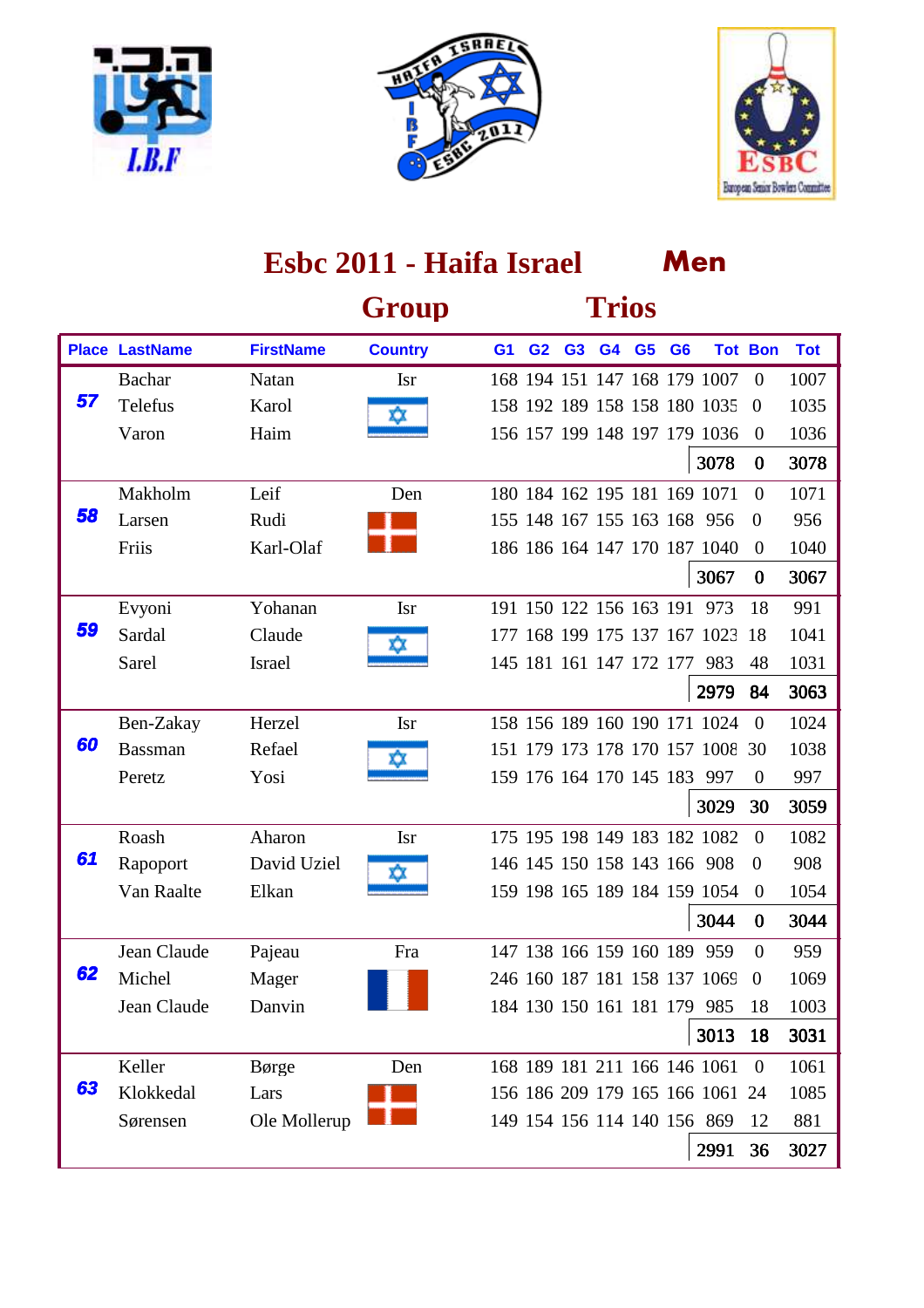





|    |                       |                   | Group          |                |                |                | <b>Trios</b>            |                |                              |                  |            |
|----|-----------------------|-------------------|----------------|----------------|----------------|----------------|-------------------------|----------------|------------------------------|------------------|------------|
|    | <b>Place LastName</b> | <b>FirstName</b>  | <b>Country</b> | G <sub>1</sub> | G <sub>2</sub> | G <sub>3</sub> | G4 G5                   | G <sub>6</sub> |                              | <b>Tot Bon</b>   | <b>Tot</b> |
|    | Foreman               | Barry             | <b>Isr</b>     |                |                |                |                         |                | 139 149 189 149 167 148 941  | $\overline{0}$   | 941        |
| 64 | Gabizon               | Eliyahu           | <b>Q</b>       |                |                |                |                         |                | 185 221 190 142 195 191 1124 | $\overline{0}$   | 1124       |
|    | Gabay                 | Jacques           |                |                |                |                |                         |                | 157 174 146 152 169 160 958  | $\boldsymbol{0}$ | 958        |
|    |                       |                   |                |                |                |                |                         |                | 3023                         | $\bf{0}$         | 3023       |
|    | Hagai                 | Yossi             | <b>Isr</b>     |                |                |                |                         |                | 184 170 169 165 189 188 1065 | $\overline{0}$   | 1065       |
| 65 | Cohen                 | Shlomo            | o              |                |                |                |                         |                | 183 156 189 152 154 146 980  | $\boldsymbol{0}$ | 980        |
|    | Tal                   | Shaul             |                |                |                |                |                         |                | 193 173 155 147 181 128 977  | $\theta$         | 977        |
|    |                       |                   |                |                |                |                |                         |                | 3022                         | $\bf{0}$         | 3022       |
|    | Cohen                 | Yoram             | <b>Isr</b>     |                |                |                |                         |                | 186 203 167 159 189 183 1087 | $\theta$         | 1087       |
| 66 | Hayoun                | Jacob             |                |                |                |                |                         |                | 158 159 162 161 160 202 1002 | $\overline{0}$   | 1002       |
|    | Holman                | Anton             |                |                |                |                |                         |                | 171 148 159 136 149 169 932  | $\theta$         | 932        |
|    |                       |                   |                |                |                |                |                         |                | 3021                         | $\bf{0}$         | 3021       |
|    | Jaromir               | Vetrovsky         | Czr            |                |                |                | 164 143 169 171 158 123 |                | 928                          | $\overline{0}$   | 928        |
| 67 | Jaroslav              | Pleticha          |                |                |                |                |                         |                | 140 172 179 203 153 139 986  | $\theta$         | 986        |
|    | Vladimir              | Pitas             |                |                |                |                |                         |                | 144 153 233 164 159 217 1070 | $\overline{0}$   | 1070       |
|    |                       |                   |                |                |                |                |                         |                | 2984                         | $\bf{0}$         | 2984       |
|    | Larsen                | <b>Svend Erik</b> | Den            |                |                |                | 139 164 150 162 166 137 |                | 918                          | 30               | 948        |
| 68 | Christensen           | Hans Sejer        |                |                |                |                |                         |                | 178 150 162 195 154 127 966  | $\theta$         | 966        |
|    | Spiegelhauer          | Kim               |                |                |                |                |                         |                | 192 175 150 195 175 170 1057 | $\boldsymbol{0}$ | 1057       |
|    |                       |                   |                |                |                |                |                         |                | 2941                         | 30               | 2971       |
|    | <b>Bar Chen</b>       | Eric              | <b>Isr</b>     |                |                |                | 142 185 151 144 113 183 |                | 918                          | $\overline{0}$   | 918        |
| 69 | Aidinger              | Yosef             | xΣ             |                |                |                |                         |                | 168 169 178 211 170 157 1053 | $\theta$         | 1053       |
|    | Kutsky                | Ehoud             |                |                |                |                |                         |                | 135 147 144 164 176 204 970  | $\Omega$         | 970        |
|    |                       |                   |                |                |                |                |                         |                | 2941                         | $\bf{0}$         | 2941       |
|    | Lazarovitch           | Herman            | <b>Isr</b>     |                |                |                |                         |                | 134 160 171 160 170 161 956  | 60               | 1016       |
| 70 | Ben Meir              | Haim              | ĽХ             |                |                |                |                         |                | 159 147 135 148 104 157 850  | 78               | 928        |
|    | Rosenfeid             | Abe               |                |                |                |                |                         |                | 140 146 160 148 192 148 934  | 60               | 994        |
|    |                       |                   |                |                |                |                |                         |                | 2740 198                     |                  | 2938       |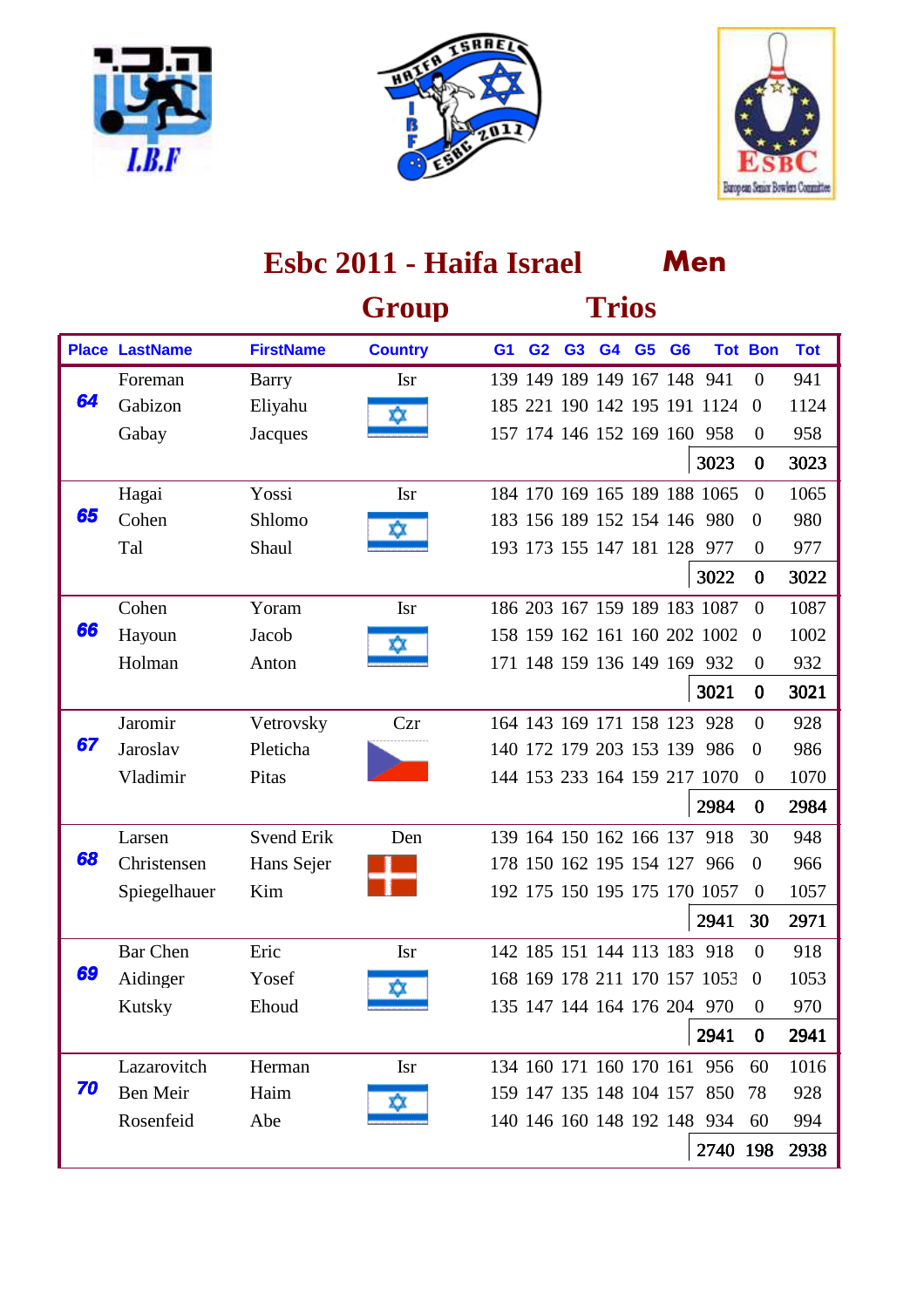





|    |                       |                  | Group          |                |                |                         | <b>Trios</b> |                |                              |                |            |
|----|-----------------------|------------------|----------------|----------------|----------------|-------------------------|--------------|----------------|------------------------------|----------------|------------|
|    | <b>Place LastName</b> | <b>FirstName</b> | <b>Country</b> | G <sub>1</sub> | G <sub>2</sub> | G <sub>3</sub>          | G4 G5        | G <sub>6</sub> |                              | <b>Tot Bon</b> | <b>Tot</b> |
|    | Karel                 | Duda             | Czr            |                |                |                         |              |                | 167 190 178 191 177 169 1072 | $\mathbf{0}$   | 1072       |
| 71 | Miloslav              | Šolc             |                |                |                |                         |              |                | 167 141 207 135 170 176 996  | $\theta$       | 996        |
|    | Tadeusz               | Wilk             |                |                |                |                         |              |                | 112 174 139 114 128 152 819  | $\theta$       | 819        |
|    |                       |                  |                |                |                |                         |              |                | 2887                         | $\bf{0}$       | 2887       |
|    | Behrend               | Frank            | Ger            |                |                |                         |              |                | 180 185 145 146 181 158 995  | $\overline{0}$ | 995        |
| 72 | Schmidt               | Rainer           |                |                |                |                         |              |                | 112 146 143 126 167 136 830  | $\overline{0}$ | 830        |
|    | Schmidt               | Michael          |                |                |                |                         |              |                | 172 165 165 181 142 195 1020 | $\theta$       | 1020       |
|    |                       |                  |                |                |                |                         |              |                | 2845                         | $\bf{0}$       | 2845       |
|    | Klostermann           | Helmut           | Aus            |                |                |                         |              |                | 185 246 166 158 146 120 1021 | $\theta$       | 1021       |
| 73 | Kellner               | Kurt             |                |                |                |                         |              |                | 105 120 132 92 161 120 730   | -66            | 796        |
|    | Reiff                 | Günter           |                |                |                |                         |              |                | 154 160 158 157 186 210 1025 | $\theta$       | 1025       |
|    |                       |                  |                |                |                |                         |              |                | 2776                         | 66             | 2842       |
|    | Tholstrup             | Flemming         | Den            |                |                |                         |              |                | 138 206 130 141 134 193 942  | $\Omega$       | 942        |
| 74 | Frederiksen           | Jørgen Anders    |                |                |                |                         |              |                | 125 146 170 147 161 166 915  | $\theta$       | 915        |
|    | Eriksen               | <b>Steen</b>     |                |                |                |                         |              |                | 154 165 137 142 137 155 890  | $\theta$       | 890        |
|    |                       |                  |                |                |                |                         |              |                | 2747                         | $\bf{0}$       | 2747       |
|    | Parling               | Hans Jørgen      | Int            |                |                |                         |              |                | 171 163 137 156 156 148 931  | $\overline{0}$ | 931        |
| 75 | Igor                  | Lanik            |                |                |                |                         |              |                | 127 137 122 115 131 125 757  | $\overline{0}$ | 757        |
|    | Danielsen             | Mogens           |                |                |                |                         |              |                | 171 146 203 170 147 201 1038 | $\overline{0}$ | 1038       |
|    |                       |                  |                |                |                |                         |              |                | 2726                         | $\bf{0}$       | 2726       |
|    | <b>Bosmans</b>        | Jacobus          | Ndl            |                |                | 141 111 139 170 139 117 |              |                | 817                          | 36             | 853        |
| 76 | Cesnik                | Stojan           |                |                |                |                         |              |                | 160 128 146 153 124 146 857  | $\overline{0}$ | 857        |
|    | Vrede, van de         | Hans             |                |                |                |                         |              |                | 184 144 159 172 184 163 1006 | $\theta$       | 1006       |
|    |                       |                  |                |                |                |                         |              |                | 2680                         | 36             | 2716       |
|    | Hintikainen           | Kalevi           | Fin            |                |                |                         |              |                | 132 103 121 172 138 152 818  | 48             | 866        |
| 77 | Huotari               | Pentti           |                |                |                |                         |              |                | 177 167 146 125 173 134 922  | 48             | 970        |
|    | Viljava               | Risto            |                |                |                |                         |              |                | 122 124 126 192 138 147 849  | $\mathbf{0}$   | 849        |
|    |                       |                  |                |                |                |                         |              |                | 2589                         | 96             | 2685       |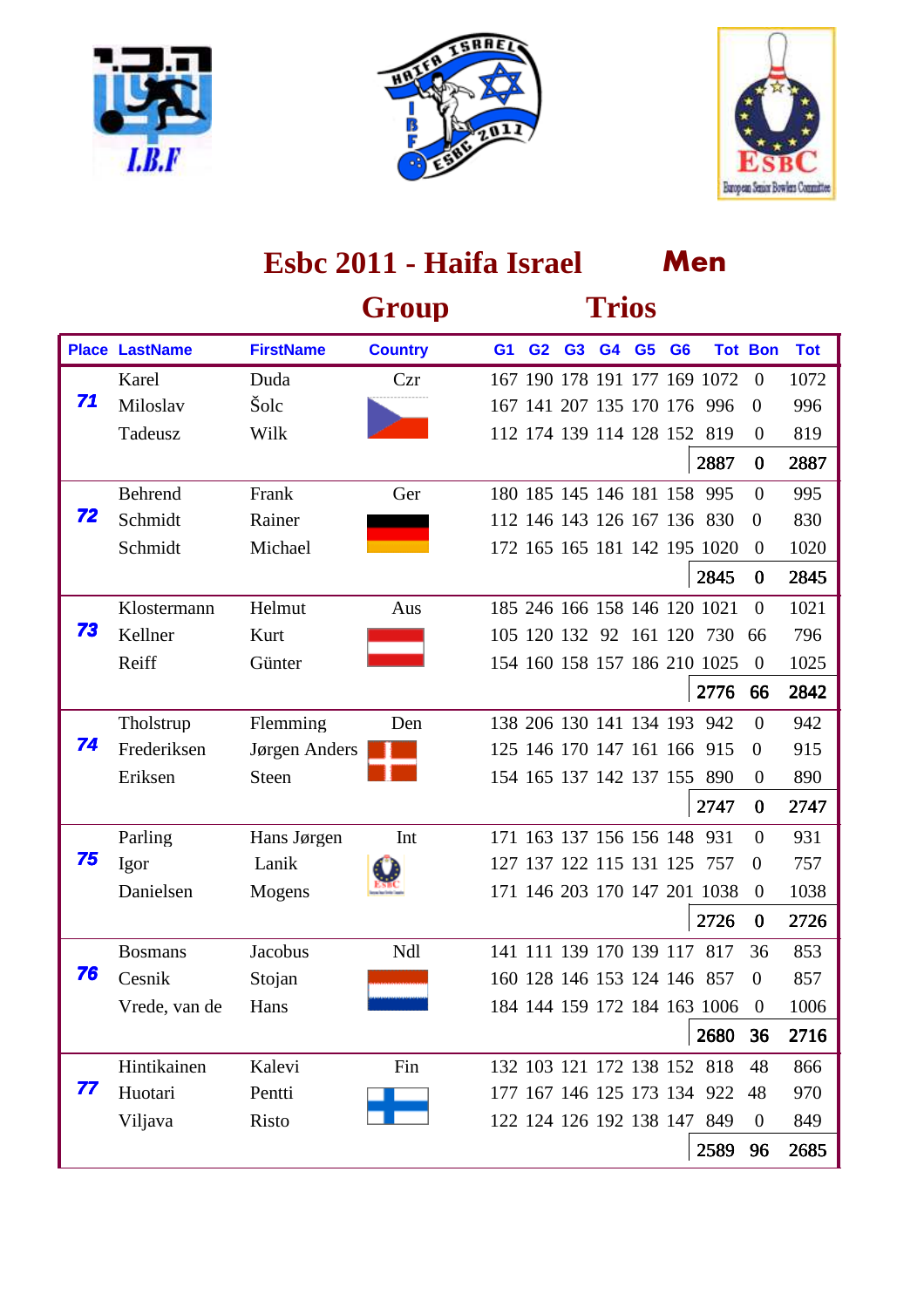





|    |                       |                  | Group          |                |                |                         | <b>Trios</b> |                |                |                              |                |                |
|----|-----------------------|------------------|----------------|----------------|----------------|-------------------------|--------------|----------------|----------------|------------------------------|----------------|----------------|
|    | <b>Place LastName</b> | <b>FirstName</b> | <b>Country</b> | G <sub>1</sub> | G <sub>2</sub> | G <sub>3</sub>          | G4           | G <sub>5</sub> | G <sub>6</sub> |                              | <b>Tot Bon</b> | <b>Tot</b>     |
|    | Anderson              | Roar             | Int            |                |                | 133 123 161 127 115 150 |              |                |                | 809                          | 24             | 833            |
| 78 | <b>Bernard</b>        | Mora             |                |                |                | 132 156 121 127 168 151 |              |                |                | 855                          | 96             | 951            |
|    | Flåten                | Håvar            |                |                |                | 179 127 151 150 139 143 |              |                |                | 889                          | $\theta$       | 889            |
|    |                       |                  |                |                |                |                         |              |                |                | 2553 120                     |                | 2673           |
|    | <b>Brodersen</b>      | <b>Bent</b>      | Den            |                |                |                         |              |                |                | 162 123 133 169 113 136 836  | $\Omega$       | 836            |
| 79 | Maul                  | Erland           |                |                |                | 162 135 115 106 154 99  |              |                |                | 771                          | 6              | 777            |
|    | Thomsen               | Christian        |                |                |                | 152 151 158 136 146 144 |              |                |                | 887                          | 102            | 989            |
|    |                       |                  |                |                |                |                         |              |                |                | 2494 108                     |                | 2602           |
|    | Aarre                 | John             | Nor            |                |                |                         |              |                |                | 206 237 277 185 258 200 1363 | $\Omega$       | 1363           |
| 80 | Hesselberg Ma         | Fredrik          |                |                |                |                         |              |                |                | 162 138 246 166 180 174 1066 | $\Omega$       | 1066           |
|    | Liberg                | Thore            |                | $\overline{0}$ | $\Omega$       | $\Omega$                | $\Omega$     | $\Omega$       | $\Omega$       | 0                            | $\Omega$       | $\overline{0}$ |
|    |                       |                  |                |                |                |                         |              |                |                | 2429                         | $\bf{0}$       | 2429           |
|    | Schiepers             | Jean-Marie       | <b>Bel</b>     | 202            |                |                         |              |                |                | 192 222 210 218 194 1238     | $\Omega$       | 1238           |
| 81 | Dabee                 | Jean-Louis       |                | $\theta$       | $\Omega$       | $\theta$                | $\theta$     | $\Omega$       | $\Omega$       | $\Omega$                     | $\theta$       | $\overline{0}$ |
|    | Linden                | Robert           |                |                |                |                         |              |                |                | 146 182 185 192 177 177 1059 | $\Omega$       | 1059           |
|    |                       |                  |                |                |                |                         |              |                |                | 2297                         | $\bf{0}$       | 2297           |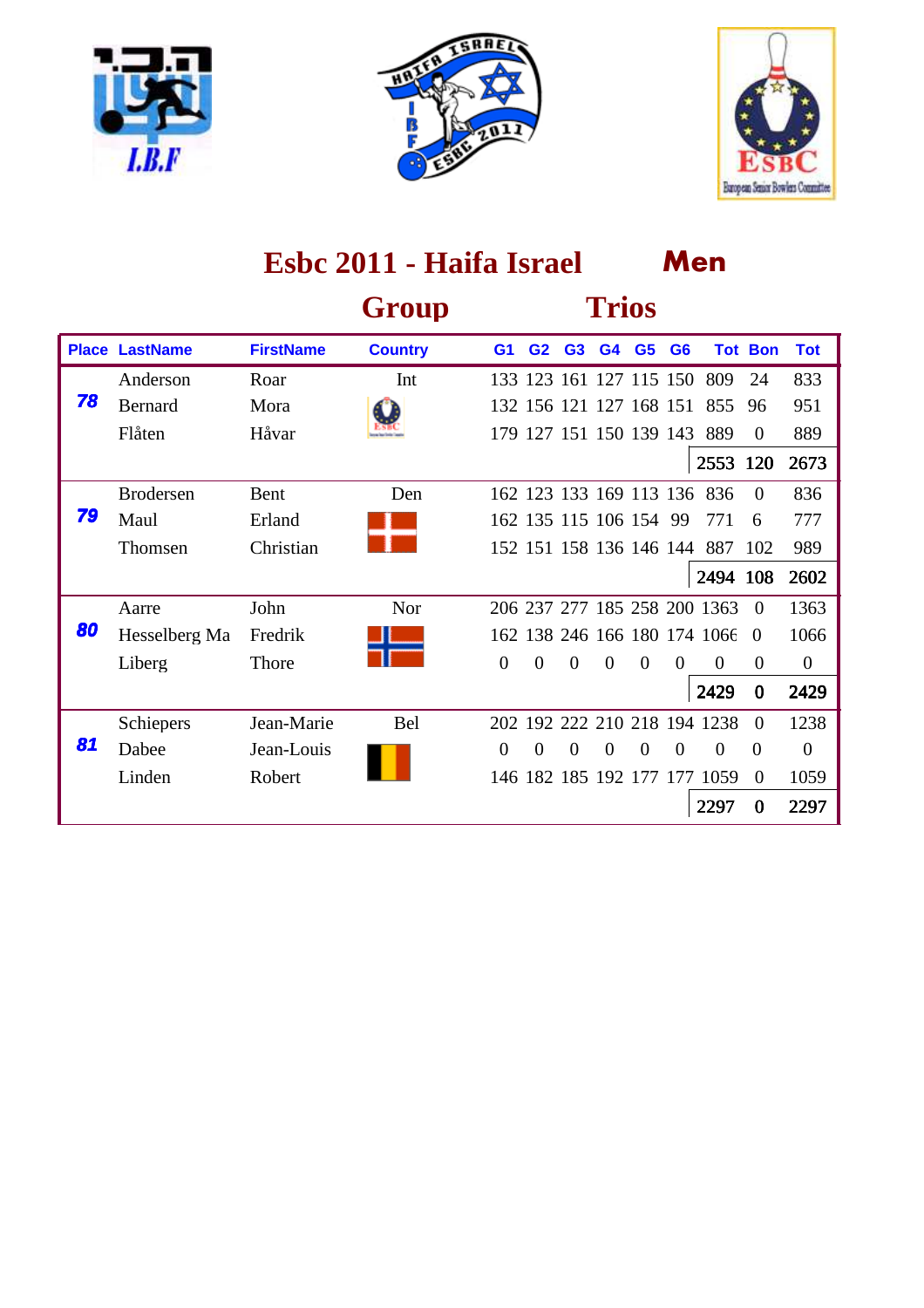





# **E.S.B.C 2011 All Events Ladies Group A**

| <b>Place</b>            | <b>LastName</b> | <b>FirstName</b> | <b>Country</b> |     | <b>Singels</b> | <b>Doubles</b> | <b>Trios</b> | <b>TotPins</b> | Avg    |
|-------------------------|-----------------|------------------|----------------|-----|----------------|----------------|--------------|----------------|--------|
| $\mathbf{\mathcal{L}}$  | Orna            | Karmazim         | <b>Isr</b>     | ☆   | 1232           | 1219           | 1085         | 3536           | 196.44 |
| $\overline{\mathbf{2}}$ | Sara            | Aviram           | <b>Isr</b>     | ΧX  | 1128           | 1119           | 1119         | 3366           | 187.00 |
| 3                       | Francoise       | Augustin         | Fra            |     | 1120           | 1101           | 1062         | 3283           | 182.39 |
| 4                       | Mizrahi         | mali             | <b>Isr</b>     | x)x | 1089           | 1141           | 1049         | 3279           | 182.17 |
| 5                       | Kohtanen        | Terttu           | Fin            |     | 1080           | 1098           | 1090         | 3268           | 181.56 |
| 6                       | Suzanne         | Andres           | Fra            |     | 1114           | 1060           | 1075         | 3249           | 180.50 |
| 7                       | Vintens         | Liliane          | Bel            |     | 1034           | 1028           | 1124         | 3186           | 177.00 |
| 8                       | Gablek          | Christine        | Aus            |     | 1090           | 962            | 1129         | 3181           | 176.72 |
| 9                       | Tholstrup       | Hanne            | Den            |     | 1011           | 1047           | 1064         | 3122           | 173.44 |
| 10                      | <b>Nel</b>      | Nila             | Soa            |     | 1053           | 1051           | 1003         | 3107           | 172.61 |
| 11                      | Rulz            | Cornelia         | Aus            |     | 1015           | 1023           | 1056         | 3094           | 171.89 |
| 12                      | Sylvette        | Muths            | Fra            |     | 1077           | 983            | 1014         | 3074           | 170.78 |
| 13                      | Rhona           | Gill             | <b>Isr</b>     | x)x | 991            | 998            | 1053         | 3042           | 169.00 |
| 14                      | Finnbäck        | Eija             | Fin            |     | 1089           | 996            | 948          | 3033           | 168.50 |
| 15                      | Tergowitsch     | Silvia           | Aus            |     | 1054           | 1062           | 916          | 3032           | 168.44 |
| 16                      | Hana            | Duanis           | <b>Isr</b>     | xχ  | 1027           | 1087           | 903          | 3017           | 167.61 |
| 17                      | Patricia        | Djorno           | Fra            |     | 1019           | 926            | 1036         | 2981           | 165.61 |
| 18                      | Ranta-Hytönen   | Cindy            | Fin            |     | 1014           | 980            | 976          | 2970           | 165.00 |
| 19                      | Willems         | Ria              | Bel            |     | 1039           | 887            | 1018         | 2944           | 163.56 |
| 20                      | <b>Blom</b>     | Petro            | Soa            |     | 956            | 1050           | 936          | 2942           | 163.44 |
| 21                      | Daniele         | Honigstein       | Fra            |     | 995            | 977            | 956          | 2928           | 162.67 |
| 22                      | Lother          | Angelika         | Ger            |     | 1040           | 848            | 958          | 2846           | 158.11 |
| 23                      | Jensen          | Anne Agerlun Den |                |     | 979            | 939            | 909          | 2827           | 157.06 |
| 24                      | Pennanen        | Tarja            | Fin            |     | 931            | 913            | 975          | 2819           | 156.61 |
| 25                      | Nicolle         | Bouvier          | Fra            |     | 965            | 1036           | 817          | 2818           | 156.56 |
| <b>26</b>               | Spiegelhauer    | Annette          | Den            |     | 925            | 1023           | 845          | 2793           | 155.17 |
| 27                      | Larsen          | Hanne            | Den            |     | 876            | 949            | 940          | 2765           | 153.61 |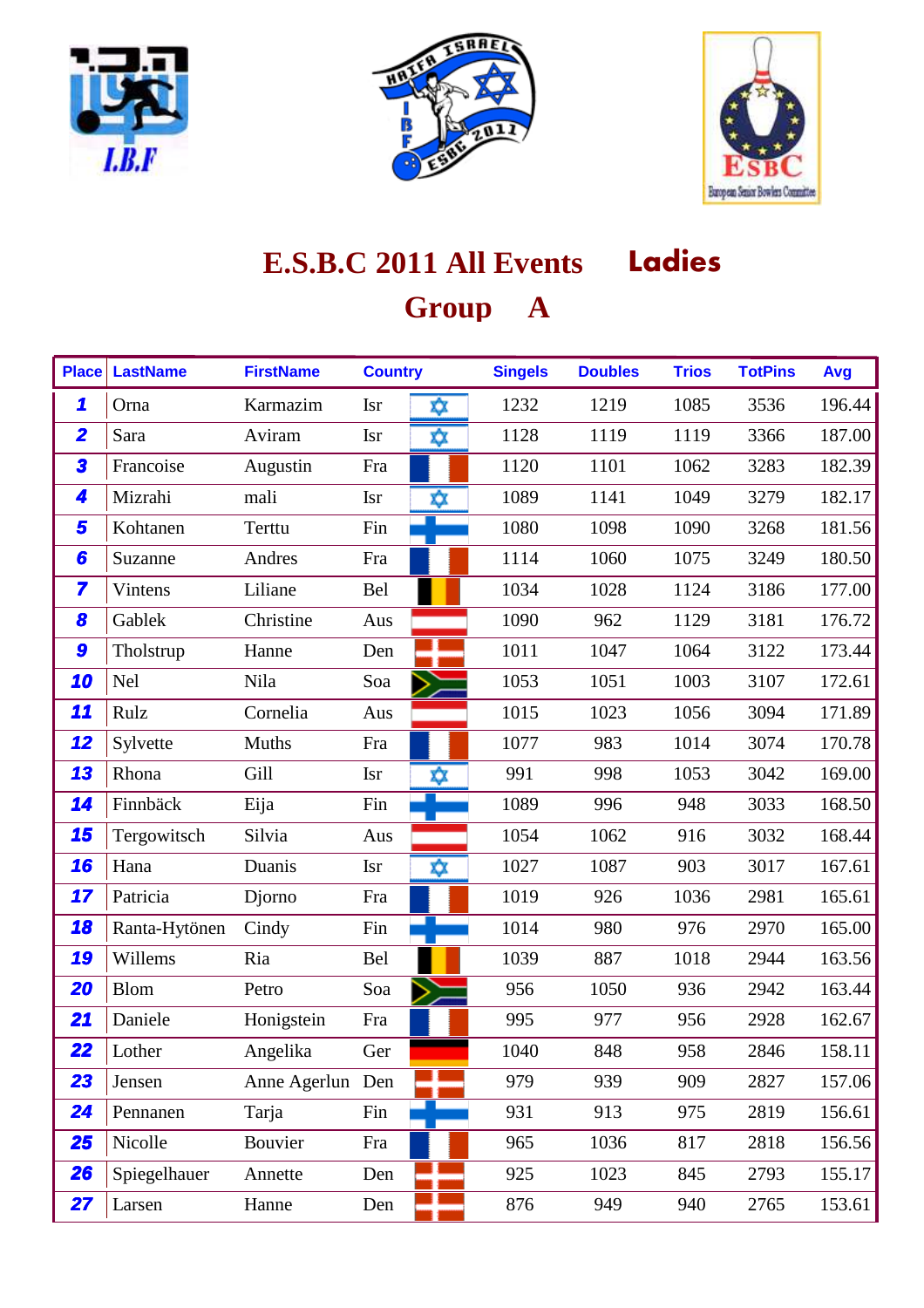





# **E.S.B.C 2011 All Events Ladies Group A**

| <b>Place</b> | <b>LastName</b> | <b>FirstName</b> | <b>Country</b> | <b>Singels</b> | <b>Doubles</b> | <b>Trios</b> | <b>TotPins</b> | Avg    |
|--------------|-----------------|------------------|----------------|----------------|----------------|--------------|----------------|--------|
| 28           | Shoshana        | Nadav            | <b>Isr</b>     | 971            | 838            | 873          | 2682           | 149.00 |
| 29           | Nijole          | Jagnieskiene     | Lit            | 857            | 898            | 915          | 2670           | 148.33 |
| 30           | <b>Bennett</b>  | Kiley            | Soa            | 833            | 882            | 884          | 2599           | 144.39 |
| 31           | Cardinaux       | Patricia         | Swi            | 804            | 816            | 787          | 2407           | 133.72 |
| 32           | Pailakka        | Sirkka           | Fin            | 772            | 789            | 773          | 2334           | 129.67 |
| 33           | Parling         | Liselotte        | Den            | 840            | 755            | 730          | 2325           | 129.17 |
| 34           | Hirzberger      | Iris             | Ger            | 793            | 761            | 707          | 2261           | 125.61 |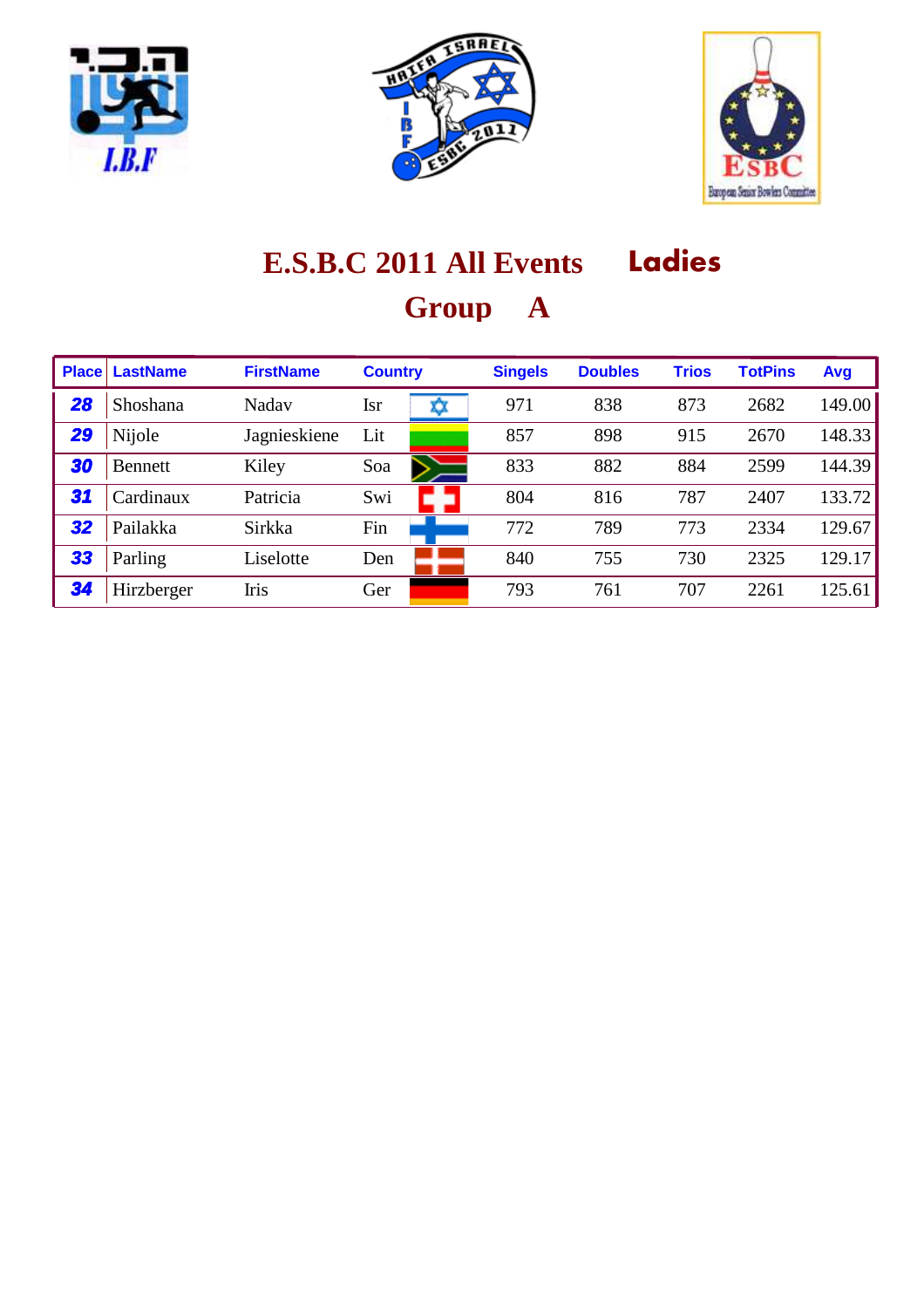





| <b>Place</b>            | <b>LastName</b> | <b>FirstName</b> | <b>Country</b>    | <b>Singels</b> | <b>Doubles</b> | <b>Trios</b>   | <b>TotPins</b> | Avg    |
|-------------------------|-----------------|------------------|-------------------|----------------|----------------|----------------|----------------|--------|
| 1                       | Wilford         | <b>Barbara</b>   | Soa               | 1034           | 1231           | 1140           | 3405           | 189.17 |
| $\overline{\mathbf{2}}$ | Kalliokoski-Vii | Anneli           | Fin               | 1120           | 1118           | 1015           | 3253           | 180.72 |
| 3                       | Murrath         | Yvette           | Bel               | 1177           | 1032           | 1014           | 3223           | 179.06 |
| 4                       | Hein            | Doris            | Ger               | 1017           | 1057           | 1103           | 3177           | 176.50 |
| 5                       | Sala            | Alba             | Ity               | 1097           | 968            | 1096           | 3161           | 175.61 |
| 6                       | Myriam          | Pajeau           | Fra               | 1085           | 995            | 1068           | 3148           | 174.89 |
| $\overline{\mathbf{z}}$ | Jalagin         | Eeva             | Fin               | 1063           | 1065           | 997            | 3125           | 173.61 |
| 8                       | Thijssen,       | Marlies          | Ndl               | 988            | 1076           | 1030           | 3094           | 171.89 |
| 9                       | Styrman         | Helena           | Fin               | 1062           | 943            | 1083           | 3088           | 171.56 |
| 10                      | Nadine          | Robert           | Fra               | 1038           | 1028           | 996            | 3062           | 170.11 |
| 11                      | Viljava         | Helena           | Fin               | 1065           | 1056           | 929            | 3050           | 169.44 |
| 12                      | Virtanen        | Maila            | Fin               | 958            | 1054           | 1032           | 3044           | 169.11 |
| 13                      | Häyhä           | Sirkka           | Fin               | 974            | 1155           | 911            | 3040           | 168.89 |
| 14                      | Wouters         | Chris            | Bel               | 932            | 1035           | 1063           | 3030           | 168.33 |
| 15                      | Cami            | Zemach           | X)X<br><b>Isr</b> | 1114           | 897            | 1019           | 3030           | 168.33 |
| 16                      | Persson         | Conni            | Den               | 1041           | 1007           | 968            | 3016           | 167.56 |
| 17                      | Locatelli       | Grazia           | Ity               | 1011           | 1012           | 959            | 2982           | 165.67 |
| 18                      | Ehmann          | Gerlinde         | Ger               | 1045           | 949            | 981            | 2975           | 165.28 |
| 19                      | Hessellund      | Gunhild          | Den               | 1016           | 954            | 996            | 2966           | 164.78 |
| 20                      | Dominique       | Arnault          | Fra               | 967            | 976            | 1013           | 2956           | 164.22 |
| 21                      | Ovestad         | Christina        | Swe               | 1048           | 900            | $\overline{0}$ | 1948           | 162.33 |
| 22                      | Leskinen        | Liisa            | Fin               | 942            | 930            | 1020           | 2892           | 160.67 |
| 23                      | Larsen          | Ninna            | Den               | 970            | 865            | 1045           | 2880           | 160.00 |
| 24                      | Nicolle         | Engel            | Fra               | 890            | 982            | 994            | 2866           | 159.22 |
| 25                      | Diekhoff        | Uschi            | Ger               | 975            | 958            | 933            | 2866           | 159.22 |
| <b>26</b>               | <b>Bittroff</b> | Gudrun           | Ger               | 956            | 907            | 967            | 2830           | 157.22 |
| 27                      | Roy, de la      | Maria            | Ndl               | 871            | 1001           | 919            | 2791           | 155.06 |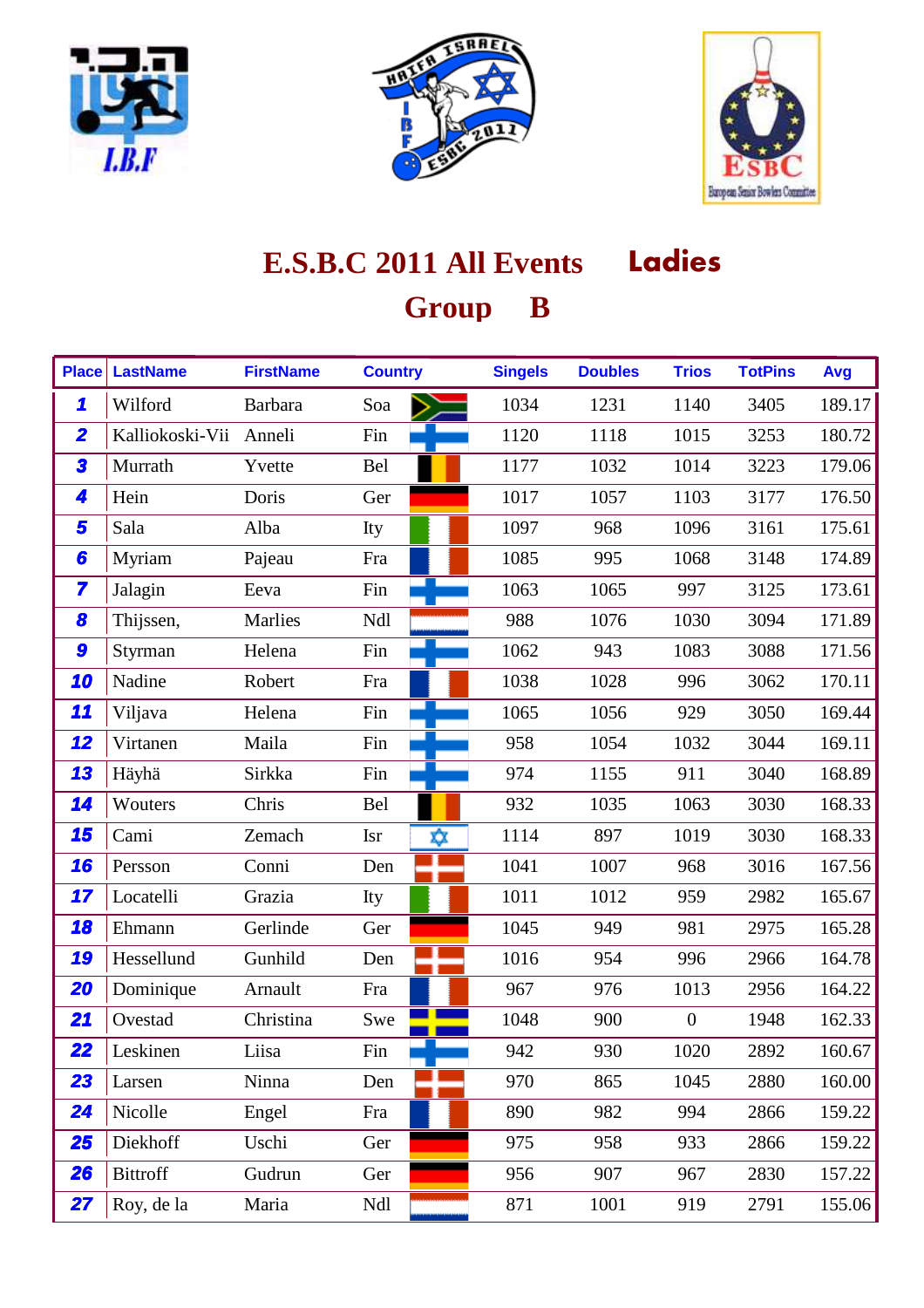





| <b>Place</b> | <b>LastName</b> | <b>FirstName</b>   | <b>Country</b>   | <b>Singels</b> | <b>Doubles</b> | <b>Trios</b> | <b>TotPins</b> | Avg    |
|--------------|-----------------|--------------------|------------------|----------------|----------------|--------------|----------------|--------|
| 28           | Mayr            | Helga              | Aus              | 868            | 870            | 989          | 2727           | 151.50 |
| 29           | Van Gompel      | Viviane            | <b>Bel</b>       | 941            | 870            | 897          | 2708           | 150.44 |
| 30           | Kristensen      | <b>Inger Marie</b> | Den              | 844            | 942            | 904          | 2690           | 149.44 |
| 31           | Makholm         | Bente              | Den              | 873            | 926            | 881          | 2680           | 148.89 |
| 32           | Vandenborne     | Myriam             | <b>Bel</b>       | 918            | 823            | 847          | 2588           | 143.78 |
| 33           | Ecoffey         | <b>Brigitte</b>    | Swi              | 848            | 839            | 870          | 2557           | 142.06 |
| 34           | Kvetoslava      | Castova            | Czr              | 802            | 899            | 774          | 2475           | 137.50 |
| 35           | Michal          | Rivner             | <b>Isr</b><br>xχ | 754            | 887            | $\theta$     | 1641           | 136.75 |
| 36           | Danielsen       | Rita Karin         | Den              | 821            | 814            | 822          | 2457           | 136.50 |
| 37           | Christensen     | Lissy              | Den              | 776            | 722            | 773          | 2271           | 126.17 |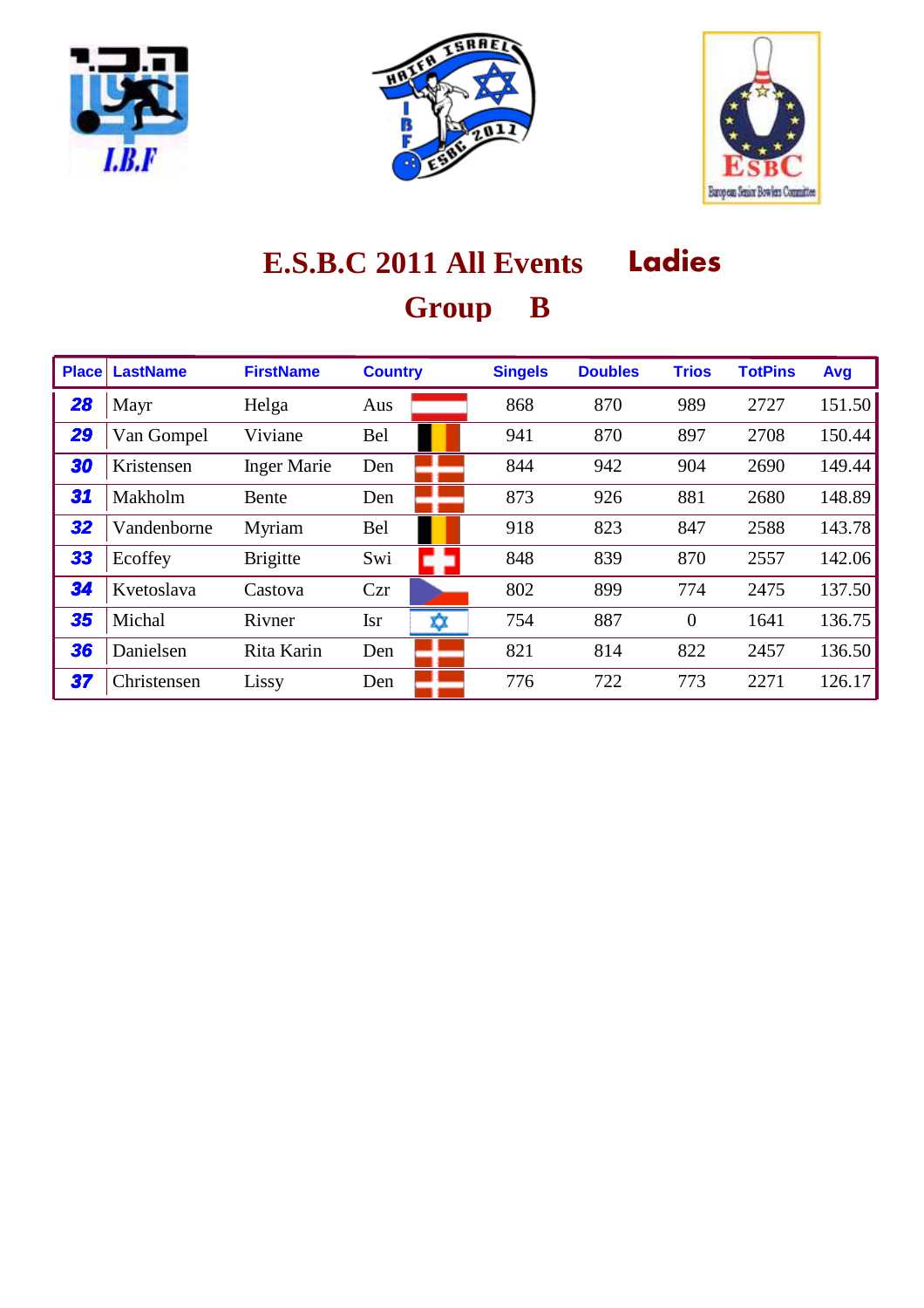





# **E.S.B.C 2011 All Events Ladies Group C**

| <b>Place</b>            | <b>LastName</b> | <b>FirstName</b> | <b>Country</b> | <b>Singels</b> | <b>Doubles</b> | <b>Trios</b> | <b>TotPins</b> | Avg    |
|-------------------------|-----------------|------------------|----------------|----------------|----------------|--------------|----------------|--------|
| 1                       | Sørensen        | Lise Mollerup    | Den            | 1165           | 1103           | 1053         | 3321           | 184.50 |
| $\overline{\mathbf{2}}$ | Krobath         | Crista           | Aus            | 1157           | 1095           | 1037         | 3289           | 182.72 |
| 3                       | Lummaa          | Kaisu-Leena      | Fin            | 1130           | 1104           | 1041         | 3275           | 181.94 |
| 4                       | Nicole          | Plana            | Fra            | 1093           | 1035           | 1132         | 3260           | 181.11 |
| 5                       | Nurmi           | Seija            | Fin            | 1059           | 1111           | 1026         | 3196           | 177.56 |
| 6                       | Insinger        | Gisela           | Ger            | 1055           | 1095           | 1013         | 3163           | 175.72 |
| $\overline{\mathbf{z}}$ | Thérèse         | Simon            | Fra            | 971            | 1083           | 1094         | 3148           | 174.89 |
| 8                       | Malmi           | Pirkko           | Fin            | 939            | 1128           | 1062         | 3129           | 173.83 |
| 9                       | Mustonen        | Liisa            | Fin            | 1048           | 1018           | 1051         | 3117           | 173.17 |
| 10                      | Gorzelniak      | Annemarie        | Ger            | 982            | 1035           | 1016         | 3033           | 168.50 |
| 11                      | Kasala          | Riitta           | Fin            | 1015           | 1052           | 954          | 3021           | 167.83 |
| 12                      | Verschaeren     | Raymonde         | Bel            | 1001           | 1018           | 985          | 3004           | 166.89 |
| 13                      | <b>Blaase</b>   | Vera             | Den            | 1018           | 972            | 1005         | 2995           | 166.39 |
| 14                      | <b>Nelly</b>    | Delhay           | Fra            | 999            | 1003           | 975          | 2977           | 165.39 |
| 15                      | Eliane          | Lamy             | Fra            | 1026           | 1057           | 870          | 2953           | 164.06 |
| 16                      | Tel             | <b>Nel</b>       | Ndl            | 1012           | 875            | 1041         | 2928           | 162.67 |
| 17                      | <b>Buyse</b>    | Ernestine        | Bel            | 920            | 1005           | 990          | 2915           | 161.94 |
| 18                      | Krejci          | Wilhelmine       | Aus            | 1031           | 976            | 908          | 2915           | 161.94 |
| 19                      | Metso           | Leena            | Fin            | 1021           | 938            | 940          | 2899           | 161.06 |
| 20                      | Rux             | Igrid            | Ger            | 929            | 1017           | 913          | 2859           | 158.83 |
| 21                      | Ahlfors         | Mai-Lis          | Fin            | 985            | 929            | 931          | 2845           | 158.06 |
| 22                      | Kondrup         | Laila            | Den            | 1010           | 954            | 879          | 2843           | 157.94 |
| 23                      | Collettini      | Giuseppina       | Ity            | 925            | 956            | 960          | 2841           | 157.83 |
| 24                      | Ohlsen          | Karen            | Den            | 995            | 888            | 948          | 2831           | 157.28 |
| 25                      | Waroquiers      | Renée            | Bel            | 1002           | 934            | 895          | 2831           | 157.28 |
| 26                      | Paldanius-Paju  | Elvi             | Fin            | 988            | 867            | 952          | 2807           | 155.94 |
| 27                      | Kosunen         | Pirjo            | Fin            | 950            | 875            | 948          | 2773           | 154.06 |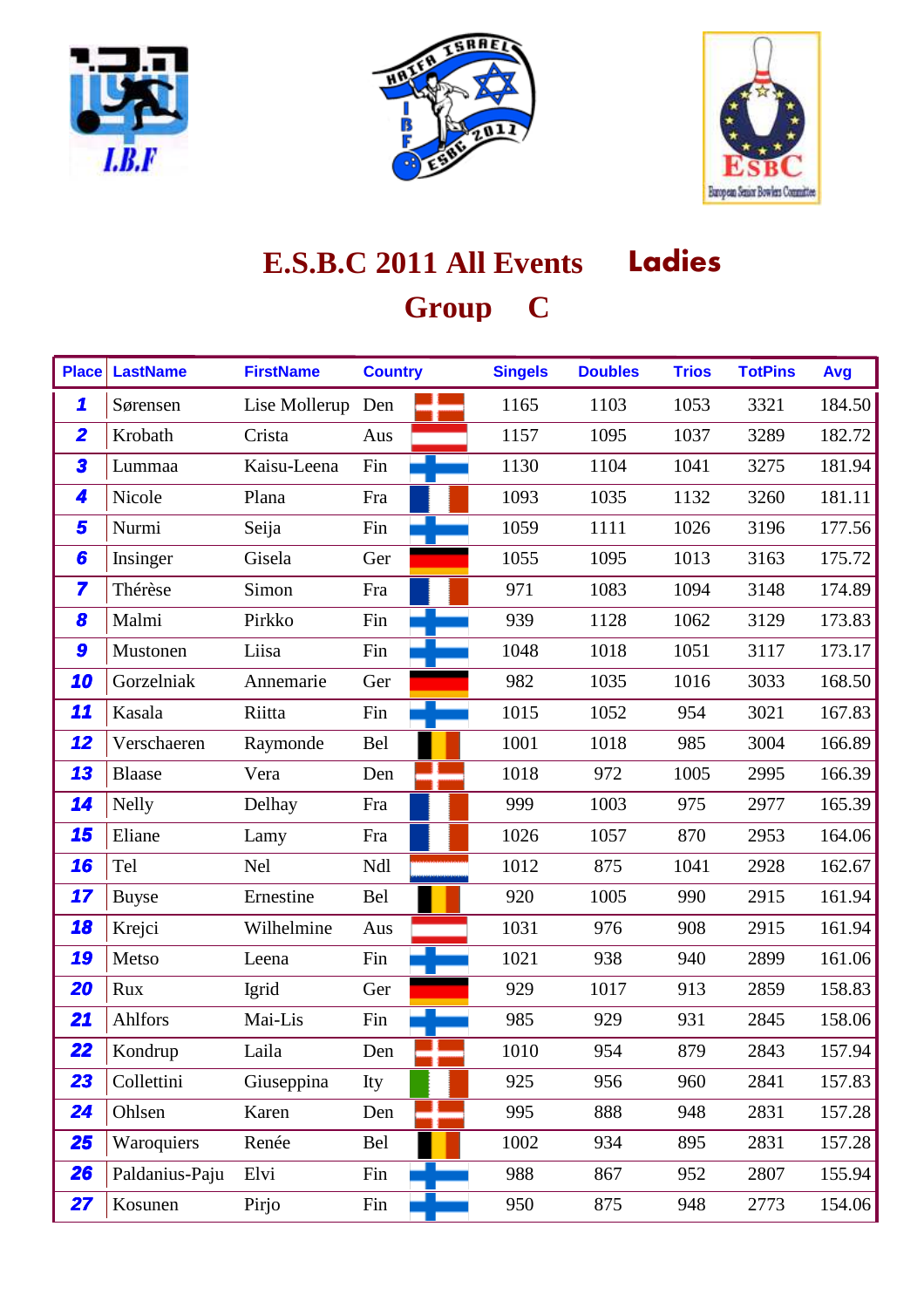





# **E.S.B.C 2011 All Events Ladies Group C**

| <b>Place</b> | <b>LastName</b> | <b>FirstName</b> | <b>Country</b> | <b>Singels</b> | <b>Doubles</b> | <b>Trios</b> | <b>TotPins</b> | Avg    |
|--------------|-----------------|------------------|----------------|----------------|----------------|--------------|----------------|--------|
| 28           | Piovano         | Luisanna         | Ity            | 950            | 910            | 909          | 2769           | 153.83 |
| 29           | Møller          | Minna            | Den            | 858            | 889            | 935          | 2682           | 149.00 |
| 30           | Olesen          | Jette            | Den            | 968            | 901            | 776          | 2645           | 146.94 |
| 31           | Ruuskanen       | Siiri            | Fin            | 873            | 939            | 818          | 2630           | 146.11 |
| 32           | Baldermann      | Igrid            | Ger            | 810            | 948            | 810          | 2568           | 142.67 |
| 33           | Eliette         | Etienne          | Fra            | 778            | 843            | 842          | 2463           | 136.83 |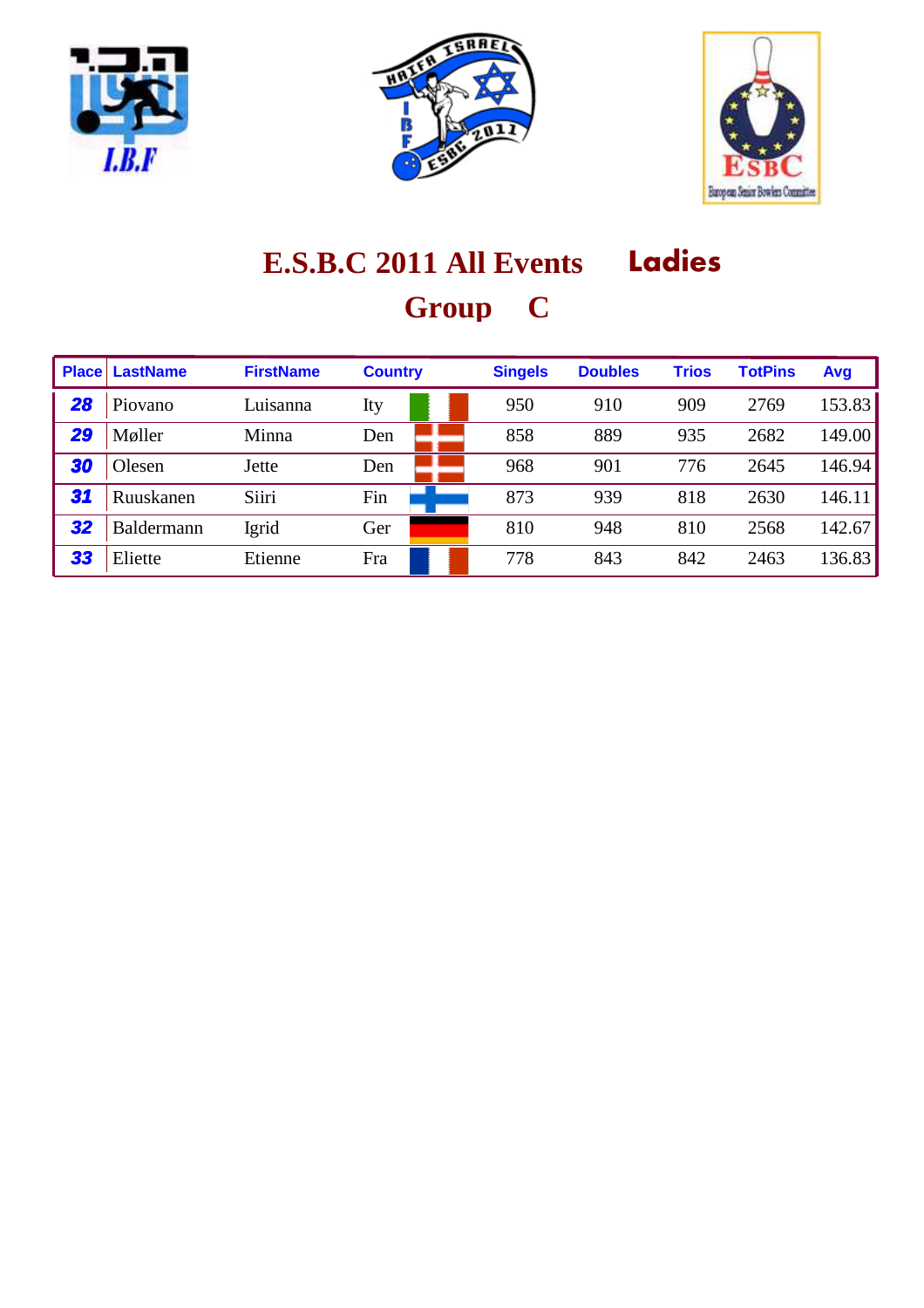





| <b>Place</b>            | <b>LastName</b> | <b>FirstName</b>    | <b>Country</b> |     | <b>Singels</b> | <b>Doubles</b> | <b>Trios</b> | <b>TotPins</b> | Avg    |
|-------------------------|-----------------|---------------------|----------------|-----|----------------|----------------|--------------|----------------|--------|
| 1                       | Aarre           | John                | Nor            |     | 1409           | 1397           | 1363         | 4169           | 231.61 |
| $\overline{\mathbf{2}}$ | Julin           | Jukka               | Fin            |     | 1355           | 1106           | 1307         | 3768           | 209.33 |
| 3                       | Zambon          | Franco              | Ity            |     | 1371           | 1213           | 1160         | 3744           | 208.00 |
| 4                       | Yvan            | Augustin            | Fra            |     | 1309           | 1283           | 1091         | 3683           | 204.61 |
| 5                       | Sulp            | Udo                 | Est            |     | 1112           | 1226           | 1323         | 3661           | 203.39 |
| 6                       | Kettunen        | Jorma               | Fin            |     | 1340           | 1104           | 1211         | 3655           | 203.06 |
| 7                       | Mahamid         | <b>Abed Ellatif</b> | <b>Isr</b>     | χχ  | 1307           | 1132           | 1215         | 3654           | 203.00 |
| 8                       | Elisha          | Andre               | <b>Isr</b>     | X)X | 1096           | 1213           | 1304         | 3613           | 200.72 |
| 9                       | Volpert         | Yosef               | <b>Isr</b>     | χχ  | 1299           | 1135           | 1133         | 3567           | 198.17 |
| 10                      | Salim           | Eagal               | <b>Isr</b>     | χχ  | 1238           | 1098           | 1219         | 3555           | 197.50 |
| 11                      | Galluzzo        | Giorgio             | Ity            |     | 1358           | 1010           | 1149         | 3517           | 195.39 |
| 12                      | Franco          | Ricardo             | Cat            |     | 1218           | 1088           | 1169         | 3475           | 193.06 |
| 13                      | Querin          | Giancarlo           | Ity            |     | 1224           | 1156           | 1094         | 3474           | 193.00 |
| 14                      | Puurunen        | Markku              | Fin            |     | 1237           | 1076           | 1155         | 3468           | 192.67 |
| 15                      | Ozeri           | Shlomo              | <b>Isr</b>     | X)X | 1157           | 1213           | 1091         | 3461           | 192.28 |
| 16                      | Fuchs           | Gerald              | Aus            |     | 1133           | 1096           | 1229         | 3458           | 192.11 |
| 17                      | <b>Broinger</b> | Christian           | Aus            |     | 1209           | 1100           | 1133         | 3442           | 191.22 |
| 18                      | Bjerregaard     | Henning             | Den            |     | 1206           | 1162           | 1071         | 3439           | 191.06 |
| 19                      | Koerber         | Christian           | Aus            |     | 1169           | 1074           | 1181         | 3424           | 190.22 |
| 20                      | Thomaes         | Thierry             | Bel            |     | 1182           | 1137           | 1086         | 3405           | 189.17 |
| 21                      | Koponen         | Risto               | Fin            |     | 1299           | 1078           | 1026         | 3403           | 189.06 |
| 22                      | Gorewitz        | Avi                 | <b>Isr</b>     | ⋩   | 1137           | 1105           | 1160         | 3402           | 189.00 |
| 23                      | Hesselberg Ma   | Fredrik             | Nor            |     | 1245           | 1080           | 1066         | 3391           | 188.39 |
| 24                      | Roca Martinez   | Jorge               | Bel            |     | 1152           | 1063           | 1166         | 3381           | 187.83 |
| 25                      | Benvenuti       | Gabriele            | Ity            |     | 1133           | 1092           | 1150         | 3375           | 187.50 |
| 26                      | Ineichen        | Rinaldo             | Swi            |     | 1028           | 1213           | 1132         | 3373           | 187.39 |
| 27                      | Cardinaux       | Pierre-Alain        | Swi            |     | 1145           | 1072           | 1149         | 3366           | 187.00 |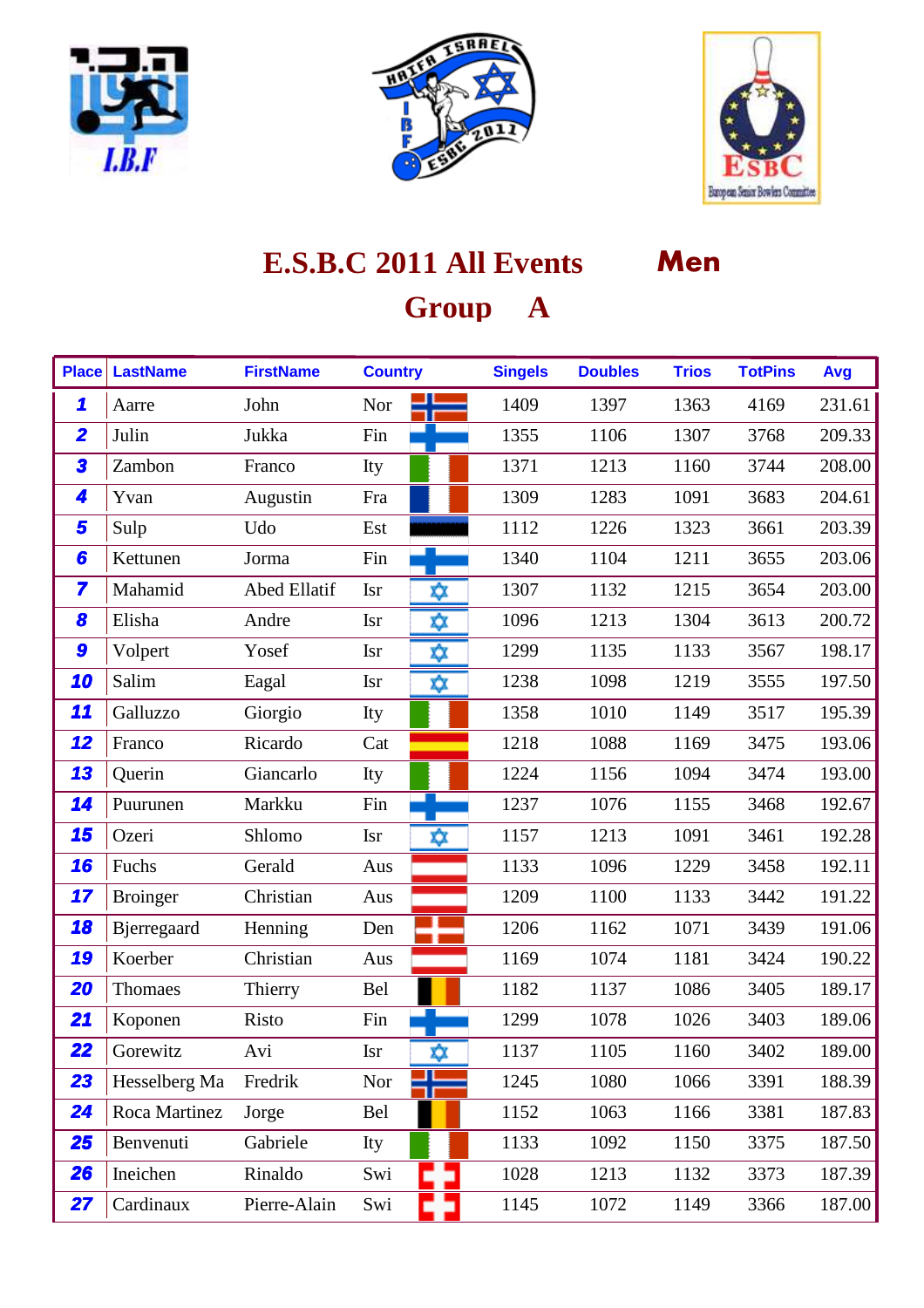





| <b>Place</b> | <b>LastName</b>             | <b>FirstName</b> | <b>Country</b>    | <b>Singels</b> | <b>Doubles</b> | <b>Trios</b> | <b>TotPins</b> | Avg    |
|--------------|-----------------------------|------------------|-------------------|----------------|----------------|--------------|----------------|--------|
| 28           | Perez                       | Isagani          | Swi               | 1050           | 1128           | 1186         | 3364           | 186.89 |
| 29           | Levi                        | Moty             | ΧX<br><b>Isr</b>  | 1016           | 1126           | 1221         | 3363           | 186.83 |
| 30           | Tytgat                      | François         | Bel               | 1036           | 1099           | 1212         | 3347           | 185.94 |
| 31           | Lavi                        | Herzel           | ΧX<br><b>Isr</b>  | 1157           | 1120           | 1068         | 3345           | 185.83 |
| 32           | De Nolf                     | Dominique        | Bel               | 1154           | 1164           | 1027         | 3345           | 185.83 |
| 33           | Metz                        | Alfred           | Ger               | 1137           | 1114           | 1094         | 3345           | 185.83 |
| 34           | Hen                         | Yosef            | χχ<br><b>Isr</b>  | 1130           | 1078           | 1132         | 3340           | 185.56 |
| 35           | Rotem                       | <b>Barak</b>     | <b>Isr</b><br>X)X | 1102           | 1163           | 1066         | 3331           | 185.06 |
| 36           | Hytönen                     | Antero           | Fin               | 1153           | 1077           | 1098         | 3328           | 184.89 |
| 37           | Hoogstraten, va Christianus |                  | Ndl               | 1230           | 1019           | 1074         | 3323           | 184.61 |
| 38           | Sitbon                      | Efi              | <b>Isr</b><br>ΧX  | 1077           | 1164           | 1079         | 3320           | 184.44 |
| 39           | Mihailescu                  | Florian          | Rom               | 1144           | 1086           | 1077         | 3307           | 183.72 |
| 40           | Spiegelhauer                | $\rm{Kim}$       | Den               | 1094           | 1139           | 1057         | 3290           | 182.78 |
| 41           | Molder                      | Rein             | Est               | 1202           | 1006           | 1071         | 3279           | 182.17 |
| 42           | Pfister                     | Yves             | Swi               | 1132           | 1055           | 1084         | 3271           | 181.72 |
| 43           | Rahir                       | Jean-Luc         | Bel               | 1155           | 1100           | 1016         | 3271           | 181.72 |
| 44           | <b>Ben Yaakov</b>           | <b>Bezalel</b>   | ΧX<br><b>Isr</b>  | 1168           | 1051           | 1051         | 3270           | 181.67 |
| 45           | Peretz                      | Yosi             | <b>Isr</b><br>☆   | 1156           | 1115           | 997          | 3268           | 181.56 |
| 46           | Tergowitsch                 | Otto             | Aus               | 1106           | 1096           | 1055         | 3257           | 180.94 |
| 47           | Timofej                     | Muravjov         | Lit               | 1038           | 1132           | 1072         | 3242           | 180.11 |
| 48           | Coppex                      | Regis            | Swi               | 1176           | 1085           | 958          | 3219           | 178.83 |
| 49           | <b>Badet</b>                | Philippe         | Bel               | 1167           | 1044           | 1008         | 3219           | 178.83 |
| 50           | Jean Claude                 | Bonsigne         | Fra               | 1125           | 1046           | 1044         | 3215           | 178.61 |
| 51           | <b>Dirkstys</b>             | <b>Stasys</b>    | Lit               | 984            | 1144           | 1083         | 3211           | 178.39 |
| 52           | Abu Rukon                   | Said             | <b>Isr</b><br>Χŷ. | 1018           | 1117           | 1067         | 3202           | 177.89 |
| 53           | Sham                        | Tony             | Soa               | 1066           | 1021           | 1114         | 3201           | 177.83 |
| 54           | Rulz                        | Manfred          | Aus               | 1042           | 1117           | 1031         | 3190           | 177.22 |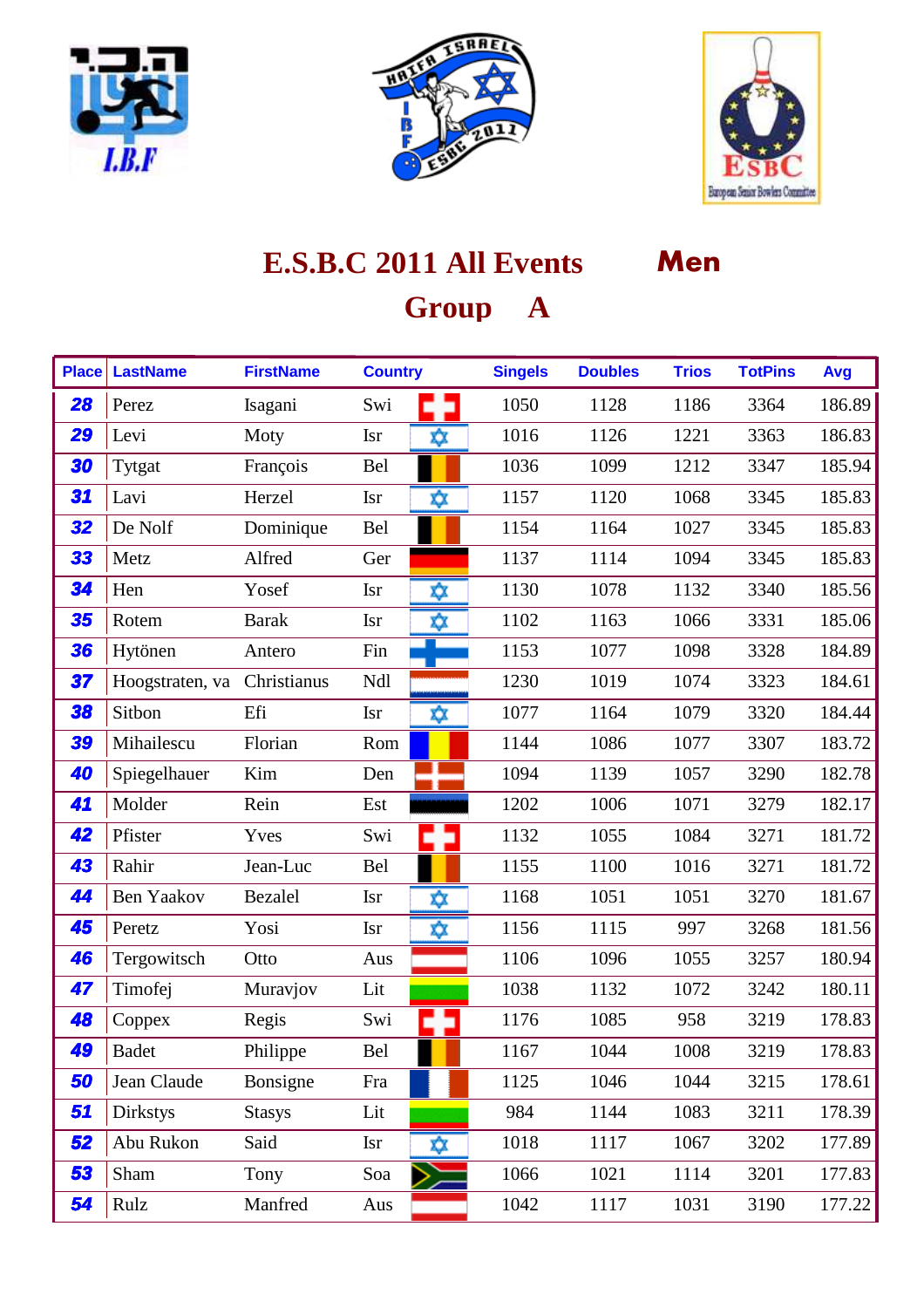





| <b>Place</b> | <b>LastName</b> | <b>FirstName</b> | <b>Country</b>    | <b>Singels</b> | <b>Doubles</b> | <b>Trios</b>   | <b>TotPins</b> | Avg    |
|--------------|-----------------|------------------|-------------------|----------------|----------------|----------------|----------------|--------|
| 55           | Mannino         | Gaetano          | Ity               | 1197           | 966            | 1003           | 3166           | 175.89 |
| 56           | Schuh           | Josef            | Aus               | 1039           | 1038           | 1060           | 3137           | 174.28 |
| 57           | Sharony         | Meir             | ΧX<br><b>Isr</b>  | 957            | 1072           | 1078           | 3107           | 172.61 |
| 58           | <b>Kazes</b>    | Eliezer          | <b>Isr</b><br>xχ  | 1114           | 909            | 1083           | 3106           | 172.56 |
| 59           | Linden          | Robert           | Bel               | 1060           | 986            | 1059           | 3105           | 172.50 |
| 60           | Girardin        | Patrice          | Swi               | 1118           | 1093           | 886            | 3097           | 172.06 |
| 61           | Schmidt         | Michael          | Ger               | 1029           | 1035           | 1020           | 3084           | 171.33 |
| 62           | Behrend         | Frank            | Ger               | 1014           | 1056           | 995            | 3065           | 170.28 |
| 63           | Rapoport        | David Uziel      | <b>Isr</b><br>χχ  | 1152           | 1005           | 908            | 3065           | 170.28 |
| 64           | Reiff           | Günter           | Aus               | 1049           | 960            | 1025           | 3034           | 168.56 |
| 65           | Vaiciunas       | Valentas         | Lit               | 1010           | 978            | 1027           | 3015           | 167.50 |
| 66           | Greenwood       | Naftali          | ∞<br><b>Isr</b>   | 952            | 928            | 1079           | 2959           | 164.39 |
| 67           | Landi           | Luigi            | Ity               | 1017           | $\mathbf{0}$   | 938            | 1955           | 162.92 |
| 68           | Cesnik          | Stojan           | Ndl               | 1058           | 1015           | 857            | 2930           | 162.78 |
| 69           | Ben-Zakay       | Herzel           | <b>Isr</b><br>χχ  | $\overline{0}$ | 749            | 1024           | 1773           | 161.18 |
| 70           | Kutsky          | Ehoud            | x)x<br><b>Isr</b> | 977            | 951            | 970            | 2898           | 161.00 |
| 71           | Symonds         | Malcolm          | Eng               | 921            | 967            | 975            | 2863           | 159.06 |
| 72           | Viljava         | Risto            | Fin               | 950            | 1039           | 849            | 2838           | 157.67 |
| 73           | Holman          | Anton            | <b>Isr</b><br>ΧŷΣ | 949            | 945            | 932            | 2826           | 157.00 |
| 74           | Jagnieskus      | Algimantas       | Lit               | 951            | 893            | 968            | 2812           | 156.22 |
| 75           | Ioancea         | Ion              | Rom               | 940            | 1043           | $\overline{0}$ | 1983           | 110.17 |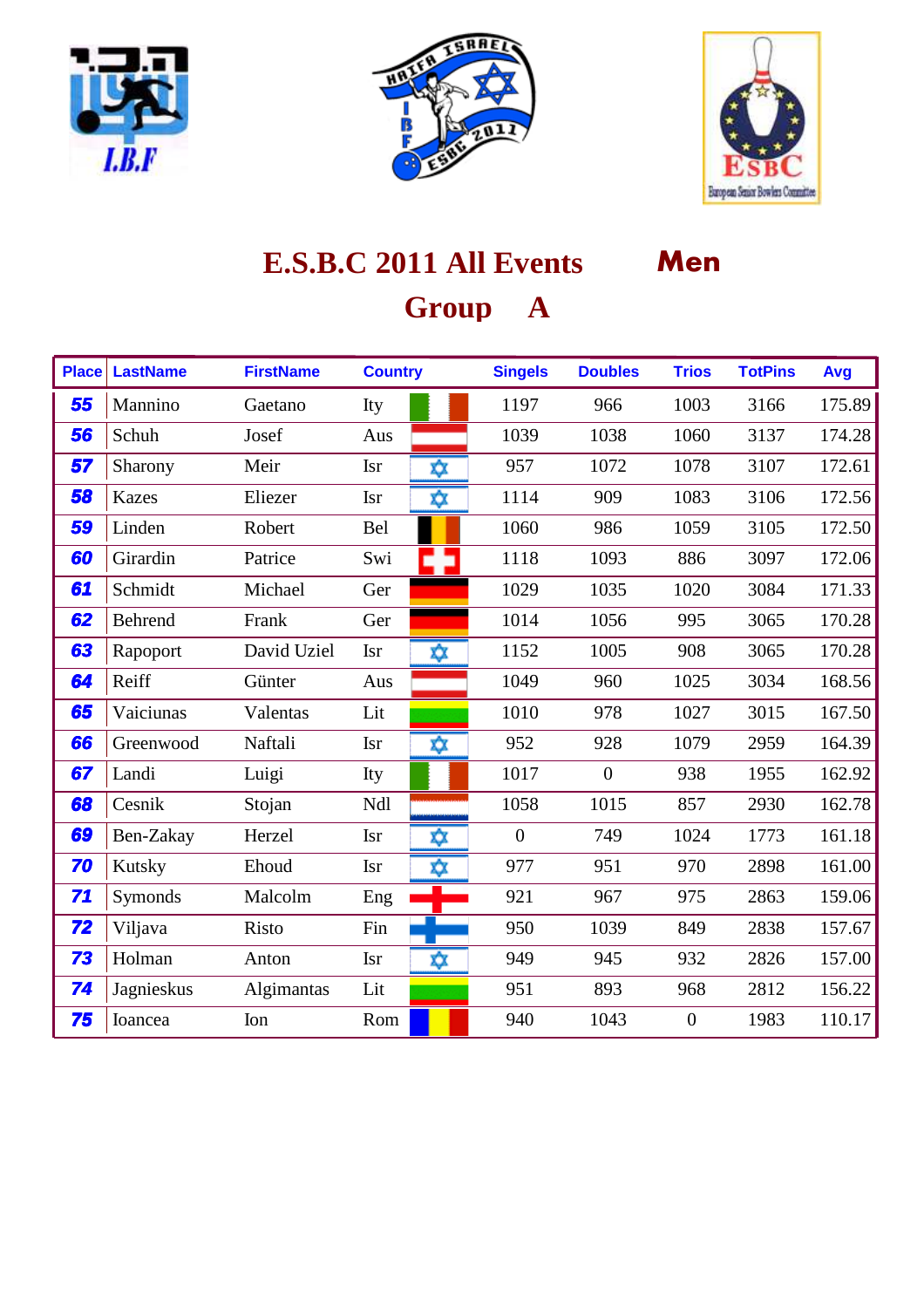





| <b>Place</b>            | <b>LastName</b>         | <b>FirstName</b> | <b>Country</b>    | <b>Singels</b> | <b>Doubles</b> | <b>Trios</b> | <b>TotPins</b> | Avg    |
|-------------------------|-------------------------|------------------|-------------------|----------------|----------------|--------------|----------------|--------|
| $\mathbf{\mathcal{L}}$  | Isakow                  | Mikko            | Fin               | 1289           | 1191           | 1402         | 3882           | 215.67 |
| $\overline{\mathbf{2}}$ | Masetti                 | Loris            | Ity               | 1373           | 1154           | 1275         | 3802           | 211.22 |
| 3                       | Heden                   | <b>Bo</b>        | Swe               | 1265           | 1135           | 1350         | 3750           | 208.33 |
| 4                       | Lindberg                | Leif             | Fin               | 1199           | 1201           | 1331         | 3731           | 207.28 |
| 5                       | Tener                   | Israel           | <b>Isr</b><br>₩   | 1327           | 1064           | 1276         | 3667           | 203.72 |
| 6                       | Hummelink               | Arno             | Ndl               | 1160           | 1253           | 1169         | 3582           | 199.00 |
| $\overline{\mathbf{z}}$ | Lang                    | Hubert           | Aus               | 1238           | 1188           | 1130         | 3556           | 197.56 |
| 8                       | <b>Bogin</b>            | Shimon           | <b>Isr</b><br>ΧX  | 1186           | 1108           | 1262         | 3556           | 197.56 |
| 9                       | Galletti                | Giovanni         | Ity               | 1241           | 1049           | 1247         | 3537           | 196.50 |
| 10                      | Ben-Noon                | David            | <b>Isr</b><br>X)X | 1214           | 1153           | 1142         | 3509           | 194.94 |
| 11                      | Diekhoff                | Jachen           | Ger               | 1243           | 1160           | 1098         | 3501           | 194.50 |
| 12                      | Segev                   | Nathan           | χχ<br><b>Isr</b>  | 1231           | 1090           | 1174         | 3495           | 194.17 |
| 13                      | Kalo                    | Amnon            | ☆<br><b>Isr</b>   | 931            | 948            | 1199         | 3078           | 192.38 |
| 14                      | Yishai                  | Shimon           | ΧX<br><b>Isr</b>  | 1181           | 1108           | 1160         | 3449           | 191.61 |
| 15                      | Provenzi                | Santo            | Ity               | 1205           | 1063           | 1178         | 3446           | 191.44 |
| 16                      | Morabito                | Francesco        | Ity               | 1097           | 1076           | 1268         | 3441           | 191.17 |
| 17                      | Wondratsch, Dr Wolfgang |                  | Aus               | 1073           | 1154           | 1204         | 3431           | 190.61 |
| 18                      | Koole                   | Arie             | Ndl               | 1155           | 1020           | 1235         | 3410           | 189.44 |
| 19                      | Yves                    | Orhand           | Fra               | 1177           | 1130           | 1103         | 3410           | 189.44 |
| 20                      | Puca                    | Massimo          | Ity               | 1193           | 1084           | 1132         | 3409           | 189.39 |
| 21                      | Schollen                | Gunther          | Bel               | 1203           | 1079           | 1120         | 3402           | 189.00 |
| 22                      | Nurmi                   | Kari             | Fin               | 1116           | 1144           | 1137         | 3397           | 188.72 |
| 23                      | Kadensky                | Wolfgang         | Aus               | 1192           | 1128           | 1068         | 3388           | 188.22 |
| 24                      | Schiepers               | Jean-Marie       | Bel               | 1063           | 1062           | 1238         | 3363           | 186.83 |
| 25                      | Gabriëls                | Johan            | Bel               | 1136           | 1105           | 1116         | 3357           | 186.50 |
| <b>26</b>               | Gabriel                 | Benichou         | Fra               | 1098           | 1045           | 1211         | 3354           | 186.33 |
| 27                      | Friis                   | Karl-Olaf        | Den               | 1155           | 1153           | 1040         | 3348           | 186.00 |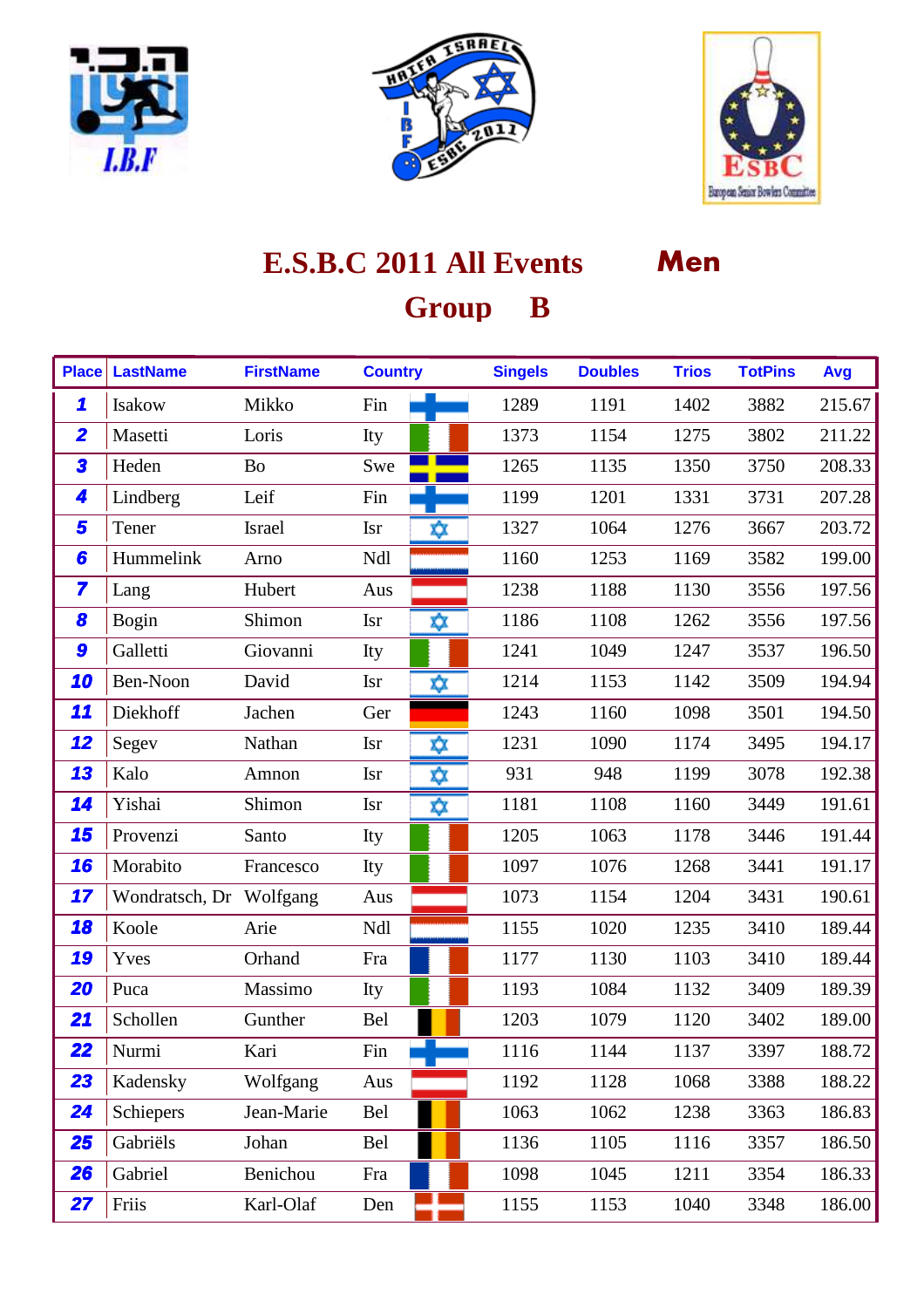





| <b>Place</b> | <b>LastName</b>   | <b>FirstName</b>  | <b>Country</b> |     | <b>Singels</b> | <b>Doubles</b> | <b>Trios</b> | <b>TotPins</b> | Avg    |
|--------------|-------------------|-------------------|----------------|-----|----------------|----------------|--------------|----------------|--------|
| 28           | Cohen             | Meir              | <b>Isr</b>     | X)X | 1141           | 1071           | 1133         | 3345           | 185.83 |
| 29           | Levy              | Izhak             | <b>Isr</b>     | ΧX  | 1107           | 1099           | 1130         | 3336           | 185.33 |
| 30           | Levy              | Izhak $(P.T.)$    | <b>Isr</b>     | ⋩   | 1114           | 1052           | 1154         | 3320           | 184.44 |
| 31           | Hurst             | Roger             | Eng            |     | 1078           | 1063           | 1176         | 3317           | 184.28 |
| 32           | Vanzella          | Franco            | Ity            |     | 1177           | 1009           | 1131         | 3317           | 184.28 |
| 33           | Andersson         | Bert              | Swe            |     | 1037           | 1118           | 1133         | 3288           | 182.67 |
| 34           | Montfort          | Lluis             | Cat            |     | 1053           | 1107           | 1128         | 3288           | 182.67 |
| 35           | Makholm           | Leif              | Den            |     | 1096           | 1117           | 1071         | 3284           | 182.44 |
| 36           | Lantta            | Matti             | Fin            |     | 1185           | 1113           | 982          | 3280           | 182.22 |
| 37           | Schaap            | Jim               | Ndl            |     | 994            | 1261           | 1025         | 3280           | 182.22 |
| 38           | Primavera         | Roberto           | Ity            |     | $\overline{0}$ | 1142           | 1043         | 2185           | 182.08 |
| 39           | Varon             | Mike              | <b>Isr</b>     | Χŷ. | 1076           | 1092           | 1105         | 3273           | 181.83 |
| 40           | Fisher            | Arie              | <b>Isr</b>     | ΧŷΣ | 1093           | 1144           | 1034         | 3271           | 181.72 |
| 41           | <b>Ben Yaacov</b> | Yaacov            | <b>Isr</b>     | ☆   | 1108           | 1047           | 1112         | 3267           | 181.50 |
| 42           | Rødgaard          | Ejvind Brinch Den |                |     | 1078           | 1016           | 1172         | 3266           | 181.44 |
| 43           | Ben-Omri          | Sami              | <b>Isr</b>     | x)x | 1015           | 1107           | 1142         | 3264           | 181.33 |
| 44           | Michel            | Mager             | Fra            |     | 1107           | 1074           | 1069         | 3250           | 180.56 |
| 45           | Nachzac           | Israel            | <b>Isr</b>     | ⋩   | 1122           | 1071           | 1036         | 3229           | 179.39 |
| 46           | Magen             | Yeshaiau          | <b>Isr</b>     | ΧX  | 1049           | 1104           | 1052         | 3205           | 178.06 |
| 47           | Cohen             | Yoram             | <b>Isr</b>     | х∕х | 1061           | 1055           | 1087         | 3203           | 177.94 |
| 48           | Connors           | Les               | Soa            |     | 1122           | 1076           | 1001         | 3199           | 177.72 |
| 49           | Roash             | Aharon            | <b>Isr</b>     | ⋩   | 985            | 1130           | 1082         | 3197           | 177.61 |
| 50           | Zadok             | Menahem           | <b>Isr</b>     | XX. | 1106           | 1032           | 1046         | 3184           | 176.89 |
| 51           | Northwood         | Keith             | Eng            |     | 1043           | 964            | 1175         | 3182           | 176.78 |
| 52           | Keller            | Børge             | Den            |     | 1106           | 1008           | 1061         | 3175           | 176.39 |
| 53           | Dvir              | Shimon            | <b>Isr</b>     | XX. | 1082           | 1088           | 997          | 3167           | 175.94 |
| 54           | Gabizon           | Eliyahu           | <b>Isr</b>     | ☆   | 1037           | 1002           | 1124         | 3163           | 175.72 |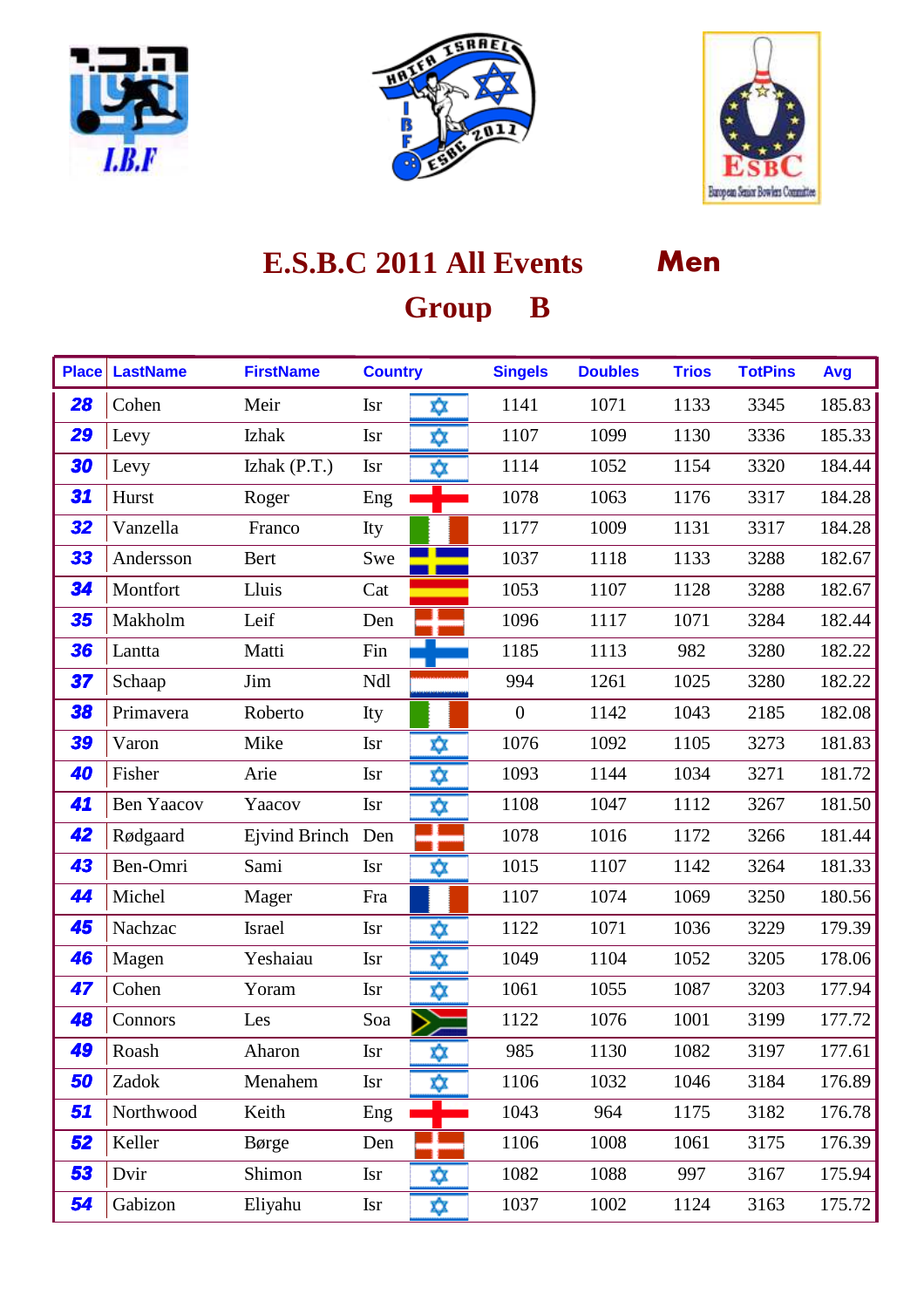





| <b>Place</b> | <b>LastName</b> | <b>FirstName</b> | <b>Country</b> |     | <b>Singels</b> | <b>Doubles</b> | <b>Trios</b> | <b>TotPins</b> | Avg    |
|--------------|-----------------|------------------|----------------|-----|----------------|----------------|--------------|----------------|--------|
| 55           | Klinghoffer     | Zeev             | <b>Isr</b>     | ΧŷΣ | 1134           | 1001           | 1028         | 3163           | 175.72 |
| 56           | Van Raalte      | Elkan            | <b>Isr</b>     | χχ  | 1075           | 1033           | 1054         | 3162           | 175.67 |
| 57           | Cassel          | Max              | Soa            |     | 1088           | 1008           | 1064         | 3160           | 175.56 |
| 58           | Hopmans         | Theodorus        | Ndl            |     | 1025           | 1045           | 1069         | 3139           | 174.39 |
| 59           | Hagai           | Yossi            | <b>Isr</b>     | ΧX  | 1050           | 1023           | 1065         | 3138           | 174.33 |
| 60           | Larsen          | Rudi             | Den            |     | 1092           | 1087           | 956          | 3135           | 174.17 |
| 61           | Klostermann     | Helmut           | Aus            |     | 1064           | $\overline{0}$ | 1021         | 2085           | 173.75 |
| 62           | Viitanen        | Harri            | Fin            |     | 972            | 1027           | 1125         | 3124           | 173.56 |
| 63           | Pierre          | Vincent          | Fra            |     | 1102           | 974            | 1040         | 3116           | 173.11 |
| 64           | Menashe         | Kfir             | <b>Isr</b>     | xχ  | 1054           | 1015           | 1046         | 3115           | 173.06 |
| 65           | <b>Bachar</b>   | Natan            | <b>Isr</b>     | X)X | 1067           | 1040           | 1007         | 3114           | 173.00 |
| 66           | Karel           | Duda             | Czr            |     | 991            | 1049           | 1072         | 3112           | 172.89 |
| 67           | Raz             | Yaccov           | <b>Isr</b>     | ✿   | 991            | 976            | 1145         | 3112           | 172.89 |
| 68           | Christensen     | Hans Sejer       | Den            |     | 1042           | 1095           | 966          | 3103           | 172.39 |
| 69           | Varon           | Haim             | <b>Isr</b>     | ΧX  | 1082           | 983            | 1036         | 3101           | 172.28 |
| 70           | Ecoffey         | Philippe         | Swi            |     | 1077           | 977            | 1042         | 3096           | 172.00 |
| 71           | Telefus         | Karol            | <b>Isr</b>     | ΧX  | 1078           | 981            | 1035         | 3094           | 171.89 |
| 72           | Russo           | Ernesto          | Ity            |     | 989            | 1055           | 1050         | 3094           | 171.89 |
| 73           | Di Vincenzo     | Venanzio         | Ity            |     | 1117           | 991            | 974          | 3082           | 171.22 |
| 74           | Avnon           | Zeev             | <b>Isr</b>     | Χ¢χ | 1006           | 949            | 1125         | 3080           | 171.11 |
| 75           | Alcasid         | Laurelio         | <b>Isr</b>     | X)X | 1028           | 931            | 1121         | 3080           | 171.11 |
| 76           | Schmidt         | Rainer           | Ger            |     | 1121           | 1117           | 830          | 3068           | 170.44 |
| 77           | Ziv             | Abraham          | <b>Isr</b>     | χχ  | 1051           | 933            | 1083         | 3067           | 170.39 |
| 78           | Strougo         | David            | <b>Isr</b>     | X)X | 1070           | 994            | 992          | 3056           | 169.78 |
| 79           | Hayoun          | Jacob            | <b>Isr</b>     | Χŷ. | 1054           | 1000           | 1002         | 3056           | 169.78 |
| 80           | Shalom          | Tenenboim        | <b>Isr</b>     | х≵х | 1011           | 970            | 1066         | 3047           | 169.28 |
| 81           | Aidinger        | Yosef            | <b>Isr</b>     | ☆   | 1041           | 952            | 1053         | 3046           | 169.22 |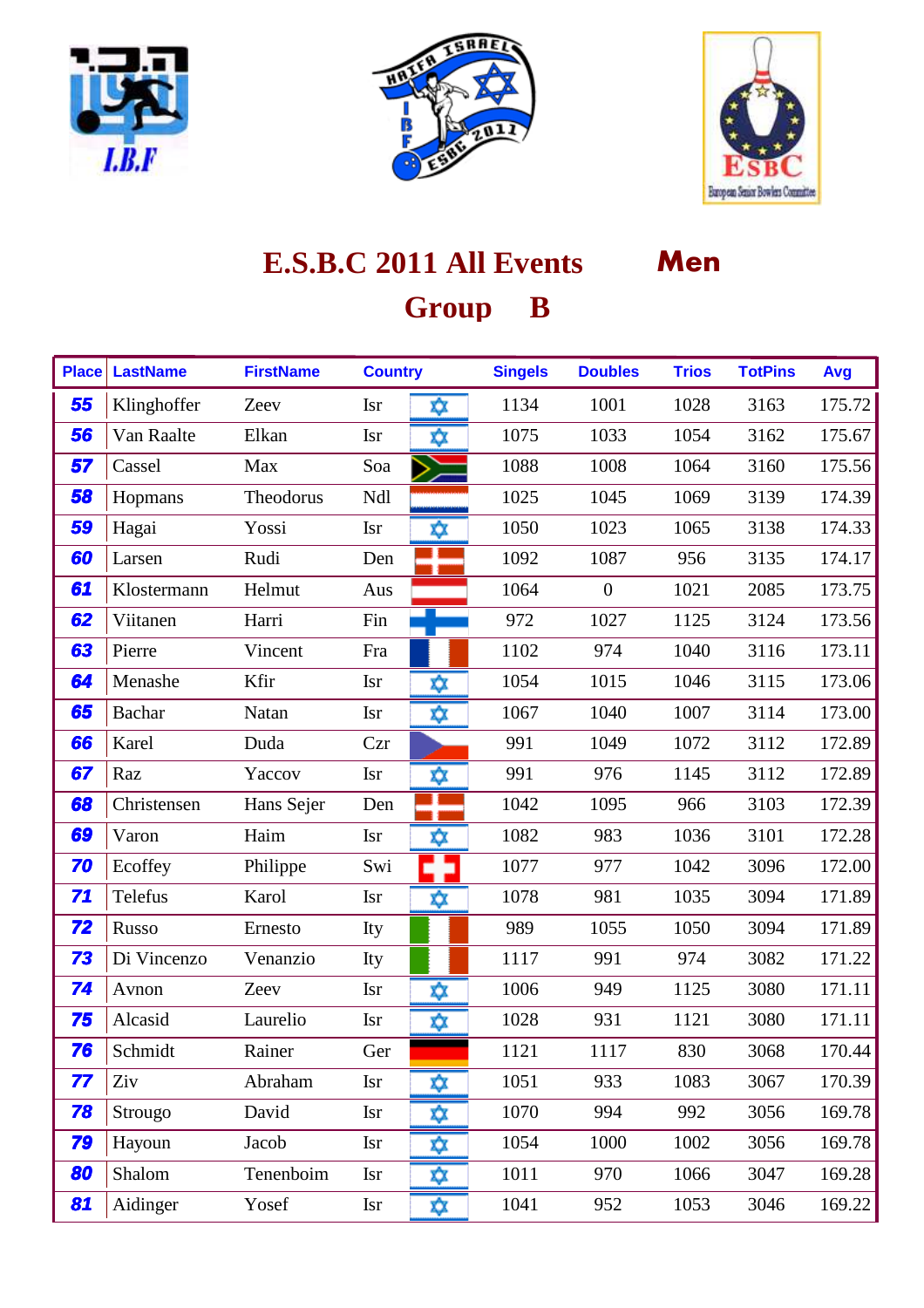





| <b>Place</b> | <b>LastName</b>  | <b>FirstName</b>  | <b>Country</b> |    | <b>Singels</b> | <b>Doubles</b> | <b>Trios</b> | <b>TotPins</b> | Avg    |
|--------------|------------------|-------------------|----------------|----|----------------|----------------|--------------|----------------|--------|
| 82           | Cohen            | Shlomo            | <b>Isr</b>     | χχ | 1039           | 1025           | 980          | 3044           | 169.11 |
| 83           | Gutman           | Dov               | Isr            | χχ | 942            | 947            | 1133         | 3022           | 167.89 |
| 84           | Vladimir         | Pitas             | Czr            |    | 929            | 1007           | 1070         | 3006           | 167.00 |
| 85           | Danielsen        | Mogens            | Den            |    | 1022           | 922            | 1038         | 2982           | 165.67 |
| 86           | Philippe         | Robert            | Fra            |    | 1097           | 927            | 952          | 2976           | 165.33 |
| 87           | Miloslav         | Šolc              | Czr            |    | 919            | 1034           | 996          | 2949           | 163.83 |
| 88           | Jean Claude      | Pajeau            | Fra            |    | 935            | 1050           | 959          | 2944           | 163.56 |
| 89           | Vrede, van de    | Hans              | Ndl            |    | 997            | 941            | 1006         | 2944           | 163.56 |
| 90           | Tal              | Shaul             | <b>Isr</b>     | χχ | 969            | 982            | 977          | 2928           | 162.67 |
| 91           | <b>Bar Chen</b>  | Eric              | <b>Isr</b>     | ☆  | 997            | 997            | 918          | 2912           | 161.78 |
| 92           | Lagrou           | Frederik          | Bel            |    | 991            | 884            | 1033         | 2908           | 161.56 |
| 93           | Parling          | Hans Jørgen       | Den            |    | 975            | 1000           | 931          | 2906           | 161.44 |
| 94           | Jaromir          | Vetrovsky         | Czr            |    | 956            | 1022           | 928          | 2906           | 161.44 |
| 95           | Eriksen          | <b>Steen</b>      | Den            |    | 1044           | 961            | 890          | 2895           | 160.83 |
| 96           | Foreman          | <b>Barry</b>      | <b>Isr</b>     | xχ | 903            | 1050           | 941          | 2894           | 160.78 |
| 97           | Jaroslav         | Pleticha          | Czr            |    | 895            | 996            | 986          | 2877           | 159.83 |
| 98           | Foreman          | Ray               | Eng            |    | 932            | 903            | 1011         | 2846           | 158.11 |
| 99           | Wiater, Mag.     | Gottfried         | Aus            |    | 959            | 837            | 1042         | 2838           | 157.67 |
| 100          | Jansen           | Leonardo          | Ndl            |    | 932            | 809            | 1074         | 2815           | 156.39 |
| 101          | Flåten           | Håvar             | Nor            |    | 954            | 935            | 889          | 2778           | 154.33 |
| 102          | <b>Brodersen</b> | Bent              | Den            |    | 923            | 913            | 836          | 2672           | 148.44 |
| 103          | Tholstrup        | Flemming          | Den            |    | 825            | 859            | 942          | 2626           | 145.89 |
| 104          | Frederiksen      | Jørgen Anders Den |                |    | 868            | 842            | 915          | 2625           | 145.83 |
| 105          | Igor             | Lanik             | Czr            |    | 850            | 809            | 757          | 2416           | 134.22 |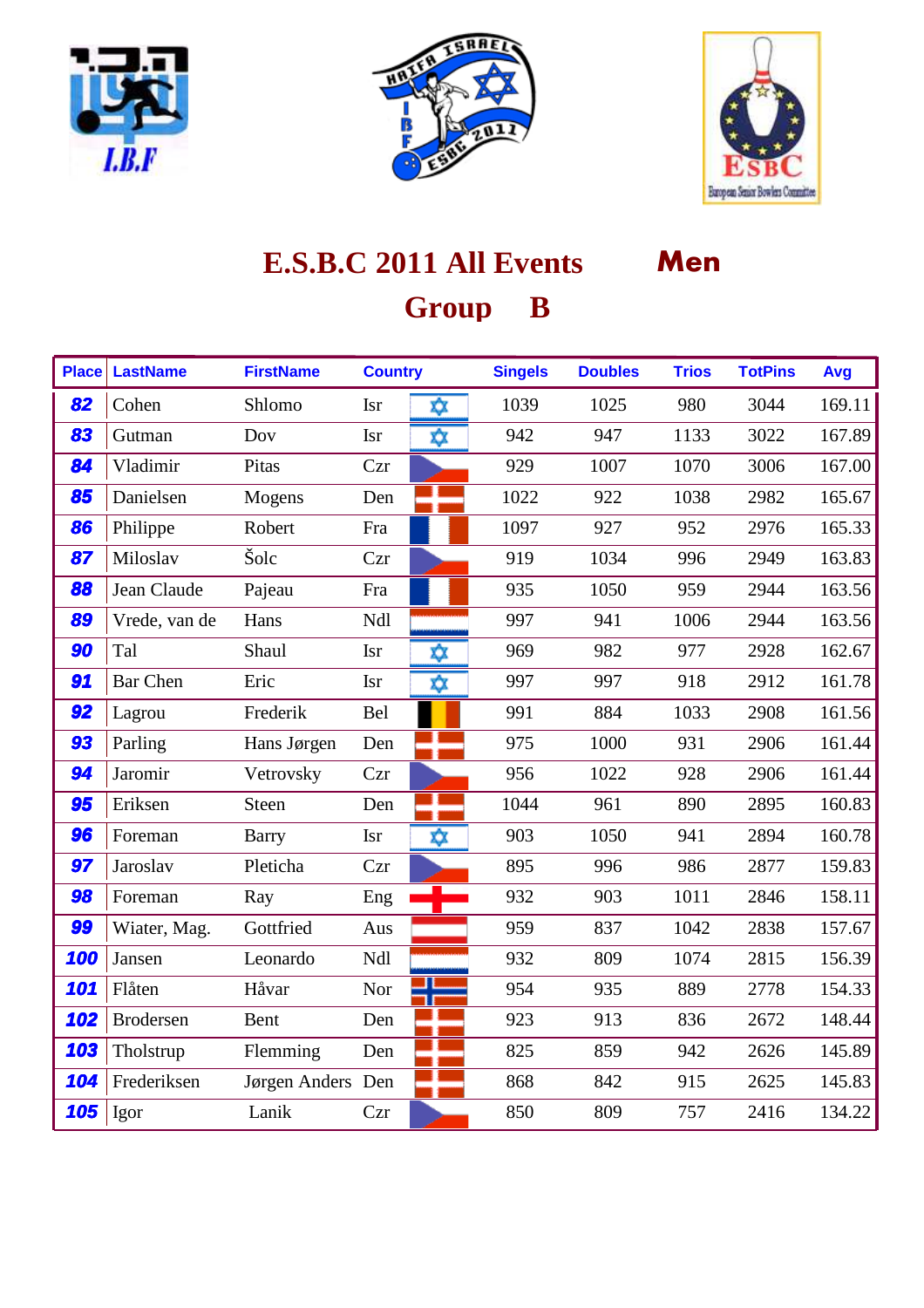





| <b>Place</b>            | <b>LastName</b> | <b>FirstName</b> | <b>Country</b> | <b>Singels</b> | <b>Doubles</b> | <b>Trios</b> | <b>TotPins</b> | Avg    |
|-------------------------|-----------------|------------------|----------------|----------------|----------------|--------------|----------------|--------|
| $\mathbf{\mathcal{L}}$  | Bellomonte      | Rosario          | Ity            | 1260           | 1125           | 1291         | 3676           | 204.22 |
| $\overline{\mathbf{2}}$ | Wrathall        | Gerry            | Eng            | 1217           | 1126           | 1277         | 3620           | 201.11 |
| 3                       | Hansen          | Roar             | Nor            | 1256           | 1109           | 1213         | 3578           | 198.78 |
| 4                       | Kuronen         | Viljo            | Fin            | 1177           | 1133           | 1203         | 3513           | 195.17 |
| 5                       | Pertegato       | Gastone          | Ity            | 1301           | 1077           | 1134         | 3512           | 195.11 |
| 6                       | Johansson       | Ture             | Swe            | 1239           | 1161           | 1099         | 3499           | 194.39 |
| 7                       | Ahlfors         | Ralf             | Fin            | 1086           | 1144           | 1249         | 3479           | 193.28 |
| 8                       | Gaiser          | Kalle            | Ger            | 1153           | 1115           | 1184         | 3452           | 191.78 |
| 9                       | Pennanen        | Markku           | Fin            | 1266           | 1018           | 1138         | 3422           | 190.11 |
| 10                      | Jenssen         | Terje            | Nor            | 1044           | 1079           | 1289         | 3412           | 189.56 |
| 11                      | Mulcahy         | Michael          | Ir1            | 1207           | 1104           | 1091         | 3402           | 189.00 |
| 12                      | Dyrnes          | Magnar           | Nor            | 1111           | 1110           | 1167         | 3388           | 188.22 |
| 13                      | Sandal          | Arvid            | Nor            | 1166           | 1140           | 1067         | 3373           | 187.39 |
| 14                      | Pedersen        | Arild            | Nor            | 1111           | 1122           | 1132         | 3365           | 186.94 |
| 15                      | Klokkedal       | Lars             | Den            | 1162           | 1104           | 1085         | 3351           | 186.17 |
| 16                      | Engels          | Arlene           | Bel            | 1139           | 1076           | 1129         | 3344           | 185.78 |
| 17                      | Hallback        | Nils-G           | Swe            | 1231           | 1077           | 1035         | 3343           | 185.72 |
| 18                      | Ylimäki         | Mauno            | Fin            | 1147           | 1091           | 1094         | 3332           | 185.11 |
| 19                      | Tel             | Freddie          | Ndl            | 1156           | 1003           | 1160         | 3319           | 184.39 |
| 20                      | Hoppula         | Juhani           | Fin            | 1077           | 1134           | 1100         | 3311           | 183.94 |
| 21                      | Bjørtomt        | Ola              | Nor            | 1111           | 1099           | 1091         | 3301           | 183.39 |
| 22                      | Mellin          | Juhani           | Fin            | 1252           | 989            | 1056         | 3297           | 183.17 |
| 23                      | Ranto           | Erkki            | Fin            | 1034           | 1026           | 1235         | 3295           | 183.06 |
| 24                      | Peled           | Yosef            | Isr<br>Xχ      | 1113           | 1109           | 1067         | 3289           | 182.72 |
| 25                      | Fagerholm       | Carl-Gustav      | Fin            | 1025           | 1118           | 1117         | 3260           | 181.11 |
| <b>26</b>               | Antimirescu     | Cornel           | Rom            | 1042           | 971            | 1241         | 3254           | 180.78 |
| 27                      | Steelandt       | Daniel           | Bel            | 1123           | 1085           | 1044         | 3252           | 180.67 |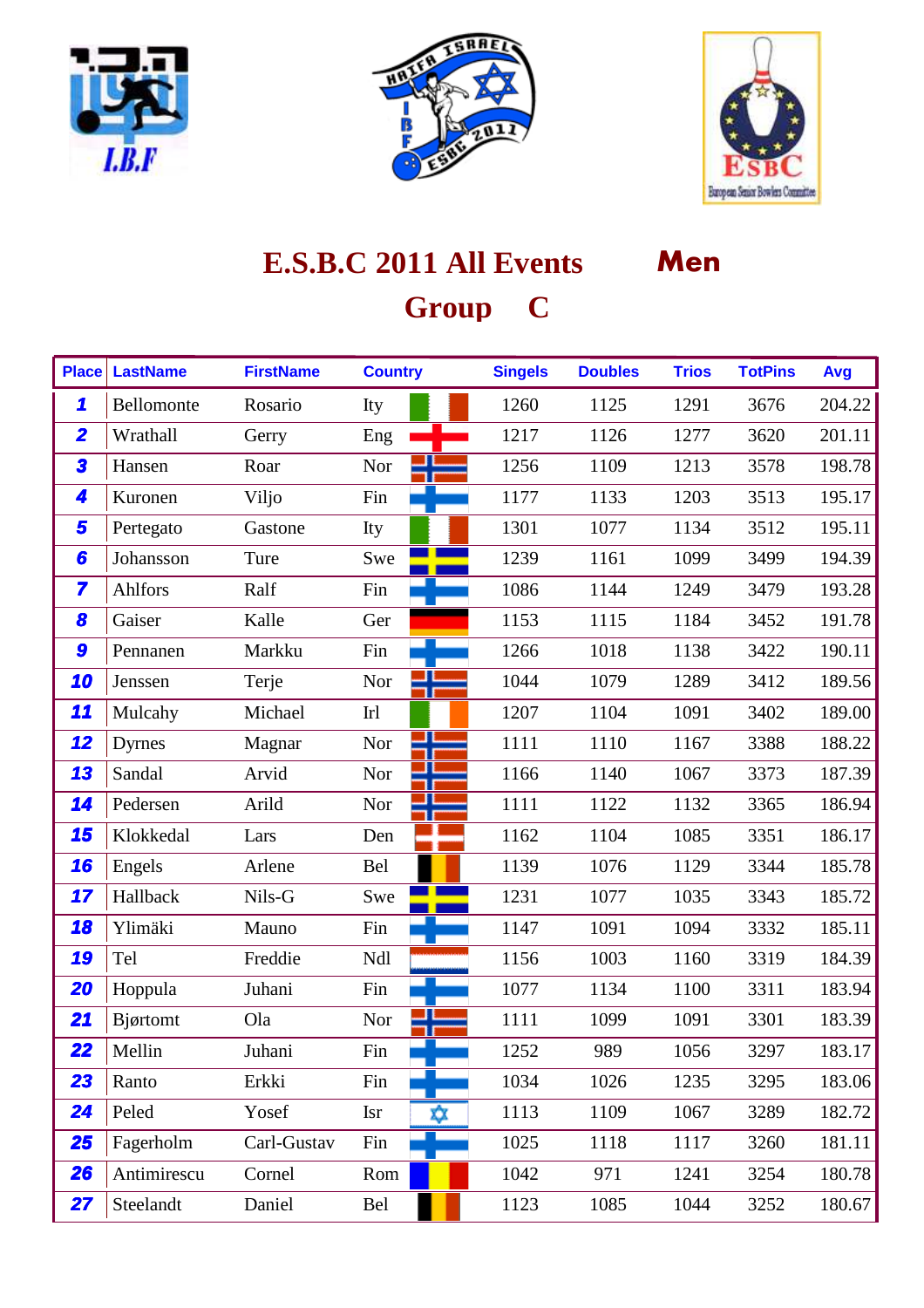





| <b>Place</b> | <b>LastName</b> | <b>FirstName</b> | <b>Country</b>    | <b>Singels</b> | <b>Doubles</b> | <b>Trios</b>   | <b>TotPins</b> | Avg    |
|--------------|-----------------|------------------|-------------------|----------------|----------------|----------------|----------------|--------|
| 28           | Eriksson        | Jerry            | Swe               | 1086           | 1138           | 1023           | 3247           | 180.39 |
| 29           | Engblom         | Ronald           | Fin               | 963            | 1133           | 1140           | 3236           | 179.78 |
| 30           | Howes           | Keith            | Eng               | 1133           | 1078           | 1018           | 3229           | 179.39 |
| 31           | Økland          | Harald           | Nor               | 1050           | 1049           | 1109           | 3208           | 178.22 |
| 32           | Thiran          | Benoit           | Bel               | 1080           | 1070           | 1058           | 3208           | 178.22 |
| 33           | Sarel           | Israel           | <b>Isr</b><br>Χŷ. | 1071           | 1106           | 1031           | 3208           | 178.22 |
| 34           | Mayr            | Walter           | Aus               | 1178           | 999            | 1028           | 3205           | 178.06 |
| 35           | Sardal          | Claude           | <b>Isr</b><br>X)X | 1071           | 1089           | 1041           | 3201           | 177.83 |
| 36           | Kolltveit       | Kjell Ingolf     | Nor               | 1006           | 1056           | 1129           | 3191           | 177.28 |
| 37           | Thomsen         | Christian        | Den               | 1175           | 1007           | 989            | 3171           | 176.17 |
| 38           | Lindqvist       | Göran            | Fin               | 1032           | 971            | 1162           | 3165           | 175.83 |
| 39           | <b>Bassman</b>  | Refael           | <b>Isr</b><br>X)X | 1086           | 1039           | 1038           | 3163           | 175.72 |
| 40           | Van de Gejucht  | Julien           | Bel               | 1043           | 995            | 1109           | 3147           | 174.83 |
| 41           | Svanstrom       | Bengt            | Swe               | 1079           | 1078           | 990            | 3147           | 174.83 |
| 42           | Olesen          | Søren Eigil      | Den               | 1108           | 963            | 1066           | 3137           | 174.28 |
| 43           | Sahaf           | Raffael          | <b>Isr</b><br>ΧX  | 1059           | 1060           | 982            | 3101           | 172.28 |
| 44           | Rosenfeid       | Abe              | Χŷχ<br><b>Isr</b> | 995            | 1109           | 994            | 3098           | 172.11 |
| 45           | Pierre          | Simon            | Fra               | 1048           | 1015           | 1030           | 3093           | 171.83 |
| 46           | Rønne           | Kjell Erik       | Nor               | 955            | 1009           | 1064           | 3028           | 168.22 |
| 47           | Horst, van der  | Peter            | Ndl               | 961            | 1038           | 1022           | 3021           | 167.83 |
| 48           | Tanasescu       | Stefan           | Rom               | 997            | 999            | $\overline{0}$ | 1996           | 166.33 |
| 49           | Gablek          | Josef            | Aus               | 921            | 1047           | 1021           | 2989           | 166.06 |
| 50           | Jean Claude     | Danvin           | Fra               | 1056           | 927            | 1003           | 2986           | 165.89 |
| 51           | Ben Meir        | Haim             | Isr<br>X)X        | 1087           | 964            | 928            | 2979           | 165.50 |
| 52           | Löfgren         | Ove              | Fin               | 1010           | 1041           | 908            | 2959           | 164.39 |
| 53           | Lazarovitch     | Herman           | <b>Isr</b><br>ΧX  | 997            | 938            | 1016           | 2951           | 163.94 |
| 54           | Waals           | Wilhelmus        | Ndl               | 966            | 929            | 1033           | 2928           | 162.67 |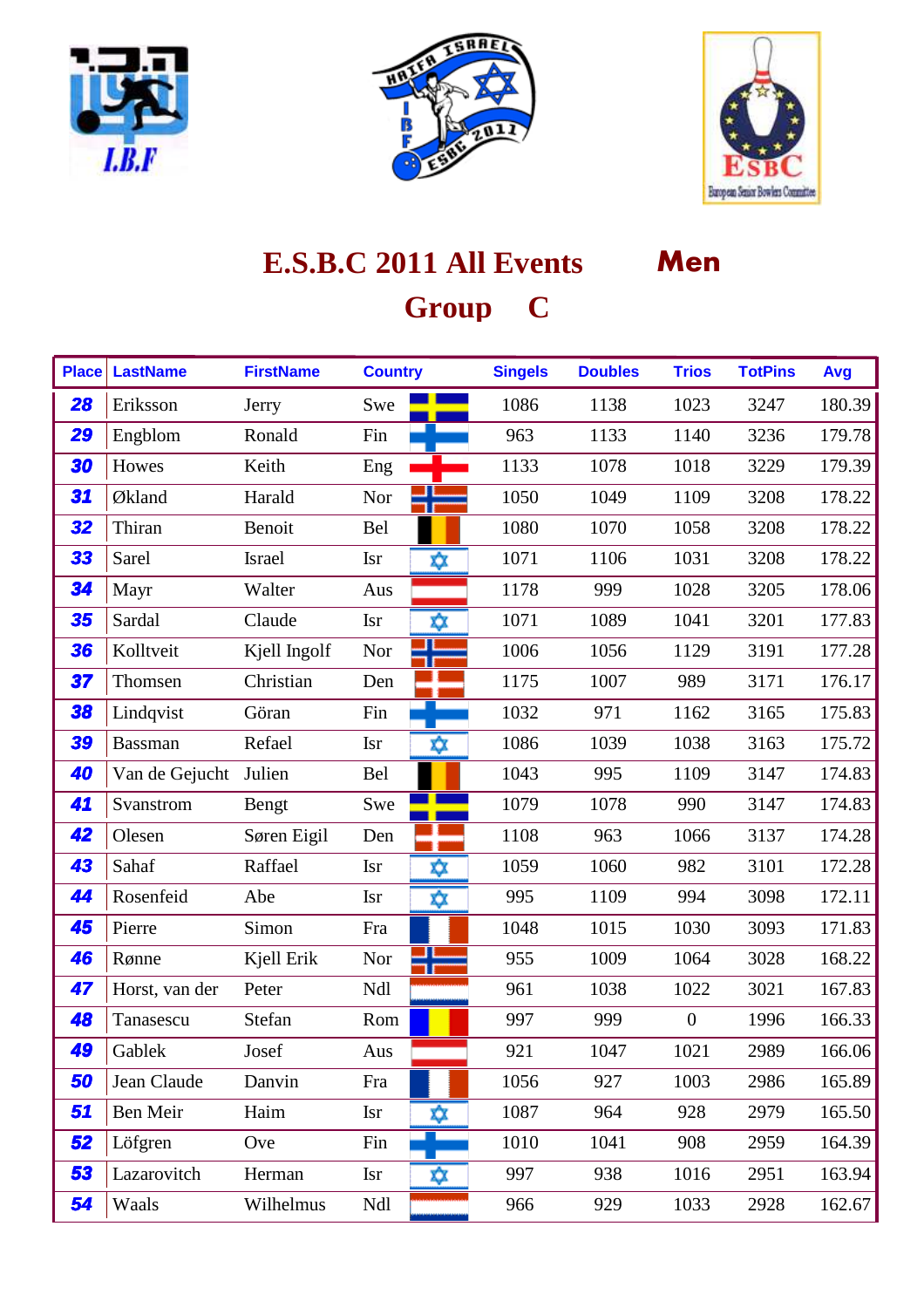





| <b>Place</b> | <b>LastName</b> | <b>FirstName</b>  | <b>Country</b> |     | <b>Singels</b> | <b>Doubles</b> | <b>Trios</b> | <b>TotPins</b> | Avg    |
|--------------|-----------------|-------------------|----------------|-----|----------------|----------------|--------------|----------------|--------|
| 55           | Sørensen        | Ole Mollerup      | Den            |     | 1046           | 958            | 881          | 2885           | 160.28 |
| 56           | Larsen          | <b>Svend Erik</b> | Den            |     | 909            | 1016           | 948          | 2873           | 159.61 |
| 57           | Huotari         | Pentti            | Fin            |     | 920            | 982            | 970          | 2872           | 159.56 |
| 58           | Gabay           | Jacques           | <b>Isr</b>     | xχ  | 985            | 909            | 958          | 2852           | 158.44 |
| 59           | Evyoni          | Yohanan           | <b>Isr</b>     | x)x | 939            | 871            | 991          | 2801           | 155.61 |
| 60           | Garfinkel       | Alex              | <b>Isr</b>     | xχ  | 914            | 890            | 972          | 2776           | 154.22 |
| 61           | Bernard         | Mora              | Fra            |     | 876            | 881            | 951          | 2708           | 150.44 |
| 62           | Hintikainen     | Kalevi            | Fin            |     | 917            | 843            | 866          | 2626           | 145.89 |
| 63           | Anderson        | Roar              | <b>Nor</b>     |     | 875            | 906            | 833          | 2614           | 145.22 |
| 64           | <b>Bosmans</b>  | Jacobus           | Ndl            |     | 844            | $\overline{0}$ | 853          | 1697           | 141.42 |
| 65           | Maul            | Erland            | Den            |     | 789            | 847            | 777          | 2413           | 134.06 |
| 66           | Kellner         | Kurt              | Aus            |     | 845            | 767            | 796          | 2408           | 133.78 |
| 67           | Tadeusz         | Wilk              | Czr            |     | 762            | 713            | 819          | 2294           | 127.44 |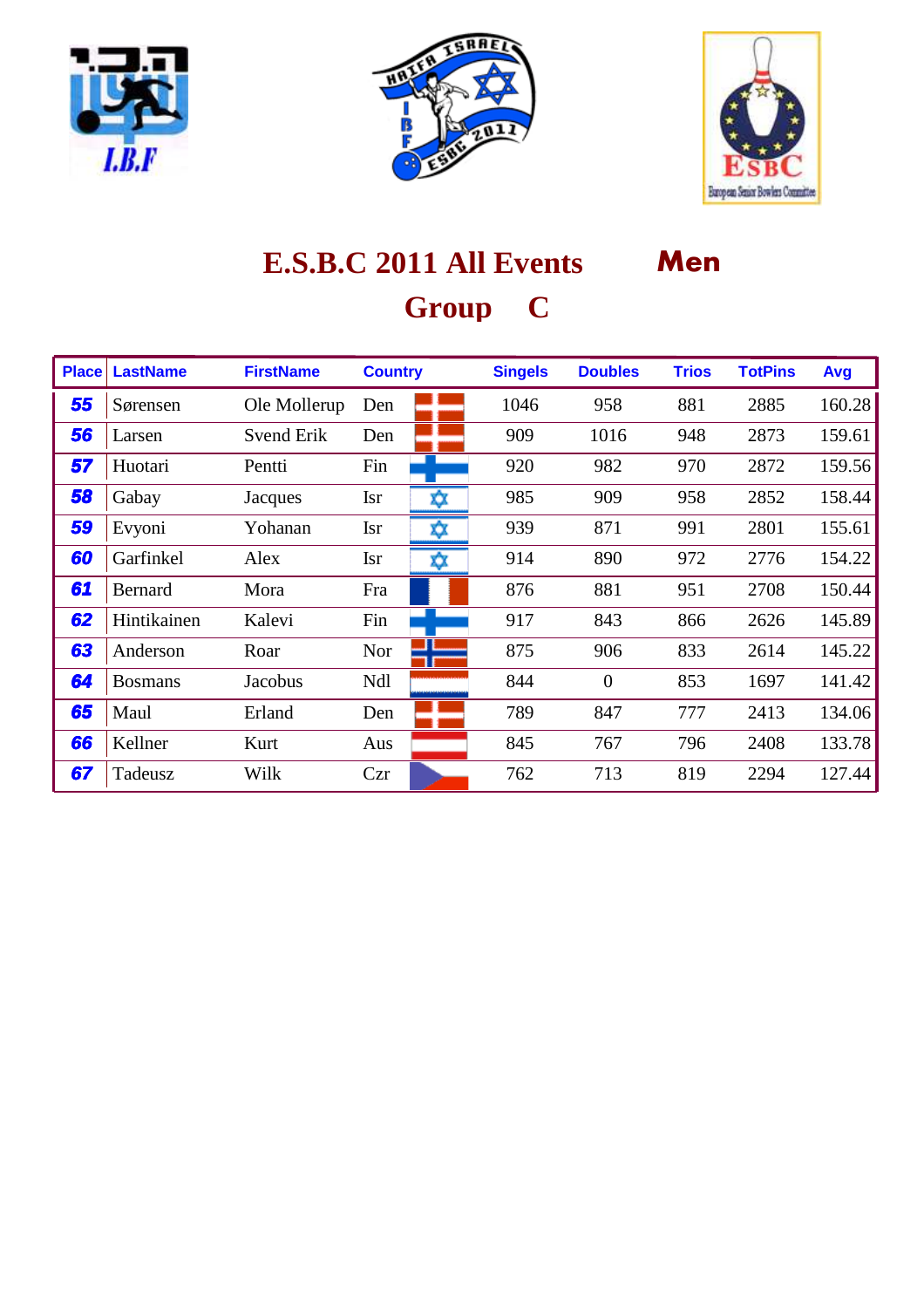





# **Ladies Group A Final Esbc 2011 - Haifa Israel Masters**

| <b>Place</b>            | <b>LastName</b>       | <b>Country</b> |     |     |                | <b>Score Hnd Bonus</b> | <b>Total</b><br><b>Squad</b> | <b>NetPins Hnd Bonus Total</b> |                | <b>Tottals</b> |      |
|-------------------------|-----------------------|----------------|-----|-----|----------------|------------------------|------------------------------|--------------------------------|----------------|----------------|------|
| 1                       | Orna Karmazin         | <b>Israel</b>  | x   | 211 | $\overline{0}$ | 25                     | 236                          | 4470                           | $\overline{0}$ | 65             | 4535 |
| $\overline{\mathbf{2}}$ | Sara Aviram           | Israel         | XX. | 202 | $\overline{0}$ | 25                     | 227                          | 4293                           | $\overline{0}$ | 70             | 4363 |
| 3                       | Kohtanen Terttu       | Finland        |     | 201 | $\overline{0}$ | 5                      | 206                          | 4204                           | $\theta$       | 85             | 4289 |
| 4                       | Francoise Augustin    | France         |     | 179 | $\overline{0}$ | $\overline{0}$         | 179                          | 4198                           | $\theta$       | 50             | 4248 |
| 5                       | <b>Suzanne Andres</b> | France         |     | 165 | $\theta$       | 20                     | 185                          | 4093                           | $\overline{0}$ | 60             | 4153 |
| 6                       | Mizrahi mali          | Israel         | xx  | 161 | $\overline{0}$ | $\theta$               | 161                          | 4144                           | $\theta$       | $\Omega$       | 4144 |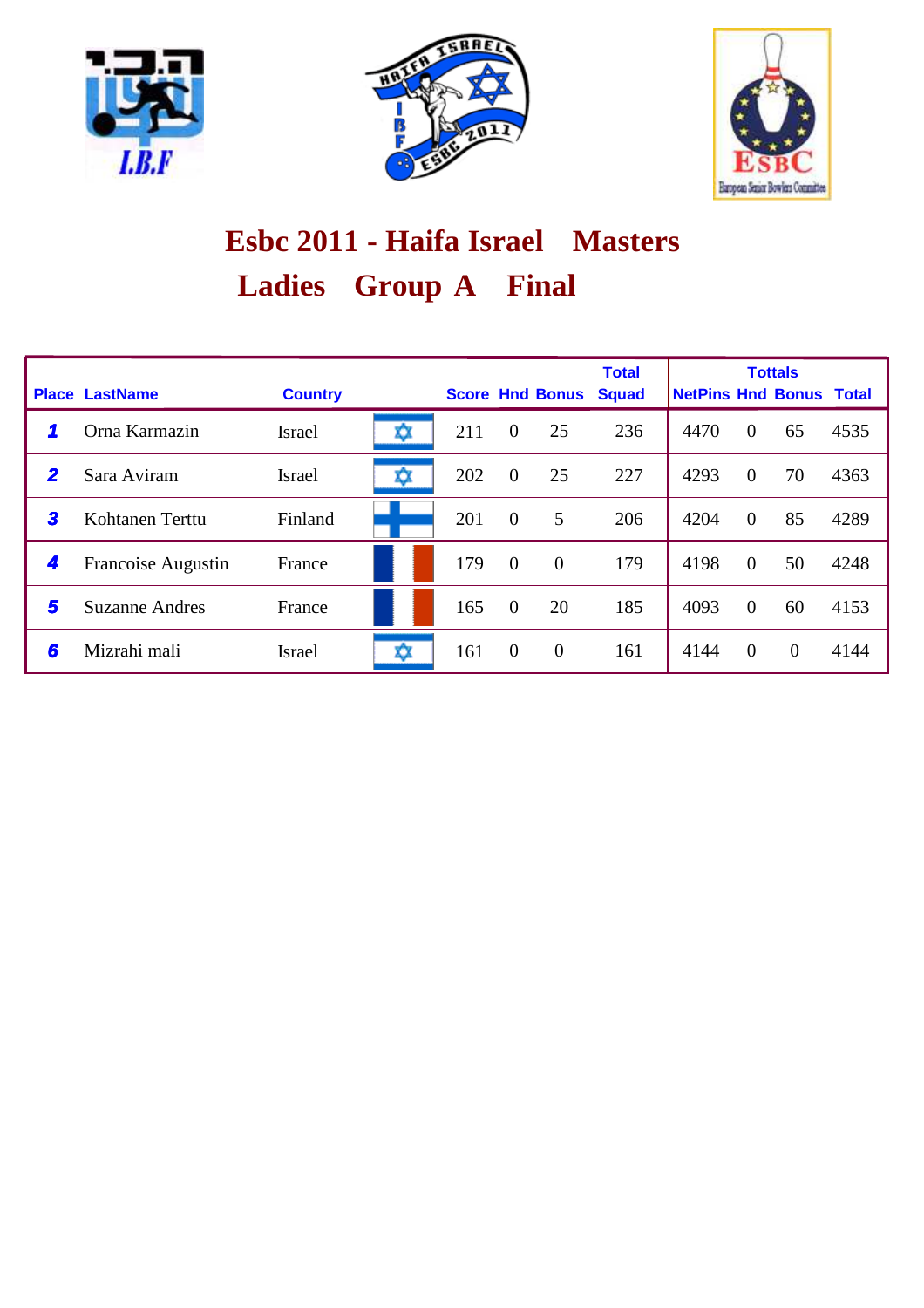





# Ladies Group B Final **Esbc 2011 - Haifa Israel Masters**

| <b>Place</b>   | <b>LastName</b>                 | <b>Country</b> |     |                | <b>Score Hnd Bonus</b> | <b>Total</b><br><b>Squad</b> | <b>NetPins Hnd Bonus Total</b> |                | <b>Tottals</b> |      |
|----------------|---------------------------------|----------------|-----|----------------|------------------------|------------------------------|--------------------------------|----------------|----------------|------|
| 1              | Wilford Barbara                 | South Afric    | 188 | $\overline{0}$ | 20                     | 208                          | 4277                           | $\overline{0}$ | 40             | 4317 |
| $\overline{2}$ | Murrath Yvette                  | Belgium        | 193 | $\overline{0}$ | 20                     | 213                          | 4176                           | $\Omega$       | 110            | 4286 |
| 3              | Myriam Pajeau                   | France         | 147 | $\overline{0}$ | 20                     | 167                          | 3972                           | $\theta$       | 80             | 4052 |
| 4              | Kalliokoski-Viitanen An Finland |                | 133 | $\overline{0}$ | $\overline{0}$         | 133                          | 4030                           | $\theta$       | 20             | 4050 |
| 5              | Sala Alba                       | Italy          | 133 | $\mathbf{0}$   | $\mathbf{0}$           | 133                          | 3933                           | $\overline{0}$ | 60             | 3993 |
| 6              | Hein Doris                      | Germany        | 181 | $\overline{0}$ | $\overline{0}$         | 181                          | 3977                           | $\theta$       | $\theta$       | 3977 |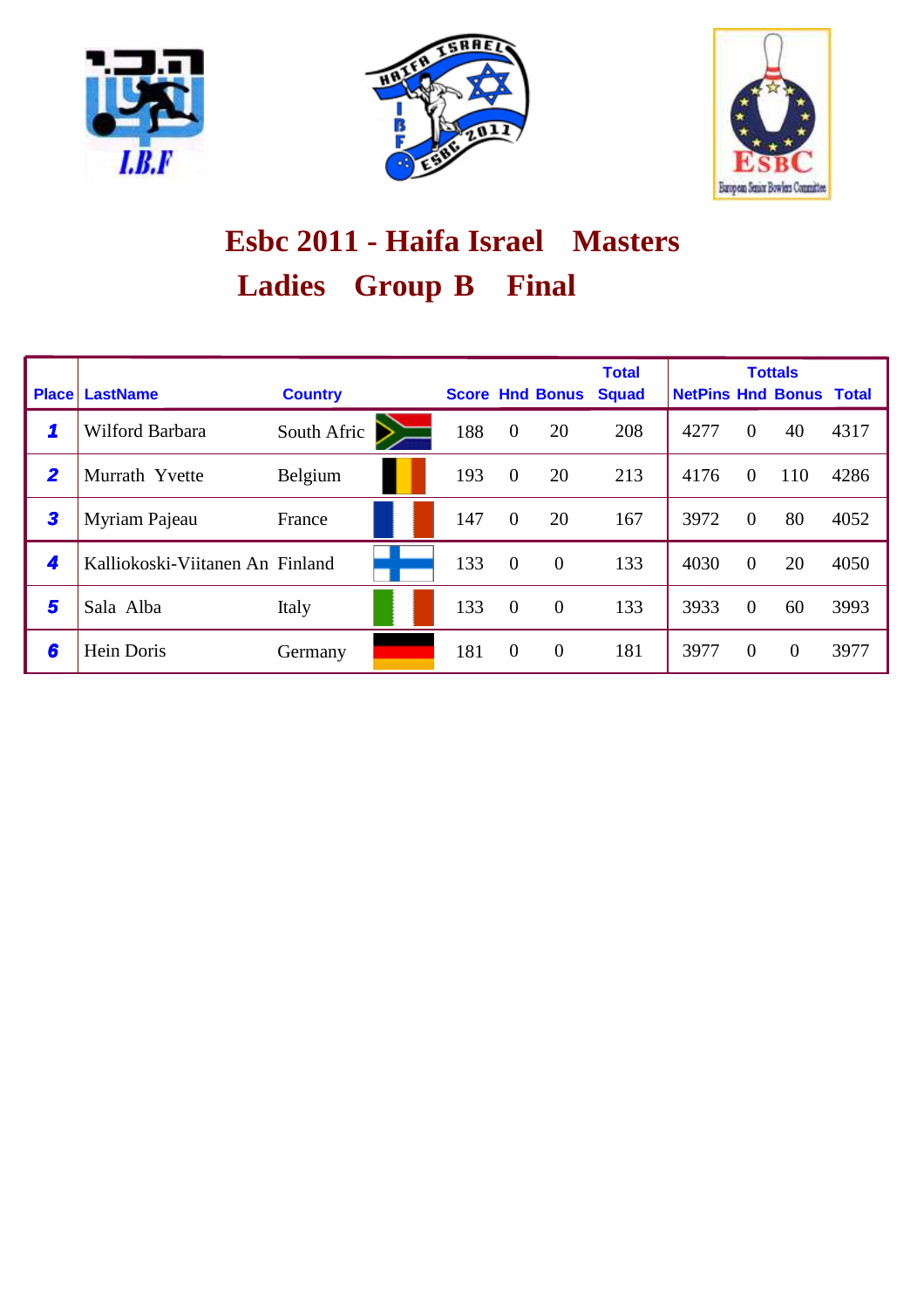





# Ladies Group C Final **Esbc 2011 - Haifa Israel Masters**

| <b>Place</b>            | <b>LastName</b>        | <b>Country</b> |     |    | <b>Score Hnd Bonus</b> | <b>Total</b><br><b>Squad</b> | <b>NetPins Hnd Bonus Total</b> |     | <b>Tottals</b> |      |
|-------------------------|------------------------|----------------|-----|----|------------------------|------------------------------|--------------------------------|-----|----------------|------|
| 1                       | Krobath Crista         | Austria        | 214 |    | 25                     | 240                          | 4226                           | 23  | 70             | 4319 |
| $\overline{\mathbf{2}}$ | Sørensen Lise Mollerup | Denmark        | 169 | 1  | $\theta$               | 170                          | 4185                           | 23  | 45             | 4253 |
| 3                       | Lummaa Kaisu-Leena     | Finland        | 153 | 7  | 20                     | 180                          | 3991                           | 161 | 60             | 4212 |
| 4                       | Nicole Plana           | France         | 145 | 2  | $\overline{0}$         | 147                          | 4049                           | 46  | 40             | 4135 |
| 5                       | Nurmi Seija            | Finland        | 176 | 13 | 20                     | 209                          | 3794                           | 299 | 40             | 4133 |
| 6                       | Insinger Gisela        | Germany        | 179 | 3  | $\theta$               | 182                          | 3990                           | 69  | 60             | 4119 |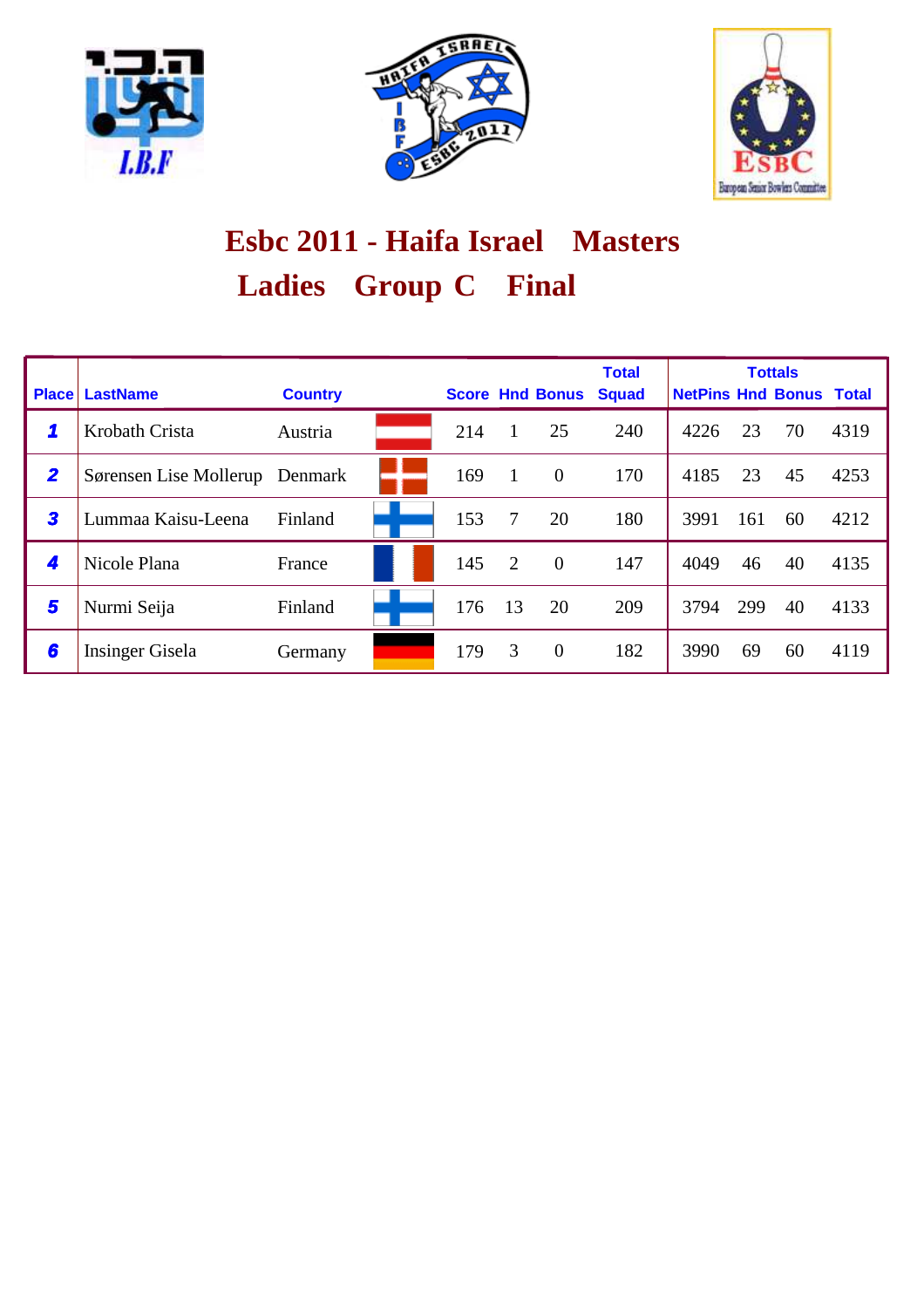





# **Men Group A Final Esbc 2011 - Haifa Israel Masters**

| <b>Place</b>            | <b>LastName</b>      | <b>Country</b> |     |                | <b>Score Hnd Bonus</b> | <b>Total</b><br><b>Squad</b> | <b>NetPins Hnd Bonus Total</b> |                | <b>Tottals</b> |      |
|-------------------------|----------------------|----------------|-----|----------------|------------------------|------------------------------|--------------------------------|----------------|----------------|------|
|                         |                      |                |     |                |                        |                              |                                |                |                |      |
| 1                       | Aarre John           | Norway         | 160 | $\overline{0}$ | $\overline{0}$         | 160                          | 5226                           | $\overline{0}$ | 80             | 5306 |
| $\overline{\mathbf{2}}$ | Julin Jukka          | Finland        | 233 | $\overline{0}$ | 25                     | 258                          | 4888                           | $\overline{0}$ | 120            | 5008 |
| 3                       | Zambon Franco        | Italy          | 193 | $\overline{0}$ | 20                     | 213                          | 4791                           | $\theta$       | 95             | 4886 |
| 4                       | Kettunen Jorma       | Finland        | 222 | $\theta$       | 25                     | 247                          | 4687                           | $\theta$       | 60             | 4747 |
| 5                       | Sulp Udo             | Estonia        | 205 | $\overline{0}$ | 5                      | 210                          | 4664                           | $\theta$       | 35             | 4699 |
| 6                       | <b>Yvan Augustin</b> | France         | 180 | $\overline{0}$ | $\theta$               | 180                          | 4662                           | $\theta$       | 15             | 4677 |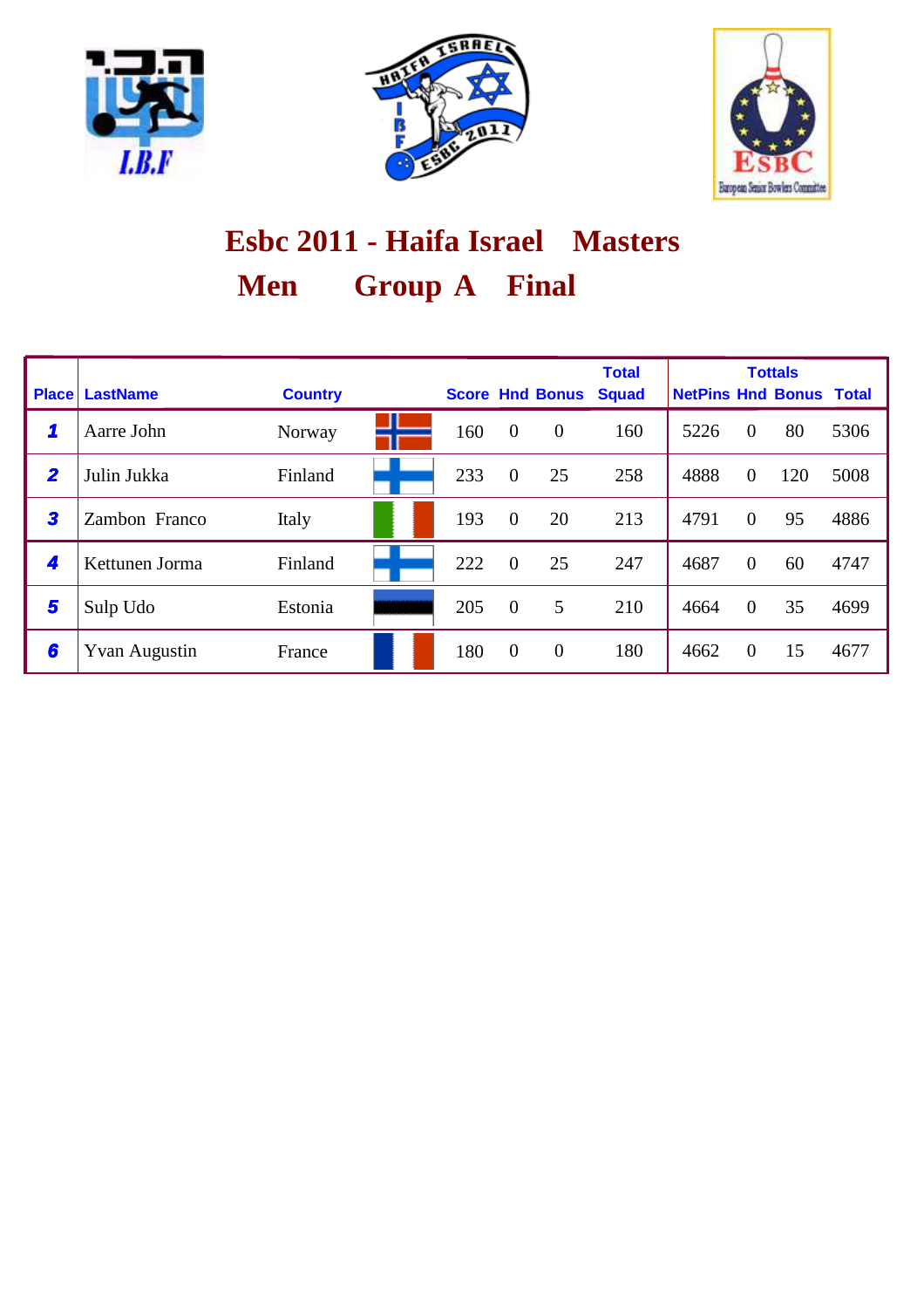





# **Men Group B Final Esbc 2011 - Haifa Israel Masters**

| <b>Place</b>   | <b>LastName</b>      | <b>Country</b> |   |     |                | <b>Score Hnd Bonus</b> | <b>Total</b><br><b>Squad</b> | <b>NetPins Hnd Bonus Total</b> |                | <b>Tottals</b> |      |
|----------------|----------------------|----------------|---|-----|----------------|------------------------|------------------------------|--------------------------------|----------------|----------------|------|
| 1              | Isakow Mikko         | Finland        |   | 189 | $\overline{0}$ | 20                     | 209                          | 4891                           | $\overline{0}$ | 90             | 4981 |
| $\overline{2}$ | <b>Masetti Loris</b> | Italy          |   | 183 | $\overline{0}$ | $\theta$               | 183                          | 4868                           | $\overline{0}$ | 75             | 4943 |
| 3              | Lindberg Leif        | Finland        |   | 216 | $\theta$       | 25                     | 241                          | 4777                           | $\theta$       | 55             | 4832 |
| 4              | <b>Tener Israel</b>  | Israel         | ☆ | 268 | $\overline{0}$ | 30                     | 298                          | 4735                           | $\theta$       | 80             | 4815 |
| 5              | Heden Bo             | Sweden         |   | 212 | $\overline{0}$ | 5                      | 217                          | 4750                           | $\overline{0}$ | 30             | 4780 |
| 6              | Hummelink Arno       | The Nether     |   | 216 | $\theta$       | 5                      | 221                          | 4534                           | $\Omega$       | 55             | 4589 |